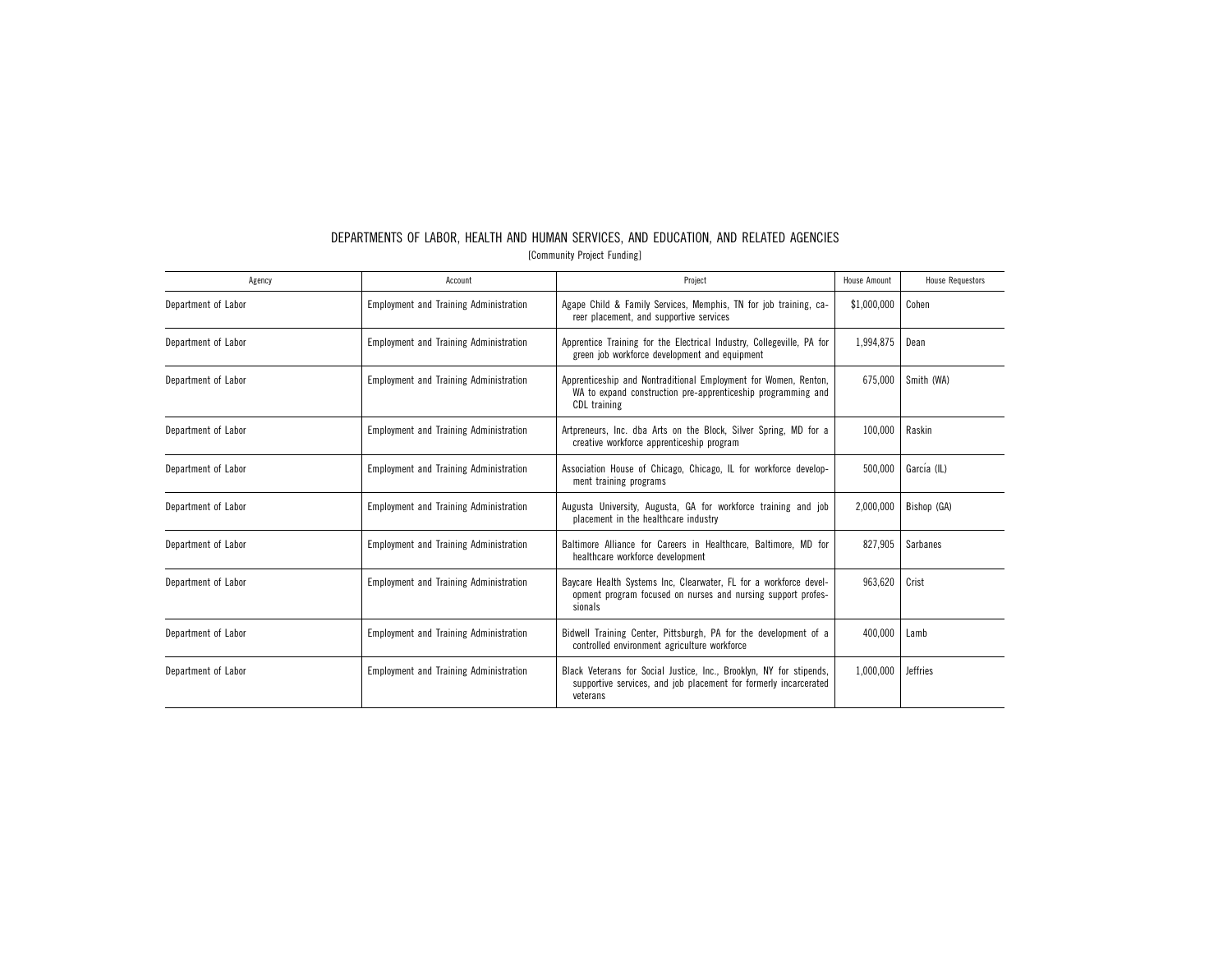| Agency              | Account                                       | Project                                                                                                                         | House Amount | <b>House Requestors</b> |
|---------------------|-----------------------------------------------|---------------------------------------------------------------------------------------------------------------------------------|--------------|-------------------------|
| Department of Labor | <b>Employment and Training Administration</b> | Boys & Girls Club of Greater Lowell, Inc., Lowell, MA for workforce<br>development activities                                   | 2,200,000    | Trahan                  |
| Department of Labor | <b>Employment and Training Administration</b> | Boys & Girls Club San Fernando Valley, Pacoima, CA for a youth<br>workforce development initiative and supportive services      | 500.000      | Cardenas                |
| Department of Labor | <b>Employment and Training Administration</b> | Bright Star Community Outreach, Chicago, IL for workforce devel-<br>opment activities                                           | 175,000      | Rush                    |
| Department of Labor | <b>Employment and Training Administration</b> | Bronx Community College of the City University of New York, Bronx,<br>NY for health care job training                           | 150,000      | Torres (NY)             |
| Department of Labor | <b>Employment and Training Administration</b> | Building and Construction Trades Council of Alameda County, Oak-<br>land, CA for the Retention Apprenticeship Mentoring Program | 1,000,000    | Lee (CA)                |
| Department of Labor | <b>Employment and Training Administration</b> | CAMBA, Inc., Brooklyn, NY for career navigation, job placement<br>services, and supportive services for youth                   | 590,000      | <b>Jeffries</b>         |
| Department of Labor | <b>Employment and Training Administration</b> | CASA, Baltimore, MD for job skills training, job placement services,<br>stipends, and supportive services                       | 573.045      | Mfume                   |
| Department of Labor | <b>Employment and Training Administration</b> | Center for the Women of New York, Kew Gardens, NY for career<br>skills and job counseling                                       | 1,000,000    | Suozzi                  |
| Department of Labor | <b>Employment and Training Administration</b> | Center for Urban Families, Baltimore, MD for job readiness pro-<br>grams and job placement                                      | 750.000      | Mfume                   |
| Department of Labor | <b>Employment and Training Administration</b> | Chemeketa Community College, Salem, OR for a commercial truck<br>driving program and equipment                                  | 340,000      | Schrader                |
| Department of Labor | <b>Employment and Training Administration</b> | City of Dearborn, MI for a training program for women who have<br>been underrepresented in the workforce                        | 1,000,000    | Dingell                 |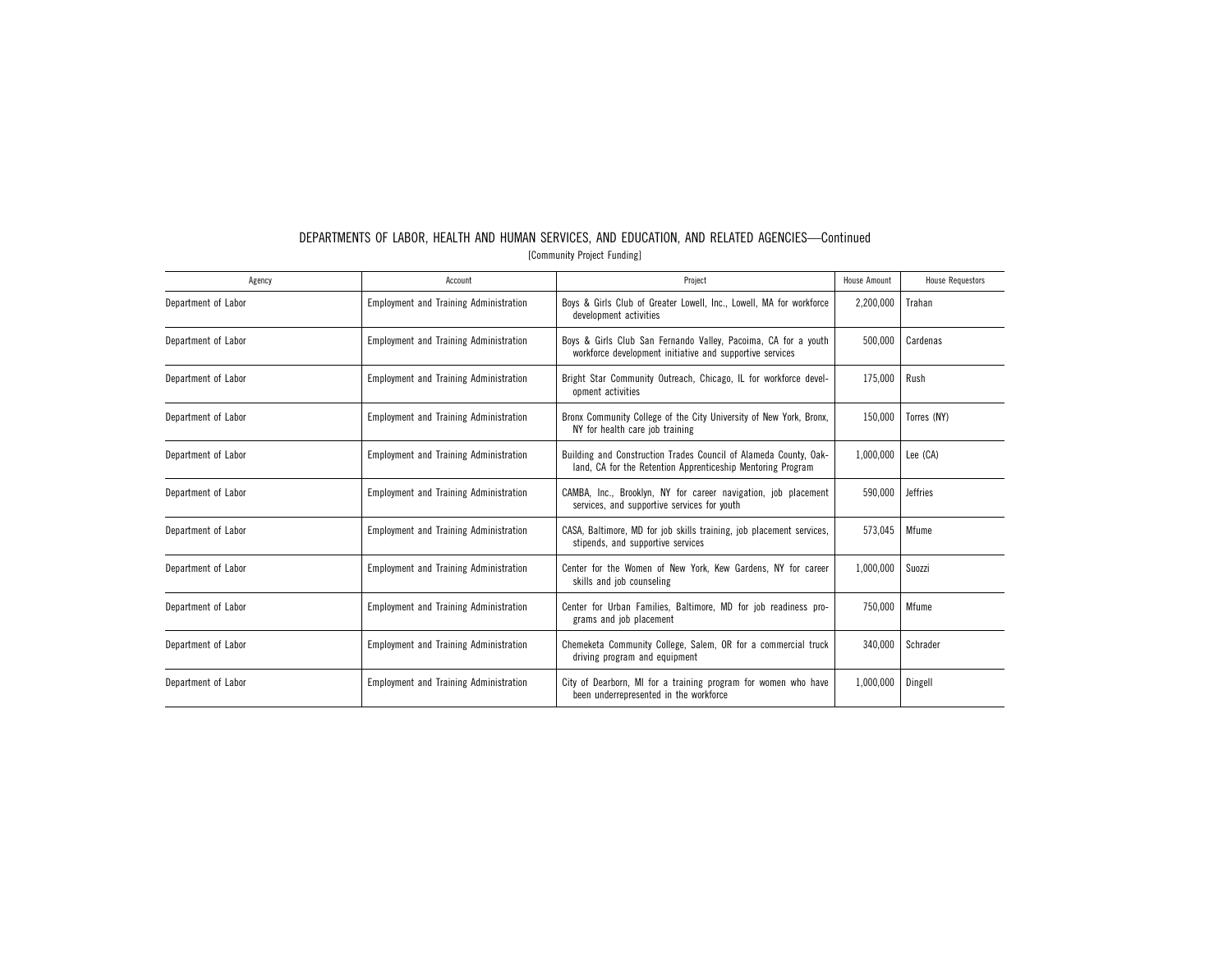| Department of Labor | <b>Employment and Training Administration</b> | City of Houston, TX for job training in the home recovery and con-<br>struction industries                                                     | 1,000,000 | Jackson Lee   |
|---------------------|-----------------------------------------------|------------------------------------------------------------------------------------------------------------------------------------------------|-----------|---------------|
| Department of Labor | <b>Employment and Training Administration</b> | City of Jersey City, NJ for an apprenticeship program                                                                                          | 750,000   | <b>Sires</b>  |
| Department of Labor | <b>Employment and Training Administration</b> | City of Los Angeles Youth Development Department, Los Angeles,<br>CA for workforce development activities and stipends                         | 640.108   | Schiff        |
| Department of Labor | <b>Employment and Training Administration</b> | City of Stockton, CA for the Youth Workforce Development Program                                                                               | 1,000,000 | McNernev      |
| Department of Labor | <b>Employment and Training Administration</b> | Colorado Building and Construction Trades Council, Denver, CO for<br>workforce training and supportive services                                | 500,000   | Perlmutter    |
| Department of Labor | <b>Employment and Training Administration</b> | Community College of Baltimore County, Baltimore, MD to expand<br>their CDL training program and equipment                                     |           | Ruppersberger |
| Department of Labor | <b>Employment and Training Administration</b> | Community Learning Partnership, Cupertino, CA for job skills train-<br>ing and stipends                                                        | 351,000   | Khanna        |
| Department of Labor | <b>Employment and Training Administration</b> | Consortium for Early Learning Services, Moreno Valley, CA for early<br>care and education workforce development                                | 1,000,000 | Takano        |
| Department of Labor | <b>Employment and Training Administration</b> | Construction Trade Workforce Initiative, Oakland, CA for an appren-<br>ticeship program and curriculum                                         | 1,000,000 | Swalwell      |
| Department of Labor | <b>Employment and Training Administration</b> | Construction Trades Workforce Initiative, Fremont, CA for construc-<br>tion trades apprenticeship programs and curriculum                      | 1,000,000 | Khanna        |
| Department of Labor | <b>Employment and Training Administration</b> | 1.000.000<br>Construction Trades Workforce Initiative, Oakland, CA for a con-<br>struction apprenticeship program                              |           | DeSaulnier    |
| Department of Labor | <b>Employment and Training Administration</b> | Construction Trades Workforce Initiative, Oakland, CA for an ap-<br>1,000,000<br>prenticeship readiness program focused on construction trades |           | Garamendi     |
| Department of Labor | <b>Employment and Training Administration</b> | Construction Trades Workforce Initiative, Oakland, CA for appren-<br>1,000,000<br>ticeship readiness programs                                  |           | Lee (CA)      |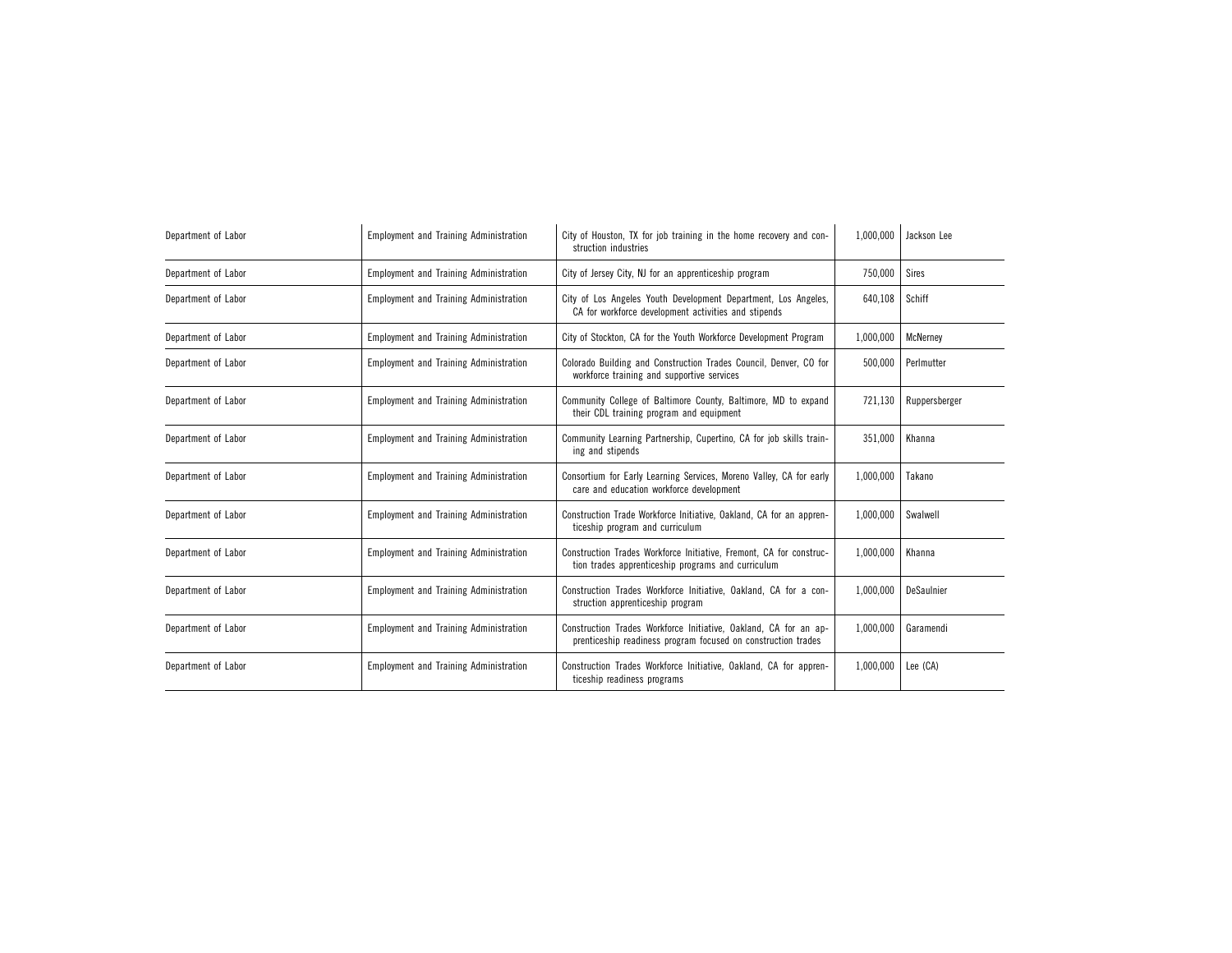| Agency              | Account                                       | Project                                                                                                                                                | House Amount | <b>House Requestors</b> |
|---------------------|-----------------------------------------------|--------------------------------------------------------------------------------------------------------------------------------------------------------|--------------|-------------------------|
| Department of Labor | <b>Employment and Training Administration</b> | Corporation to Develop Communities of Tampa, Inc., Tampa, FL for<br>a pre-apprenticeship program, apprenticeship program, and job<br>training services | 1,862,625    | Castor (FL)             |
| Department of Labor | <b>Employment and Training Administration</b> | County of Delaware, Thornton, PA for the Prison-to-Community<br>Workforce Development Initiative                                                       | 1,988,635    | Scanlon                 |
| Department of Labor | <b>Employment and Training Administration</b> | County of Los Angeles Alternatives to Incarceration Office (CEO),<br>Los Angeles, CA for a youth job training program and supportive<br>services       | 2.000.000    | Lieu                    |
| Department of Labor | <b>Employment and Training Administration</b> | Covenant House Washington, Washington, DC for workforce devel-<br>opment activities                                                                    | 329,750      | Norton                  |
| Department of Labor | <b>Employment and Training Administration</b> | Cuyahoga Community College District, Cleveland, OH for smart<br>manufacturing workforce training, equipment, and supportive<br>services                | 1,220,000    | Brown (OH)              |
| Department of Labor | <b>Employment and Training Administration</b> | Dallas College, Dallas, TX for a teaching residency apprenticeship<br>program                                                                          | 500,000      | Veasey                  |
| Department of Labor | <b>Employment and Training Administration</b> | Delta Veterans Group, Antioch, CA for job readiness activities sup-<br>porting veterans                                                                | 100.000      | McNernev                |
| Department of Labor | <b>Employment and Training Administration</b> | Des Moines Area Community College, Ankeny, IA for a workforce<br>development initiative and equipment                                                  | 339,000      | Axne                    |
| Department of Labor | <b>Employment and Training Administration</b> | Downriver Community Conference, Southgate, MI for skills training,<br>job placement, and supportive services                                           | 703.700      | Dingell                 |
| Department of Labor | <b>Employment and Training Administration</b> | 200.000<br>Easter Seals North Georgia, Inc., Clarkston, GA for early childhood<br>workforce development                                                |              | Johnson (GA)            |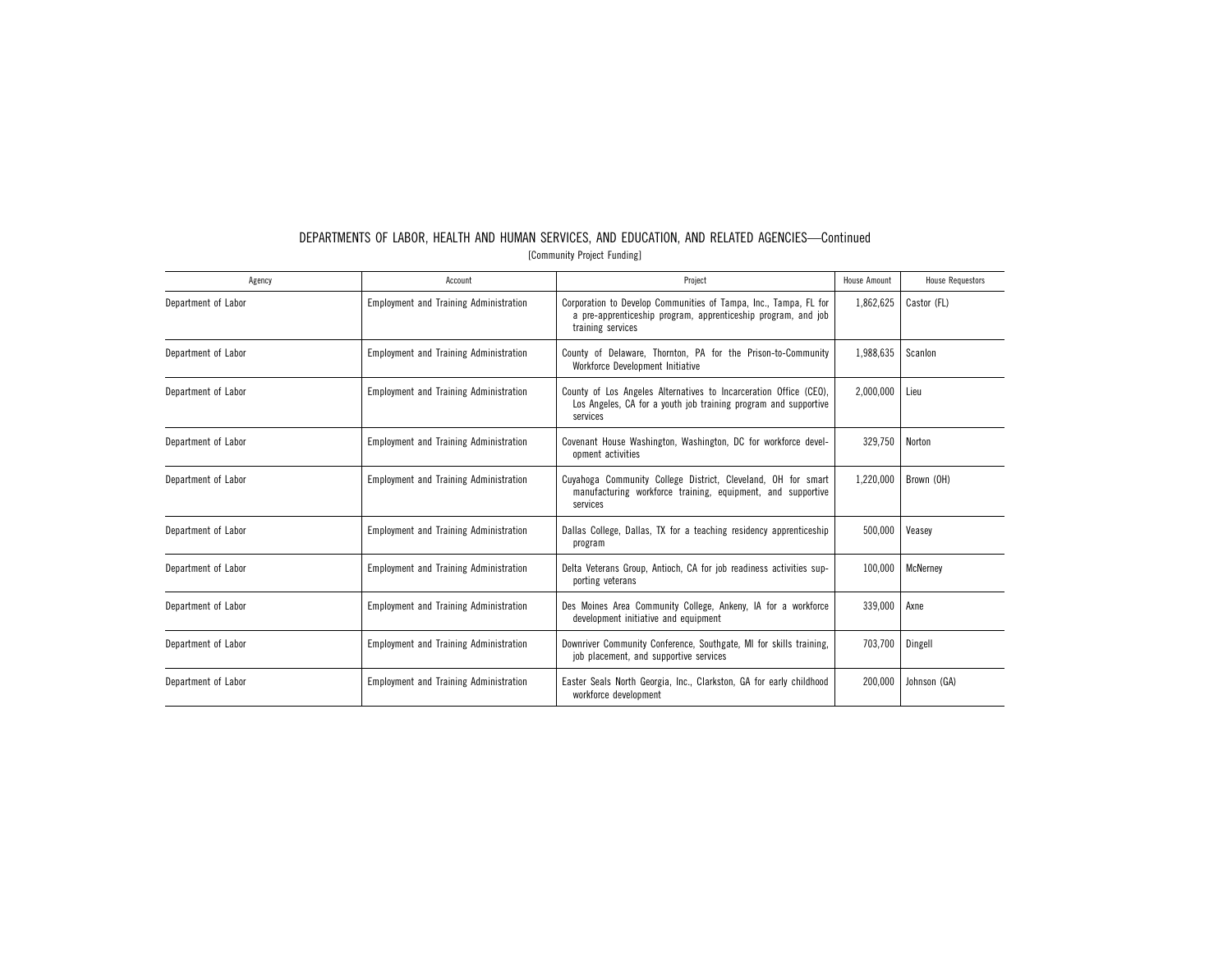| Department of Labor | <b>Employment and Training Administration</b> | Economic Development and Industrial Corporation of Boston, Bos-<br>ton, MA for workforce development programs and supportive<br>services   | 1,000,000 | Presslev         |
|---------------------|-----------------------------------------------|--------------------------------------------------------------------------------------------------------------------------------------------|-----------|------------------|
| Department of Labor | <b>Employment and Training Administration</b> | Energy Coordinating Agency of Philadelphia, Inc., Philadelphia, PA<br>for skill training in high demand occupations                        | 925,000   | Evans            |
| Department of Labor | <b>Employment and Training Administration</b> | EntreNous Youth Empowerment Services, Compton, CA for voca-<br>tional training and services                                                | 575,000   | Barragan         |
| Department of Labor | <b>Employment and Training Administration</b> | Fairfax County Government, Fairfax, VA for medical professional<br>workforce development                                                   | 2,000,000 | Connolly         |
| Department of Labor | <b>Employment and Training Administration</b> | Fairfax County, Fairfax, VA for career readiness and job training for<br>youth                                                             | 2,100,000 | Connolly, Wexton |
| Department of Labor | <b>Employment and Training Administration</b> | Fresno County Economic Opportunities Commission, Fresno, CA for<br>vocational training and equipment                                       | 500,000   | Costa            |
| Department of Labor | <b>Employment and Training Administration</b> | Future Plans Inc., Chagrin Falls, OH for the Great Lakes Career<br><b>Corridor Project</b>                                                 | 1,000,000 | Kaptur           |
| Department of Labor | <b>Employment and Training Administration</b> | Future Plans, Inc., Chagrin Falls, OH for a career planning and<br>community engagement initiative, including the purchase of<br>equipment | 1,995,000 | Johnson (OH)     |
| Department of Labor | <b>Employment and Training Administration</b> | Golden Triangle Resource Conservation and Development Council,<br>Dawson, GA for heavy equipment training, including equipment             | 1,000,000 | Bishop (GA)      |
| Department of Labor | <b>Employment and Training Administration</b> | Green City Force, Brooklyn, NY to expand their workforce develop-<br>750,000<br>ment program and stipends                                  |           | <b>Jeffries</b>  |
| Department of Labor | <b>Employment and Training Administration</b> | Guilford Child Development, Greensboro, NC for a child develop-<br>300,000<br>ment associate apprenticeship program                        |           | Manning          |
| Department of Labor | <b>Employment and Training Administration</b> | Hampton Roads Workforce Council, Norfolk, VA for maritime work-<br>850,000<br>force development activities                                 |           | Scott (VA)       |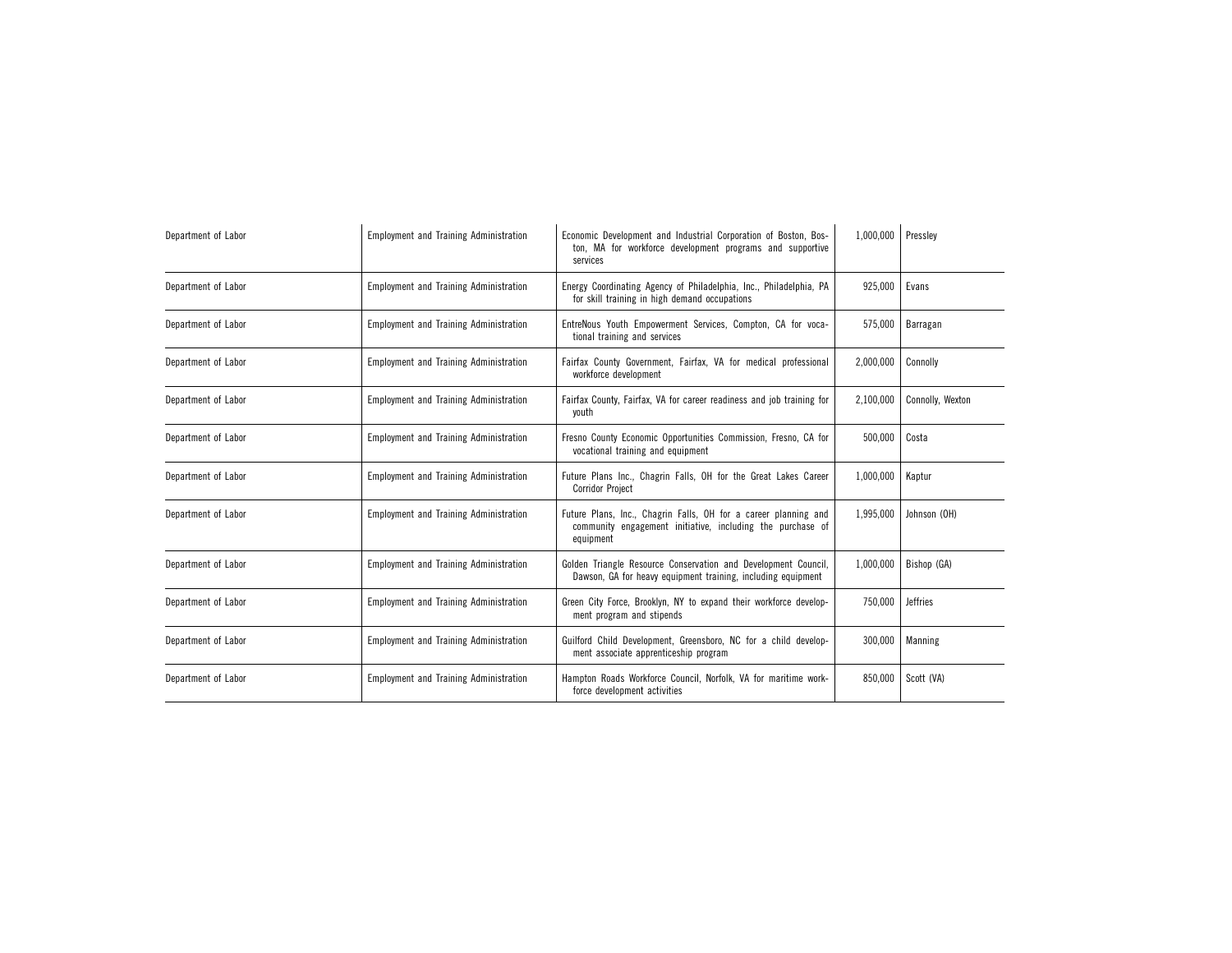| Agency              | Account                                       | Project                                                                                                                                        | House Amount | <b>House Requestors</b> |
|---------------------|-----------------------------------------------|------------------------------------------------------------------------------------------------------------------------------------------------|--------------|-------------------------|
| Department of Labor | <b>Employment and Training Administration</b> | Hartford Communities That Care, Hartford, CT for a job training<br>program to address the need for violence prevention profes-<br>sionals      | 1,322,539    | Larson (CT)             |
| Department of Labor | <b>Employment and Training Administration</b> | Hatzalah Chicago, Lincolnwood, IL for workforce training activities<br>and equipment                                                           | 525,000      | Schakowsky              |
| Department of Labor | <b>Employment and Training Administration</b> | Homeboy Industries, Los Angeles, CA for job training for culinary<br>and hospitality careers and supportive services                           | 1,959,451    | Gomez                   |
| Department of Labor | <b>Employment and Training Administration</b> | Howard County Autism Society, Columbia, MD for the Autism Hiring<br>Program                                                                    | 440.000      | <b>Sarbanes</b>         |
| Department of Labor | <b>Employment and Training Administration</b> | Jewish Community Centers of South Broward, Inc., Davie, FL for<br>employment training for individuals with IDD                                 | 1,504,329    | Wasserman Schultz       |
| Department of Labor | <b>Employment and Training Administration</b> | Jewish Family Service of Atlantic County, Inc., Margate, NJ for job<br>skills program                                                          | 550.000      | Van Drew                |
| Department of Labor | <b>Employment and Training Administration</b> | Jobs for America's Graduates of Pennslyvania, Inc., Philadelphia,<br>PA to expand career readiness programs and skill training                 | 350,000      | Boyle, Brendan F.       |
| Department of Labor | <b>Employment and Training Administration</b> | Kean University, Union, NJ for workforce development activities and<br>supportive services                                                     | 1,000,000    | Payne                   |
| Department of Labor | <b>Employment and Training Administration</b> | LaGuardia Community College, Long Island City, NY to expand vo-<br>cational training for the underemployed                                     | 404.774      | Maloney, Carolyn B.     |
| Department of Labor | <b>Employment and Training Administration</b> | Latin American Association, Inc, Atlanta, GA for employment train-<br>300.000<br>ing, support services, and a workforce development initiative |              | Bourdeaux               |
| Department of Labor | <b>Employment and Training Administration</b> | 376.000<br>Latina Coalition of Silicon Vally, San Jose, CA for workforce devel-<br>opment programs and supportive services                     |              | Lofgren                 |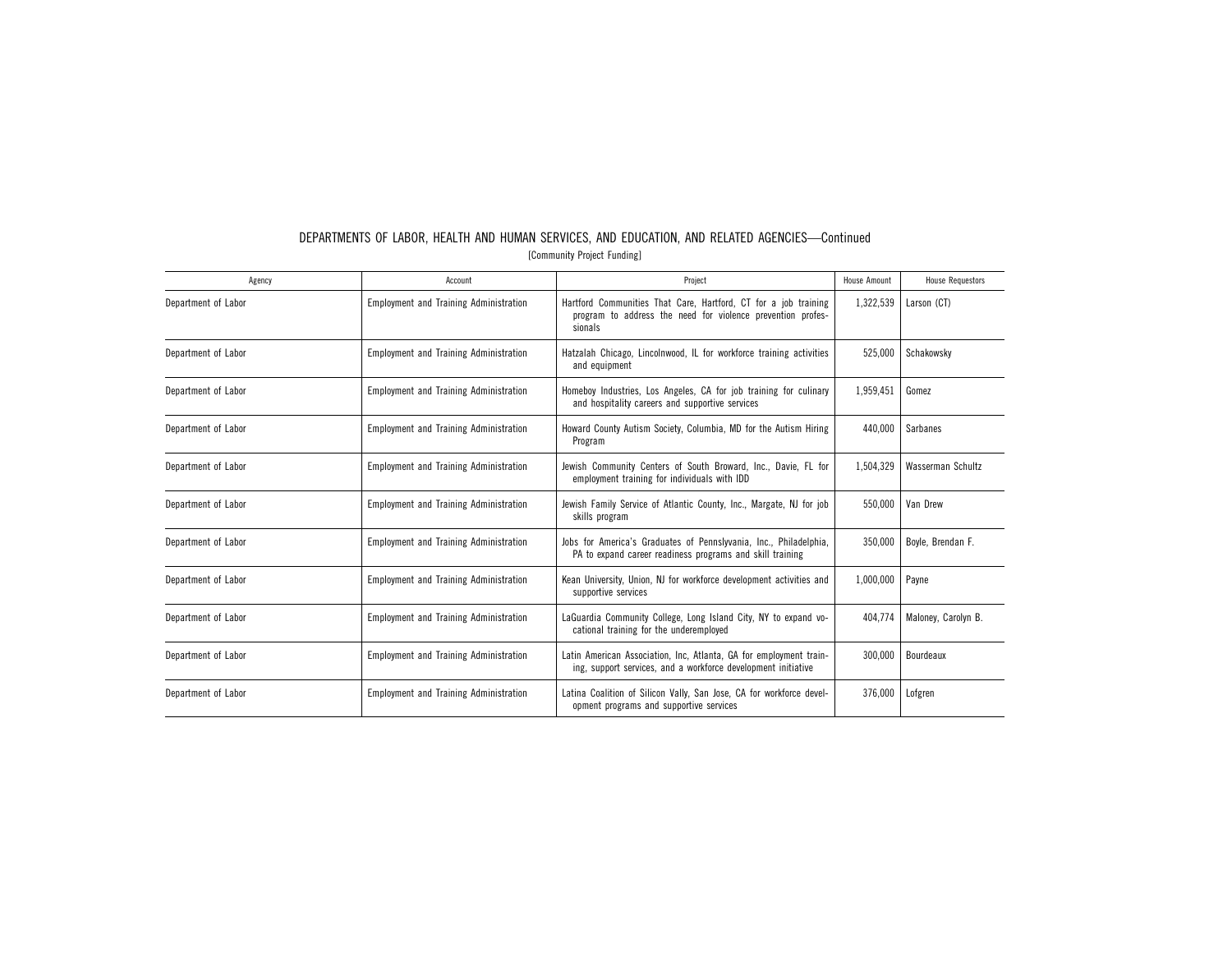| Department of Labor | <b>Employment and Training Administration</b> | Laurel Highlands Workforce and Opportunity Center, Greensburg, PA<br>for a workforce support program, including supplies and wrap-<br>around services                 | 445,000   | Reschenthaler              |
|---------------------|-----------------------------------------------|-----------------------------------------------------------------------------------------------------------------------------------------------------------------------|-----------|----------------------------|
| Department of Labor | <b>Employment and Training Administration</b> | Los Angeles Brotherhood Crusade-Black United Fund Inc., CA for<br>youth workforce development and job placement                                                       | 1,000,000 | Bass                       |
| Department of Labor | <b>Employment and Training Administration</b> | Los Angeles Conservation Corps, Los Angeles, CA, for job training<br>and stipends                                                                                     | 272,000   | Barragan                   |
| Department of Labor | <b>Employment and Training Administration</b> | Los Angeles World Airports, Los Angeles, CA for an aviation work-<br>force development program                                                                        | 1,000,000 | Waters                     |
| Department of Labor | <b>Employment and Training Administration</b> | Mahoning County Career and Technical Center, Canfield, OH for an<br>energy and technology workforce training center project, includ-<br>ing the purchase of equipment | 285,000   | Johnson (OH)               |
| Department of Labor | <b>Employment and Training Administration</b> | Maricopa County Community College District, Tempe, AZ for work-<br>force development activities and curriculum                                                        | 1,000,000 | Stanton                    |
| Department of Labor | <b>Employment and Training Administration</b> | McAllen Independent School District, McAllen, TX for private pilot<br>and remote drone license training                                                               | 200,000   | Gonzalez, Vicente          |
| Department of Labor | <b>Employment and Training Administration</b> | Mercy Hospital dba Northern Light Mercy Hospital, Portland, ME for<br>workforce training and supportive services                                                      | 1,000,000 | Pingree                    |
| Department of Labor | <b>Employment and Training Administration</b> | Michigan Early Childhood Investment Corporation, Lansing, MI for<br>the development of a child care workforce                                                         | 2,000,000 | Lawrence                   |
| Department of Labor | <b>Employment and Training Administration</b> | MorseLife Health System, West Palm Beach, FL for job training of<br>500,000<br>underserved populations and supportive services                                        |           | <b>Cherfilus-McCormick</b> |
| Department of Labor | <b>Employment and Training Administration</b> | New Immigrant Community Empowerment, Jackson Heights, NY to<br>500,000<br>expand a construction industry workforce development program                                |           | Ocasio-Cortez              |
| Department of Labor | <b>Employment and Training Administration</b> | New Mexico Highlands University, Las Vegas, NM for the develop-<br>750,000<br>ment of professional social workers                                                     |           | Leger Fernandez            |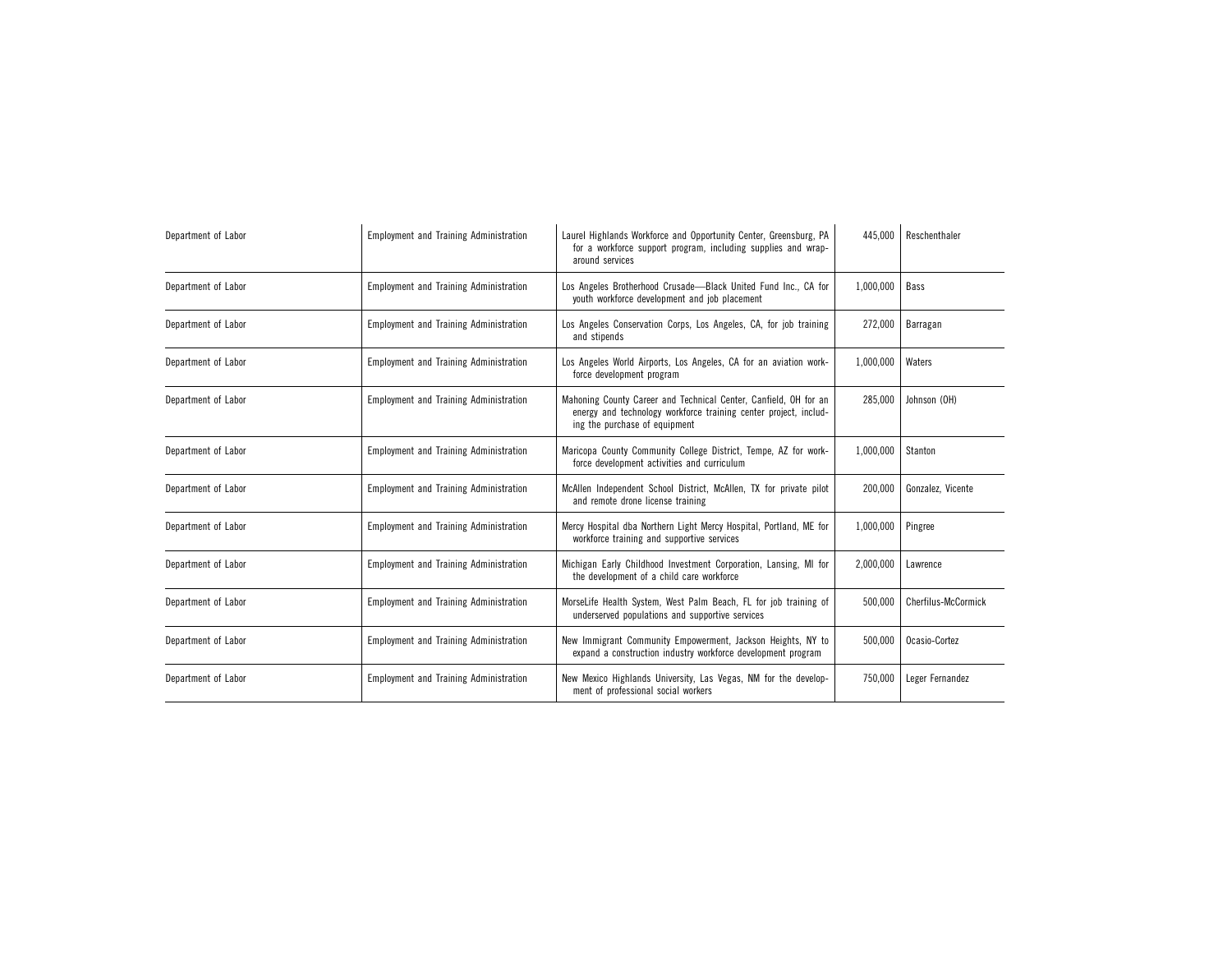| Agency              | Account                                       | Project                                                                                                                                                | House Amount | <b>House Requestors</b> |
|---------------------|-----------------------------------------------|--------------------------------------------------------------------------------------------------------------------------------------------------------|--------------|-------------------------|
| Department of Labor | <b>Employment and Training Administration</b> | New York State Energy Research and Development Authority, Al-<br>bany, NY for clean energy workforce development and supportive<br>services            | 3,000,000    | Ocasio-Cortez           |
| Department of Labor | <b>Employment and Training Administration</b> | Northeast Community College, Norfolk, NE for a commercial driver's<br>license program, including the purchase of equipment and sti-<br>pends           | 1,000,000    | Smith (NE)              |
| Department of Labor | <b>Employment and Training Administration</b> | Northwest Arkansas Community College, Bentonville, AR for a com-<br>mercial driver's license program, including the purchase of<br>equipment           | 355,000      | Womack                  |
| Department of Labor | <b>Employment and Training Administration</b> | Northwest New Mexico Council of Governments, Gallup, NM to tran-<br>sition and re-skill workers into the industrial industry                           | 750,000      | Leger Fernandez         |
| Department of Labor | <b>Employment and Training Administration</b> | OCHIN, Inc., Portland, OR for health information technology training<br>and professional development                                                   | 2,001,642    | Bonamici                |
| Department of Labor | <b>Employment and Training Administration</b> | Opportunity Junction, Antioch, CA for a job training program and<br>supportive services                                                                | 470,000      | DeSaulnier              |
| Department of Labor | <b>Employment and Training Administration</b> | Pasadena Independent School District, Pasadena, TX for job skill<br>training and equipment                                                             | 2,200,000    | Garcia (TX)             |
| Department of Labor | <b>Employment and Training Administration</b> | Pee Dee Healthy Start Inc., Florence, SC for workforce training and<br>supportive services                                                             | 1,000,000    | Clyburn                 |
| Department of Labor | <b>Employment and Training Administration</b> | Plattsburgh-North County Chamber of Commerce, Plattsburgh, NY<br>for a job training and assistance program, including support<br>services and stipends | 500.000      | Stefanik                |
| Department of Labor | <b>Employment and Training Administration</b> | Portland Community College, Portland, OR for semiconductor and<br>advanced manufacturing workforce development initiative                              | 910,000      | Bonamici                |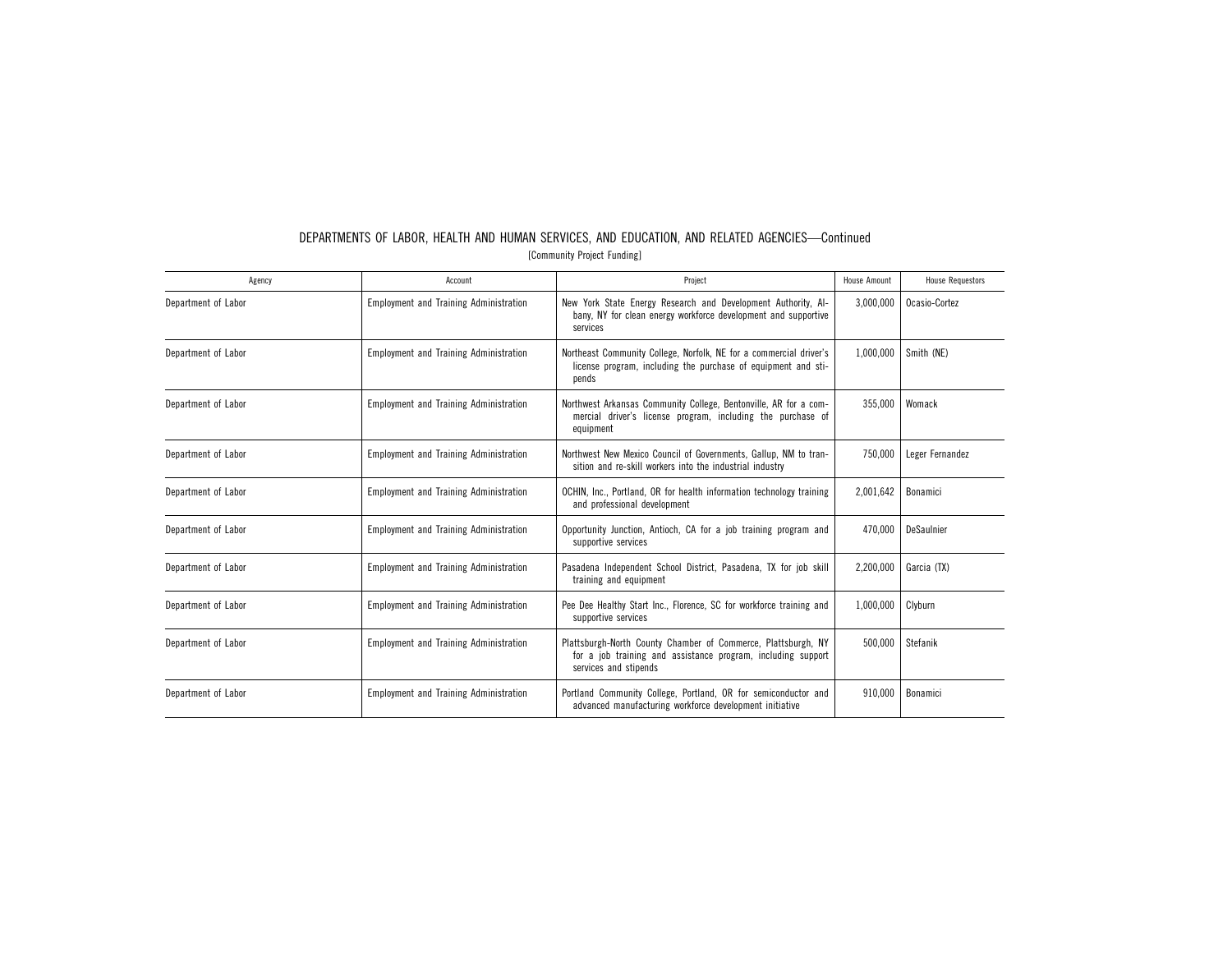| Department of Labor | <b>Employment and Training Administration</b> | Primary Care Coalition of Montgomery County, Inc., Silver Spring,<br>MD for health care professionals' workforce development and<br>equipment       | 1,300,000 | Raskin              |
|---------------------|-----------------------------------------------|-----------------------------------------------------------------------------------------------------------------------------------------------------|-----------|---------------------|
| Department of Labor | <b>Employment and Training Administration</b> | Prince George's County Memorial Library System, Largo, MD for a<br>mobile job readiness unit                                                        | 2,200,000 | Brown (MD)          |
| Department of Labor | <b>Employment and Training Administration</b> | Prince George's County, Largo, MD for the Youth@Work program                                                                                        | 3,000,000 | Brown (MD)          |
| Department of Labor | <b>Employment and Training Administration</b> | Promise Neighborhoods of Lehigh Valley, Allentown, PA to expand<br>their workforce development skills program                                       | 1,549,360 | Wild                |
| Department of Labor | <b>Employment and Training Administration</b> | Reading and Beyond, Fresno, CA for employment and training serv-<br>ices and supportive services                                                    | 484,047   | Costa               |
| Department of Labor | <b>Employment and Training Administration</b> | Rockdale County Georgia, Conyers, GA for a workforce development<br>initiative                                                                      | 300,000   | Johnson (GA)        |
| Department of Labor | <b>Employment and Training Administration</b> | San Bernadino Valley College Foundation, San Bernadino, CA for<br>clean energy workforce development and equipment                                  | 1,500,000 | Aguilar             |
| Department of Labor | <b>Employment and Training Administration</b> | San Diego Community College District, San Diego, CA for the Gate-<br>way to College and Career program                                              | 1,000,000 | Peters              |
| Department of Labor | <b>Employment and Training Administration</b> | San Diego Workforce Partnership, San Diego, CA for the TechHire<br>Program.                                                                         | 800,000   | Peters              |
| Department of Labor | <b>Employment and Training Administration</b> | San Gabriel Valley Council of Governments, Alhambra, CA for a<br>workforce development program                                                      | 2,000,000 | Napolitano, Sanchez |
| Department of Labor | <b>Employment and Training Administration</b> | Santa Clara County, San Jose, CA for workforce development, sti-<br>3,000,000<br>pends, and supportive services                                     |           | Khanna              |
| Department of Labor | <b>Employment and Training Administration</b> | Seattle Jobs Initiative, Seattle, WA for green stormwater infrastruc-<br>1,000,000<br>ture workforce development, stipends, and supportive services |           | Jayapal             |
| Department of Labor | <b>Employment and Training Administration</b> | Service! Relief Effort for Hospitality Workers, Columbus, OH for job<br>475,000<br>skills training and supportive services                          |           | Beatty              |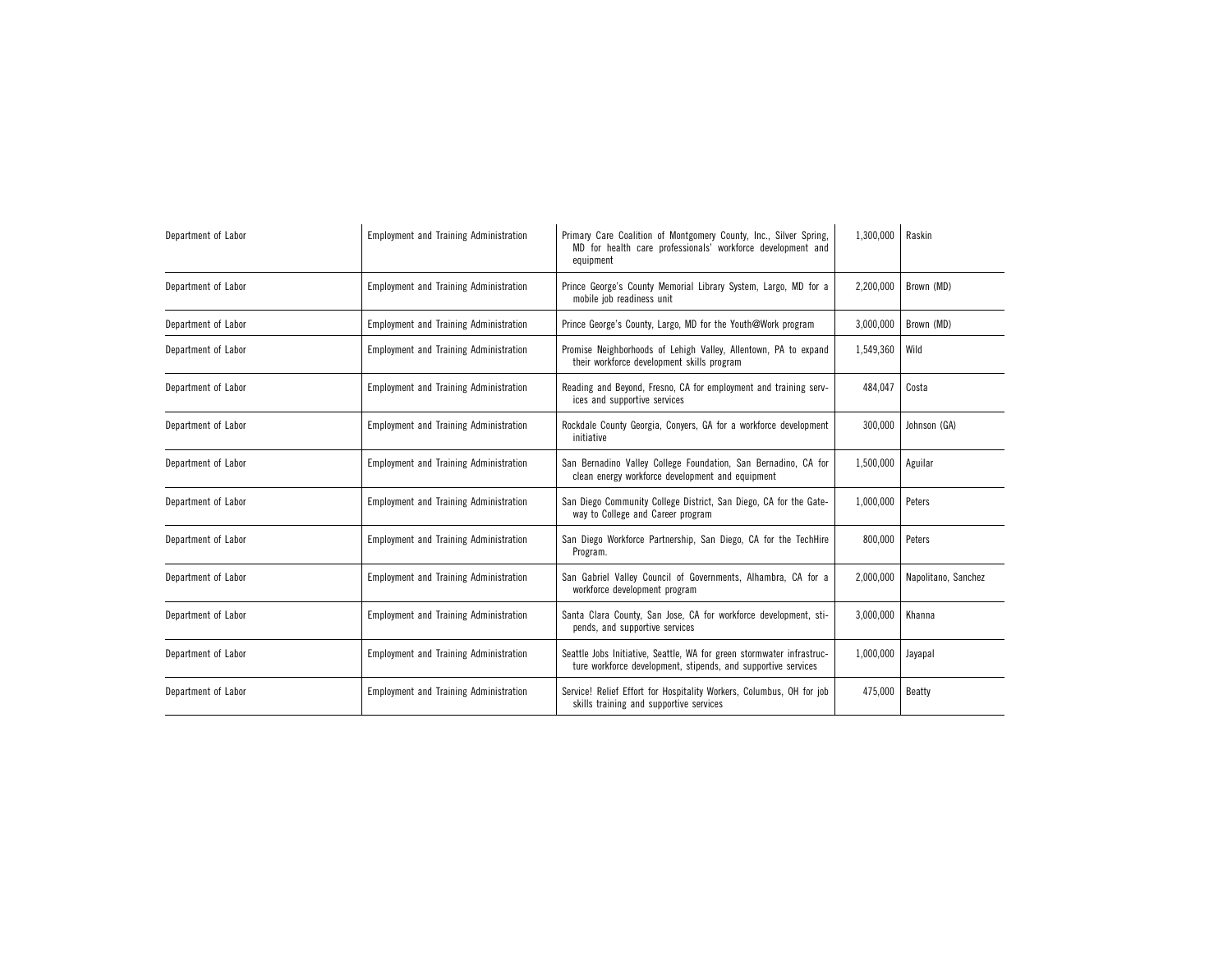| Agency              | Account                                       | Project                                                                                                                                                                    | <b>House Amount</b> | <b>House Requestors</b> |
|---------------------|-----------------------------------------------|----------------------------------------------------------------------------------------------------------------------------------------------------------------------------|---------------------|-------------------------|
| Department of Labor | <b>Employment and Training Administration</b> | Society for the Advancement of Chicanos/Hispanics and Native<br>Americans in Science, San Jose, CA to create a pipeline from<br>community colleges into the STEM workforce | 212,000             | Lofgren                 |
| Department of Labor | <b>Employment and Training Administration</b> | South Bay Workforce Investment Board Inc., Hawthorne, CA for oc-<br>cupation training and supportive services                                                              | 500,000             | Waters                  |
| Department of Labor | <b>Employment and Training Administration</b> | South Texas College, McAllen, TX for healthcare workforce develop-<br>ment                                                                                                 | 1,000,000           | Gonzalez, Vicente       |
| Department of Labor | <b>Employment and Training Administration</b> | St. Clair County Intergovernmental Grants Department, Belleville, IL<br>for an advanced manufacturing program, including support<br>services                               | 950,000             | Bost                    |
| Department of Labor | <b>Employment and Training Administration</b> | St. Joseph Center, Venice, CA for job skills training and supportive<br>services to those experiencing homelessness                                                        | 898,053             | Lieu                    |
| Department of Labor | <b>Employment and Training Administration</b> | Stanislaus Business Alliance dba Opportunity Stanislaus, Modesto,<br>CA for a logistics industry focused training program                                                  | 410,000             | Harder (CA)             |
| Department of Labor | <b>Employment and Training Administration</b> | State of Maine, Governor's Energy Office, Augusta, ME for job<br>training, job placement services, stipends, equipment, and cur-<br>riculum                                | 2,750,000           | Pingree                 |
| Department of Labor | <b>Employment and Training Administration</b> | Suburban Emergency Medical Services, Palmer, PA for healthcare<br>workforce development                                                                                    | 247.949             | Wild                    |
| Department of Labor | <b>Employment and Training Administration</b> | Suffolk County Community College, Selden, NY for a cybersecurity<br>program, including the purchase of equipment and related in-<br>formation technology                   | 1,435,000           | Zeldin                  |
| Department of Labor | <b>Employment and Training Administration</b> | Taller San Jose Hope Builders, Santa Ana, CA for skills training<br>and employment placement services for low-income young<br>adults facing significant barriers           | 500,000             | Correa                  |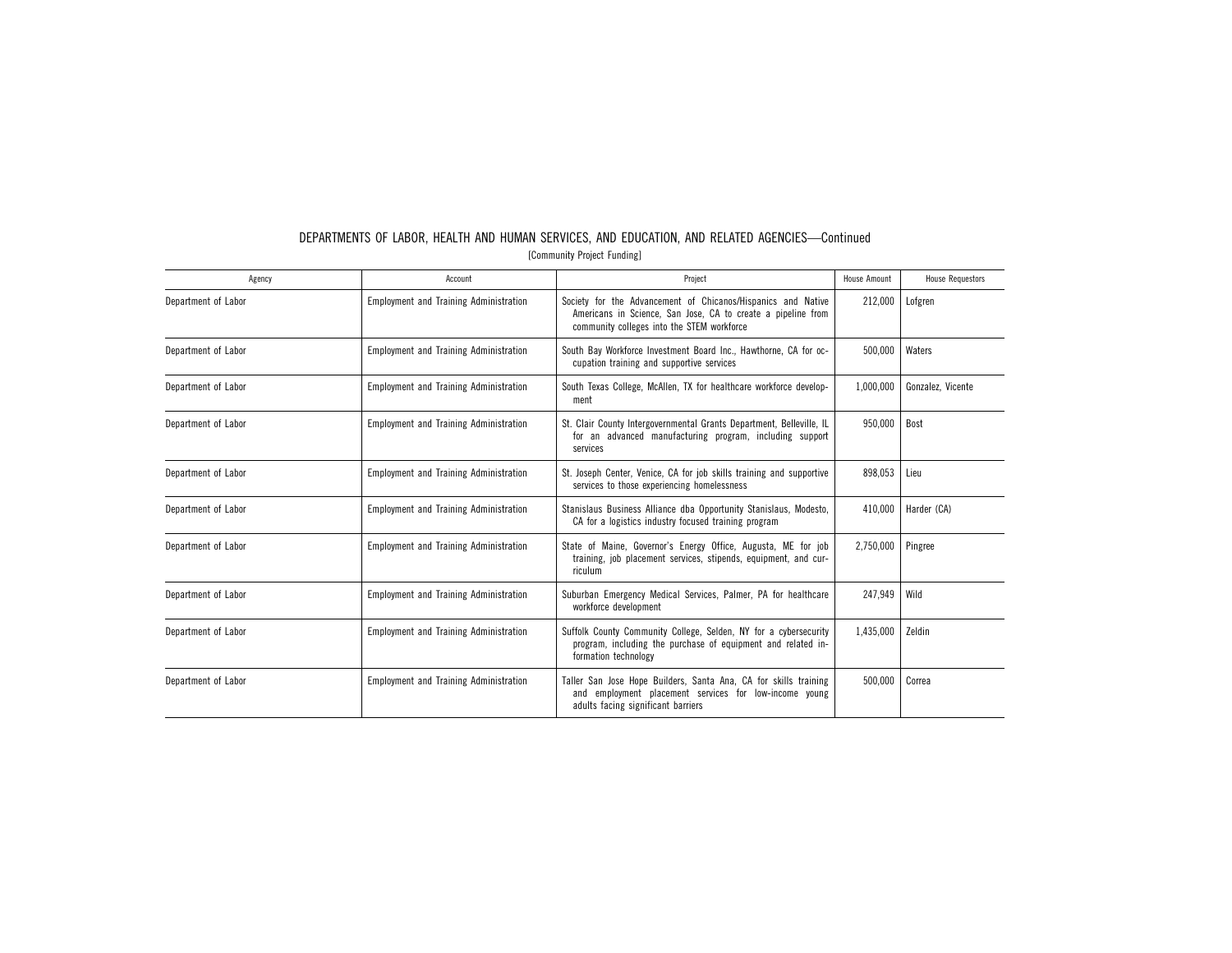| Department of Labor | <b>Employment and Training Administration</b> | Texas Trees Foundation, Dallas, TX for supportive services and job<br>placement of at-risk young adults into the green jobs industry                          | 400,000   | Johnson (TX) |
|---------------------|-----------------------------------------------|---------------------------------------------------------------------------------------------------------------------------------------------------------------|-----------|--------------|
| Department of Labor | <b>Employment and Training Administration</b> | The Indianapolis Private Industry Council, Inc., Indianapolis, IN for<br>youth job training and a work-based learning program                                 | 1,000,000 | Carson       |
| Department of Labor | <b>Employment and Training Administration</b> | The Sanneh Foundation, Saint Paul, MN for a youth workforce de-<br>velopment program                                                                          | 1,000,000 | McCollum     |
| Department of Labor | <b>Employment and Training Administration</b> | The Torres-Martinez Desert Cahuilla Indian Tribe, Thermal, CA for a<br>workforce development program and equipment                                            | 250,000   | Ruiz         |
| Department of Labor | <b>Employment and Training Administration</b> | The TransLatin@ Coalition, Los Angeles, CA for workforce develop-<br>ment programs and supportive services                                                    | 750,000   | Gomez        |
| Department of Labor | <b>Employment and Training Administration</b> | The WorkPlace, Inc., Bridgeport, CT for skills training, workforce<br>readiness, and supportive services                                                      | 1.000.000 | Himes        |
| Department of Labor | <b>Employment and Training Administration</b> | UAW Labor Employment and Training Corporation, St. Louis, MO for<br>job training in the automotive services industry                                          | 1,000,000 | Bush         |
| Department of Labor | <b>Employment and Training Administration</b> | United Way of Greater Greensboro, Inc., Greensboro, NC for job<br>counseling, career training, and supportive services                                        | 1,000,000 | Manning      |
| Department of Labor | <b>Employment and Training Administration</b> | United We Heal Training Trust dba Oregon AFSCME Training Trust,<br>Portland, OR for pre-apprenticeship education and training                                 | 892,000   | Bonamici     |
| Department of Labor | <b>Employment and Training Administration</b> | United We Heal, Portland, OR for pre-apprenticeship and appren-<br>ticeship programs                                                                          | 892,000   | Schrader     |
| Department of Labor | <b>Employment and Training Administration</b> | University of California, San Diego, La Jolla, CA for job skills devel-<br>opment and supportive services for a child care worker and pro-<br>viders pipeline | 1,600,000 | Jacobs (CA)  |
| Department of Labor | <b>Employment and Training Administration</b> | University of Georgia, Athens, GA for the Archway Partnership                                                                                                 | 3,000,000 | McBath       |
| Department of Labor | <b>Employment and Training Administration</b> | Unloop, Seattle, WA for job training in the tech industry and sup-<br>portive services for those with conviction histories                                    | 486,781   | Jayapal      |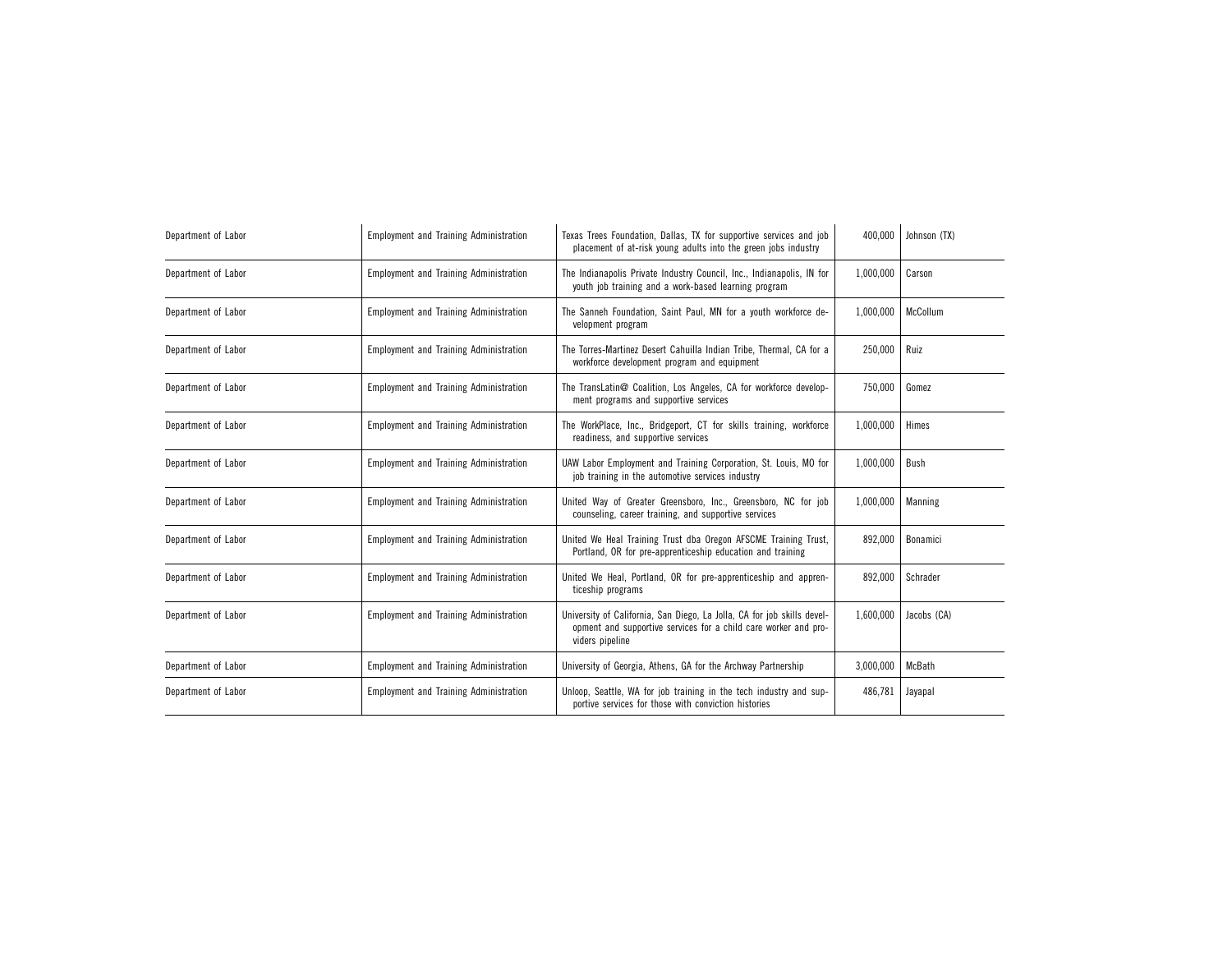| Agency              | Account                                       | Project                                                                                                                                      | House Amount | <b>House Requestors</b> |
|---------------------|-----------------------------------------------|----------------------------------------------------------------------------------------------------------------------------------------------|--------------|-------------------------|
| Department of Labor | <b>Employment and Training Administration</b> | Urban League of Long Island, Inc, Plainview, NY for workforce de-<br>velopment activities                                                    | 1,145,820    | Rice (NY)               |
| Department of Labor | <b>Employment and Training Administration</b> | Urban League of Louisiana, New Orleans, LA for the Career Path-<br>ways Program                                                              | 1,200,000    | Carter (LA)             |
| Department of Labor | <b>Employment and Training Administration</b> | US HART CARES A NJ NONPROFIT CORPORATION, Atlantic City, NJ<br>for cyber job training program, including the purchase of equip-<br>ment      | 1,000,000    | Van Drew                |
| Department of Labor | <b>Employment and Training Administration</b> | Valley of the Sun Young Men's Christian Association, Phoenix, AZ<br>for expanding a current youth workforce development program              | 1,000,000    | Gallego                 |
| Department of Labor | <b>Employment and Training Administration</b> | Variety Boys and Girls Club of Queens, Inc., Long Island City, NY<br>for job readiness and supportive services for teens                     | 250.000      | Maloney, Carolyn B.     |
| Department of Labor | <b>Employment and Training Administration</b> | Virginia Commonwealth University Health System Authority, Rich-<br>mond, VA for healthcare workforce development                             | 1,000,000    | McEachin                |
| Department of Labor | <b>Employment and Training Administration</b> | Watts Labor Community Action Committee, Los Angeles, CA for job<br>training, workforce development activities, and job placement<br>services | 783.067      | Waters                  |
| Department of Labor | <b>Employment and Training Administration</b> | Wayne Community College, Goldsboro, NC to expand its apprentice-<br>ship training programs                                                   | 651,000      | Butterfield             |
| Department of Labor | <b>Employment and Training Administration</b> | Workforce Connections, Las Vegas, NV for workforce development<br>programs                                                                   | 800.000      | Lee (NV)                |
| Department of Labor | <b>Employment and Training Administration</b> | Workforce Inc. dba Recycleforce, Indianapolis, IN to expand job<br>training and job placement programs                                       | 1.000.203    | Carson                  |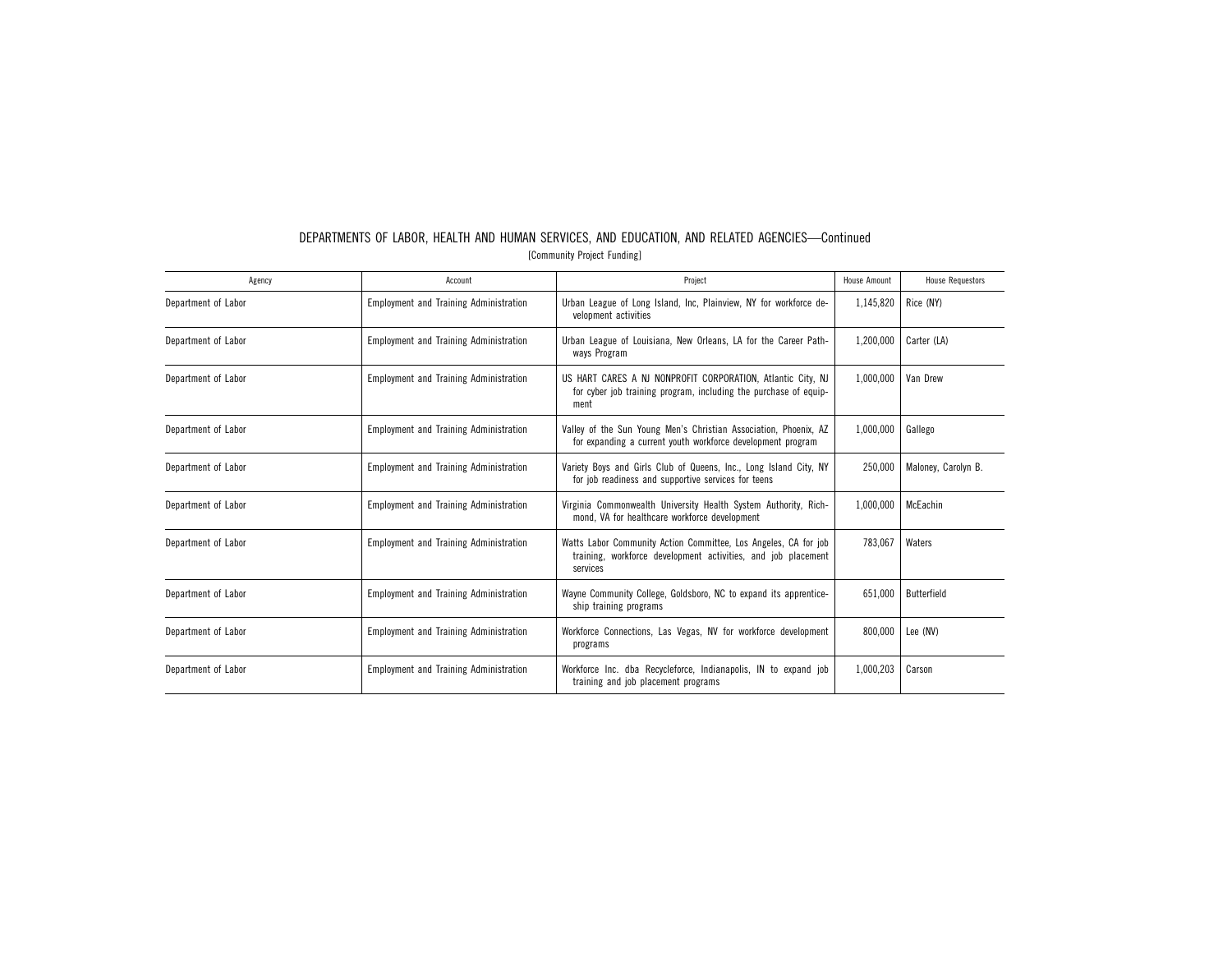| Department of Labor                     | <b>Employment and Training Administration</b> | Young Men's and Young Women's Hebrew Association of Wash-<br>ington Heights and Inwood, New York, NY for vocational train-<br>ing, workforce development, and supportive services                                    | 1,000,000 | Espaillat     |
|-----------------------------------------|-----------------------------------------------|----------------------------------------------------------------------------------------------------------------------------------------------------------------------------------------------------------------------|-----------|---------------|
| Department of Labor                     | <b>Employment and Training Administration</b> | Young Women's Christian Association of Yonkers, Inc., Yonkers, NY<br>for a workforce development initiative and support services                                                                                     | 690,449   | Bowman        |
| Department of Health and Human Services | Administration for Children and Families      | 100 Suits for 100 Men, Laurelton, NY for a youth employment<br>training program, including for the purchase of food and equip-<br>ment, to serve vulnerable families and seniors and improve eco-<br>nomic outcomes  | 750,000   | Meng          |
| Department of Health and Human Services | Administration for Children and Families      | A New Way of Life Reentry Project, Los Angeles, CA for housing,<br>legal clinics, educational opportunities and supportive services<br>to improve outcomes and economic opportunities                                | 1,000,000 | Bass          |
| Department of Health and Human Services | Administration for Children and Families      | Action for a Better Community, Inc., Rochester, NY for employment<br>advancement, benefit and eligibility mapping, and other serv-<br>ices to help individuals and families move towards financial<br>sustainability | 517.000   | Morelle       |
| Department of Health and Human Services | Administration for Children and Families      | Adoptions Together, Calverton, MD for trauma-informed care train-<br>ing                                                                                                                                             | 750,639   | Brown (MD)    |
| Department of Health and Human Services | Administration for Children and Families      | Alfond Youth and Community Center, Waterville, ME for targeted<br>support services to children and families in need                                                                                                  | 500,000   | Pingree       |
| Department of Health and Human Services | Administration for Children and Families      | All Star Children's Foundation, Sarasota, FL for a foster care pro-<br>gram, including behavioral health services                                                                                                    | 1,500,000 | Buchanan      |
| Department of Health and Human Services | Administration for Children and Families      | Big Brothers Big Sisters Lone Star, Irving, TX for a youth mentoring<br>program                                                                                                                                      | 300,000   | Van Duyne     |
| Department of Health and Human Services | Administration for Children and Families      | Bivona Child Advocacy Center, Rochester, NY for child abuse pre-<br>vention training and programs                                                                                                                    | 306,000   | Morelle       |
| Department of Health and Human Services | Administration for Children and Families      | Boys & Girls Clubs of America, Atlanta, GA for increasing support<br>services and abuse prevention resources to recognize and re-<br>duce abuse                                                                      | 2,000,000 | Williams (GA) |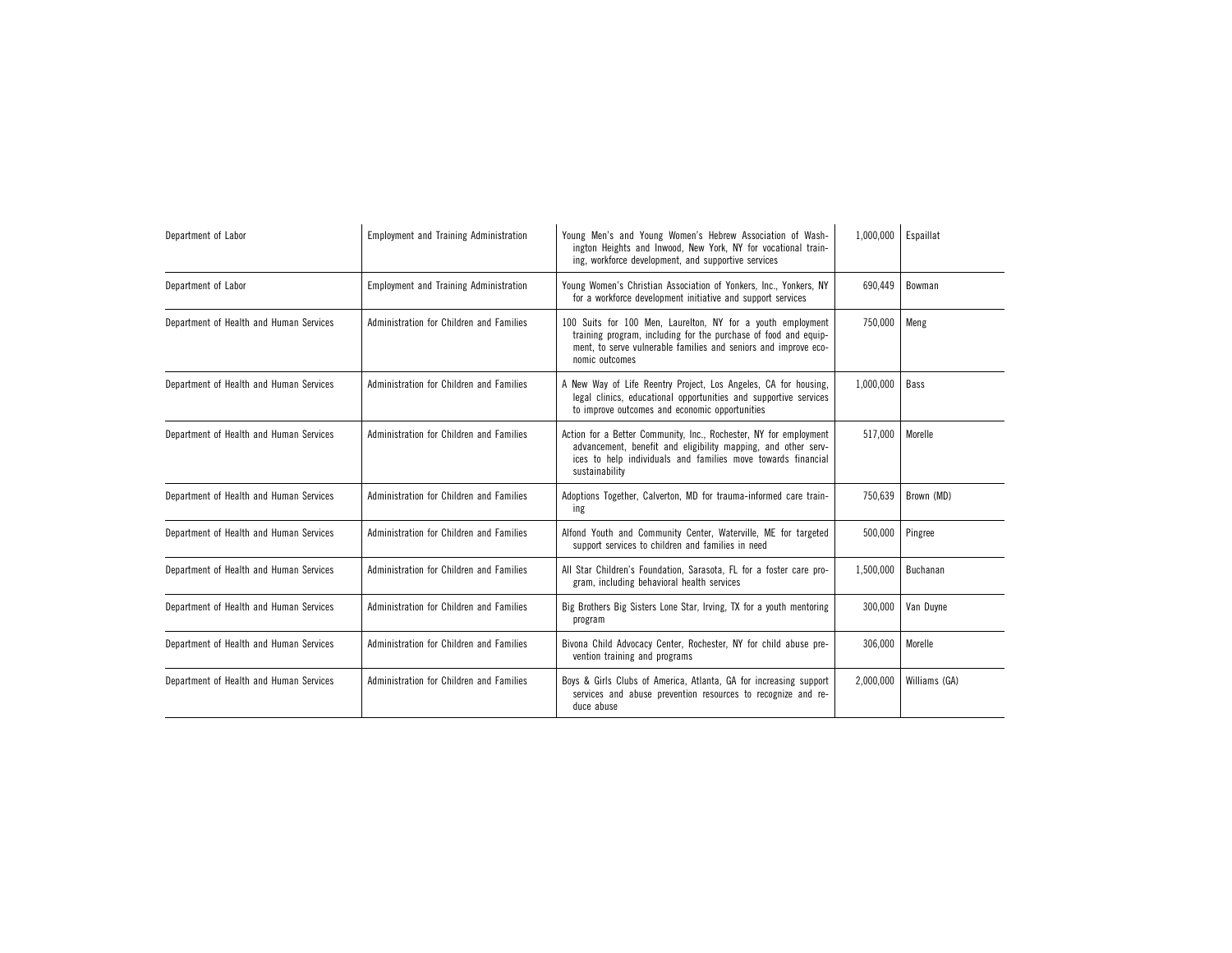| DEPARTMENTS OF LABOR. HEALTH AND HUMAN SERVICES, AND EDUCATION, AND RELATED AGENCIES-Continued |  |  |  |  |  |  |
|------------------------------------------------------------------------------------------------|--|--|--|--|--|--|
| [Community Project Funding]                                                                    |  |  |  |  |  |  |

| Agency                                  | Account                                  | Project                                                                                                                                                                                            | House Amount | <b>House Requestors</b> |
|-----------------------------------------|------------------------------------------|----------------------------------------------------------------------------------------------------------------------------------------------------------------------------------------------------|--------------|-------------------------|
| Department of Health and Human Services | Administration for Children and Families | Bucks County Opportunity Council, Doylestown, PA for a self-suffi-<br>ciency program, including supportive services                                                                                | 1,000,000    | Fitzpatrick             |
| Department of Health and Human Services | Administration for Children and Families | Center for Pan Asian Community Services, Inc., Atlanta, GA for sur-<br>vivor-centered, trauma-informed services for women and fami-<br>lies to work towards self-reliance                          | 300.000      | Bourdeaux               |
| Department of Health and Human Services | Administration for Children and Families | Childhelp Inc., Scottsdale, AZ for outreach, education materials<br>and programming to reduce and prevent child abuse                                                                              | 1,000,000    | Kirkpatrick             |
| Department of Health and Human Services | Administration for Children and Families | Children's Home of Stockton, Stockton, CA for supportive housing.<br>services, supplies, transportation expenses, and goods, including<br>the purchase of food, to help establish self-sufficiency | 973,552      | McNerney                |
| Department of Health and Human Services | Administration for Children and Families | Christus Santa Rosa Health Care Corporation, San Antonio, TX for<br>training and education to reduce and prevent child abuse                                                                       | 472.699      | Castro (TX)             |
| Department of Health and Human Services | Administration for Children and Families | Circle of Brotherhood, Miami, FL for a social services hub focused<br>on assistance to low income families to improve life and eco-<br>nomic outcomes                                              | 2,000,000    | Wilson (FL)             |
| Department of Health and Human Services | Administration for Children and Families | City of Boston, MA for housing, educational and support services<br>for children and families, and to provide parents with opportu-<br>nities to reduce poverty                                    | 1,000,000    | Pressley                |
| Department of Health and Human Services | Administration for Children and Families | City of Jersey City, NJ for expanding domestic violence intervention<br>services                                                                                                                   | 500,000      | Payne                   |
| Department of Health and Human Services | Administration for Children and Families | City of Leander, TX for a child abuse prevention and treatment<br>program, including the purchase of information technology and<br>equipment                                                       | 500,000      | Carter (TX)             |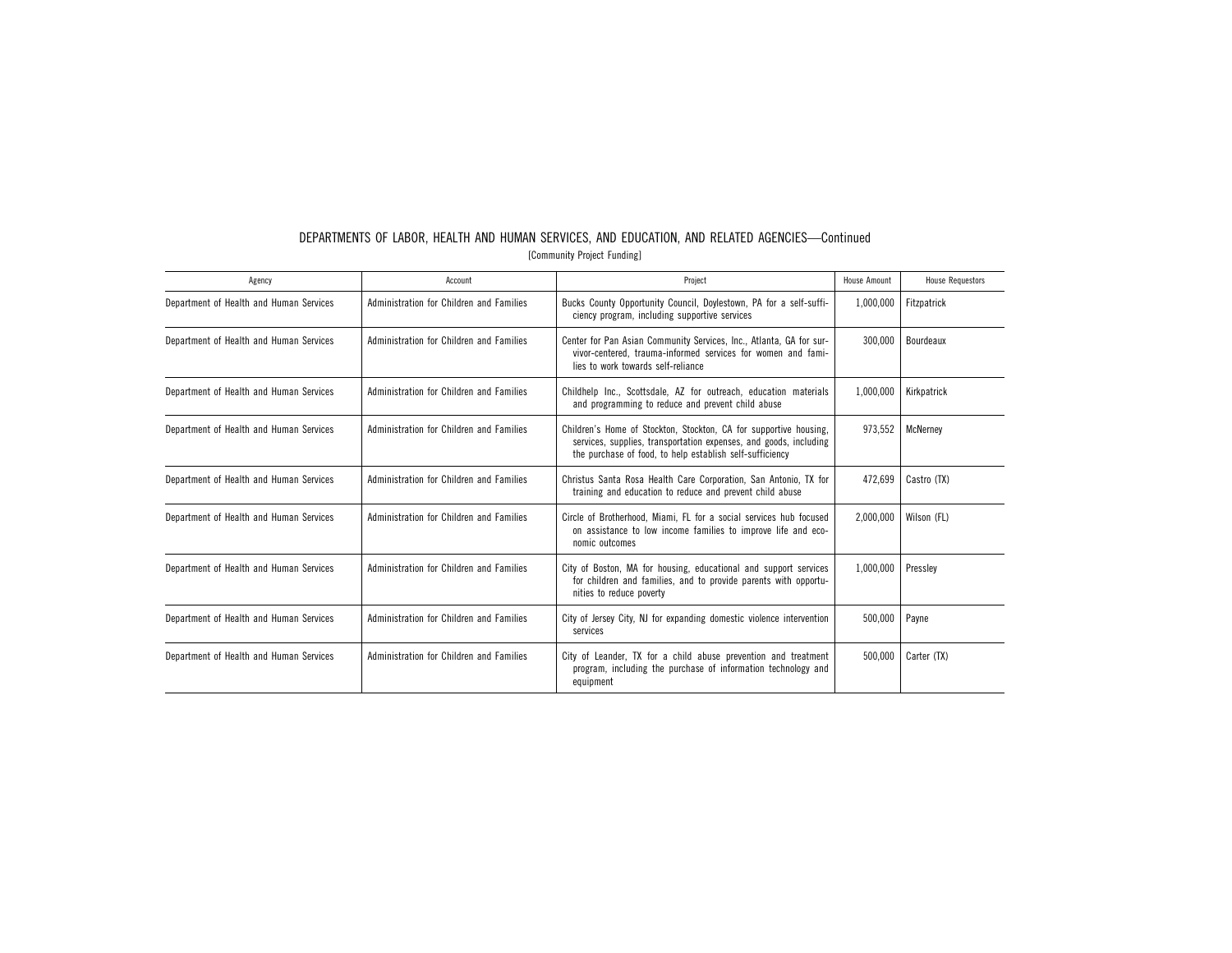| Department of Health and Human Services | Administration for Children and Families | City of Los Angeles, CA for operating costs and community serv-<br>ices, including motel vouchers and the purchase of food, to re-<br>duce poverty                                                                  | 982,045   | Schiff      |
|-----------------------------------------|------------------------------------------|---------------------------------------------------------------------------------------------------------------------------------------------------------------------------------------------------------------------|-----------|-------------|
| Department of Health and Human Services | Administration for Children and Families | City of Mount Vernon, NY for services to support at-risk girls and<br>to improve employment opportunities and economic outcomes                                                                                     | 999,000   | Bowman      |
| Department of Health and Human Services | Administration for Children and Families | City of Richmond, VA for social services and a one-stop shop to<br>help families and individuals working to establish financial<br>self-sufficiency and for social service providers working to re-<br>duce poverty | 797,329   | McEachin    |
| Department of Health and Human Services | Administration for Children and Families | City of Rochester, NY for youth employment services and young<br>adult workforce development to increase self-sufficiency                                                                                           | 500,000   | Morelle     |
| Department of Health and Human Services | Administration for Children and Families | Columbus Metropolitan Housing Authority, Columbus, OH for infor-<br>mational and financial resources to assist residents and<br>achieve economic self-sufficiency                                                   | 1,000,000 | Beatty      |
| Department of Health and Human Services | Administration for Children and Families | Community Action Network, Ann Arbor, MI for educational and so-<br>cial-emotional services to achieve self-sufficiency                                                                                              | 500,000   | Dingell     |
| Department of Health and Human Services | Administration for Children and Families | Community Help Center DBA Muslim Women Resource Center, Chi-<br>cago, IL for the purchase of equipment to help achieve self-suf-<br>ficiency                                                                        | 333,000   | Schakowsky  |
| Department of Health and Human Services | Administration for Children and Families | County of San Diego, CA for training and materials for child wel-<br>fare programs                                                                                                                                  | 220,000   | Jacobs (CA) |
| Department of Health and Human Services | Administration for Children and Families | Court Appointed Special Advocates (CASA) of Ocean County, Toms<br>River, NJ for increasing volunteers to advocate for foster care<br>children                                                                       | 175,000   | Kim (NJ)    |
| Department of Health and Human Services | Administration for Children and Families | Court Appointed Special Advocates of Mercer County, Ewing, NJ for<br>expanding services for, and increasing the number of volunteers<br>available to work with, children aging out of foster care                   | 40,000    | Kim (NJ)    |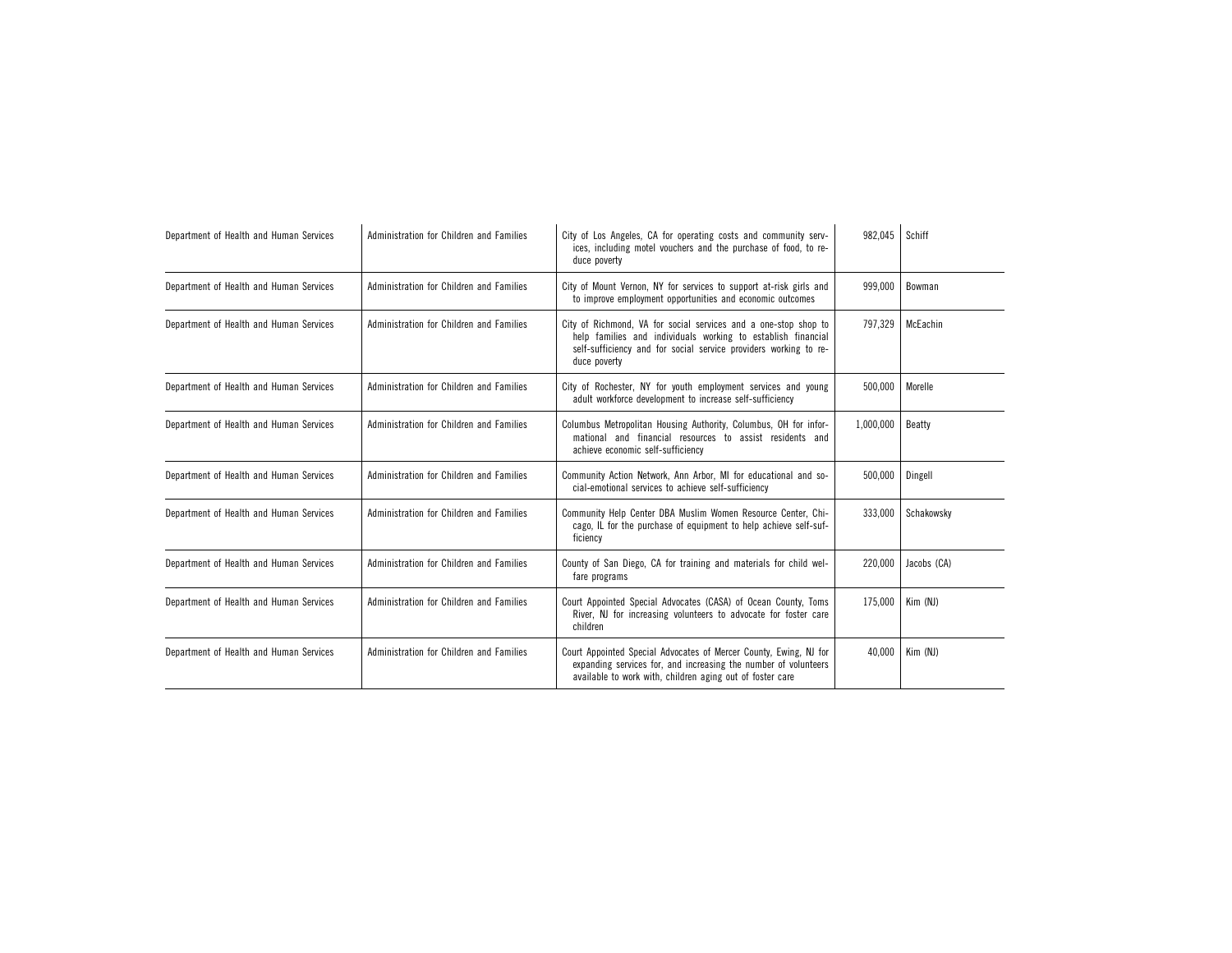| DEPARTMENTS OF LABOR. HEALTH AND HUMAN SERVICES. AND EDUCATION. AND RELATED AGENCIES-Continued |  |  |  |  |  |  |
|------------------------------------------------------------------------------------------------|--|--|--|--|--|--|
| [Community Project Funding]                                                                    |  |  |  |  |  |  |

| Agency                                  | Account                                  | Project                                                                                                                                                                             | House Amount | <b>House Requestors</b> |
|-----------------------------------------|------------------------------------------|-------------------------------------------------------------------------------------------------------------------------------------------------------------------------------------|--------------|-------------------------|
| Department of Health and Human Services | Administration for Children and Families | Eastern Shore Coalition Against Domestic Violence, Onancock, VA<br>for staffing, children's programming, and supplies to support<br>survivors of abuse                              | 250,000      | Luria                   |
| Department of Health and Human Services | Administration for Children and Families | Eastmont Community Center, Los Angeles, CA for equipment and<br>services for low income families to reduce poverty                                                                  | 100,000      | Roybal-Allard           |
| Department of Health and Human Services | Administration for Children and Families | Elite Learners, Brooklyn, NY for promoting financial literacy and<br>management services to increase self-sufficiency                                                               | 750.000      | <b>Jeffries</b>         |
| Department of Health and Human Services | Administration for Children and Families | Father Flanagan's Boys' Home, Boys Town, NE for an at-risk youth<br>program, including the purchase of equipment and information<br>technology                                      | 1,000,000    | Bacon                   |
| Department of Health and Human Services | Administration for Children and Families | First 5 Contra Costa Children and Families Commission, Concord,<br>CA for a workforce compensation assessment to build a pipeline<br>for more to attain economic stability          | 150,000      | DeSaulnier              |
| Department of Health and Human Services | Administration for Children and Families | Food Bank of Eastern Michigan, Flint, MI for the purchase of<br>equipment and food to support mobile food distributions                                                             | 2,000,000    | Kildee                  |
| Department of Health and Human Services | Administration for Children and Families | Foodbank of Southeastern Virginia and the Eastern Shore, Norfolk,<br>VA for staffing costs and the purchase of food and equipment,<br>for mobile food distribution                  | 447.600      | Luria                   |
| Department of Health and Human Services | Administration for Children and Families | FoodCycle Food Recovery Network, Los Angeles, CA for services and<br>the purchase of equipment for a hub to improve access to food<br>resources to combat hunger and reduce poverty | 652.500      | Schiff                  |
| Department of Health and Human Services | Administration for Children and Families | Georgia Center for Child Advocacy, Atlanta, GA for services, edu-<br>cation and outreach to support families affected by abuse or<br>trauma                                         | 200.000      | McBath                  |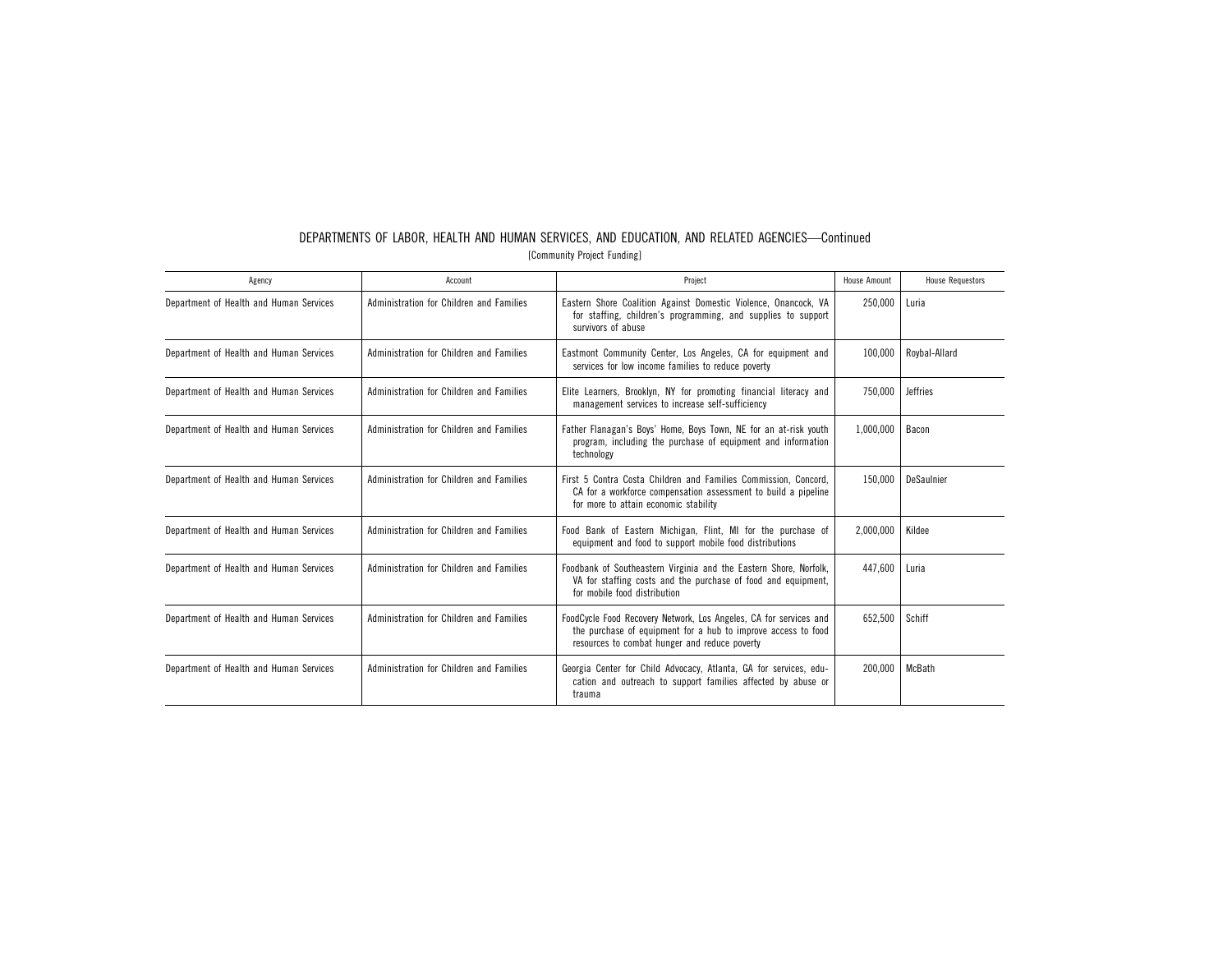| Department of Health and Human Services | Administration for Children and Families | Georgia State University, Atlanta, GA for services and the purchase<br>of equipment to improve emotional and economic outcomes                                                                  | 700.000   | Williams (GA)       |
|-----------------------------------------|------------------------------------------|-------------------------------------------------------------------------------------------------------------------------------------------------------------------------------------------------|-----------|---------------------|
| Department of Health and Human Services | Administration for Children and Families | Goodness Village, Livermore, CA for housing support and services<br>to improve self-sufficiency                                                                                                 | 1,000,000 | Swalwell            |
| Department of Health and Human Services | Administration for Children and Families | Guardian House, San Antonio, TX for a parenting education pro-<br>gram to reduce and prevent child abuse                                                                                        | 483,963   | Castro (TX)         |
| Department of Health and Human Services | Administration for Children and Families | Hellenic American Neighborhood Action Committee INC, New York,<br>NY for education and language services to improve employment<br>and economic outcomes and reduce poverty                      | 500.000   | Maloney, Carolyn B. |
| Department of Health and Human Services | Administration for Children and Families | Helping Mamas, Inc., Norcross, GA for products and services, in-<br>cluding the purchase of equipment and goods, for a mobile dis-<br>tribution project to support long-term financial security | 195,475   | Bourdeaux           |
| Department of Health and Human Services | Administration for Children and Families | Higher Ground A Resource Center, Tucson, AZ for coordinating re-<br>sources and services to reduce poverty                                                                                      | 1,088,768 | Grijalva            |
| Department of Health and Human Services | Administration for Children and Families | Houston Area Women's Center (HAWC), Houston, TX for services to<br>support children and families affected by violence                                                                           | 1,000,000 | Garcia (TX)         |
| Department of Health and Human Services | Administration for Children and Families | Individuals Aiding in Emergencies Foundation, Aston, PA for prod-<br>ucts and services for low-income individuals to reduce poverty                                                             | 50,000    | Scanlon             |
| Department of Health and Human Services | Administration for Children and Families | IU Health Foundation, Indianapolis, IN for services to improve<br>health and nutrition of vulnerable individuals and provide job<br>training and new employment to improve outcomes             | 600,000   | Carson              |
| Department of Health and Human Services | Administration for Children and Families | Kids' Voice of Indiana, Indianapolis, IN for services to children and<br>families who are survivors of violence, abuse, or neglect                                                              | 185,000   | Carson              |
| Department of Health and Human Services | Administration for Children and Families | Knoxville-Knox County Community Action Committee, Knoxville, TN<br>for a Head Start program, including the purchase of equipment                                                                | 575,000   | <b>Burchett</b>     |
| Department of Health and Human Services | Administration for Children and Families | La Jornada LTD, Flushing, NY for expanding educational supports<br>and workshops for families in poverty to promote healthy living<br>and improve economic outcomes                             | 250,000   | Meng                |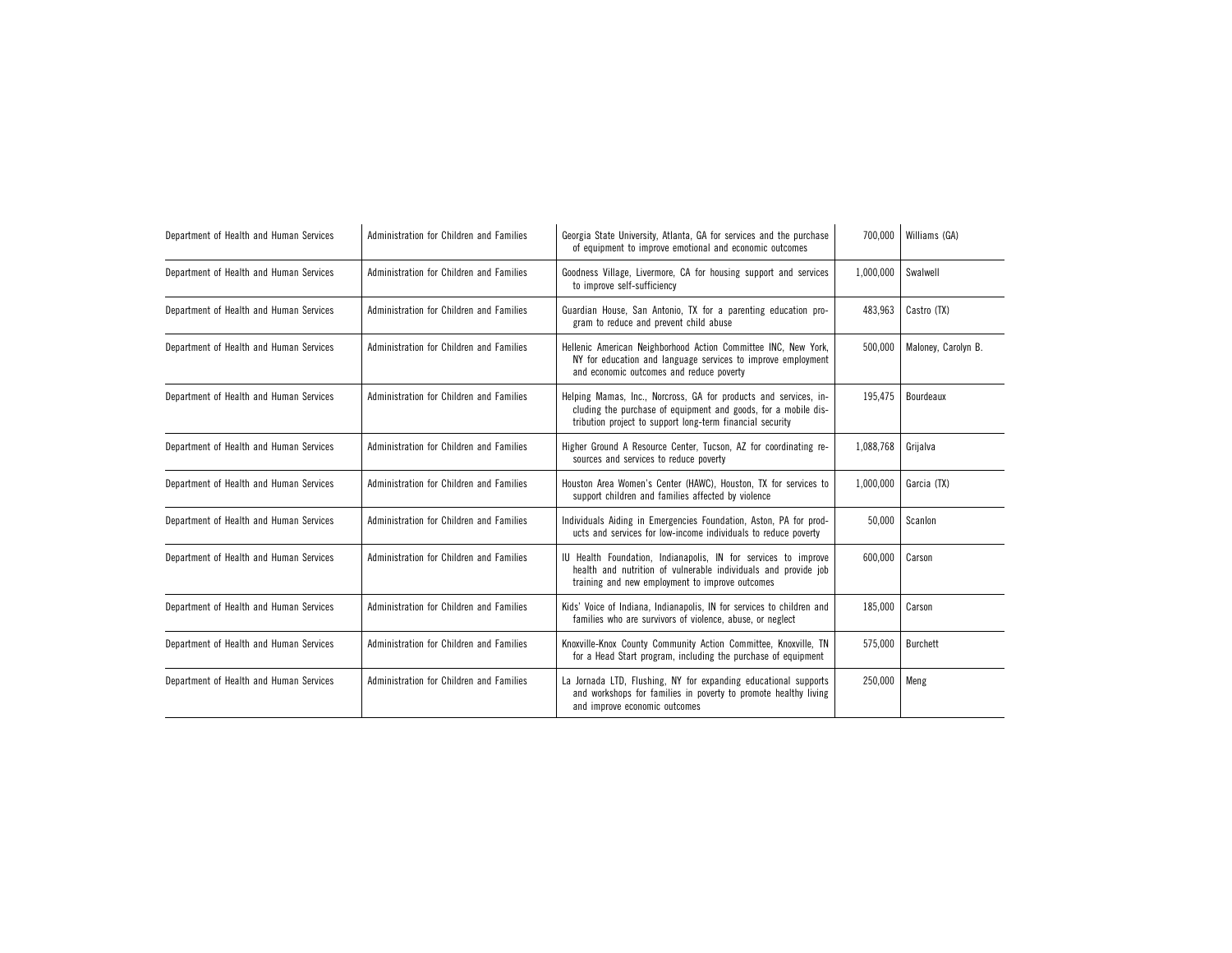| Agency                                  | Account                                  | Project                                                                                                                                                                                                 | <b>House Amount</b> | <b>House Requestors</b> |
|-----------------------------------------|------------------------------------------|---------------------------------------------------------------------------------------------------------------------------------------------------------------------------------------------------------|---------------------|-------------------------|
| Department of Health and Human Services | Administration for Children and Families | Labor Community Services of Los Angeles (LCS), Los Angeles, CA<br>for services, and transport and purchase of goods, including<br>food, to reduce poverty                                               | 600,000             | Schiff                  |
| Department of Health and Human Services | Administration for Children and Families | Larkin Street Youth Services, San Francisco, CA for safe, stable<br>housing with wraparound case management, education and em-<br>ployment support to reduce poverty and improve economic out-<br>comes | 1,550,000           | Pelosi                  |
| Department of Health and Human Services | Administration for Children and Families | Long Island Cares, Hauppauge, NY for the purchase of food and<br>social services, to connect individuals to referral and benefits<br>programs and reduce poverty                                        | 360,100             | Meeks                   |
| Department of Health and Human Services | Administration for Children and Families | Long Island Cares, Inc., Hauppauge, NY for the purchase of equip-<br>ment                                                                                                                               | 400,000             | Garbarino               |
| Department of Health and Human Services | Administration for Children and Families | Make the Road New York, Brooklyn, NY for adult literacy programs<br>and services, including the purchase of equipment, to improve<br>economic outcomes                                                  | 800,000             | Velazquez               |
| Department of Health and Human Services | Administration for Children and Families | Make the Road New York. Brooklyn. NY for education and services.<br>including for the purchase of equipment and technology                                                                              | 400.000             | Ocasio-Cortez           |
| Department of Health and Human Services | Administration for Children and Families | Make the Road New York, Brooklyn, NY for equipment and services,<br>including the purchase of technology, to reduce poverty and cre-<br>ate opportunities for economic advancement                      | 400.000             | Jones                   |
| Department of Health and Human Services | Administration for Children and Families | Maternal and Family Health Service, Inc., Wilkes-Barre, PA for im-<br>proving access to social services for at-risk and low-income<br>women, children and families                                      | 2,150,000           | Cartwright              |
| Department of Health and Human Services | Administration for Children and Families | McMahon Ryan Child Advocacy Center, Syracuse, NY for a child<br>abuse prevention and education program, including information<br>technology                                                             | 125,000             | Katko                   |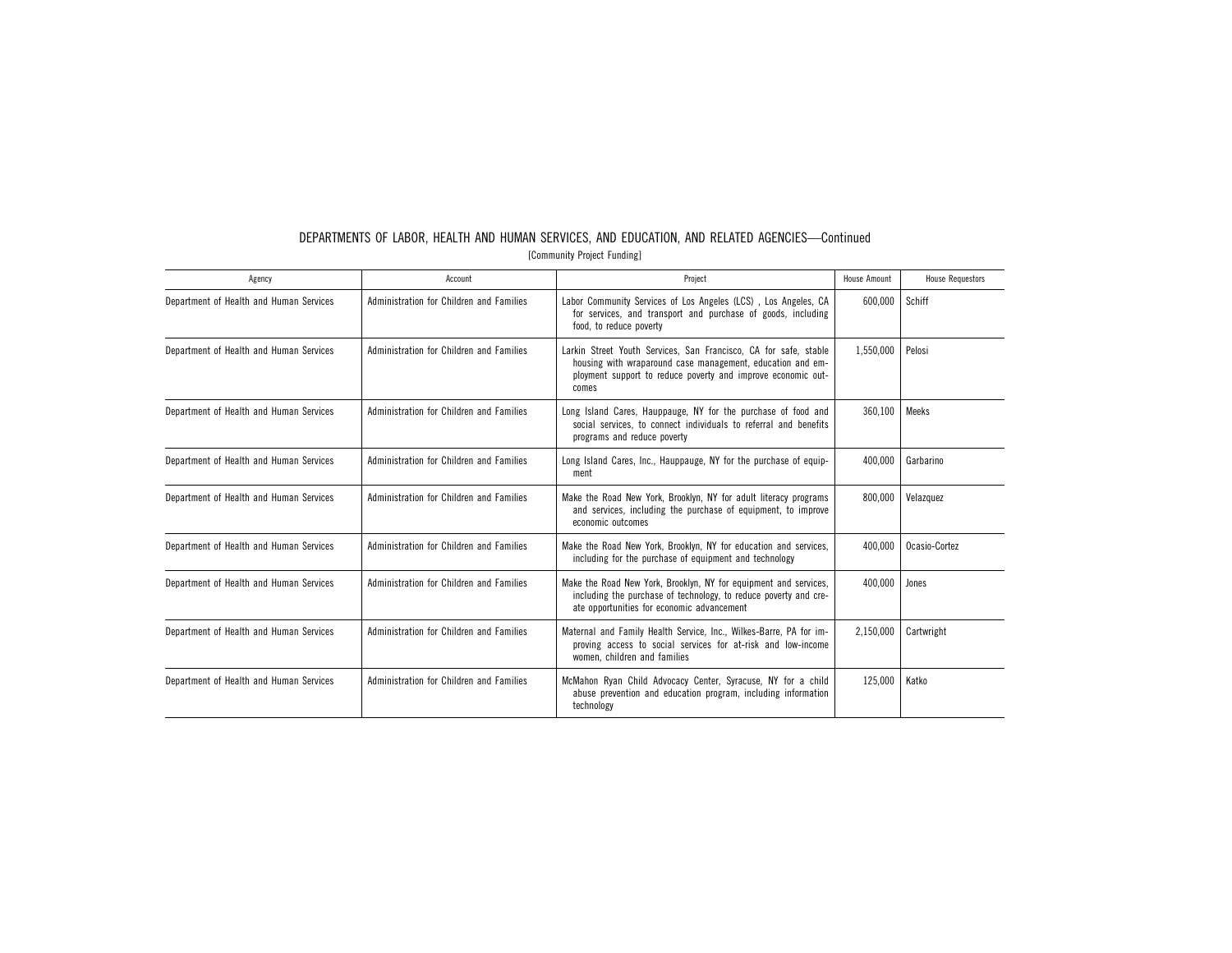| Department of Health and Human Services | Administration for Children and Families | Metropolitan Council on Jewish Poverty, New York, NY for anti-pov-<br>erty services and assistance, including for the purchase of food,<br>to create pathways to self-sufficiency                                                                                                | 1,000,000 | Maloney, Carolyn B. |
|-----------------------------------------|------------------------------------------|----------------------------------------------------------------------------------------------------------------------------------------------------------------------------------------------------------------------------------------------------------------------------------|-----------|---------------------|
| Department of Health and Human Services | Administration for Children and Families | Metropolitan Council on Jewish Poverty, New York, NY for supplying<br>pantries with essential products, including food, formula, dia-<br>pers and diapering supplies, menstrual and hygiene products, to<br>meet the essential needs of women and infants to reduce pov-<br>erty | 2,000,000 | Meng                |
| Department of Health and Human Services | Administration for Children and Families | Michigan State University Child Development Laboratories, East<br>Lansing, MI for staffing and training, including equipment, to<br>serve at-risk children and improve economic outcomes                                                                                         | 2,187,500 | Slotkin             |
| Department of Health and Human Services | Administration for Children and Families | Mitzvah Circle Foundation, Norristown, PA for products and services<br>to reduce poverty                                                                                                                                                                                         | 300,000   | Dean                |
| Department of Health and Human Services | Administration for Children and Families | Mott Community College, Flint, MI for increasing access to high<br>quality language education materials for families and young<br>children to improve economic outcomes                                                                                                          | 2,064,000 | Kildee              |
| Department of Health and Human Services | Administration for Children and Families | Muslim Community Center (MCC) - East Bay, Pleasanton, CA for<br>services including rental assistance, to assist refugees as they<br>work towards self-sufficiency                                                                                                                | 250,000   | Swalwell            |
| Department of Health and Human Services | Administration for Children and Families | Neighborhood Legal Services of Los Angeles County, Glendale, CA<br>for advocates to partner with justice-involved individuals to<br>identify and address barriers to self-sufficiency and family well-<br>being                                                                  | 817.006   | Cardenas            |
| Department of Health and Human Services | Administration for Children and Families | Newark Emergency Services for Families, Inc., Newark, NJ for serv-<br>ices and the purchase of equipment and goods, including food,<br>for fresh food distribution, healthy cooking workshops, and art<br>therapy classes for children and families                              | 1,107,500 | Payne               |
| Department of Health and Human Services | Administration for Children and Families | Next Door Solutions to Domestic Violence, San Jose, CA for violence<br>prevention and intervention services                                                                                                                                                                      | 125,000   | Lofgren             |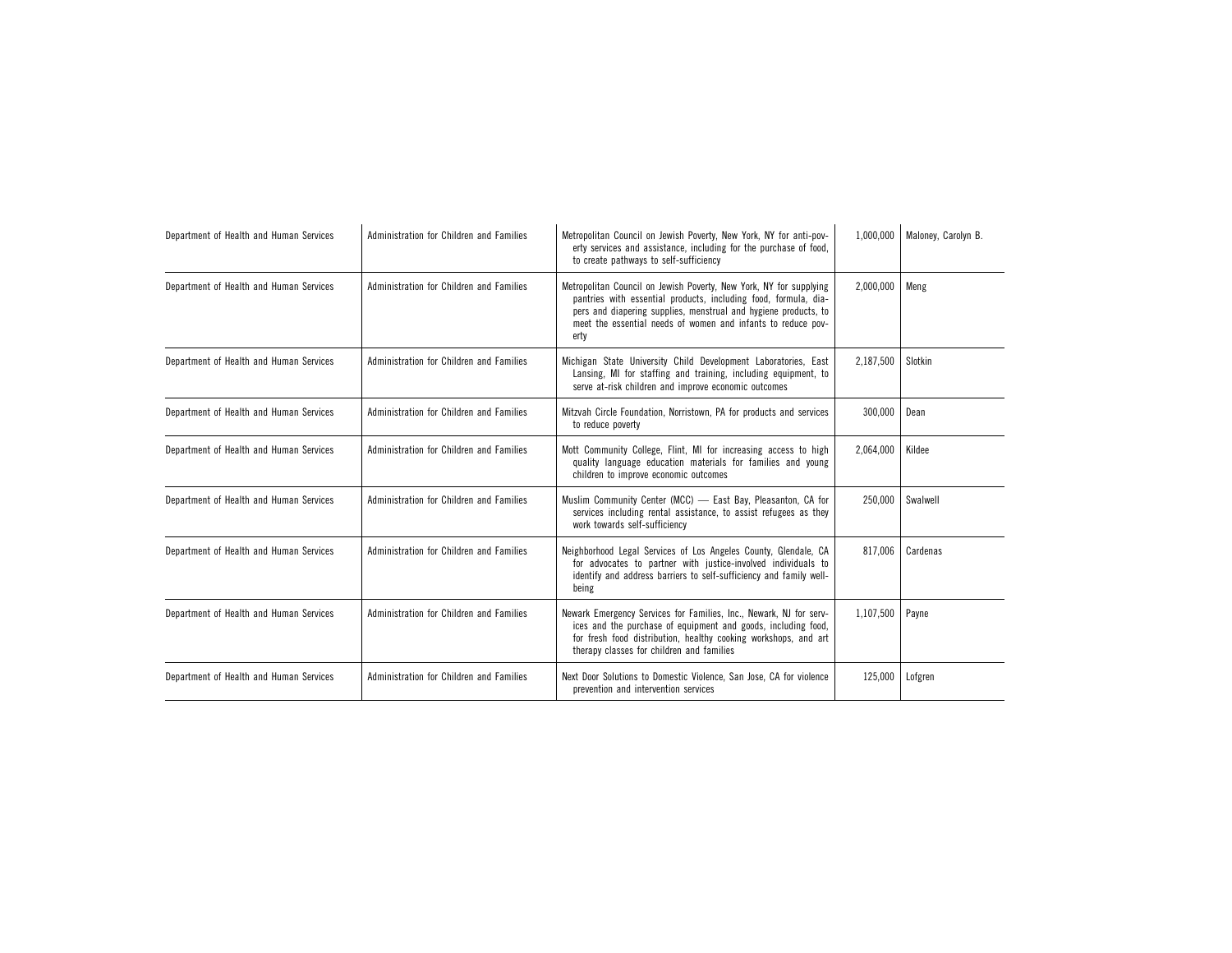|                             |         | DEPARTMENTS OF LABOR, HEALTH AND HUMAN SERVICES, AND EDUCATION, AND RELATED AGENCIES-Continued |              |  |  |  |  |
|-----------------------------|---------|------------------------------------------------------------------------------------------------|--------------|--|--|--|--|
| [Community Project Funding] |         |                                                                                                |              |  |  |  |  |
| <i><b>gency</b></i>         | Account | Project                                                                                        | House Amount |  |  |  |  |

| Agency                                  | Account                                  | Project                                                                                                                                                                                                                                             | House Amount | <b>House Requestors</b> |
|-----------------------------------------|------------------------------------------|-----------------------------------------------------------------------------------------------------------------------------------------------------------------------------------------------------------------------------------------------------|--------------|-------------------------|
| Department of Health and Human Services | Administration for Children and Families | Office of the Mayor, New York City, NY for improving coordination<br>between social agencies to support children and families                                                                                                                       | 2,000,000    | Bowman                  |
| Department of Health and Human Services | Administration for Children and Families | One Nation Dream Makers, Livermore, CA for services including the<br>purchase of food and equipment to distribute food to reduce<br>poverty                                                                                                         | 2,000,000    | Swalwell                |
| Department of Health and Human Services | Administration for Children and Families | Oregon Community Programs, Eugene, OR for supporting foster<br>youth and families and improving the administration of the fos-<br>ter care program                                                                                                  | 1,000,000    | Bonamici                |
| Department of Health and Human Services | Administration for Children and Families | Plaza Comunitaria Sinaloa, Mission Hills, CA for expanding edu-<br>cational programs and implementing workforce development<br>programs to provide low-income individuals with access to bet-<br>ter job opportunities to improve economic outcomes | 800,000      | Cardenas                |
| Department of Health and Human Services | Administration for Children and Families | Safe Space, Inc., Louisburg, NC for culturally-specific child abuse<br>prevention services for at-risk families                                                                                                                                     | 197,800      | Price (NC)              |
| Department of Health and Human Services | Administration for Children and Families | Samuel Field YM-YWHA dba Commonpoint Queens, Little Neck, NY<br>for workforce and wraparound services to improve economic out-<br>comes                                                                                                             | 1,000,000    | Meng                    |
| Department of Health and Human Services | Administration for Children and Families | San Diego County, CA for outreach and recruitment of foster care<br>families to support children                                                                                                                                                    | 500,000      | Vargas                  |
| Department of Health and Human Services | Administration for Children and Families | Sanctuary of Hope, Los Angeles, CA for expanded navigation and<br>support services to improve employment, education, and eco-<br>nomic opportunities                                                                                                | 749,920      | <b>Bass</b>             |
| Department of Health and Human Services | Administration for Children and Families | Save the Children Federation, Inc., Fairfield, CT for programs,<br>workshops, services and goods, including the purchase of food<br>and equipment, to reduce poverty and improve outcomes for<br>children and families                              | 1,080,764    | Kilmer                  |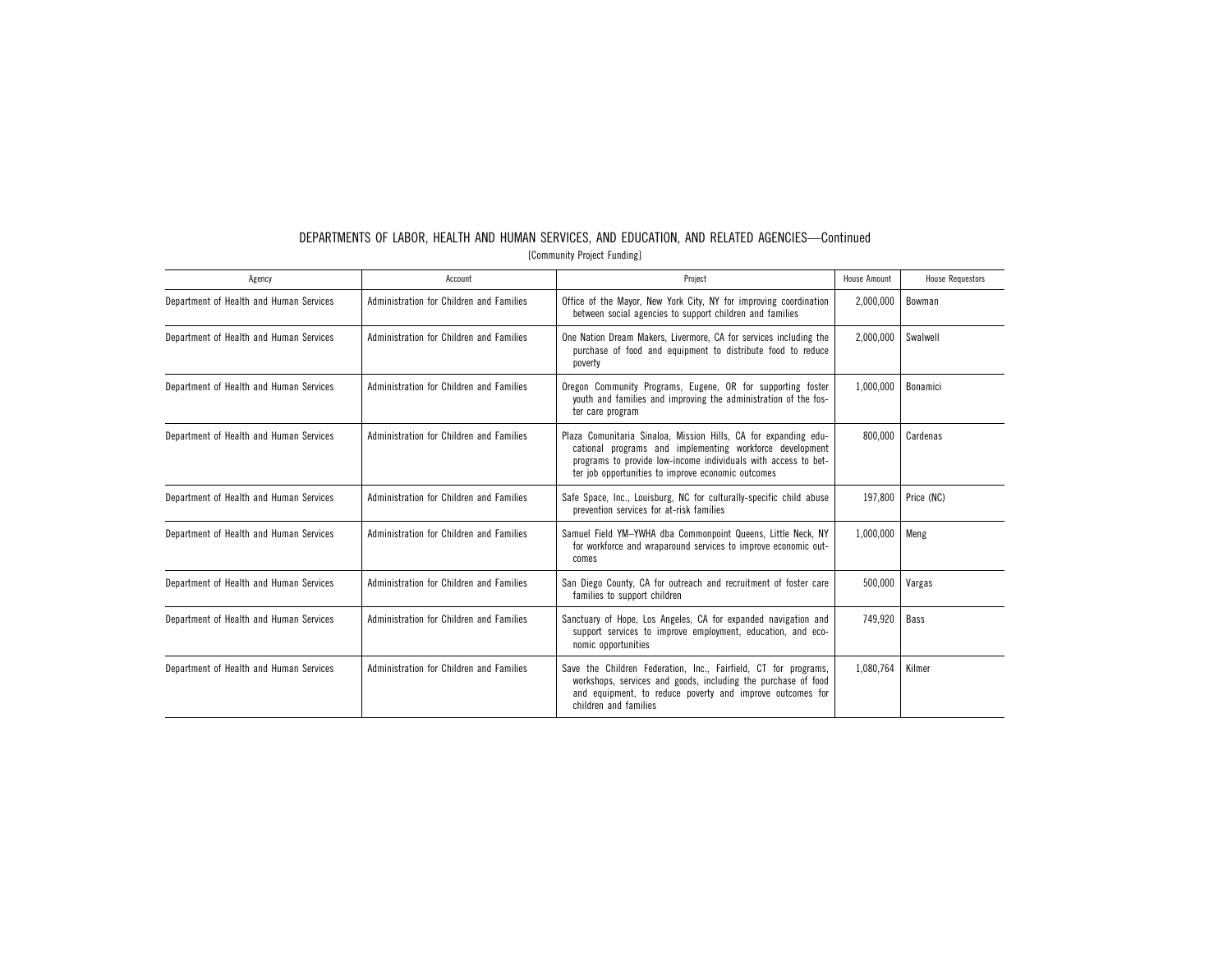| Department of Health and Human Services | Administration for Children and Families | South Central LAMP, Los Angeles, CA for support services for chil-<br>dren and families                                                                                                     | 100.000   | Roybal-Allard   |
|-----------------------------------------|------------------------------------------|---------------------------------------------------------------------------------------------------------------------------------------------------------------------------------------------|-----------|-----------------|
| Department of Health and Human Services | Administration for Children and Families | Southwest Georgia Children's Alliance, Inc., Americus, GA for child<br>abuse treatment and prevention programs                                                                              | 367,362   | Bishop (GA)     |
| Department of Health and Human Services | Administration for Children and Families | Spectrum Youth and Family Services, Burlington, VT for services<br>and direct assistance to improve self-sufficiency                                                                        | 225,000   | Welch           |
| Department of Health and Human Services | Administration for Children and Families | The Center for Hope and Healing, Inc., Lowell, MA for services and<br>supplies to establish financial stability and security through job<br>training and soft skills development            | 505,813   | Trahan          |
| Department of Health and Human Services | Administration for Children and Families | The Children's Home Society of New Jersey, Trenton, NJ for employ-<br>ment training and related expenses for low income women to<br>improve health and economic outcomes                    | 631,500   | Watson Coleman  |
| Department of Health and Human Services | Administration for Children and Families | The Early Excellence Project, Pittsburgh, PA for expanding edu-<br>cational opportunities and improving economic outcomes                                                                   | 600.000   | Lamb            |
| Department of Health and Human Services | Administration for Children and Families | Today is a Good Day, Flourtown, PA for personal and financial sup-<br>ports for families                                                                                                    | 332,275   | Dean            |
| Department of Health and Human Services | Administration for Children and Families | UCAN, Chicago, IL for expanding programs and social services<br>supporting foster youth to improve economic outcomes and com-<br>munity well-being                                          | 1,000,000 | Davis, Danny K. |
| Department of Health and Human Services | Administration for Children and Families | United Jewish Organizations of Williamsburg Inc., Brooklyn, NY for<br>a social services initiative connecting families to assistance to<br>reduce poverty and improve economic independence | 1,200,000 | Velazquez       |
| Department of Health and Human Services | Administration for Children and Families | United Way of Central and Northeastern Connecticut, Hartford, CT<br>for training and outreach programs, services, and literacy sup-<br>ports for under-resourced communities                | 150,000   | Hayes           |
| Department of Health and Human Services | Administration for Children and Families | United Way of Greater Cleveland, Cleveland, OH for the 2-1-1 sys-<br>tem, including the purchase of information technology and<br>equipment                                                 | 255,000   | Gonzalez (OH)   |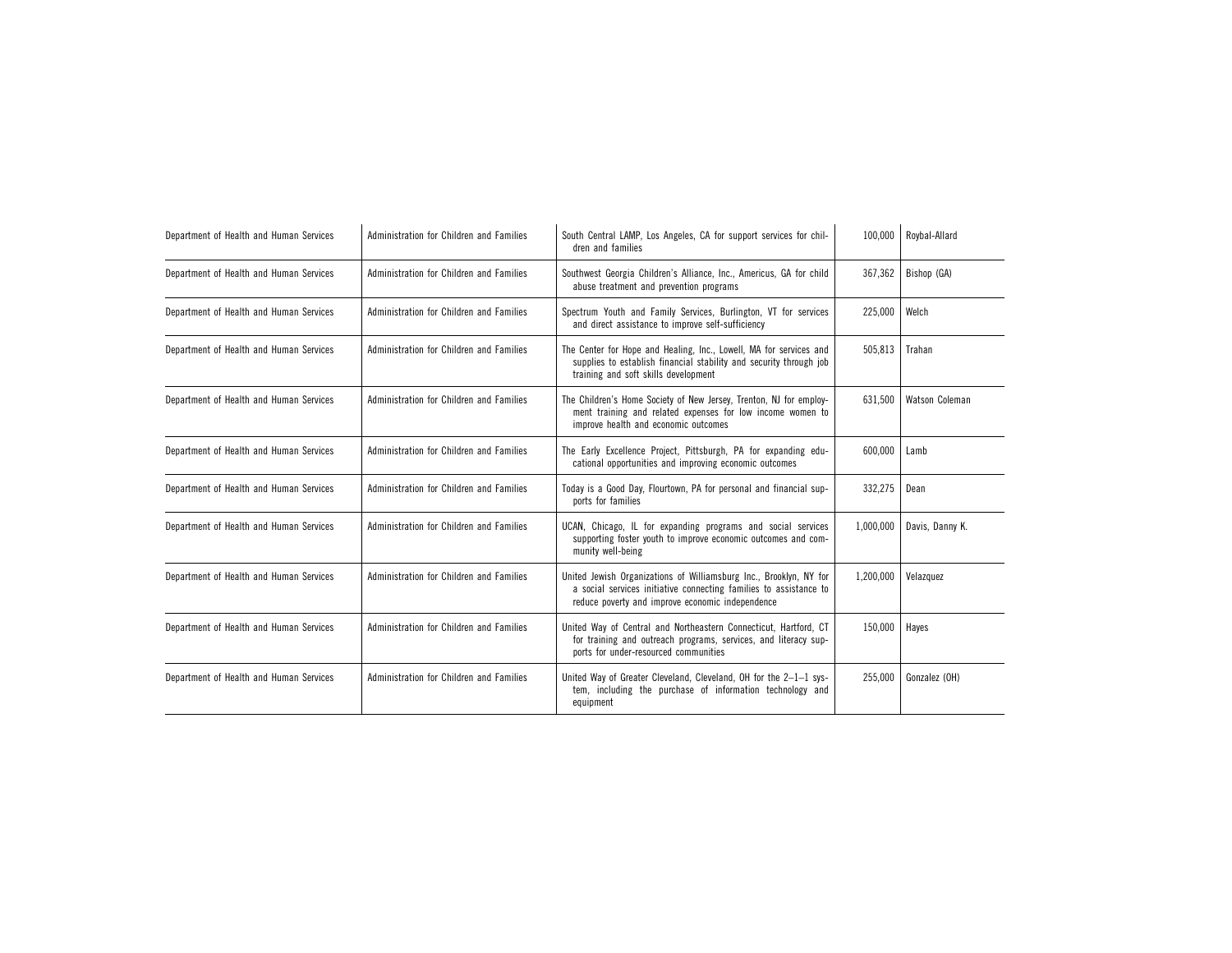| DEPARTMENTS OF LABOR, HEALTH AND HUMAN SERVICES, AND EDUCATION, AND RELATED AGENCIES-Continued |  |  |                             |  |  |  |
|------------------------------------------------------------------------------------------------|--|--|-----------------------------|--|--|--|
|                                                                                                |  |  | [Community Project Funding] |  |  |  |

| Agency                                  | Account                                  | Project                                                                                                                                                                                                                           | House Amount | <b>House Requestors</b> |
|-----------------------------------------|------------------------------------------|-----------------------------------------------------------------------------------------------------------------------------------------------------------------------------------------------------------------------------------|--------------|-------------------------|
| Department of Health and Human Services | Administration for Children and Families | United Way of Greater Union County, Elizabeth, NJ for addressing<br>food insecurity, access to transportation and healthcare, and fi-<br>nancial stability                                                                        | 100,000      | Watson Coleman          |
| Department of Health and Human Services | Administration for Children and Families | United Way of Southern Nevada, Las Vegas, NV for programs that<br>improve self-sufficiency and reduce poverty for the non-English<br>proficient community                                                                         | 1,000,000    | Titus                   |
| Department of Health and Human Services | Administration for Children and Families | UnLocal, Inc., New York, NY for services, education and outreach to<br>help financial self-sufficiency                                                                                                                            | 1,000,000    | Torres (NY)             |
| Department of Health and Human Services | Administration for Children and Families | Volunteers of America Delaware Valley, Camden, NJ for partner-<br>ships to promote human trafficking victimization education and<br>awareness and prevent abuse                                                                   | 479.100      | <b>Norcross</b>         |
| Department of Health and Human Services | Administration for Children and Families | Wellroot Family Services, Tucker, GA for housing and services and<br>supplies, including the purchase of food, to improve economic<br>outcomes of young adults transitioning out of foster care or ex-<br>periencing homelessness | 286,500      | Johnson (GA)            |
| Department of Health and Human Services | Administration for Children and Families | Wellspring Living, Inc, Atlanta, GA for workforce services for vic-<br>tims of sexual exploitation and violence to increase employment<br>opportunities and improve economic outcomes                                             | 245,560      | McBath                  |
| Department of Health and Human Services | Administration for Children and Families | WestCare Ohio, Inc., Dayton, OH for community services program-<br>ming, including wraparound services                                                                                                                            | 1,000,000    | Turner                  |
| Department of Health and Human Services | Administration for Children and Families | White Pony Express, Pleasant Hill, CA for services, and the pur-<br>chase of food and equipment to support low income children                                                                                                    | 105.000      | DeSaulnier              |
| Department of Health and Human Services | Administration for Children and Families | Willow Domestic Violence Center of Greater Rochester, Inc., Roch-<br>ester, NY for services and training to support survivors of abuse                                                                                            | 325,000      | Morelle                 |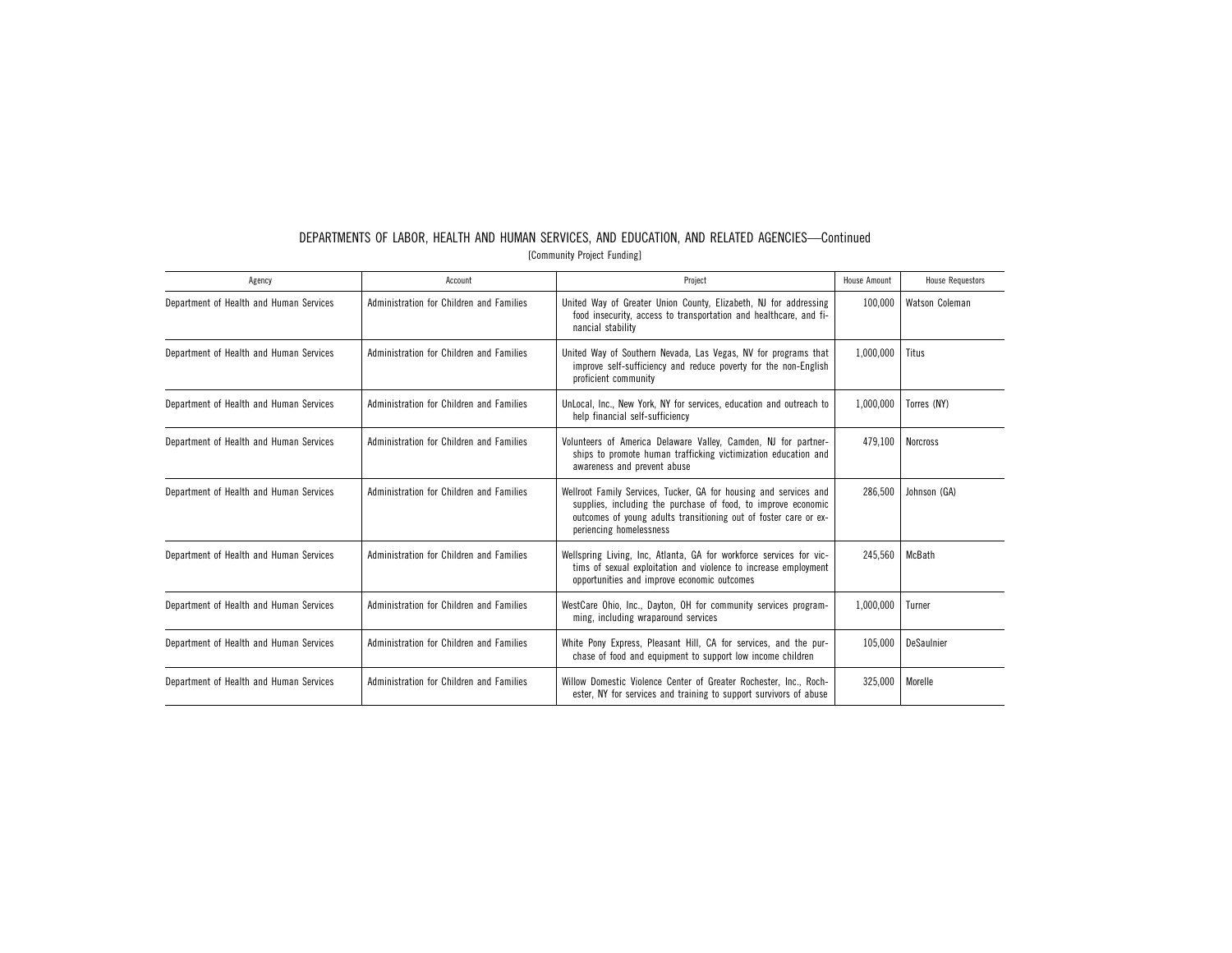| Department of Health and Human Services | Administration for Children and Families | YMCA of Greater Louisville, Louisville, KY, for model service im-<br>provement, information dissemination, and technical assistance<br>to address and prevent child abuse and neglect | 200,000   | Yarmuth         |
|-----------------------------------------|------------------------------------------|---------------------------------------------------------------------------------------------------------------------------------------------------------------------------------------|-----------|-----------------|
| Department of Health and Human Services | Administration for Community Living      | A Kid Again, Columbus, OH for increasing access to therapeutic<br>events for children, including the purchase of equipment                                                            | 510.000   | Beatty          |
| Department of Health and Human Services | Administration for Community Living      | AIDS Foundation of Chicago, Chicago, IL for training and services<br>to better support seniors living with HIV                                                                        | 250,000   | Quigley         |
| Department of Health and Human Services | Administration for Community Living      | Alpha Phi Alpha Senior Citizens Center, Inc., Cambria Heights, NY<br>for assisted transportation services, including for the purchase<br>of equipment                                 | 154,000   | Meeks           |
| Department of Health and Human Services | Administration for Community Living      | Alzheimer's Foundation of America, Amityville, NY for an Alz-<br>heimer's education, training, and supportive services center, in-<br>cluding the purchase of equipment               | 250,000   | Garbarino       |
| Department of Health and Human Services | Administration for Community Living      | APNA Brooklyn Community Center, Inc., Brooklyn, NY for expanding<br>senior services, including for the purchase of food and equip-<br>ment                                            | 670,902   | <b>Jeffries</b> |
| Department of Health and Human Services | Administration for Community Living      | Arc of Prince George's County Inc., Largo, MD for expanding serv-<br>ices for individuals with disabilities to prepare them for employ-<br>ment and independent living                | 819,500   | Brown (MD)      |
| Department of Health and Human Services | Administration for Community Living      | BakerRipley, Houston, TX for increasing access to food and other<br>services for seniors                                                                                              | 1,000,000 | Garcia (TX)     |
| Department of Health and Human Services | Administration for Community Living      | Bancroft, Cherry Hill, NJ for increasing independent living, includ-<br>ing for the purchase of equipment, including technology and de-<br>vices                                      | 500,000   | <b>Norcross</b> |
| Department of Health and Human Services | Administration for Community Living      | Central Massachusetts Agency on Aging, Inc., Worcester, MA for in-<br>creasing services and resources for grandparents raising grand-<br>children                                     | 1,200,000 | McGovern        |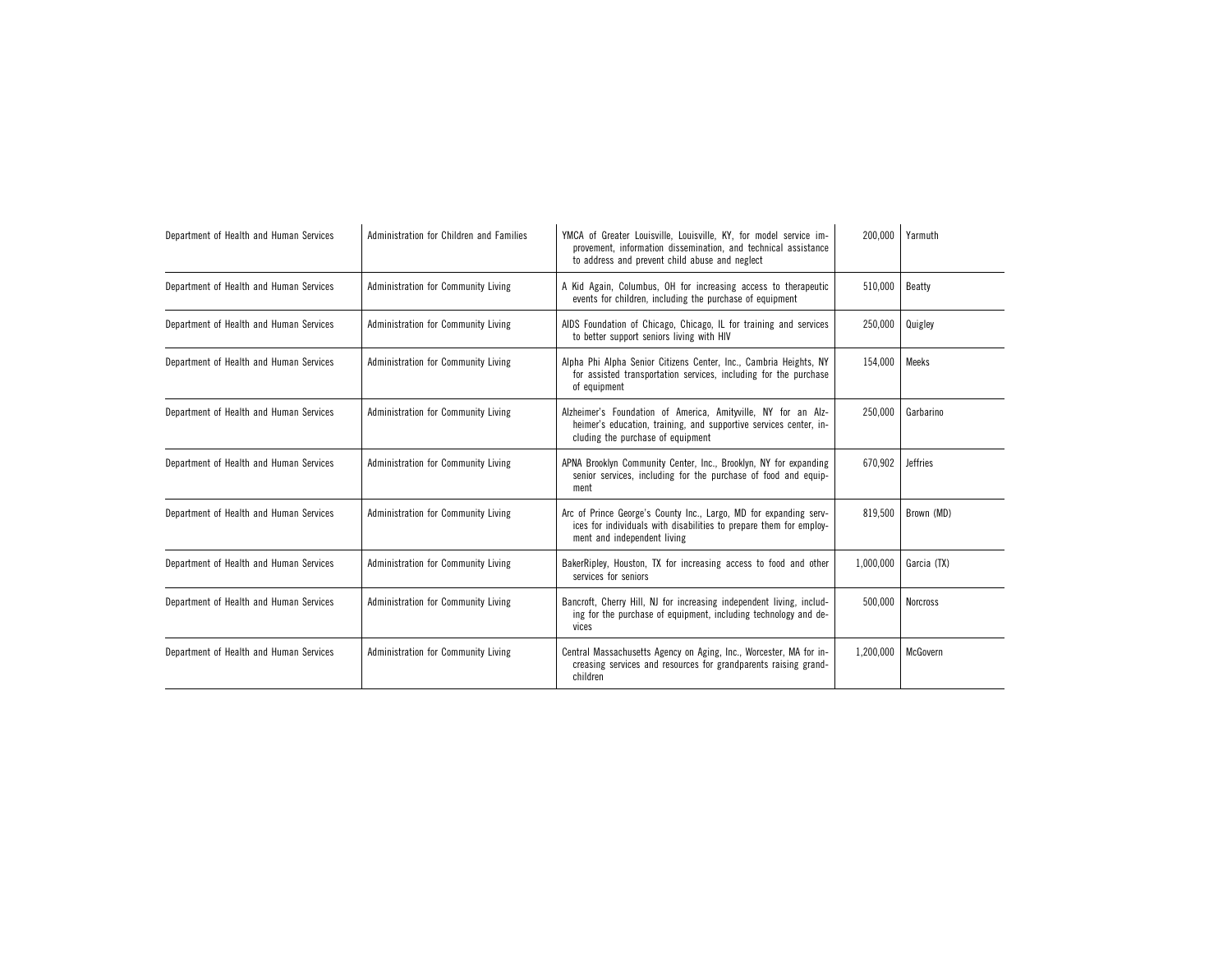| Agency                                  | Account                             | Project                                                                                                                                                                                                      | <b>House Amount</b> | <b>House Requestors</b> |
|-----------------------------------------|-------------------------------------|--------------------------------------------------------------------------------------------------------------------------------------------------------------------------------------------------------------|---------------------|-------------------------|
| Department of Health and Human Services | Administration for Community Living | Charter Township of Commerce, Commerce Township, MI for in-<br>creasing senior reading and independence including for the pur-<br>chase of equipment                                                         | 235,050             | Stevens                 |
| Department of Health and Human Services | Administration for Community Living | Choice in Aging, Pleasant Hill, CA for increasing access to and<br>awareness of community-based alternatives to nursing homes                                                                                | 500.000             | DeSaulnier              |
| Department of Health and Human Services | Administration for Community Living | City of Ontario, CA for expanding wellness programs, meal serv-<br>ices, and transportation services for seniors                                                                                             | 439,094             | Torres (CA)             |
| Department of Health and Human Services | Administration for Community Living | Clausen House, Oakland, CA for an adult transition services pro-<br>gram to improve employment, educational, life skills and sup-<br>ports for individuals with disabilities                                 | 1,058,408           | Lee (CA)                |
| Department of Health and Human Services | Administration for Community Living | Community Action of Greater Indianapolis, Indianapolis, IN for<br>services, outreach, events, transportation expenses, and supplies<br>to increase the number of senior volunteers in their commu-<br>nities | 100,000             | Carson                  |
| Department of Health and Human Services | Administration for Community Living | Community Services Inc. of Ocean County, Manahawkin, NJ for in-<br>creasing food delivery to seniors, including the purchase of<br>equipment                                                                 | 270.475             | Kim (NJ)                |
| Department of Health and Human Services | Administration for Community Living | Creative Enterprises, Inc. Lawrenceville, GA for expanding access<br>and increasing opportunities for employment and community in-<br>clusion, including the purchase of equipment and technology            | 612,320             | Bourdeaux               |
| Department of Health and Human Services | Administration for Community Living | Designated Exceptional Services for Independence (DESI), Los An-<br>geles, CA for expanding access to and delivery of food for sen-<br>iors, including for the purchase of equipment                         | 85,000              | Roybal-Allard           |
| Department of Health and Human Services | Administration for Community Living | DOROT, Inc., New York, NY for expanding intergenerational pro-<br>gramming to increase social enrichment services for older<br>adults                                                                        | 551.210             | Meng                    |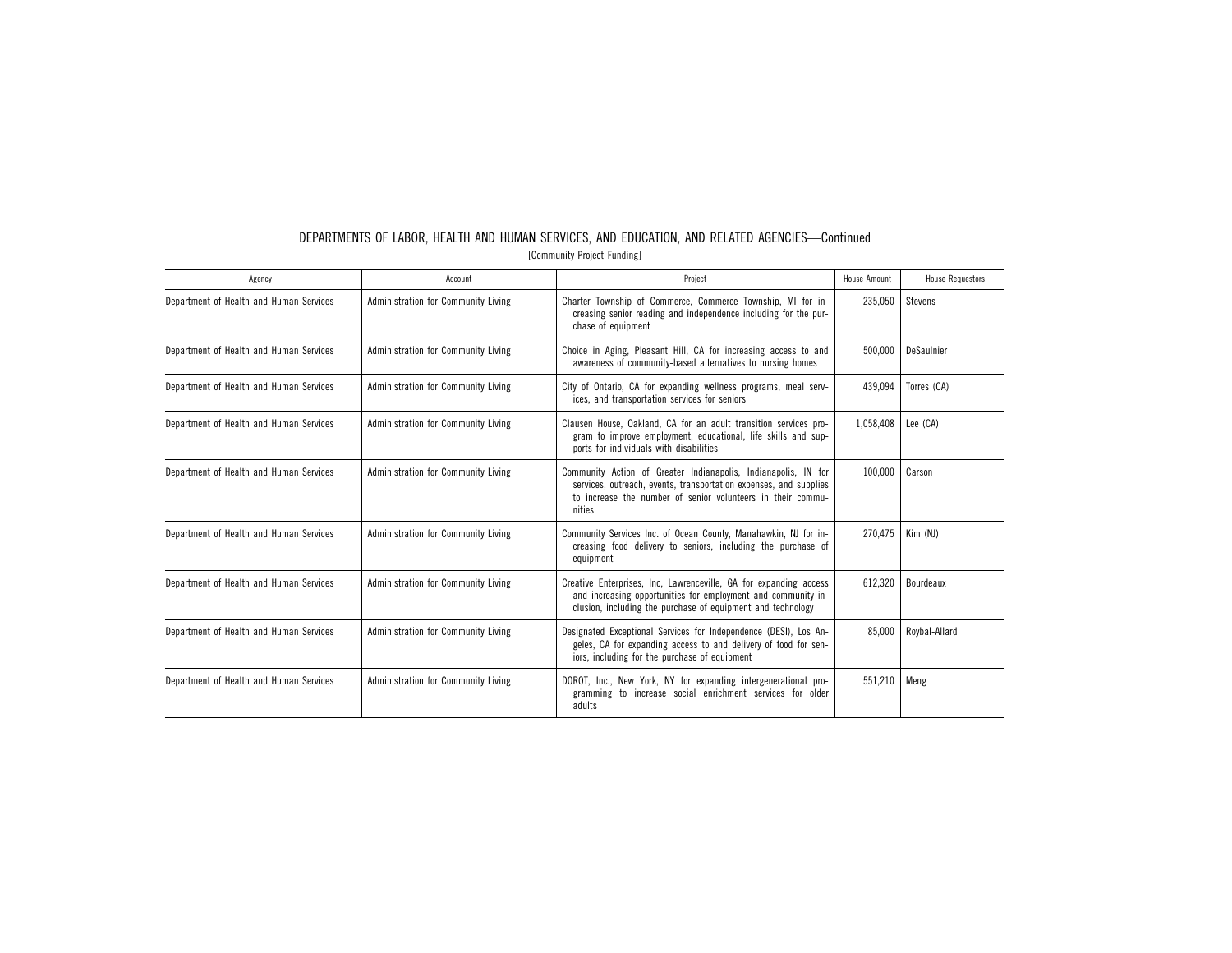| Department of Health and Human Services | Administration for Community Living | Endeavor Forward, Inc. Marianna, FL for a transition program for<br>adults with autism                                                                                                                          | 300,000   | Dunn             |
|-----------------------------------------|-------------------------------------|-----------------------------------------------------------------------------------------------------------------------------------------------------------------------------------------------------------------|-----------|------------------|
| Department of Health and Human Services | Administration for Community Living | Fairfax County, VA for services and purchase of equipment, includ-<br>ing technology, to increase access to technology and community<br>engagement                                                              | 1,000,000 | Beyer            |
| Department of Health and Human Services | Administration for Community Living | Friendship Circle, West Bloomfield Township, MI for expanding de-<br>velopmental learning opportunities to promote independence of<br>students with disabilities                                                | 364,009   | Lawrence         |
| Department of Health and Human Services | Administration for Community Living | Hawaii Public Health Institute, Honolulu, HI for support navigator<br>services for seniors and caregivers                                                                                                       | 1,800,000 | Case             |
| Department of Health and Human Services | Administration for Community Living | Health Care District of Palm Beach County, West Palm Beach, FL<br>for falls and injury prevention programs, outreach, and edu-<br>cation                                                                        | 1,000,000 | Frankel, Lois    |
| Department of Health and Human Services | Administration for Community Living | India Home, Inc., Jamaica, NY for an outreach program to promote<br>and incentivize senior health                                                                                                               | 500,000   | Suozzi           |
| Department of Health and Human Services | Administration for Community Living | Island Harvest, Brentwood, NY for a nutrition program, including<br>the purchase of food, supplies and equipment, and information<br>technology                                                                 | 1,100,000 | Garbarino        |
| Department of Health and Human Services | Administration for Community Living | Jewish Service for the Developmentally Disabled (JSDD), Livingston,<br>NJ for equipment and support to expand access to technology<br>for individuals with disabilities                                         | 760,000   | Sherrill         |
| Department of Health and Human Services | Administration for Community Living | Lighthouse for the Visually Impaired and Blind of Pasco, Hernando<br>and Citrus Counties, New Port Richey, FL for an education,<br>training, and support services program for seniors with visual<br>impairment | 600,000   | <b>Bilirakis</b> |
| Department of Health and Human Services | Administration for Community Living | Metropolitan Council on Jewish Poverty, New York, NY for food and<br>services for seniors                                                                                                                       | 1,000,000 | <b>Jeffries</b>  |
| Department of Health and Human Services | Administration for Community Living | Metropolitan Council on Jewish Poverty, New York, NY for food and<br>services for seniors                                                                                                                       | 1,000,000 | Meeks            |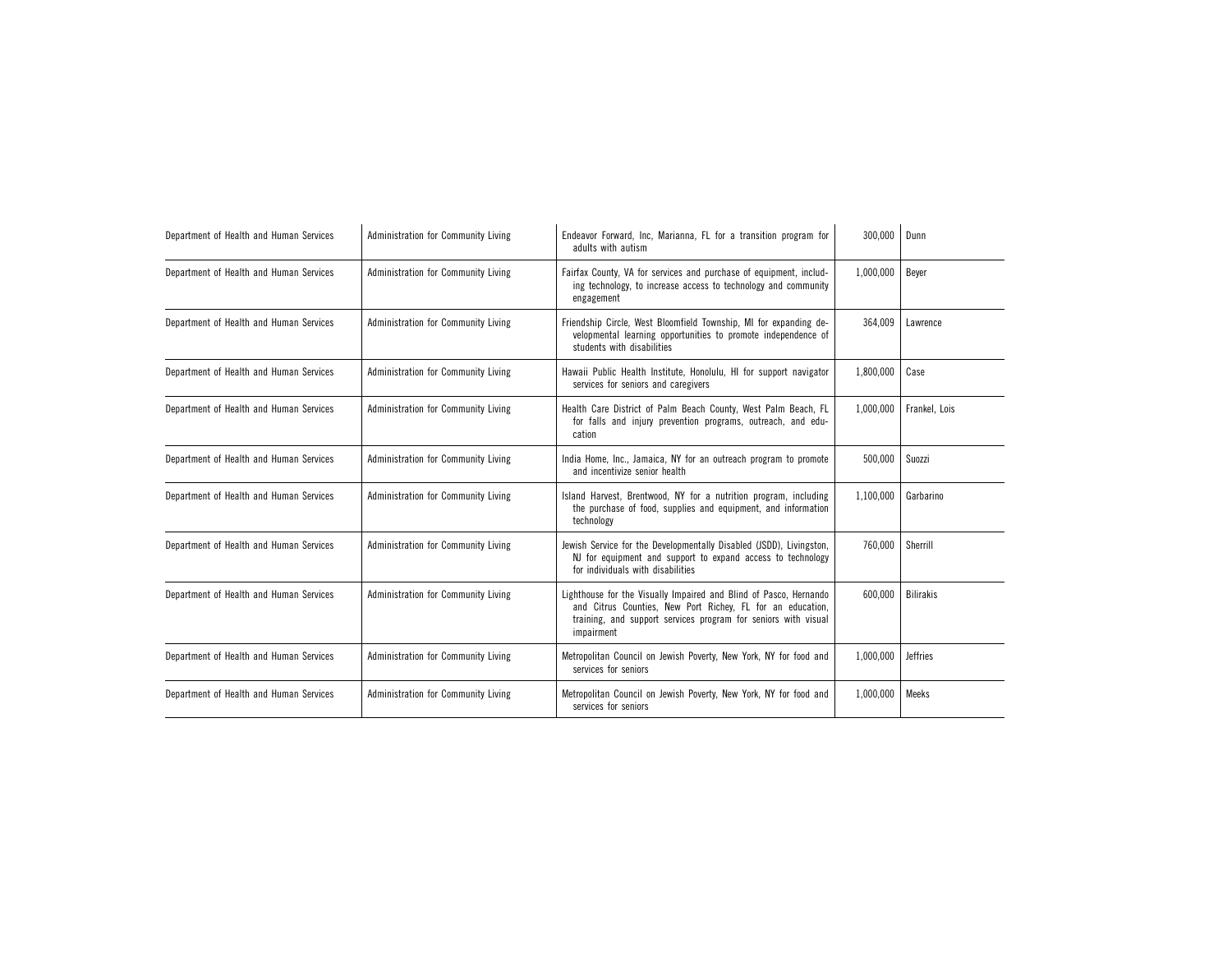| DEPARTMENTS OF LABOR. HEALTH AND HUMAN SERVICES, AND EDUCATION, AND RELATED AGENCIES-Continued |  |  |                             |  |  |  |
|------------------------------------------------------------------------------------------------|--|--|-----------------------------|--|--|--|
|                                                                                                |  |  | [Community Project Funding] |  |  |  |

| Agency                                  | Account                             | Project                                                                                                                                                                                   | <b>House Amount</b> | <b>House Requestors</b> |
|-----------------------------------------|-------------------------------------|-------------------------------------------------------------------------------------------------------------------------------------------------------------------------------------------|---------------------|-------------------------|
| Department of Health and Human Services | Administration for Community Living | Metropolitan Council on Jewish Poverty, New York, NY for increas-<br>ing senior access to and delivery of food                                                                            | 1,000,000           | Meng                    |
| Department of Health and Human Services | Administration for Community Living | Minute Man Arc for Human Services, Concord, MA for increasing<br>community integration, access to social services, and benefits<br>assistance resources                                   | 331,110             | Trahan                  |
| Department of Health and Human Services | Administration for Community Living | Ocean Community Economic Action Now, Inc., Toms River, NJ for<br>transportation and outreach activities to expand seniors' access<br>to community living and supports                     | 55,000              | Kim (NJ)                |
| Department of Health and Human Services | Administration for Community Living | Pathlights Human Services, Palos Heights, IL for expanding access<br>to and delivery of meals for seniors                                                                                 | 100,000             | Newman                  |
| Department of Health and Human Services | Administration for Community Living | People Inc., Williamsville, NY for improving access to health serv-<br>ices, including for health staffing, purchase of equipment and<br>technology expenses                              | 2,035,139           | Higgins (NY)            |
| Department of Health and Human Services | Administration for Community Living | Regional Aid for Interim Needs, Incorporated, Bronx, NY for wrap-<br>around and case management support services to support older<br>adults                                               | 800,000             | Bowman                  |
| Department of Health and Human Services | Administration for Community Living | Scranton Neighborhood Housing Services, Inc., Scranton, PA for<br>services including home repairs and modifications to support<br>aging in place                                          | 1,000,000           | Cartwright              |
| Department of Health and Human Services | Administration for Community Living | Senior Services of Snohomish County DBA Homage, Lynnwood, WA<br>for a rural transportation project, including the purchase of<br>equipment, to increase access to services                | 250.400             | DelBene                 |
| Department of Health and Human Services | Administration for Community Living | Shepherd Center Inc., Atlanta, GA for the purchase of equipment,<br>including information technology, and training expenses to in-<br>crease the independence of people with disabilities | 800,000             | Williams (GA)           |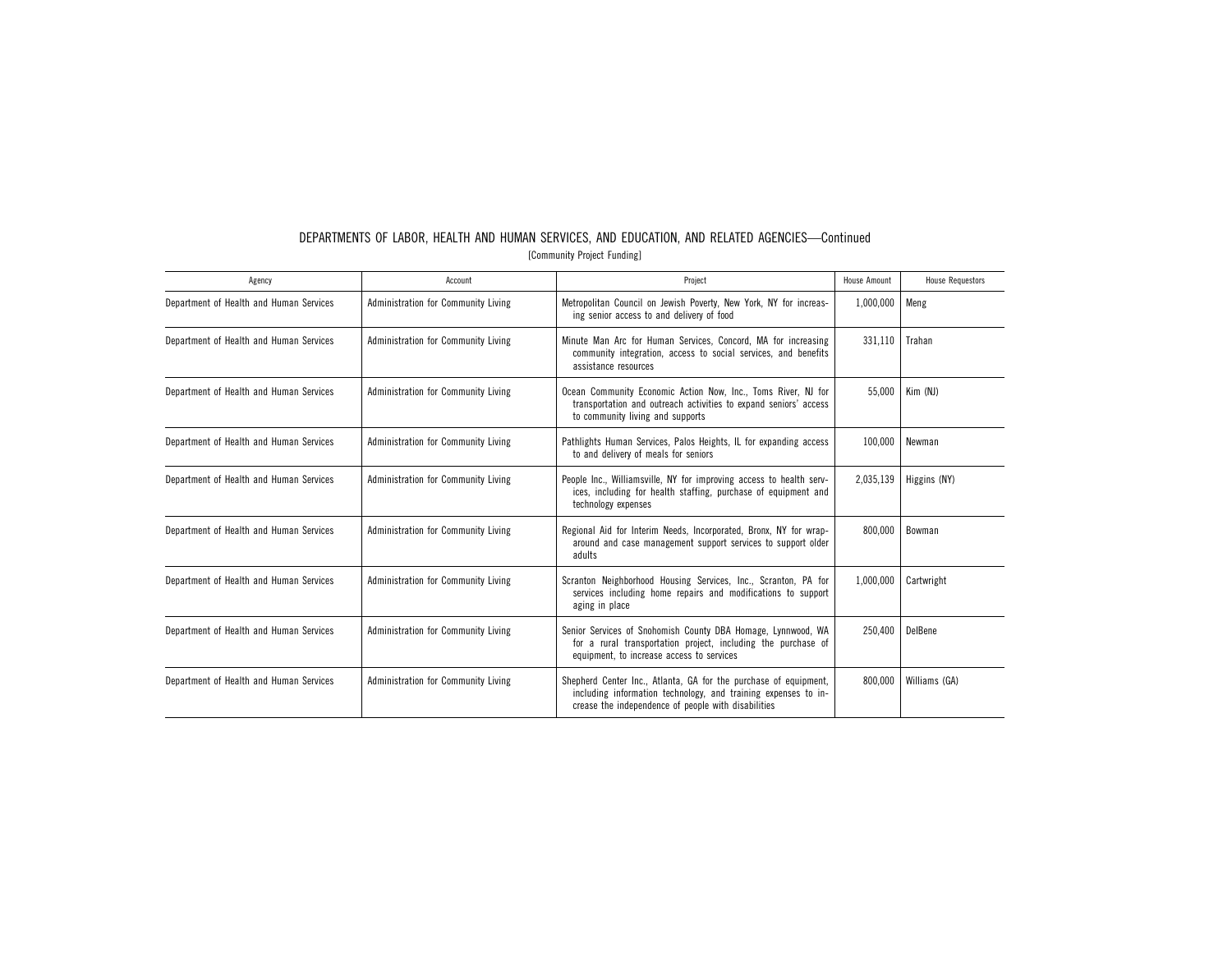| Department of Health and Human Services | Administration for Community Living | Tennessee State University, Nashville, TN for a new program to ex-<br>pand opportunities for students to attend college and prepare<br>for independent living and employment                                  | 500,000   | Cooper                 |
|-----------------------------------------|-------------------------------------|---------------------------------------------------------------------------------------------------------------------------------------------------------------------------------------------------------------|-----------|------------------------|
| Department of Health and Human Services | Administration for Community Living | The City of Dover, DE for improving opportunities for children,<br>youth and adults who have physical and intellectual disabilities,<br>including the purchase of equipment                                   | 500.000   | <b>Blunt Rochester</b> |
| Department of Health and Human Services | Administration for Community Living | The Monmouth Ocean Foundation for Children (MOFFC). Tinton<br>Falls, NJ for an autism education, training, and support services<br>program, including the purchase of information technology and<br>equipment | 400.000   | Smith (NJ)             |
| Department of Health and Human Services | Administration for Community Living | The Rosalynn Carter Institute for Caregivers, Americus, GA for ex-<br>panding and increasing awareness of programs for caregivers                                                                             | 1,020,047 | Bishop (GA)            |
| Department of Health and Human Services | Administration for Community Living | The University of Texas at San Antonio, San Antonio, TX for an<br>evaluation and research center to improve access to care and<br>quality of life outcomes for individuals living with disabilities           | 492,370   | Castro (TX)            |
| Department of Health and Human Services | Administration for Community Living | Wesley Community Services, Inc., Johnston, IA for expanding access<br>to and delivery of senior services, including the purchase of<br>equipment                                                              | 1,322,415 | Axne                   |
| Department of Health and Human Services | Administration for Community Living | West Bloomfield Parks and Recreation Commission, West Bloom-<br>field, MI for social workers and expansion of social services for<br>seniors                                                                  | 85,000    | <b>Stevens</b>         |
| Department of Health and Human Services | Administration for Community Living | Westchester Residential Opportunities, Inc., White Plains, NY for<br>home repairs and modifications to support aging in place and<br>enable healthy living                                                    | 500,000   | Jones                  |
| Department of Health and Human Services | Administration for Community Living | Yellow House Community Services, Inc., Middlebury, VT for housing<br>and services for individuals with disabilities                                                                                           | 250,000   | Welch                  |
| Department of Health and Human Services | Administration for Community Living | YWCA Greater Los Angeles, Los Angeles, CA for expanding senior<br>empowerment services                                                                                                                        | 375,000   | Roybal-Allard          |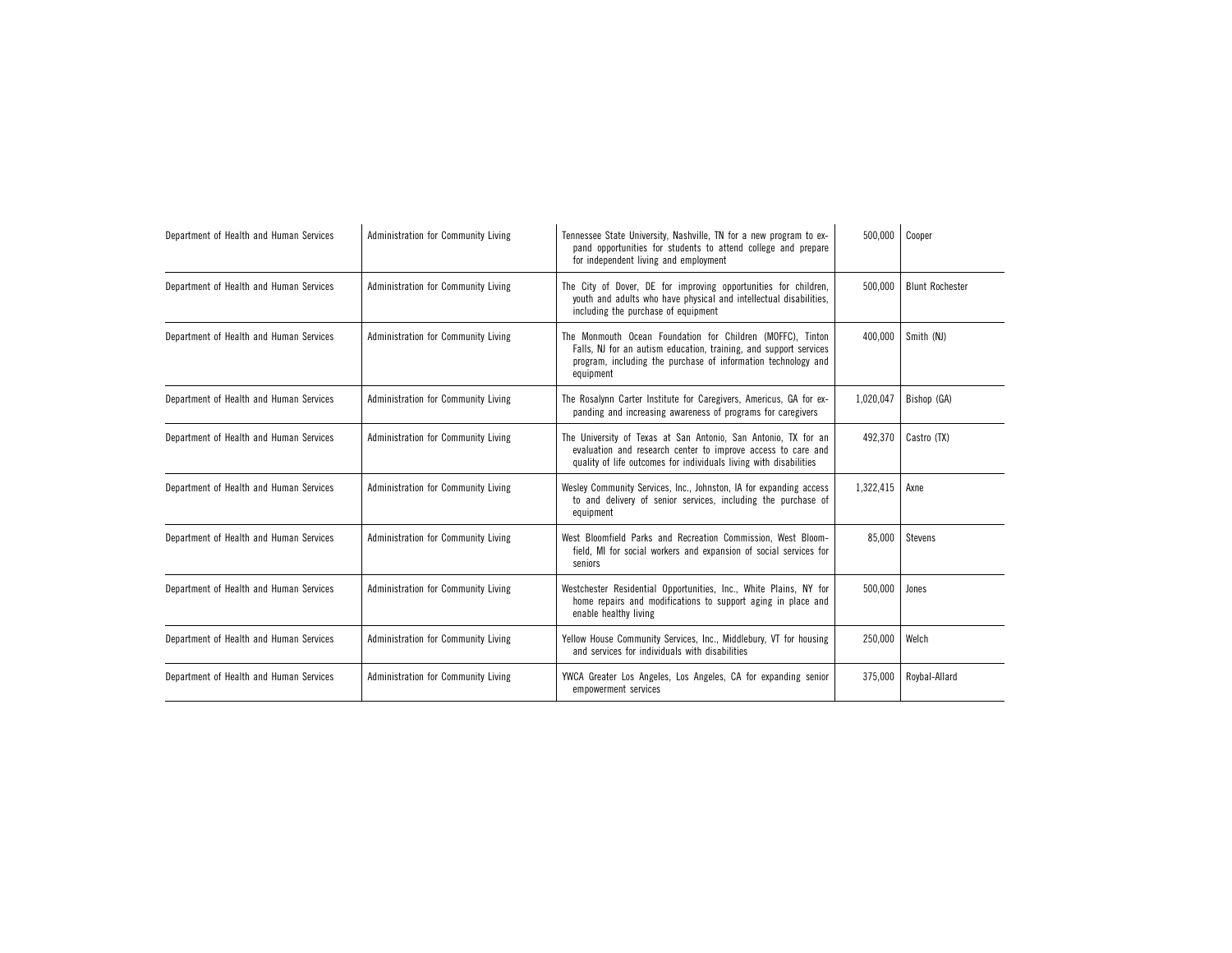| Agency                                  | Account                                             | Project                                                                                                        | House Amount | <b>House Requestors</b> |
|-----------------------------------------|-----------------------------------------------------|----------------------------------------------------------------------------------------------------------------|--------------|-------------------------|
| Department of Health and Human Services | Health Resources and Services Administration        | Abide Women's Health Services, Dallas, TX for facilities and equip-<br>ment                                    | 290,261      | Johnson (TX)            |
| Department of Health and Human Services | Health Resources and Services Administration        | About Sojourners with Healing Hearts, West Palm Beach, FL for a<br>cancer screening initiative                 | 167.500      | Cherfilus-McCormick     |
| Department of Health and Human Services | <b>Health Resources and Services Administration</b> | Adapt, Inc., Roseburg, OR for facilities and equipment                                                         | 1.000.000    | DeFazio                 |
| Department of Health and Human Services | <b>Health Resources and Services Administration</b> | Adult & Teen Challenge USA, Ozark, MO for facilities and equip-<br>ment                                        | 750,000      | Long                    |
| Department of Health and Human Services | Health Resources and Services Administration        | AdventHealth Durand, West Durand, WI for facilities and equipment                                              | 916,000      | Kind                    |
| Department of Health and Human Services | <b>Health Resources and Services Administration</b> | AdventHealth for Children, Orlando, FL for facilities and equipment                                            | 1,000,000    | Murphy (FL)             |
| Department of Health and Human Services | Health Resources and Services Administration        | Adventist Health/Central Valley Network, Hanford, CA for equipment                                             | 1,250,000    | Valadao                 |
| Department of Health and Human Services | Health Resources and Services Administration        | Adventist HealthCare Fort Washington Medical Center, Inc., Fort<br>Washington, MD for facilities and equipment | 1,000,000    | Hover                   |
| Department of Health and Human Services | Health Resources and Services Administration        | Adventist Healthcare Inc., Gaithersburg, MD for facilities and<br>equipment                                    | 500,000      | Raskin                  |
| Department of Health and Human Services | Health Resources and Services Administration        | Advocate Health and Hospitals Corporation, Downers Grove, IL for<br>facilities and equipment                   | 2.940.000    | Newman                  |
| Department of Health and Human Services | Health Resources and Services Administration        | Advocates for a Health Community DBA Jordan Valley Community<br>Health Center, Springfield, MO for facilities  | 2,000,000    | Long                    |
| Department of Health and Human Services | Health Resources and Services Administration        | Advocates Inc., Framingham, MA for facilities and equipment                                                    | 500.000      | Clark (MA)              |
| Department of Health and Human Services | Health Resources and Services Administration        | Alivio Medical Center, Chicago, IL for facilities and equipment                                                | 3,000,000    | García (IL)             |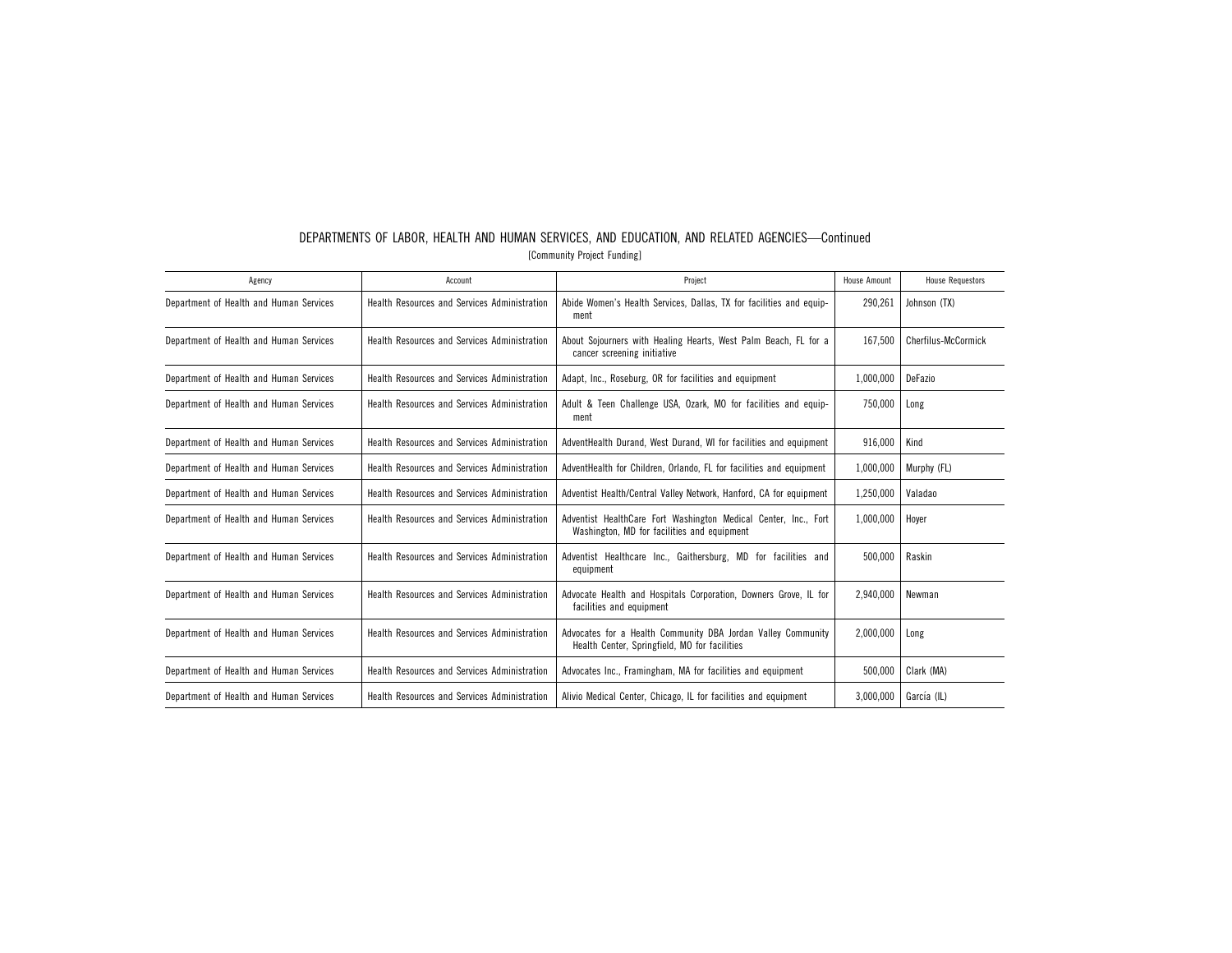| Department of Health and Human Services | Health Resources and Services Administration | Allegheny Health Network, Pittsburgh, PA for facilities and equip-<br>ment                                                 | 1,400,000 | Lamb           |
|-----------------------------------------|----------------------------------------------|----------------------------------------------------------------------------------------------------------------------------|-----------|----------------|
| Department of Health and Human Services | Health Resources and Services Administration | AltaMed Health Services, Los Angeles, CA for equipment                                                                     | 255,000   | Gomez          |
| Department of Health and Human Services | Health Resources and Services Administration | AltaMed Health Services, Los Angeles, CA for equipment and oper-<br>ational costs                                          | 2,346,186 | Barragan       |
| Department of Health and Human Services | Health Resources and Services Administration | AMAAD Institute, Los Angeles, CA for facilities and equipment                                                              | 935,000   | Waters         |
| Department of Health and Human Services | Health Resources and Services Administration | American Indian Health & Family Services of Southeastern Michi-<br>gan, Inc., Detroit, MI for facilities and equipment     | 1,500,000 | Tlaib          |
| Department of Health and Human Services | Health Resources and Services Administration | Americana Community Center Inc., Louisville, KY for facilities and<br>equipment                                            | 2,000,000 | Yarmuth        |
| Department of Health and Human Services | Health Resources and Services Administration | Anna Maria College, Paxton, MA for facilities and equipment                                                                | 1,000,000 | McGovern       |
| Department of Health and Human Services | Health Resources and Services Administration | APLA Able Arts, Long Beach, CA for facilities and equipment                                                                | 500,000   | Lowenthal      |
| Department of Health and Human Services | Health Resources and Services Administration | Arts and Services for the Disabled, Inc. dba Able ARTS Work, Long<br>Beach, CA for facilities and equipment                | 980,000   | Lowenthal      |
| Department of Health and Human Services | Health Resources and Services Administration | ARUP Laboratories, Inc., Salt Lake City, UT for facilities                                                                 | 3,000,000 | Stewart        |
| Department of Health and Human Services | Health Resources and Services Administration | Ashtabula County Medical Center, Ashtabula, OH for equipment                                                               | 3,000,000 | Joyce (OH)     |
| Department of Health and Human Services | Health Resources and Services Administration | Asian American Drug Abuse Prevention, Inc., Los Angeles, CA for<br>facilities and equipment                                | 2,230,000 | Bass           |
| Department of Health and Human Services | Health Resources and Services Administration | Asian American Health Coalition-HOPE Clinic, Houston, TX for<br>equipment and operational costs for an oral health program | 1,300,000 | Garcia (TX)    |
| Department of Health and Human Services | Health Resources and Services Administration | Aspire Health Partners, Orlando, FL for facilities and equipment                                                           | 310,000   | Murphy (FL)    |
| Department of Health and Human Services | Health Resources and Services Administration | Association for Individual Development, Aurora, IL for facilities and<br>equipment                                         | 3,000,000 | Krishnamoorthi |
| Department of Health and Human Services | Health Resources and Services Administration | Atlantic Health System, Morristown, NJ for facilities and equipment                                                        | 1,000,000 | Sherrill       |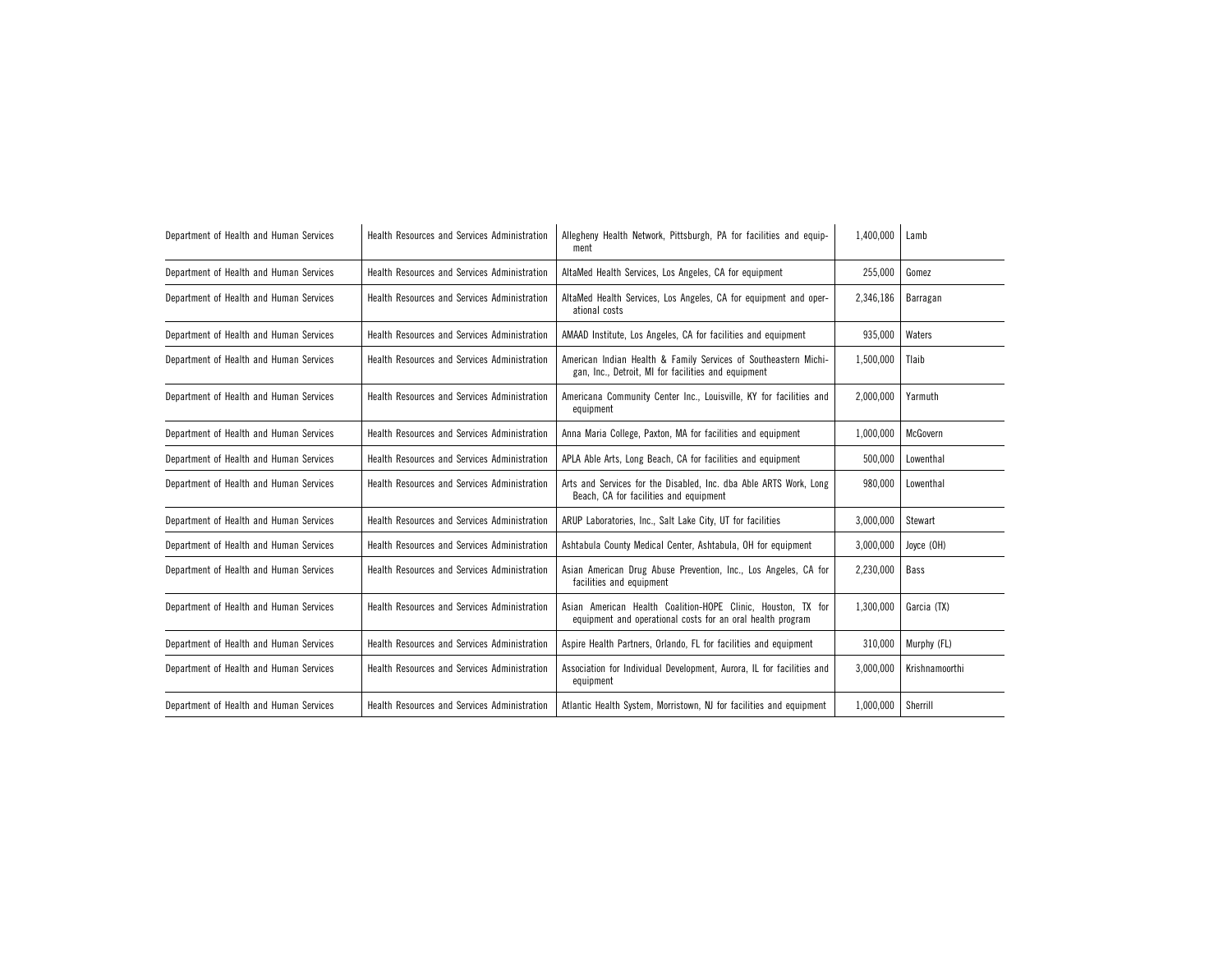| Agency                                  | Account                                             | Project                                                                                        | House Amount | <b>House Requestors</b> |
|-----------------------------------------|-----------------------------------------------------|------------------------------------------------------------------------------------------------|--------------|-------------------------|
| Department of Health and Human Services | <b>Health Resources and Services Administration</b> | Auburn Community Hospital, Auburn, NY for facilities and equip-<br>ment                        | 2,000,000    | Katko                   |
| Department of Health and Human Services | <b>Health Resources and Services Administration</b> | Aunt Martha's Health and Wellness, Olympia Fields, IL for facilities<br>and equipment          | 450.000      | Underwood               |
| Department of Health and Human Services | Health Resources and Services Administration        | Aurora Community Mental Health Center, Aurora, CO for facilities<br>and equipment              | 2,000,000    | Crow                    |
| Department of Health and Human Services | <b>Health Resources and Services Administration</b> | Ballad Health, Johnson City, TN for facilities                                                 | 605.000      | Griffith                |
| Department of Health and Human Services | <b>Health Resources and Services Administration</b> | Ballad Health, Johnson City, TN for facilities                                                 | 500.000      | Harshbarger             |
| Department of Health and Human Services | Health Resources and Services Administration        | Banyan Community Health Center, Miami, FL for facilities                                       | 2,500,000    | Salazar                 |
| Department of Health and Human Services | Health Resources and Services Administration        | Baptist Health Deaconess Madisonville, Inc., Madisonville, KY for<br>facilities and equipment  | 515.000      | Comer                   |
| Department of Health and Human Services | Health Resources and Services Administration        | Barton Hose Company No 1. Inc., Barton, MD for facilities and<br>equipment                     | 1,875,000    | Trone                   |
| Department of Health and Human Services | Health Resources and Services Administration        | Bay Area Community Health, Fremont, CA for equipment                                           | 700,000      | Swalwell                |
| Department of Health and Human Services | Health Resources and Services Administration        | Bay Area Community Health, San Jose, CA for facilities and equip-<br>ment                      | 1,000,000    | Lofgren                 |
| Department of Health and Human Services | Health Resources and Services Administration        | Bay County Health Department, Bay City, MI for facilities and<br>equipment                     | 2,000,000    | Kildee                  |
| Department of Health and Human Services | Health Resources and Services Administration        | Baylor Scott & White Medical Center-Round Rock, Round Rock, TX<br>for facilities and equipment | 3,000,000    | Carter (TX)             |
| Department of Health and Human Services | <b>Health Resources and Services Administration</b> | Beloved Community Family Wellness Center, Chicago, IL for facili-<br>ties and equipment        | 2,000,000    | Rush                    |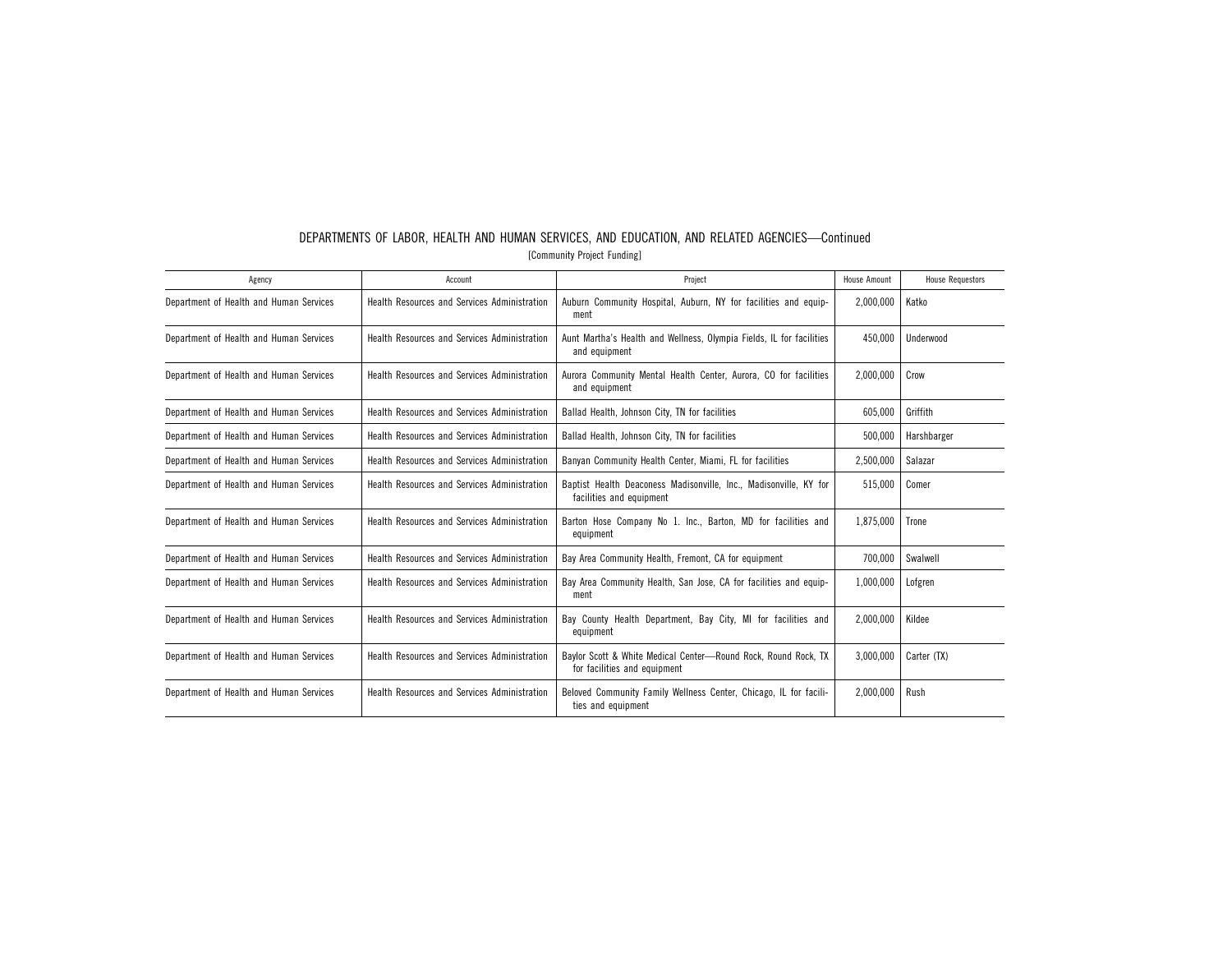| Department of Health and Human Services | Health Resources and Services Administration | Beth Israel Deaconess Hospital-Plymouth, Inc., Plymouth, MA for<br>facilities and equipment                         | 2,000,000 | Keating           |  |
|-----------------------------------------|----------------------------------------------|---------------------------------------------------------------------------------------------------------------------|-----------|-------------------|--|
| Department of Health and Human Services | Health Resources and Services Administration | Block Island Health Services, New Shoreham, RI for facilities and<br>equipment                                      | 2,000,000 | Langevin          |  |
| Department of Health and Human Services | Health Resources and Services Administration | Bobby Benson Center, Kahuku, HI for facilities and equipment                                                        | 1,200,000 | Kahele            |  |
| Department of Health and Human Services | Health Resources and Services Administration | Bon Secours Charity Health System, Suffern, NY for facilities and<br>equipment                                      | 1,000,000 | Jones             |  |
| Department of Health and Human Services | Health Resources and Services Administration | Boone Memorial Hospital, Inc., Madison, WV for facilities and<br>equipment                                          | 3,000,000 | Miller (WV)       |  |
| Department of Health and Human Services | Health Resources and Services Administration | Bread for the City, Washington, DC for facilities and equipment                                                     | 3,000,000 | Norton            |  |
| Department of Health and Human Services | Health Resources and Services Administration | Brockton Neighborhood Health Center, Brockton, MA for facilities<br>and equipment                                   | 1,000,000 | Lynch             |  |
| Department of Health and Human Services | Health Resources and Services Administration | Bronx Community Health Network, Bronx, NY for facilities and<br>equipment                                           | 2,001,503 | Bowman            |  |
| Department of Health and Human Services | Health Resources and Services Administration | Brooks County Independent School District, Falfurrias, TX for facili-<br>ties and equipment                         | 1,500,000 | Gonzalez. Vicente |  |
| Department of Health and Human Services | Health Resources and Services Administration | Brownsville Community Development Corporation, Brooklyn, NY for<br>facilities and equipment                         | 2,200,000 | Clarke (NY)       |  |
| Department of Health and Human Services | Health Resources and Services Administration | Cabell Huntington Hospital, Inc., Huntington, WV for facilities                                                     | 3,000,000 | Miller (WV)       |  |
| Department of Health and Human Services | Health Resources and Services Administration | California State University, San Bernardino, CA for facilities and<br>equipment                                     | 2,000,000 | Aguilar           |  |
| Department of Health and Human Services | Health Resources and Services Administration | CalvertHealth Medical Center, Frederick, MD for facilities and<br>equipment                                         | 950,000   | Hoyer             |  |
| Department of Health and Human Services | Health Resources and Services Administration | Cambridge Public Health Commission (dba Cambridge Health Alli-<br>ance), Cambridge, MA for facilities and equipment | 1,000,000 | Clark (MA)        |  |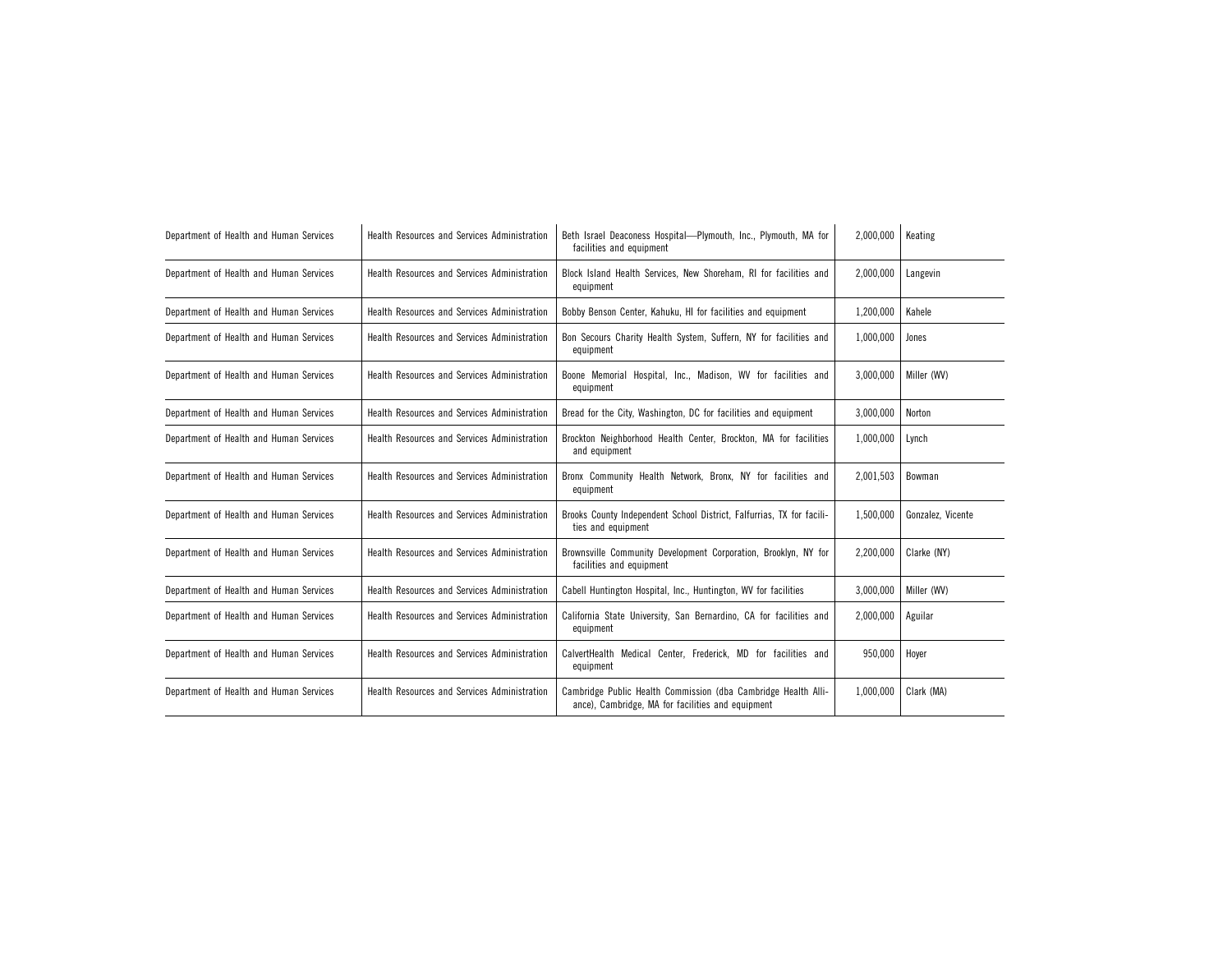| Agency                                  | Account                                             | Project                                                                                    | House Amount | <b>House Requestors</b> |
|-----------------------------------------|-----------------------------------------------------|--------------------------------------------------------------------------------------------|--------------|-------------------------|
| Department of Health and Human Services | Health Resources and Services Administration        | Campbell City School District, Campbell, OH for facilities and<br>equipment                | 2,000,000    | Ryan                    |
| Department of Health and Human Services | Health Resources and Services Administration        | Caridad Center, Inc., Boynton Beach, FL for facilities and equip-<br>ment                  | 1.000.000    | Frankel, Lois           |
| Department of Health and Human Services | Health Resources and Services Administration        | Cedar Riverside People's Center, Minneapolis, MN for facilities and<br>equipment           | 1,000,000    | Omar                    |
| Department of Health and Human Services | Health Resources and Services Administration        | Center for Addiction Treatment, Cincinnati, OH for facilities                              | 500.000      | Chabot                  |
| Department of Health and Human Services | <b>Health Resources and Services Administration</b> | Centerstone, Bradenton, FL for facilities and equipment                                    | 1,200,000    | Buchanan                |
| Department of Health and Human Services | Health Resources and Services Administration        | Central Pennsylvania Institute of Science and Technology.<br>Bellefonte, PA for facilities | 2.000.000    | Thompson (PA)           |
| Department of Health and Human Services | Health Resources and Services Administration        | Central Piedmont Community College, Charlotte, NC for facilities<br>and equipment          | 575.000      | Adams                   |
| Department of Health and Human Services | Health Resources and Services Administration        | Central Vermont Medical Center, Berlin, VT for facilities and equip-<br>ment               | 735,560      | Welch                   |
| Department of Health and Human Services | Health Resources and Services Administration        | Central Washington University, Ellensburg, WA for facilities and<br>equipment              | 1.000.000    | Schrier                 |
| Department of Health and Human Services | Health Resources and Services Administration        | CentraState Medical Center, Inc., Freehold, NJ for equipment                               | 615.000      | Smith (NJ)              |
| Department of Health and Human Services | Health Resources and Services Administration        | Centro del Barrio, Inc., San Antonio, TX for facilities and equip-<br>1.000.000<br>ment    |              | Castro (TX)             |
| Department of Health and Human Services | Health Resources and Services Administration        | Centro Hispano Daniel Torres Inc., Reading, PA for facilities and<br>equipment             | 635,713      | Houlahan                |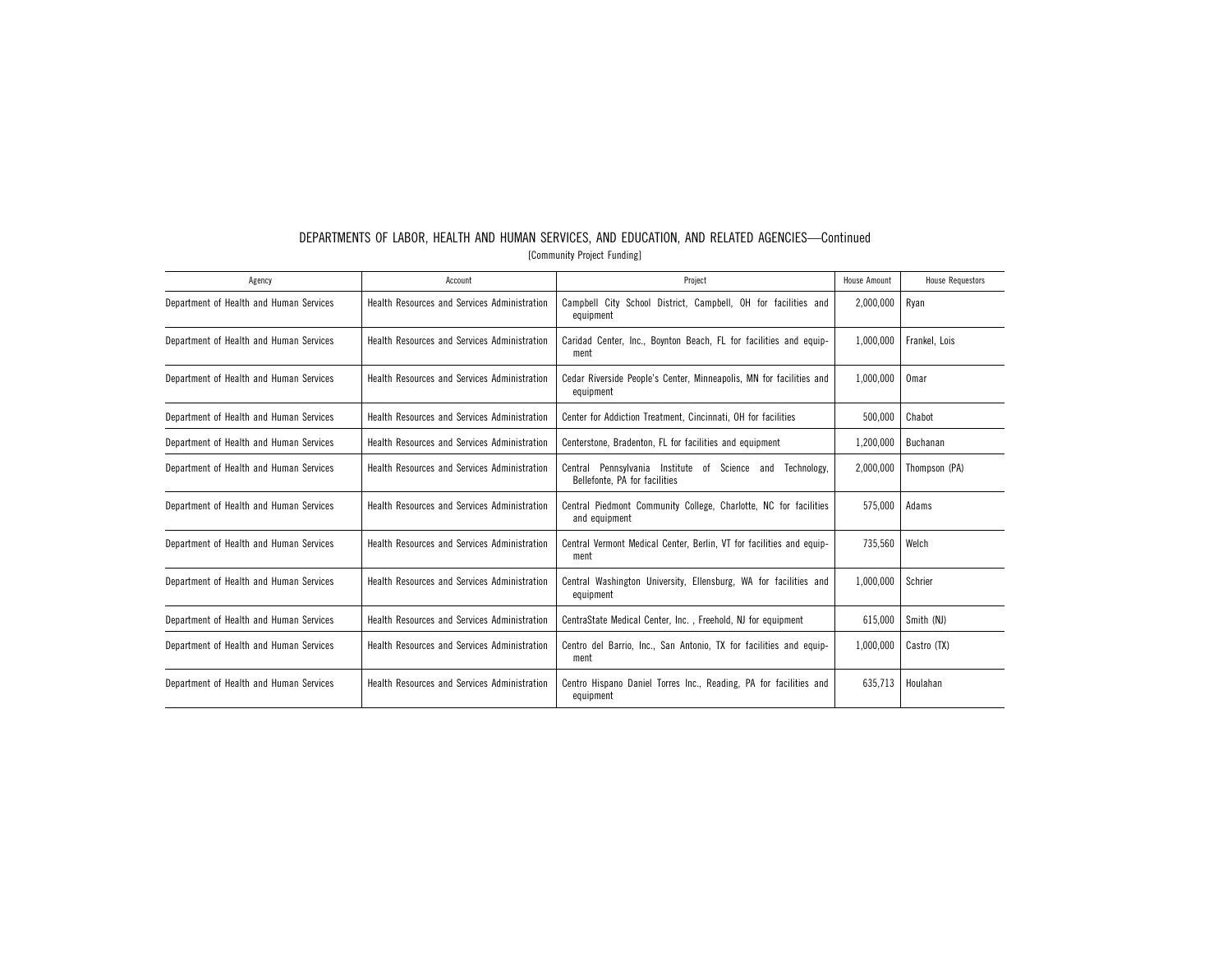| Department of Health and Human Services | Health Resources and Services Administration | Charles River Community Health Center, Waltham, MA for an elec-<br>tronic health records initiative                                       |           | Clark (MA)      |
|-----------------------------------------|----------------------------------------------|-------------------------------------------------------------------------------------------------------------------------------------------|-----------|-----------------|
| Department of Health and Human Services | Health Resources and Services Administration | Charlotte Community Health Clinic, Inc., Charlotte, NC for facilities<br>600.000<br>and equipment                                         |           | Adams           |
| Department of Health and Human Services | Health Resources and Services Administration | Chattanooga-Hamilton County Hospital Authority d/b/a Erlanger<br>2,000,000<br>Health System, Chattanooga, TN for facilities and equipment |           | Fleischmann     |
| Department of Health and Human Services | Health Resources and Services Administration | Cherry Creek School District, Greenwood Village, CO for facilities<br>and equipment                                                       |           | Crow            |
| Department of Health and Human Services | Health Resources and Services Administration | Cherry Hill Free Clinic, Cherry Hill, NJ for facilities and equipment                                                                     | 440,905   | <b>Norcross</b> |
| Department of Health and Human Services | Health Resources and Services Administration | Children's Health Clinical Operations, Dallas, TX for facilities and<br>equipment                                                         | 1,000,000 | Allred. Veasev  |
| Department of Health and Human Services | Health Resources and Services Administration | Children's Hospital Los Angeles, Los Angeles, CA for equipment                                                                            | 1,500,000 | Garcia (CA)     |
| Department of Health and Human Services | Health Resources and Services Administration | Children's Clinic dba TCC Family Health, Long Beach, CA for facili-<br>ties and equipment                                                 |           | Lowenthal       |
| Department of Health and Human Services | Health Resources and Services Administration | Children's Health Clinical Operations, Dallas, TX for equipment                                                                           |           | Van Duyne       |
| Department of Health and Human Services | Health Resources and Services Administration | Children's Health of Orange County, Orange, CA for facilities and<br>equipment                                                            | 1,000,000 | Correa          |
| Department of Health and Human Services | Health Resources and Services Administration | Children's Hospital Medical Center of Akron, OH for facilities and<br>2,000,000<br>equipment                                              |           | Ryan            |
| Department of Health and Human Services | Health Resources and Services Administration | 215,000<br>Chinatown Service Center, Monterey Park, CA for equipment                                                                      |           | Chu             |
| Department of Health and Human Services | Health Resources and Services Administration | Chinese Culture and Community Service Center, Inc., Gaithersburg,<br>1,000,000<br>MD for facilities and equipment                         |           | Trone           |
| Department of Health and Human Services | Health Resources and Services Administration | Chiricahua Community Health Centers, Inc., Douglas, AZ for equip-<br>983,265<br>ment                                                      |           | Kirkpatrick     |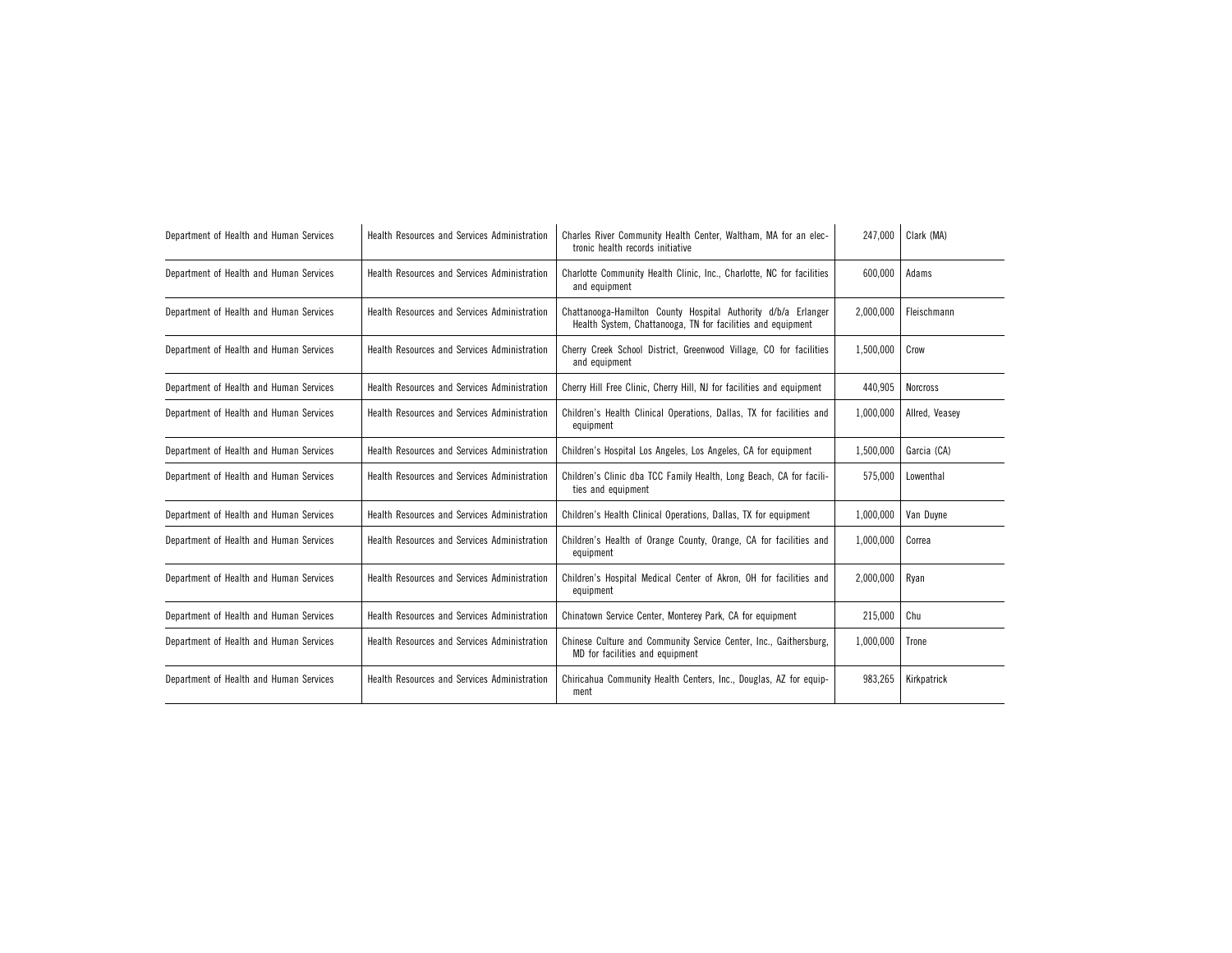| Agency                                  | Account                                             | Project                                                                                                   | House Amount | <b>House Requestors</b> |
|-----------------------------------------|-----------------------------------------------------|-----------------------------------------------------------------------------------------------------------|--------------|-------------------------|
| Department of Health and Human Services | Health Resources and Services Administration        | ChristianaCare Health System, Wilmington, DE for a nutrition pro-<br>gram for pregnant women              | 900.000      | <b>Blunt Rochester</b>  |
| Department of Health and Human Services | Health Resources and Services Administration        | CHRISTUS Ochsner Health Southwestern Louisiana - St. Patrick<br>Hospital, Lake Charles, LA for facilities | 1,000,000    | Higgins (LA)            |
| Department of Health and Human Services | Health Resources and Services Administration        | CHRISTUS St. Frances Cabrini Hospital, Alexandria, LA for facilities<br>and equipment                     | 775.000      | Letlow                  |
| Department of Health and Human Services | Health Resources and Services Administration        | Cincinnati Children's Hospital Medical Center, Cincinnati, OH for<br>equipment                            | 630.000      | Chabot                  |
| Department of Health and Human Services | Health Resources and Services Administration        | City of Albuquerque, NM for facilities and equipment                                                      | 2,200,000    | Stansbury               |
| Department of Health and Human Services | Health Resources and Services Administration        | City of Berea, KY for equipment                                                                           | 350,000      | Barr                    |
| Department of Health and Human Services | Health Resources and Services Administration        | City of Greenville, MS for facilities and equipment                                                       | 2,000,000    | Thompson (MS)           |
| Department of Health and Human Services | Health Resources and Services Administration        | City of Guin, AL for facilities                                                                           | 150,000      | Aderholt                |
| Department of Health and Human Services | Health Resources and Services Administration        | City of Hope National Medical Center, Duarte, CA for equipment                                            | 150,000      | Garcia (CA)             |
| Department of Health and Human Services | <b>Health Resources and Services Administration</b> | City of Houston-Houston Health Department, Houston, TX for a vi-<br>sion health program                   |              | Jackson Lee             |
| Department of Health and Human Services | Health Resources and Services Administration        | City of West Hollywood, CA for facilities and equipment                                                   |              | Schiff                  |
| Department of Health and Human Services | Health Resources and Services Administration        | Clay County Healthcare Authority, Ashland, AL for facilities<br>1,500,000                                 |              | Rogers (AL)             |
| Department of Health and Human Services | Health Resources and Services Administration        | Cleveland Clinic, Cleveland, OH for equipment                                                             |              | Gonzalez (OH)           |
| Department of Health and Human Services | Health Resources and Services Administration        | Cleveland Clinic, Cleveland, OH for facilities and equipment                                              | 615.000      | Joyce (OH)              |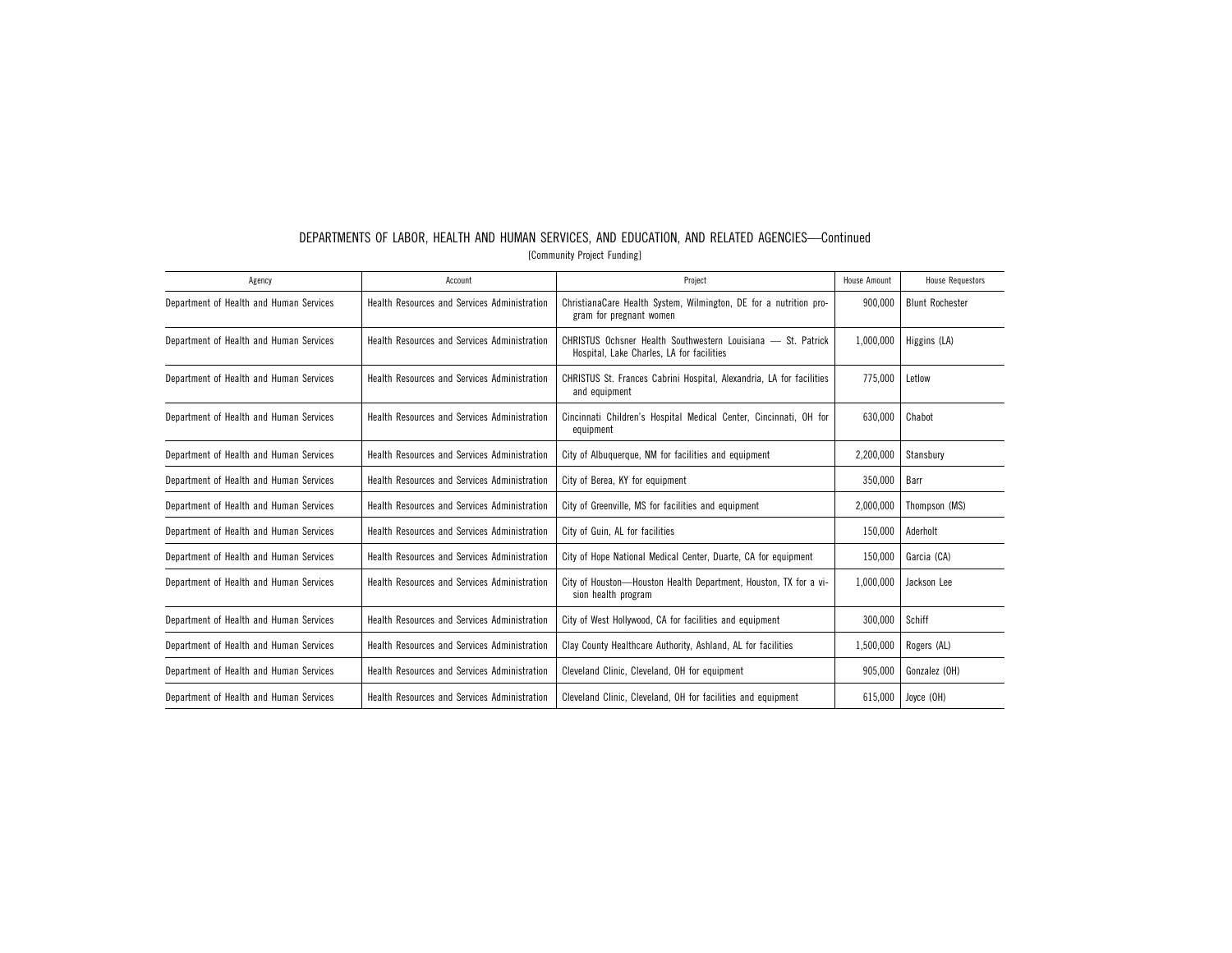| Department of Health and Human Services | <b>Health Resources and Services Administration</b> | Clinica Msr. Oscar A. Romero, Los Angeles, CA for facilities and<br>equipment                           | 1,000,000 | Gomez                 |
|-----------------------------------------|-----------------------------------------------------|---------------------------------------------------------------------------------------------------------|-----------|-----------------------|
| Department of Health and Human Services | Health Resources and Services Administration        | Cold Spring Harbor Laboratory, Cold Spring Harbor, NY for equip-<br>ment and operational costs          | 1,000,000 | Suozzi                |
| Department of Health and Human Services | Health Resources and Services Administration        | College of Southern Nevada, North Las Vegas Campus, North Las<br>Vegas, NV for facilities and equipment | 750,000   | Horsford              |
| Department of Health and Human Services | Health Resources and Services Administration        | CommuniCare Health Centers, West Sacramento, CA for an elec-<br>tronic health records initiative        | 1,500,000 | Matsui                |
| Department of Health and Human Services | Health Resources and Services Administration        | Community Bridges, Inc., Mesa, AZ for facilities and equipment                                          | 1,000,000 | Gallego               |
| Department of Health and Human Services | Health Resources and Services Administration        | Community Care Clinic of Franklin, Inc., Franklin, NC for facilities                                    | 575,000   | Cawthorn              |
| Department of Health and Human Services | Health Resources and Services Administration        | Community Consolidated School District 21, Wheeling, IL for facili-<br>ties and equipment               | 1,000,000 | Schneider             |
| Department of Health and Human Services | Health Resources and Services Administration        | Community Foundation of Greater Muscatine, Muscatine, IA for fa-<br>cilities                            | 3.000.000 | Miller-Meeks          |
| Department of Health and Human Services | Health Resources and Services Administration        | Community Health Partnership, San Jose, CA for facilities and<br>equipment                              | 175,000   | Lofgren               |
| Department of Health and Human Services | Health Resources and Services Administration        | Community Medical Centers, Stockton, CA for facilities and equip-<br>ment                               | 500,000   | Harder (CA), McNerney |
| Department of Health and Human Services | Health Resources and Services Administration        | Community Medical Centers, Stockton, CA for facilities and equip-<br>ment                               | 950,000   | Harder (CA)           |
| Department of Health and Human Services | Health Resources and Services Administration        | Community Regional Medical Center, Fresno, CA for facilities and<br>equipment                           | 1,500,000 | Costa                 |
| Department of Health and Human Services | Health Resources and Services Administration        | Compass Health, Inc., St. Peters, MO for facilities                                                     | 1,000,000 | Luetkemeyer           |
| Department of Health and Human Services | Health Resources and Services Administration        | Comprehensive Community Action, Inc., Cranston, RI for facilities<br>and equipment                      | 1,000,000 | Langevin              |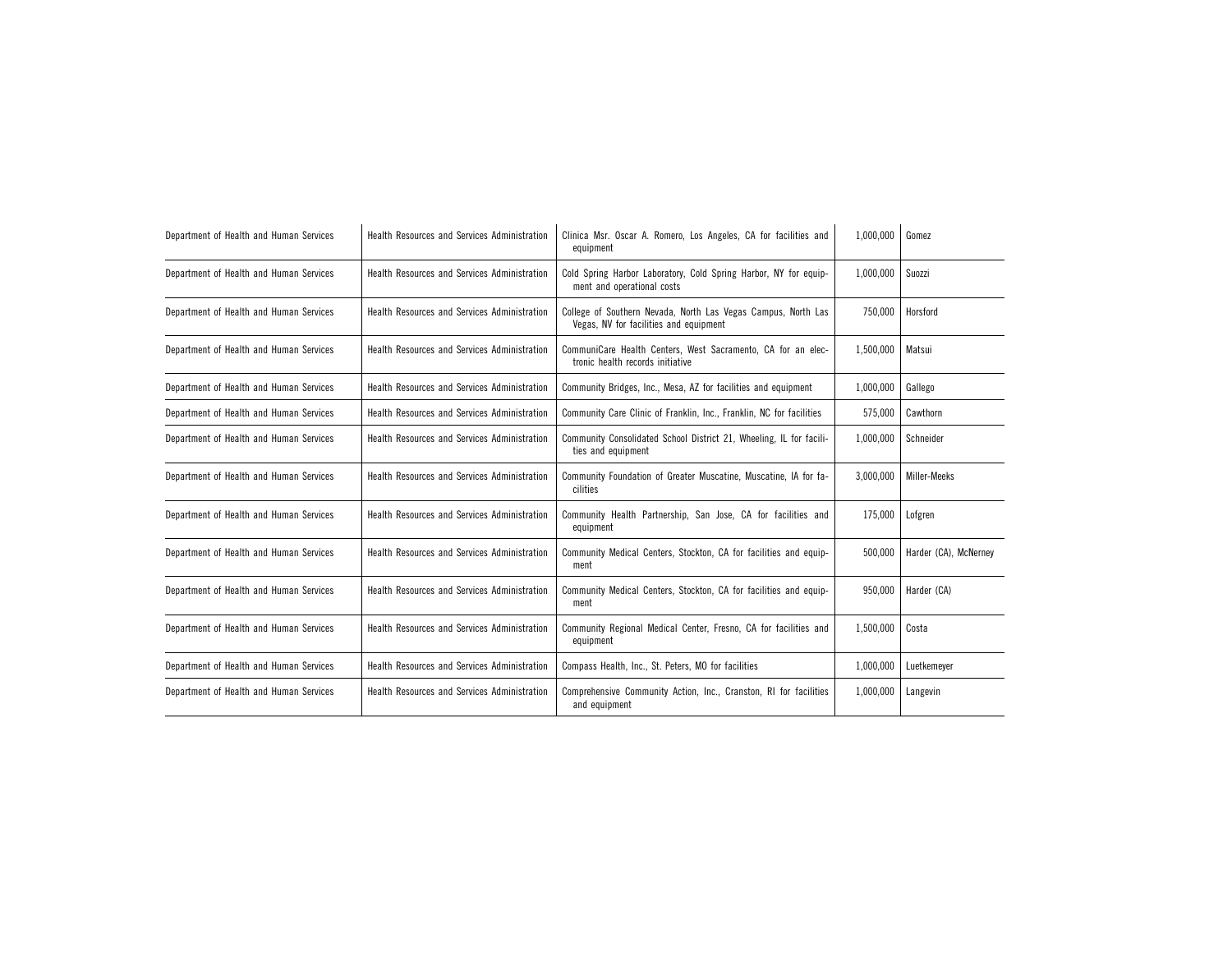| Agency                                  | Account                                             | Project                                                                                                 | House Amount | <b>House Requestors</b> |
|-----------------------------------------|-----------------------------------------------------|---------------------------------------------------------------------------------------------------------|--------------|-------------------------|
| Department of Health and Human Services | Health Resources and Services Administration        | Connecticut Hospice, Inc., Branford, CT for facilities and equipment                                    | 1,940,000    | DeLauro                 |
| Department of Health and Human Services | Health Resources and Services Administration        | Connecticut Institute For Communities, Inc., Danbury, CT for facili-<br>2,000,000<br>ties and equipment |              | Hayes                   |
| Department of Health and Human Services | Health Resources and Services Administration        | Cook County Health, Chicago, IL for facilities and equipment                                            | 1,000,000    | Krishnamoorthi          |
| Department of Health and Human Services | Health Resources and Services Administration        | Cooperman Barnabas Medical Center, Livingston, NJ for facilities<br>and equipment                       | 1,000,000    | Sherrill                |
| Department of Health and Human Services | Health Resources and Services Administration        | Cornerstone Family Healthcare, Cornwall, NY for facilities and<br>equipment                             | 2,800,000    | Maloney, Sean Patrick   |
| Department of Health and Human Services | <b>Health Resources and Services Administration</b> | Cortland County, NY for facilities and equipment                                                        | 2,995,000    | Tenney                  |
| Department of Health and Human Services | Health Resources and Services Administration        | County of Bernalillo, Albuquerque, NM for facilities and equipment                                      | 422.031      | Stansbury               |
| Department of Health and Human Services | Health Resources and Services Administration        | County of Clark, Las Vegas, NV for equipment                                                            | 1,330,000    | Lee (NV)                |
| Department of Health and Human Services | Health Resources and Services Administration        | County of Clark, Las Vegas, NV for facilities and equipment                                             | 1,600,000    | <b>Titus</b>            |
| Department of Health and Human Services | Health Resources and Services Administration        | County of Culpeper, VA for facilities and equipment                                                     | 324,494      | Spanberger              |
| Department of Health and Human Services | Health Resources and Services Administration        | County of Delaware, Media, PA for an electronic health records ini-<br>1,750,000<br>tiative             |              | Scanlon                 |
| Department of Health and Human Services | Health Resources and Services Administration        | 1,700,000<br>County of Fairfax, VA for facilities and equipment                                         |              | Beyer                   |
| Department of Health and Human Services | <b>Health Resources and Services Administration</b> | County of Lane, Eugene, OR for facilities and equipment<br>1,500,000                                    |              | DeFazio                 |
| Department of Health and Human Services | Health Resources and Services Administration        | County of Montgomery, Rockville, MD for facilities and equipment<br>3,000,000                           |              | Raskin                  |
| Department of Health and Human Services | Health Resources and Services Administration        | 1,000,000<br>County of Northampton, Easton, PA for facilities and equipment<br>Wild                     |              |                         |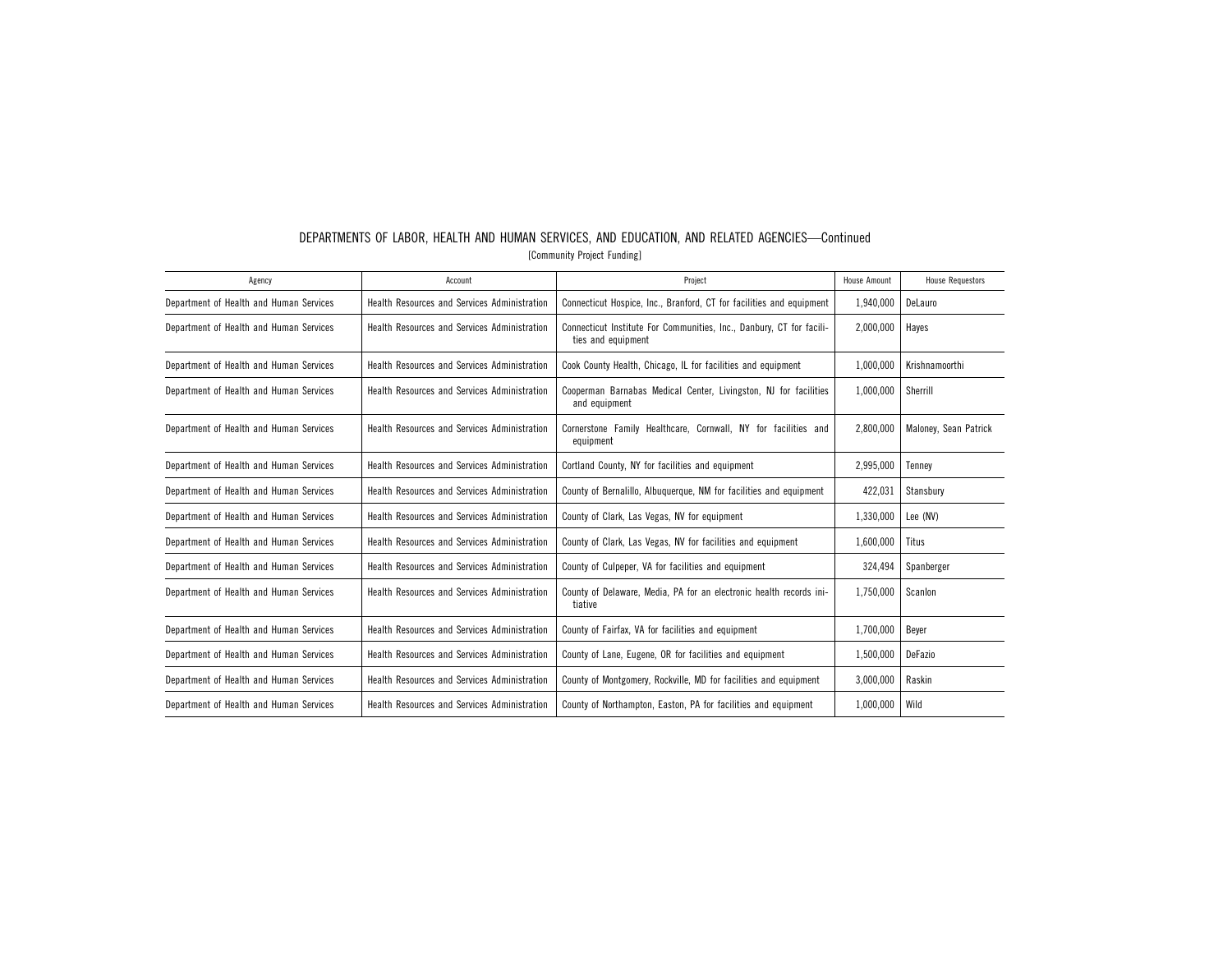| Department of Health and Human Services | <b>Health Resources and Services Administration</b> | County of Oakland, Pontiac, MI for facilities and equipment                                                               | 1,200,000 | <b>Stevens</b>  |
|-----------------------------------------|-----------------------------------------------------|---------------------------------------------------------------------------------------------------------------------------|-----------|-----------------|
| Department of Health and Human Services | Health Resources and Services Administration        | County of Orange, Santa Ana, CA for facilities and equipment                                                              | 3,000,000 | Correa          |
| Department of Health and Human Services | Health Resources and Services Administration        | County of Riverside-Riverside University Health System, Moreno<br>Valley, CA for facilities and equipment                 | 1,000,000 | Takano          |
| Department of Health and Human Services | Health Resources and Services Administration        | County of Riverside-Riverside University Health System, Riverside,<br>CA for facilities and equipment                     | 1,000,000 | Ruiz            |
| Department of Health and Human Services | <b>Health Resources and Services Administration</b> | County of San Mateo, CA for an electronic health records initiative                                                       | 1,000,000 | Speier          |
| Department of Health and Human Services | Health Resources and Services Administration        | County of Taos, NM for facilities and equipment                                                                           | 2,200,000 | Leger Fernandez |
| Department of Health and Human Services | Health Resources and Services Administration        | County of Wake, Raleigh, NC for facilities and equipment                                                                  | 2,000,000 | Ross            |
| Department of Health and Human Services | Health Resources and Services Administration        | Covenant Community Care, Inc., Detroit, MI for facilities and<br>equipment                                                | 500,000   | Tlaib           |
| Department of Health and Human Services | Health Resources and Services Administration        | Cowlitz Indian Tribe, Longview, WA for facilities                                                                         | 765,000   | Herrera Beutler |
| Department of Health and Human Services | Health Resources and Services Administration        | Cowlitz Indian Tribe, Longview, WA for facilities and equipment                                                           | 1,000,000 | Smith (WA)      |
| Department of Health and Human Services | Health Resources and Services Administration        | Crouse Health, Syracuse, NY for facilities and equipment                                                                  | 1,010,000 | Katko           |
| Department of Health and Human Services | Health Resources and Services Administration        | Cullman Regional Medical Center, Inc., Cullman, AL for equipment                                                          | 1,585,000 | Aderholt        |
| Department of Health and Human Services | Health Resources and Services Administration        | Cumberland University, Lebanon, TN for equipment                                                                          | 750,000   | Rose            |
| Department of Health and Human Services | Health Resources and Services Administration        | Denver Health and Hospital Authority, Denver, CO for facilities and<br>equipment                                          | 2,200,000 | DeGette         |
| Department of Health and Human Services | Health Resources and Services Administration        | Desert AIDS Project, Palm Springs, CA for facilities and equipment                                                        | 2,000,000 | Ruiz            |
| Department of Health and Human Services | Health Resources and Services Administration        | Division of Infectious Diseases, University of Miami Miller School of<br>Medicine, Miami, FL for facilities and equipment | 500,000   | Deutch          |
| Department of Health and Human Services | Health Resources and Services Administration        | Downtown Emergency Service Center, Seattle, WA for facilities and<br>equipment                                            | 985,000   | Jayapal         |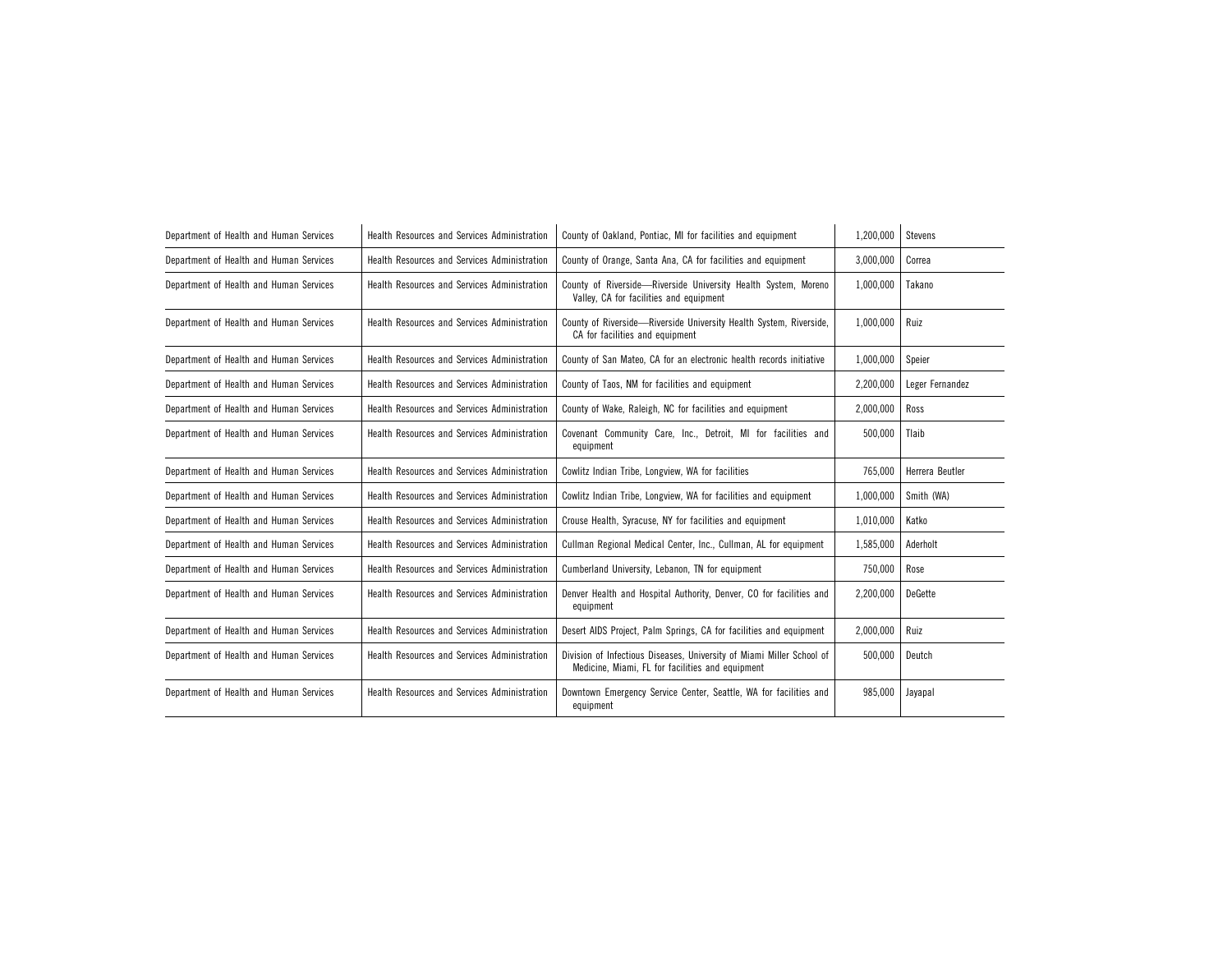| Agency                                  | Account                                             | Project                                                                                                              | House Amount | <b>House Requestors</b> |
|-----------------------------------------|-----------------------------------------------------|----------------------------------------------------------------------------------------------------------------------|--------------|-------------------------|
| Department of Health and Human Services | Health Resources and Services Administration        | D.B.A.<br>Doylestown<br>Health<br>Foundation<br>Dovlestown<br>Health.<br>Doylestown, PA for facilities and equipment | 1,000,000    | Fitzpatrick             |
| Department of Health and Human Services | Health Resources and Services Administration        | Duncan Regional Hospital, Inc., Duncan, OK for facilities and<br>equipment                                           | 750.000      | Cole                    |
| Department of Health and Human Services | Health Resources and Services Administration        | Duquesne University, Pittsburgh, PA for facilities and equipment                                                     | 2,200,000    | Doyle, Michael F.       |
| Department of Health and Human Services | Health Resources and Services Administration        | East Bay Community Action Program, Newport, RI for facilities and<br>equipment                                       | 513,600      | Cicilline               |
| Department of Health and Human Services | Health Resources and Services Administration        | East Tennessee Children's Hospital, Knoxville, TN for facilities and<br>equipment                                    | 2,500,000    | Burchett                |
| Department of Health and Human Services | Health Resources and Services Administration        | Easterseals of Oak Hill, Hartford, CT for facilities and equipment                                                   | 1,874,000    | Courtney                |
| Department of Health and Human Services | <b>Health Resources and Services Administration</b> | Edward M. Kennedy Community Health Center, Inc., Worcester, MA<br>for facilities and equipment                       | 1,000,000    | Auchincloss             |
| Department of Health and Human Services | Health Resources and Services Administration        | Eisner Health, Los Angeles, CA for facilities and equipment                                                          | 610,000      | Barragan                |
| Department of Health and Human Services | Health Resources and Services Administration        | El Centro de Corazon, Houston, TX for facilities and equipment                                                       | 3,000,000    | Garcia (TX)             |
| Department of Health and Human Services | Health Resources and Services Administration        | El Paso Children's Hospital, El Paso, TX for facilities and equip-<br>ment                                           | 595.000      | Escobar                 |
| Department of Health and Human Services | Health Resources and Services Administration        | El Proyecto del Barrio Inc., Winnetka, CA for facilities and equip-<br>ment                                          | 1,000,000    | Sherman                 |
| Department of Health and Human Services | Health Resources and Services Administration        | Ellis County Coalition for Health Options, Inc., dba Hope Clinic,<br>Waxahachie, TX for facilities and equipment     | 3,000,000    | Ellzev                  |
| Department of Health and Human Services | Health Resources and Services Administration        | Erie Family Health Centers, Chicago, IL for facilities and equipment                                                 | 1,173,900    | García (IL)             |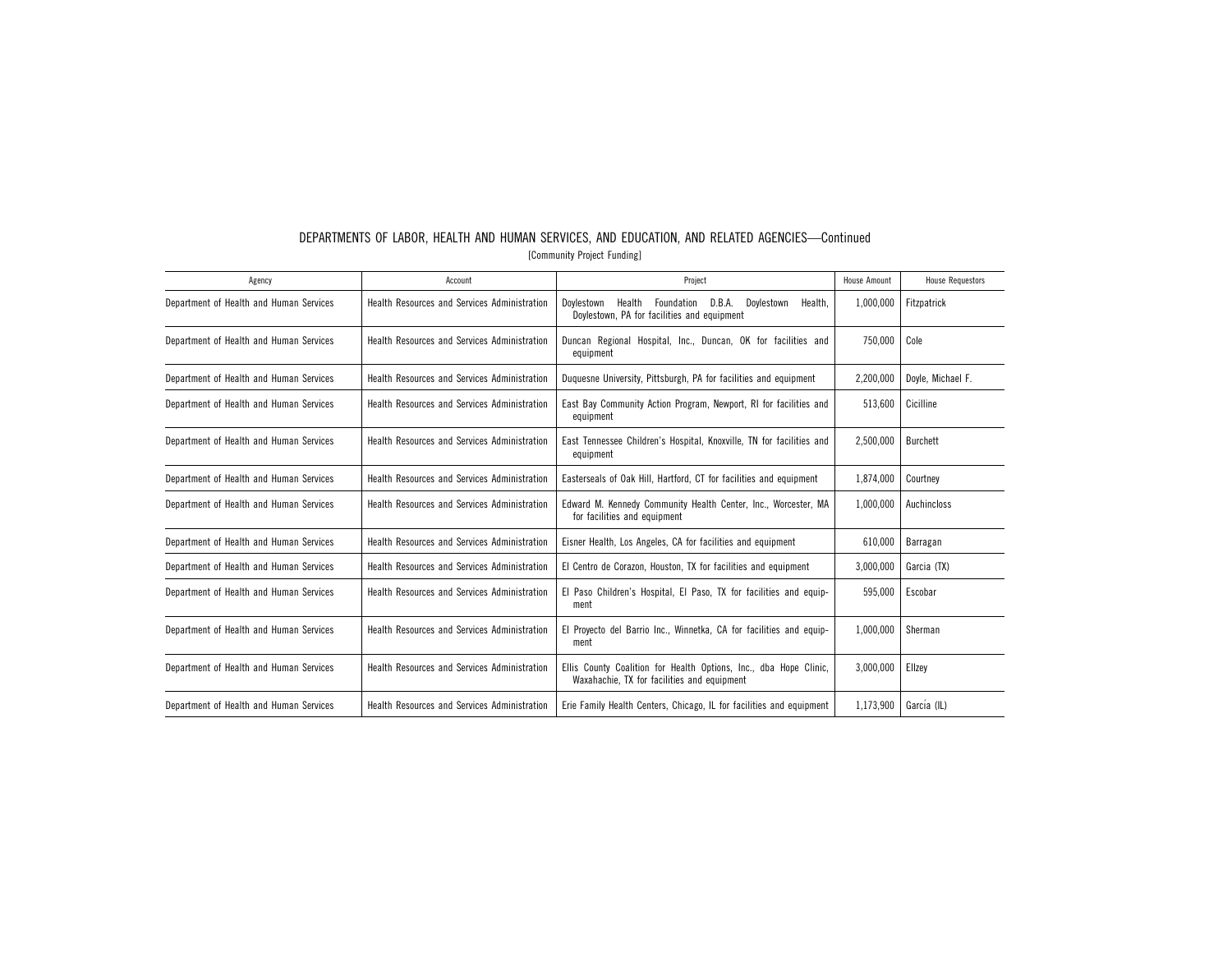| Department of Health and Human Services | Health Resources and Services Administration | Escambia County Health Care Authority dba Atmore Community<br>Hospital, Atmore, AL for equipment                                           | 655,000   | Carl                |
|-----------------------------------------|----------------------------------------------|--------------------------------------------------------------------------------------------------------------------------------------------|-----------|---------------------|
| Department of Health and Human Services | Health Resources and Services Administration | Fair Haven Community Health Clinic, Inc., New Haven, CT for fa-<br>cilities and equipment                                                  | 3,000,000 | DeLauro             |
| Department of Health and Human Services | Health Resources and Services Administration | Family Centers Inc., Stamford, CT for facilities and equipment                                                                             | 1,000,000 | Himes               |
| Department of Health and Human Services | Health Resources and Services Administration | Family Christian Health Center, Harvey, IL for equipment and oper-<br>ational costs                                                        | 353,441   | Kelly (IL)          |
| Department of Health and Human Services | Health Resources and Services Administration | Family Health Services Corporation, Twin Falls, ID for facilities                                                                          | 1,550,000 | Simpson             |
| Department of Health and Human Services | Health Resources and Services Administration | Ferd & Gladys Alpert Jewish Family & Children's Service of Palm<br>Beach County, Inc., West Palm Beach, FL for facilities and<br>equipment | 700,000   | Frankel, Lois       |
| Department of Health and Human Services | Health Resources and Services Administration | Figgers Foundation, Lauderhill, FL for a telehealth initiative                                                                             | 2.200.000 | Cherfilus-McCormick |
| Department of Health and Human Services | Health Resources and Services Administration | Finkelstein Memorial Library, Spring Valley, NY for facilities and<br>equipment                                                            | 2,000,000 | Jones               |
| Department of Health and Human Services | Health Resources and Services Administration | First Nations Community HealthSource, Albuquerque, NM for facili-<br>ties and equipment                                                    | 1,000,000 | Stansbury           |
| Department of Health and Human Services | Health Resources and Services Administration | Flaget Memorial Hospital Foundation, Bardstown, KY for equipment                                                                           | 635.000   | Guthrie             |
| Department of Health and Human Services | Health Resources and Services Administration | Florida International University, Miami, FL for equipment                                                                                  | 3,000,000 | Gimenez             |
| Department of Health and Human Services | Health Resources and Services Administration | Florida State University, Tallahassee, FL for facilities and equip-<br>ment                                                                | 2,490,000 | Dunn                |
| Department of Health and Human Services | Health Resources and Services Administration | Franciscan Missionaries of Our Lady University, Baton Rouge, LA<br>for facilities                                                          | 1,935,000 | Graves (LA)         |
| Department of Health and Human Services | Health Resources and Services Administration | Frederick County Government, Frederick, MD for equipment                                                                                   | 698,083   | Trone               |
| Department of Health and Human Services | Health Resources and Services Administration | Freedom Rain Incorporated dba The Lovelady Center, Birmingham,<br>AL for facilities and equipment                                          | 2,000,000 | Sewell              |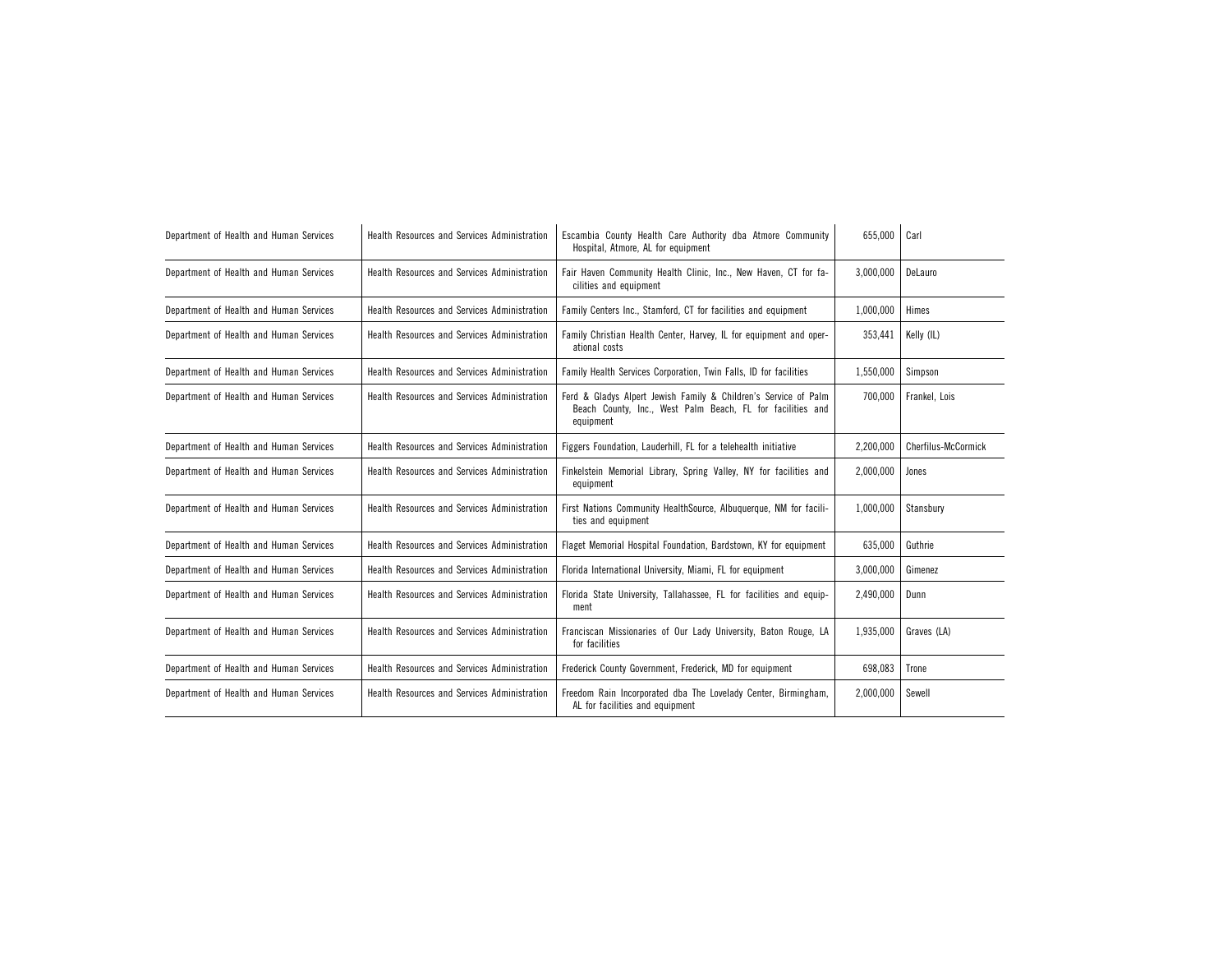| DEPARTMENTS OF LABOR. HEALTH AND HUMAN SERVICES, AND EDUCATION, AND RELATED AGENCIES-Continued |                             |  |  |  |
|------------------------------------------------------------------------------------------------|-----------------------------|--|--|--|
|                                                                                                | [Community Project Funding] |  |  |  |

| Agency                                  | Account                                             | Project                                                                                                  | House Amount | <b>House Requestors</b> |
|-----------------------------------------|-----------------------------------------------------|----------------------------------------------------------------------------------------------------------|--------------|-------------------------|
| Department of Health and Human Services | Health Resources and Services Administration        | Fresno Center, Fresno, CA for facilities and equipment                                                   | 1,500,000    | Costa                   |
| Department of Health and Human Services | <b>Health Resources and Services Administration</b> | Friends of Youth, Kirkland, WA for facilities and equipment                                              | 1,000,000    | DelBene                 |
| Department of Health and Human Services | <b>Health Resources and Services Administration</b> | Friendship House, Scranton, PA for facilities and equipment                                              | 1,500,000    | Cartwright              |
| Department of Health and Human Services | Health Resources and Services Administration        | Gardner Family Health Network, Incorporated, Alviso, CA for facili-<br>ties and equipment                | 500,000      | Khanna                  |
| Department of Health and Human Services | Health Resources and Services Administration        | Gardner Family Health Network, Incorporated, San Jose, CA for fa-<br>cilities and equipment              | 1,000,000    | Lofgren                 |
| Department of Health and Human Services | Health Resources and Services Administration        | Garfield Health Center, Monterey Park, CA for facilities and equip-<br>ment                              | 480,000      | Chu                     |
| Department of Health and Human Services | Health Resources and Services Administration        | Garrett Regional Medical Center, Oakland, MD, for an electronic<br>health records initiative             | 650.000      | Trone                   |
| Department of Health and Human Services | Health Resources and Services Administration        | Gateway Community Health Center, Inc., Laredo, TX for facilities<br>and equipment                        | 1,997,000    | Cuellar                 |
| Department of Health and Human Services | Health Resources and Services Administration        | George Corley Wallace State Community College, Demopolis, AL for<br>facilities and equipment             | 1,143,018    | Sewell                  |
| Department of Health and Human Services | Health Resources and Services Administration        | George Mason University, Fairfax, VA for equipment                                                       | 820,000      | Wexton                  |
| Department of Health and Human Services | <b>Health Resources and Services Administration</b> | George Washington University, Washington, DC for facilities and<br>equipment                             | 1,190,000    | Norton                  |
| Department of Health and Human Services | Health Resources and Services Administration        | Germanna Community College Educational Foundation Inc., Locust<br>Grove, VA for facilities and equipment | 251.000      | Spanberger              |
| Department of Health and Human Services | Health Resources and Services Administration        | Gillette Children's Specialty Healthcare, St. Paul, MN for facilities<br>and equipment                   | 1.500.000    | McCollum                |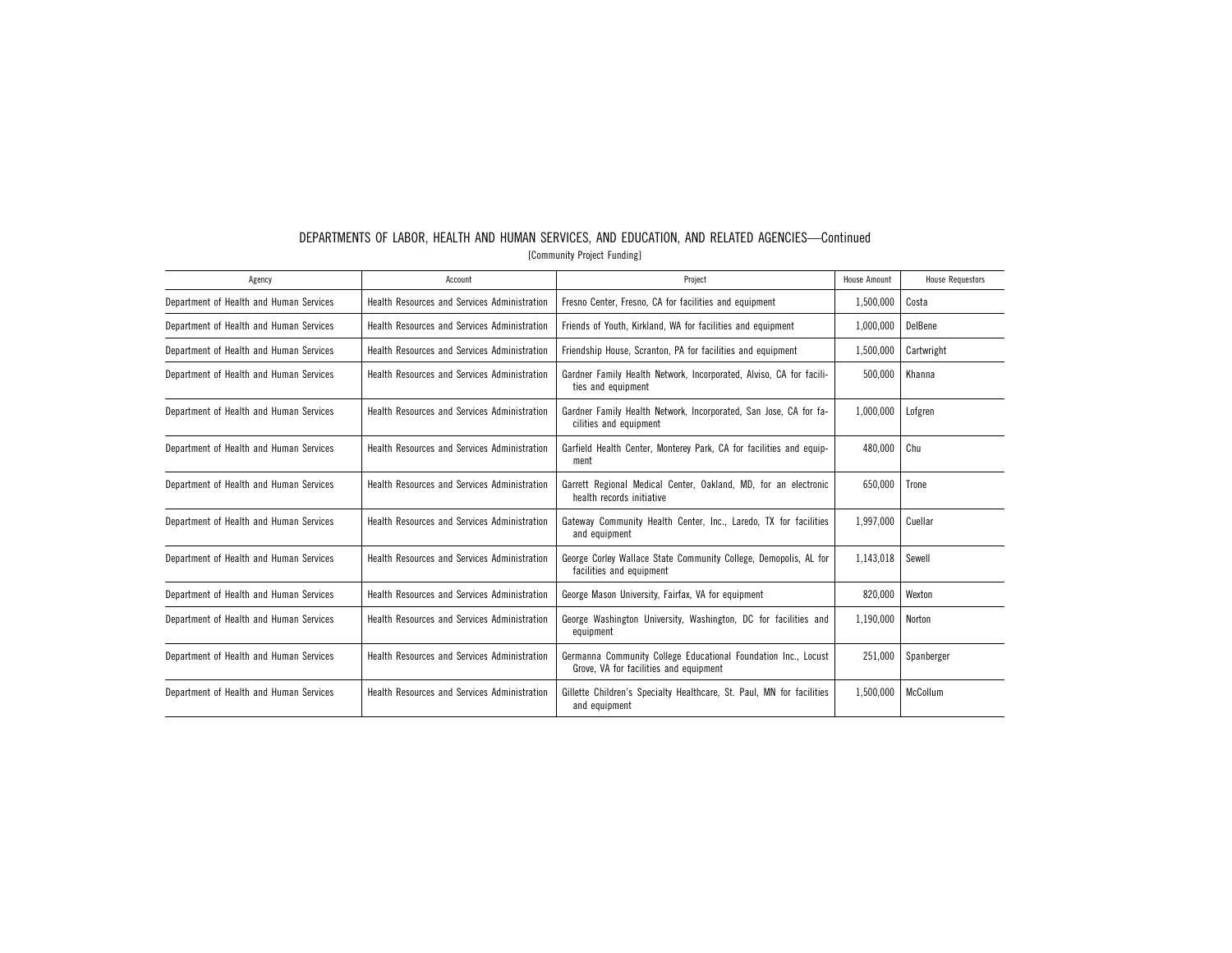| Department of Health and Human Services | Health Resources and Services Administration        | Grace Health, Battle Creek, MI for facilities                                                                        | 525,000   | Meijer           |
|-----------------------------------------|-----------------------------------------------------|----------------------------------------------------------------------------------------------------------------------|-----------|------------------|
| Department of Health and Human Services | Health Resources and Services Administration        | Grand View Hospital d/b/a Grand View Health, Sellersville, PA for<br>facilities and equipment                        | 1,000,000 | Fitzpatrick      |
| Department of Health and Human Services | Health Resources and Services Administration        | Grant County Public Hospital District No 1, dba Samaritan<br>Healthcare, Moses Lake, WA for facilities and equipment | 2,500,000 | Newhouse         |
| Department of Health and Human Services | Health Resources and Services Administration        | Great Basin College, Elko, NV for facilities and equipment                                                           | 940,000   | Amodei           |
| Department of Health and Human Services | Health Resources and Services Administration        | Great Salt Plains Health Center, Inc., Cherokee, OK for facilities<br>and equipment                                  | 2,180,000 | Lucas            |
| Department of Health and Human Services | Health Resources and Services Administration        | Greater Baden Medical Services, Inc., Brandywine, MD for facilities<br>and equipment                                 | 3,000,000 | Brown (MD)       |
| Department of Health and Human Services | Health Resources and Services Administration        | Greene County Hospital and Nursing Home, Eutaw, AL for facilities<br>and equipment                                   | 521,100   | Sewell           |
| Department of Health and Human Services | Health Resources and Services Administration        | Grover C. Dils Medical Center, Caliente, NV for facilities and equip-<br>ment                                        | 3.000.000 | Horsford         |
| Department of Health and Human Services | Health Resources and Services Administration        | Gundersen Tri-County Hospital, Whitehall, WI for facilities and<br>equipment                                         | 1,000,000 | Kind             |
| Department of Health and Human Services | <b>Health Resources and Services Administration</b> | H. Lee Moffitt Cancer Center and Research Institute, Inc., Tampa,<br>FL for facilities and equipment                 | 3.000.000 | <b>Bilirakis</b> |
| Department of Health and Human Services | Health Resources and Services Administration        | H. Lee Moffitt Cancer Center and Research Institute, Inc., Tampa,<br>FL for facilities and equipment                 | 1,000,000 | Castor (FL)      |
| Department of Health and Human Services | Health Resources and Services Administration        | Hackensack Meridian Health, Edison, NJ for facilities and equip-<br>ment                                             | 1.000.000 | Pascrell         |
| Department of Health and Human Services | Health Resources and Services Administration        | Hamakua-Kohala Health Center, Honokaa, HI for facilities and<br>equipment                                            | 2.000.000 | Kahele           |
| Department of Health and Human Services | Health Resources and Services Administration        | Hamilton Community Health Network, Flint, MI for facilities and<br>equipment                                         | 1,000,000 | Kildee           |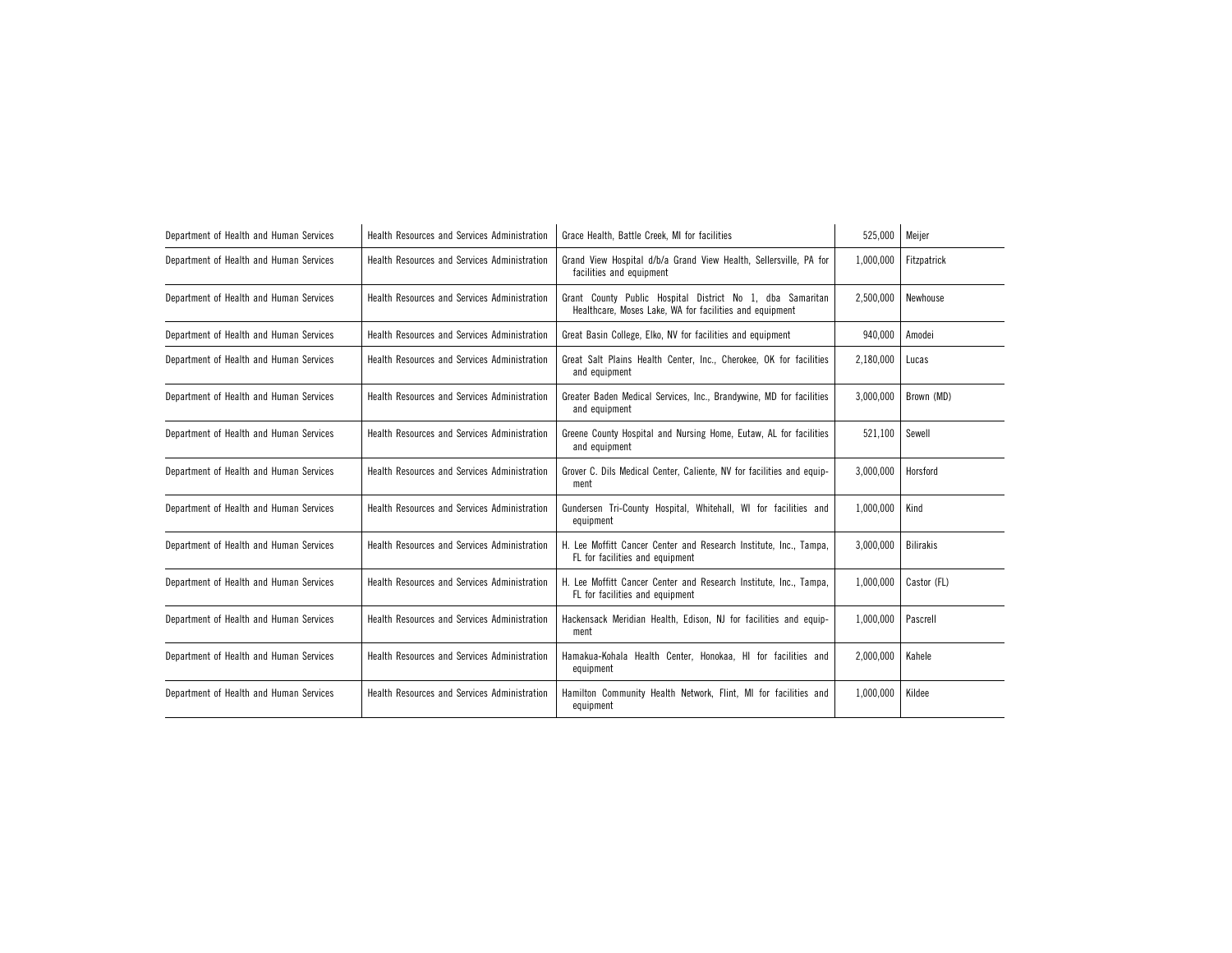| Agency                                  | Account                                             | Project                                                                                                                                     | <b>House Amount</b> | <b>House Requestors</b> |
|-----------------------------------------|-----------------------------------------------------|---------------------------------------------------------------------------------------------------------------------------------------------|---------------------|-------------------------|
| Department of Health and Human Services | Health Resources and Services Administration        | Harris County Precinct 2, Houston, TX for facilities and equipment                                                                          | 3,000,000           | Garcia (TX)             |
| Department of Health and Human Services | <b>Health Resources and Services Administration</b> | Havana Community Development Corp., Inc., Havana, FL for facili-<br>ties and equipment                                                      | 1,967,328           | Lawson (FL)             |
| Department of Health and Human Services | Health Resources and Services Administration        | Health and Hospital Corporation of Marion County, Indianapolis, IN<br>for facilities and equipment                                          | 1,385,487           | Carson                  |
| Department of Health and Human Services | Health Resources and Services Administration        | Health Care Authority Corporation of the City of Thomasville, AL for<br>facilities and equipment                                            | 1,000,000           | Sewell                  |
| Department of Health and Human Services | Health Resources and Services Administration        | Service<br>Alliance-Montclair Community<br>Health<br>Health<br>Center.<br>Montclair, CA for facilities and equipment                        | 300.000             | Torres (CA)             |
| Department of Health and Human Services | Health Resources and Services Administration        | Health Unit on Davidson Avenue (The HUDA Clinic), Detroit, MI for<br>facilities and equipment                                               | 281,200             | Tlaib                   |
| Department of Health and Human Services | Health Resources and Services Administration        | HealthFirst Family Center, Franklin, NH for facilities and equipment                                                                        | 450,000             | Kuster                  |
| Department of Health and Human Services | Health Resources and Services Administration        | HealthPoint, Renton, WA for facilities and equipment                                                                                        | 2,000,000           | DelBene                 |
| Department of Health and Human Services | <b>Health Resources and Services Administration</b> | HealthRIGHT 360, San Francisco, CA for facilities and equipment                                                                             | 2,500,000           | Pelosi                  |
| Department of Health and Human Services | Health Resources and Services Administration        | Healthy Mothers, Healthy Babies Coalition of Palm Beach County,<br>Inc., Greenacres, FL for a doula training program                        | 305.313             | Cherfilus-McCormick     |
| Department of Health and Human Services | Health Resources and Services Administration        | Henderson County Rural Health Center, Inc., dba Eagle View Com-<br>munity Health System, Oquawka, IL for health clinic operational<br>costs | 517.783             | Bustos                  |
| Department of Health and Human Services | Health Resources and Services Administration        | Hendry County, LaBelle, FL for facilities and equipment                                                                                     | 700.000             | Diaz-Balart             |
| Department of Health and Human Services | Health Resources and Services Administration        | Henry J. Austin Health Center, Trenton, NJ for a mobile health unit<br>and staffing                                                         | 813.600             | Watson Coleman          |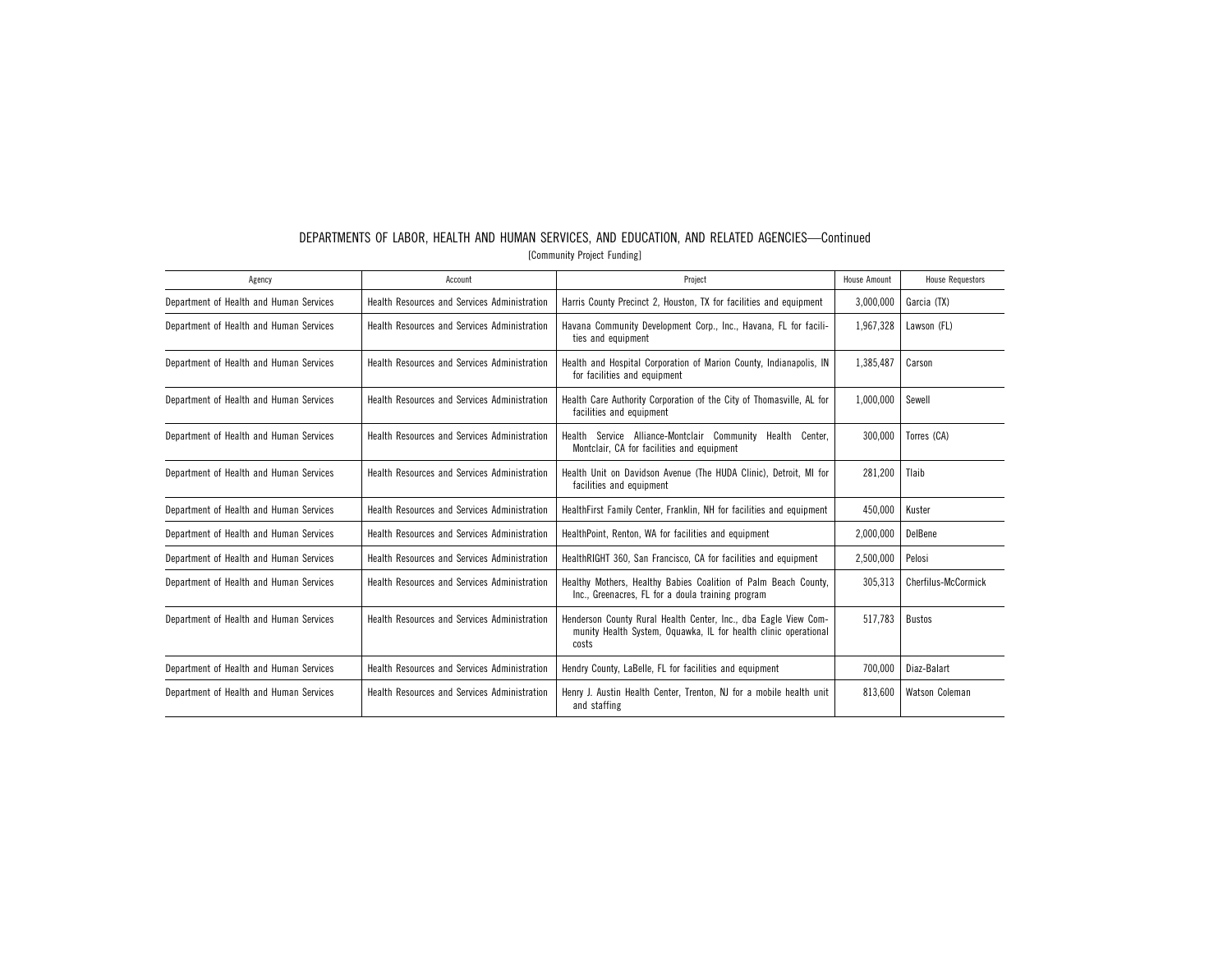| Department of Health and Human Services | <b>Health Resources and Services Administration</b> | Henry Mayo Newhall Hospital Foundation, Valencia, CA for equip-<br>ment                                                                             | 1,115,000 | Garcia (CA)     |
|-----------------------------------------|-----------------------------------------------------|-----------------------------------------------------------------------------------------------------------------------------------------------------|-----------|-----------------|
| Department of Health and Human Services | Health Resources and Services Administration        | Heritage Heights at Lake Chelan, WA for facilities and equipment                                                                                    | 800,000   | Schrier         |
| Department of Health and Human Services | Health Resources and Services Administration        | Highlands Hospital dba Penn Highlands Connellsville (PHCV), a<br>subsidiary of Penn Highlands Healthcare (PHH), Connellsville, PA<br>for facilities | 1.000.000 | Reschenthaler   |
| Department of Health and Human Services | Health Resources and Services Administration        | Hillsdale Community Health Center, Hillsdale, MI for equipment                                                                                      | 345,000   | Walberg         |
| Department of Health and Human Services | Health Resources and Services Administration        | His Branches, Inc., Rochester, NY for facilities and equipment                                                                                      | 819,312   | Morelle         |
| Department of Health and Human Services | Health Resources and Services Administration        | Howard Brown Health, Chicago, IL for facilities and equipment                                                                                       | 1,110,400 | Quigley         |
| Department of Health and Human Services | Health Resources and Services Administration        | Hyndman Area Health Center, Inc, Bedford, PA for facilities and<br>equipment                                                                        | 425,000   | Joyce (PA)      |
| Department of Health and Human Services | Health Resources and Services Administration        | I. M. Sulzbacher Center for the Homeless, Inc., Jacksonville, FL for<br>facilities and equipment                                                    | 2,000,000 | Rutherford      |
| Department of Health and Human Services | Health Resources and Services Administration        | Illinois College of Optometry, Chicago, IL for facilities and equip-<br>ment                                                                        | 445.000   | Rush            |
| Department of Health and Human Services | Health Resources and Services Administration        | Illinois Community College District #519 (Highland Community Col-<br>lege), Freeport, IL for equipment                                              | 300,000   | <b>Bustos</b>   |
| Department of Health and Human Services | Health Resources and Services Administration        | Illinois State University, Mennonite College of Nursing, Normal, IL<br>for facilities and equipment                                                 | 2.000.000 | LaHood          |
| Department of Health and Human Services | Health Resources and Services Administration        | Inner City Health Center, Denver, CO for facilities and equipment                                                                                   | 183,486   | DeGette         |
| Department of Health and Human Services | Health Resources and Services Administration        | Interfaith Medical Center Campus, Brooklyn, NY for facilities and<br>equipment                                                                      | 3,000,000 | <b>Jeffries</b> |
| Department of Health and Human Services | Health Resources and Services Administration        | J. Paul Jones Hospital, Camden, AL for facilities and equipment                                                                                     | 595,041   | Sewell          |
| Department of Health and Human Services | Health Resources and Services Administration        | Jackson Parish Hospital, Jonesboro, LA for facilities and equipment                                                                                 | 2,000,000 | Letlow          |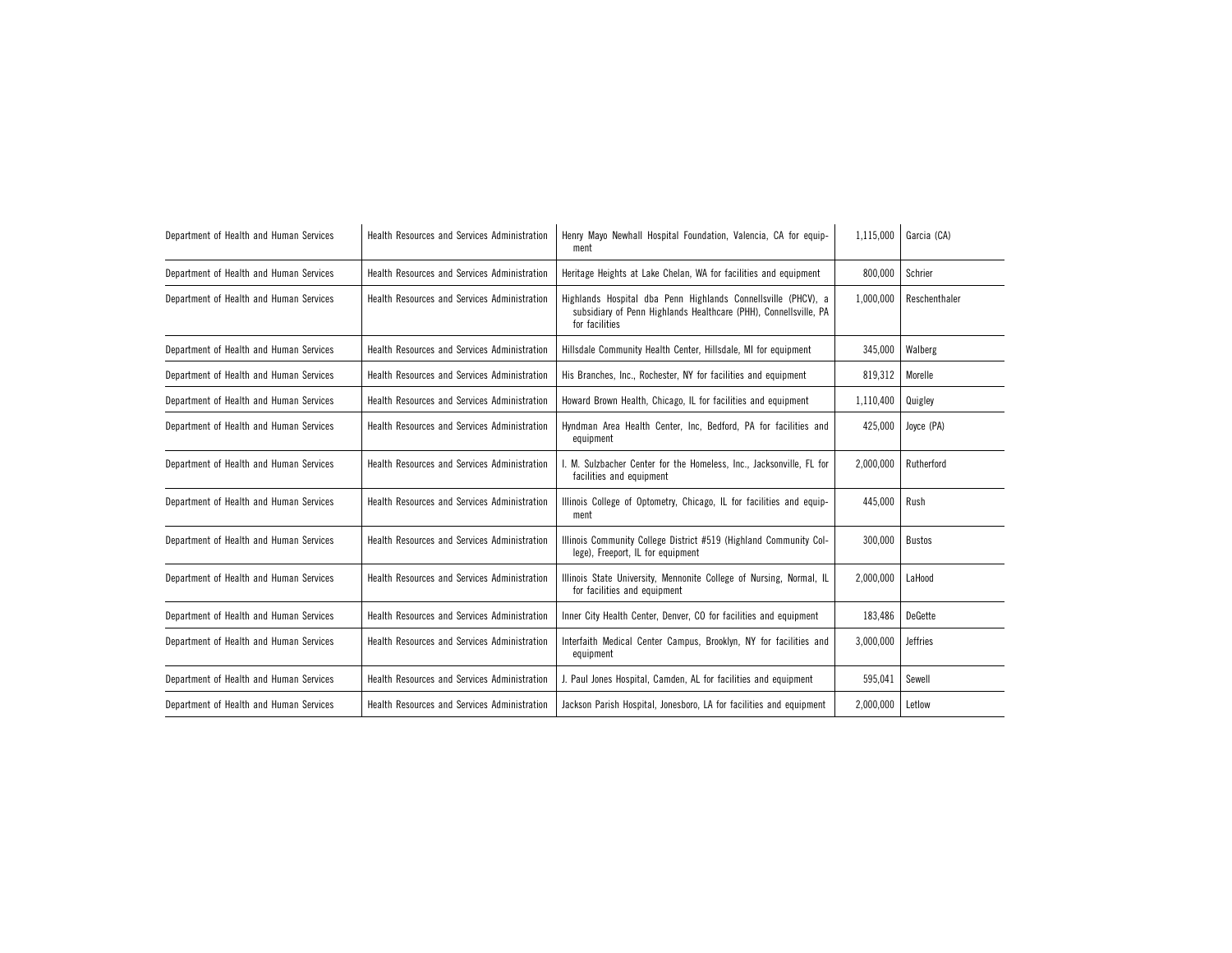| Agency                                  | Account                                             | Project                                                                                      | House Amount | <b>House Requestors</b> |
|-----------------------------------------|-----------------------------------------------------|----------------------------------------------------------------------------------------------|--------------|-------------------------|
| Department of Health and Human Services | Health Resources and Services Administration        | Jamaica Hospital Medical Center, Jamaica, NY for facilities and<br>equipment                 | 1,905,000    | Meeks                   |
| Department of Health and Human Services | Health Resources and Services Administration        | Jamaica Hospital Medical Center, Jamaica, NY for facilities and<br>equipment                 | 2,400,000    | Meeks                   |
| Department of Health and Human Services | Health Resources and Services Administration        | Jawonio Inc., New City, NY for facilities and equipment                                      | 1,300,000    | Jones                   |
| Department of Health and Human Services | Health Resources and Services Administration        | Jersey Community Hospital District, Jerseyville, IL for facilities and<br>equipment          | 2,000,000    | Davis, Rodney           |
| Department of Health and Human Services | Health Resources and Services Administration        | Jessie Trice Community Health System, Inc., Miami, FL for facilities<br>and equipment        | 3,000,000    | Wilson (FL)             |
| Department of Health and Human Services | Health Resources and Services Administration        | Jewish Community Free Clinic, Santa Rosa, CA for an electronic<br>health records initiative  | 200.000      | Huffman                 |
| Department of Health and Human Services | Health Resources and Services Administration        | Jewish Foundation for Group Homes, Rockville, MD for facilities and<br>equipment             | 750.000      | Raskin                  |
| Department of Health and Human Services | Health Resources and Services Administration        | Joseph P. Addabbo Family Health Center, Inc., New York, NY for fa-<br>cilities and equipment | 325.000      | Meeks                   |
| Department of Health and Human Services | Health Resources and Services Administration        | Josselyn Center, Northfield, IL for facilities and equipment                                 | 1,000,000    | Schneider               |
| Department of Health and Human Services | Health Resources and Services Administration        | Jurupa Unified, Jurupa Valley, CA for facilities and equipment                               | 1,623,000    | Takano                  |
| Department of Health and Human Services | Health Resources and Services Administration        | Kern County Hospital Authority, Bakersfield, CA for equipment                                | 3,000,000    | Valadao                 |
| Department of Health and Human Services | <b>Health Resources and Services Administration</b> | Kern County Hospital Authority, Bakersfield, CA for facilities and<br>equipment              | 3.000.000    | Valadao                 |
| Department of Health and Human Services | Health Resources and Services Administration        | Keryx Ministries, Inc., Macon, GA for facilities and equipment                               | 400,000      | Bishop (GA)             |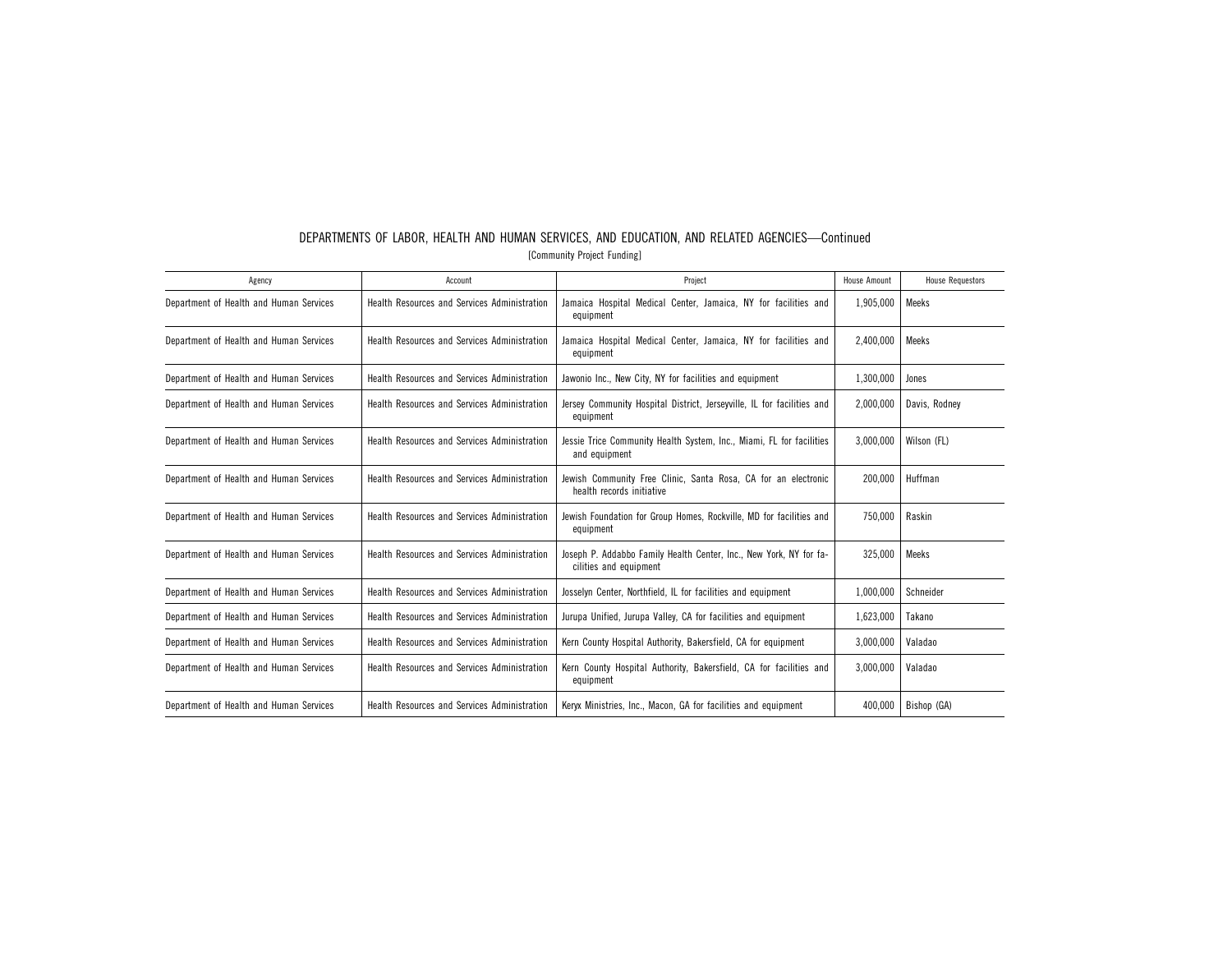| Department of Health and Human Services | Health Resources and Services Administration        | Keystone Valley Fire Department, Parkesburg, PA for equipment                             | 29,385    | Houlahan    |
|-----------------------------------------|-----------------------------------------------------|-------------------------------------------------------------------------------------------|-----------|-------------|
| Department of Health and Human Services | Health Resources and Services Administration        | Kids' Community Clinic of Burbank, CA for facilities and equipment                        | 1,200,000 | Schiff      |
| Department of Health and Human Services | Health Resources and Services Administration        | KidsPeace, Orefield, PA for facilities and equipment                                      | 1,000,000 | Wild        |
| Department of Health and Human Services | Health Resources and Services Administration        | King Lunalilo Trust and Home, Honolulu, HI for facilities and<br>equipment                | 1,740,550 | Case        |
| Department of Health and Human Services | Health Resources and Services Administration        | Kings County Hospital Center, Brooklyn, NY for facilities and equip-<br>ment              | 2,200,000 | Clarke (NY) |
| Department of Health and Human Services | Health Resources and Services Administration        | Klingberg Family Centers, Incorporated, New Britain, CT for facili-<br>ties and equipment | 1,000,000 | Hayes       |
| Department of Health and Human Services | Health Resources and Services Administration        | La Maestra Family Clinic Inc., San Diego, CA for facilities and<br>equipment              | 751.681   | Jacobs (CA) |
| Department of Health and Human Services | Health Resources and Services Administration        | Lake County Free Clinic, Painesville, OH for equipment                                    | 100,000   | Joyce (OH)  |
| Department of Health and Human Services | Health Resources and Services Administration        | Lakewood Community Services Corporation, Lakewood, NJ for facili-<br>ties and equipment   | 1,000,000 | Smith (NJ)  |
| Department of Health and Human Services | Health Resources and Services Administration        | Lana'i Community Health Center, Lana'i City, HI for facilities and<br>equipment           | 1,538,000 | Kahele      |
| Department of Health and Human Services | Health Resources and Services Administration        | Lansing Fire Department, Lansing, MI for facilities and equipment                         | 1,000,000 | Slotkin     |
| Department of Health and Human Services | <b>Health Resources and Services Administration</b> | LaSalle General Hospital, Jena, LA for facilities                                         | 1,065,000 | Letlow      |
| Department of Health and Human Services | Health Resources and Services Administration        | Lawrence General Hospital, Lawrence, MA for facilities and equip-<br>ment                 | 1,000,000 | Trahan      |
| Department of Health and Human Services | Health Resources and Services Administration        | Le Bonheur Children's Hospital, Memphis, TN for facilities and<br>equipment               | 970,000   | Cohen       |
| Department of Health and Human Services | Health Resources and Services Administration        | Legacy Community Health, Houston, TX for an electronic health<br>records initiative       | 1,000,000 | Green (TX)  |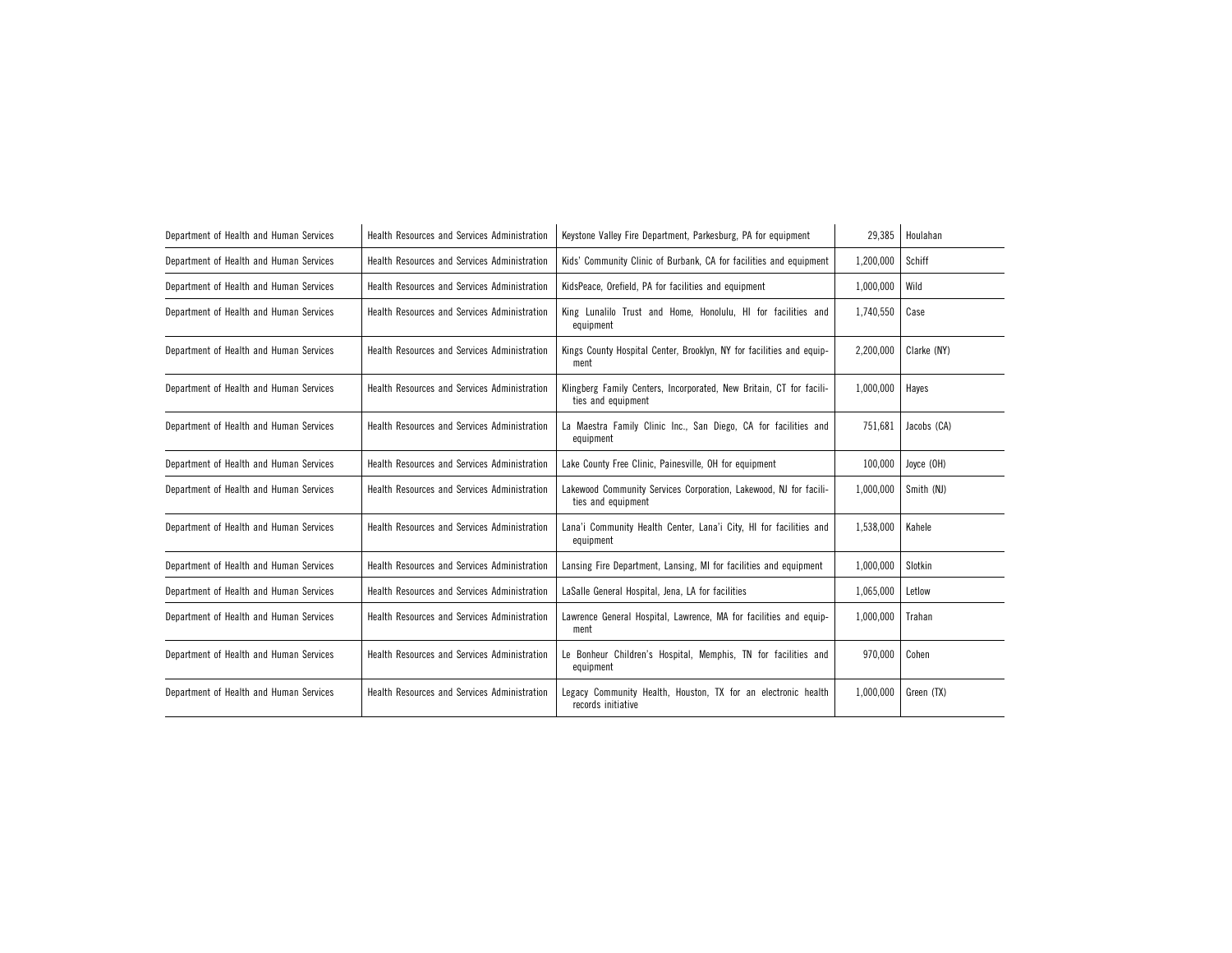| Agency                                  | Account                                      | Project                                                                                               | House Amount | <b>House Requestors</b> |
|-----------------------------------------|----------------------------------------------|-------------------------------------------------------------------------------------------------------|--------------|-------------------------|
| Department of Health and Human Services | Health Resources and Services Administration | Legacy Community Health, Houston, TX for facilities and equipment                                     | 300,000      | Garcia (TX)             |
| Department of Health and Human Services | Health Resources and Services Administration | Leyden Family Service & Mental Health Center, Hoffman Estates, IL<br>for facilities and equipment     | 266,059      | Krishnamoorthi          |
| Department of Health and Human Services | Health Resources and Services Administration | LifeCare Alliance, Columbus, OH for facilities and equipment                                          | 975,000      | Beatty                  |
| Department of Health and Human Services | Health Resources and Services Administration | Lighthouse Youth Services, Inc., Cincinnati, OH for facilities                                        | 1,850,000    | Wenstrup                |
| Department of Health and Human Services | Health Resources and Services Administration | Lions Eye Institute for Transplant and Research Foundation,<br>Tampa, FL for facilities and equipment | 1,000,000    | Castor (FL)             |
| Department of Health and Human Services | Health Resources and Services Administration | Livingston County Emergency Management Services, Howell, MI for<br>equipment                          | 1,169,950    | Slotkin                 |
| Department of Health and Human Services | Health Resources and Services Administration | Loma Linda University Medical Center- Murrieta, Murrieta, CA for<br>facilities and equipment          | 2,000,000    | Calvert                 |
| Department of Health and Human Services | Health Resources and Services Administration | Long Island Jewish Forest Hills, NY for facilities and equipment                                      | 1,000,000    | Meng                    |
| Department of Health and Human Services | Health Resources and Services Administration | Los Angeles County Fire Department, Los Angeles, CA for facilities<br>and equipment                   | 201,834      | Torres (CA)             |
| Department of Health and Human Services | Health Resources and Services Administration | Louisiana Children's Medical Center, New Orleans, LA for facilities<br>and equipment                  | 2.000.000    | Carter (LA)             |
| Department of Health and Human Services | Health Resources and Services Administration | Louisiana State University Health Sciences Center-New Orleans,<br>LA for facilities and equipment     | 2,350,000    | Carter (LA)             |
| Department of Health and Human Services | Health Resources and Services Administration | Loveland Fire Rescue Authority, Loveland, CO for facilities and<br>equipment                          | 500.000      | Neguse                  |
| Department of Health and Human Services | Health Resources and Services Administration | Lower Bucks Hospital, Bristol, PA for facilities and equipment                                        | 1,200,000    | Fitzpatrick             |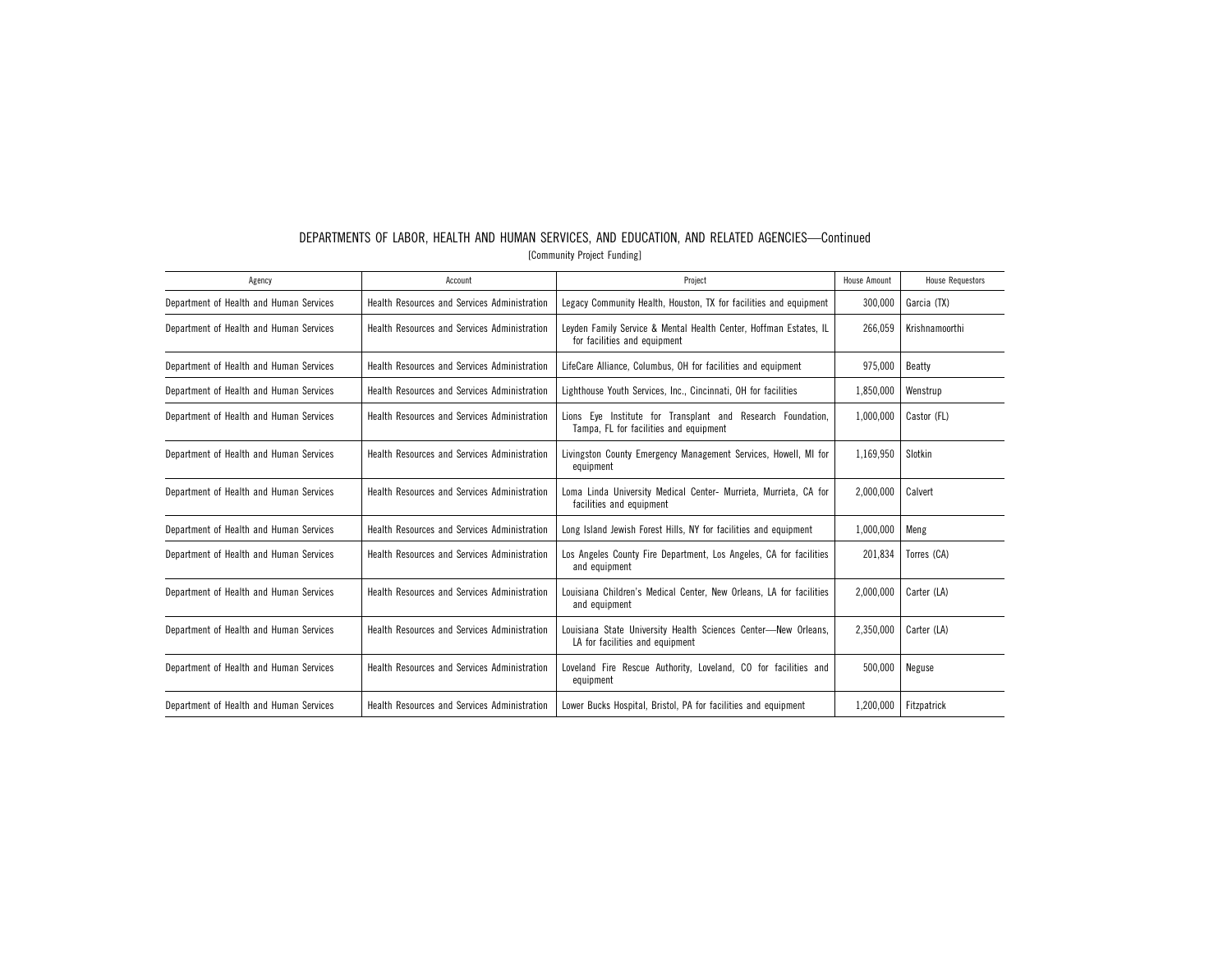| Department of Health and Human Services | Health Resources and Services Administration | Lower Elwha Tribal Community, Port Angeles, WA for facilities and<br>equipment                                                                                     | 1,911,875 | Kilmer      |  |
|-----------------------------------------|----------------------------------------------|--------------------------------------------------------------------------------------------------------------------------------------------------------------------|-----------|-------------|--|
| Department of Health and Human Services | Health Resources and Services Administration | LTSC Community Development Corporation, Los Angeles, CA for fa-<br>cilities and equipment                                                                          | 1,000,000 | Schiff      |  |
| Department of Health and Human Services | Health Resources and Services Administration | Lynn Community Health Center, Lynn, MA for facilities and equip-<br>ment                                                                                           | 1.000.000 | Moulton     |  |
| Department of Health and Human Services | Health Resources and Services Administration | Madison County Fiscal Court, Richmond, KY for facilities and<br>equipment                                                                                          | 390,000   | Barr        |  |
| Department of Health and Human Services | Health Resources and Services Administration | Main Line Hospitals, Inc., Radnor, PA for facilities and equipment                                                                                                 | 1,000,000 | Scanlon     |  |
| Department of Health and Human Services | Health Resources and Services Administration | Maine Department of Defense, Veterans and Emergency Manage-<br>ment, Augusta, ME for facilities and equipment, and operational<br>costs for a rural health project | 3,000,000 | Golden      |  |
| Department of Health and Human Services | Health Resources and Services Administration | MaineHealth dba Western Maine Health/Stephens Memorial Hos-<br>pital, Norway, ME for facilities and equipment                                                      | 1,642,000 | Golden      |  |
| Department of Health and Human Services | Health Resources and Services Administration | Makah Indian Tribe, Neah Bay, WA for facilities and equipment                                                                                                      | 3,000,000 | Kilmer      |  |
| Department of Health and Human Services | Health Resources and Services Administration | Marian Regional Medical Center, Santa Maria, CA for facilities and<br>equipment                                                                                    | 1,000,000 | Carbajal    |  |
| Department of Health and Human Services | Health Resources and Services Administration | Marshall University Research Corporation, Huntington, WV for fa-<br>cilities and equipment                                                                         | 3,000,000 | Miller (WV) |  |
| Department of Health and Human Services | Health Resources and Services Administration | Mary Free Bed Rehabilitation Hospital, Grand Rapids, MI for facili-<br>ties and equipment                                                                          | 3,000,000 | Meijer      |  |
| Department of Health and Human Services | Health Resources and Services Administration | Matthew Walker Comprehensive Health Center Inc., Nashville, TN<br>for facilities and equipment                                                                     | 480,000   | Cooper      |  |
| Department of Health and Human Services | Health Resources and Services Administration | McLaren Central Michigan, Grand Blanc, MI for facilities and<br>equipment                                                                                          | 850.000   | Moolenaar   |  |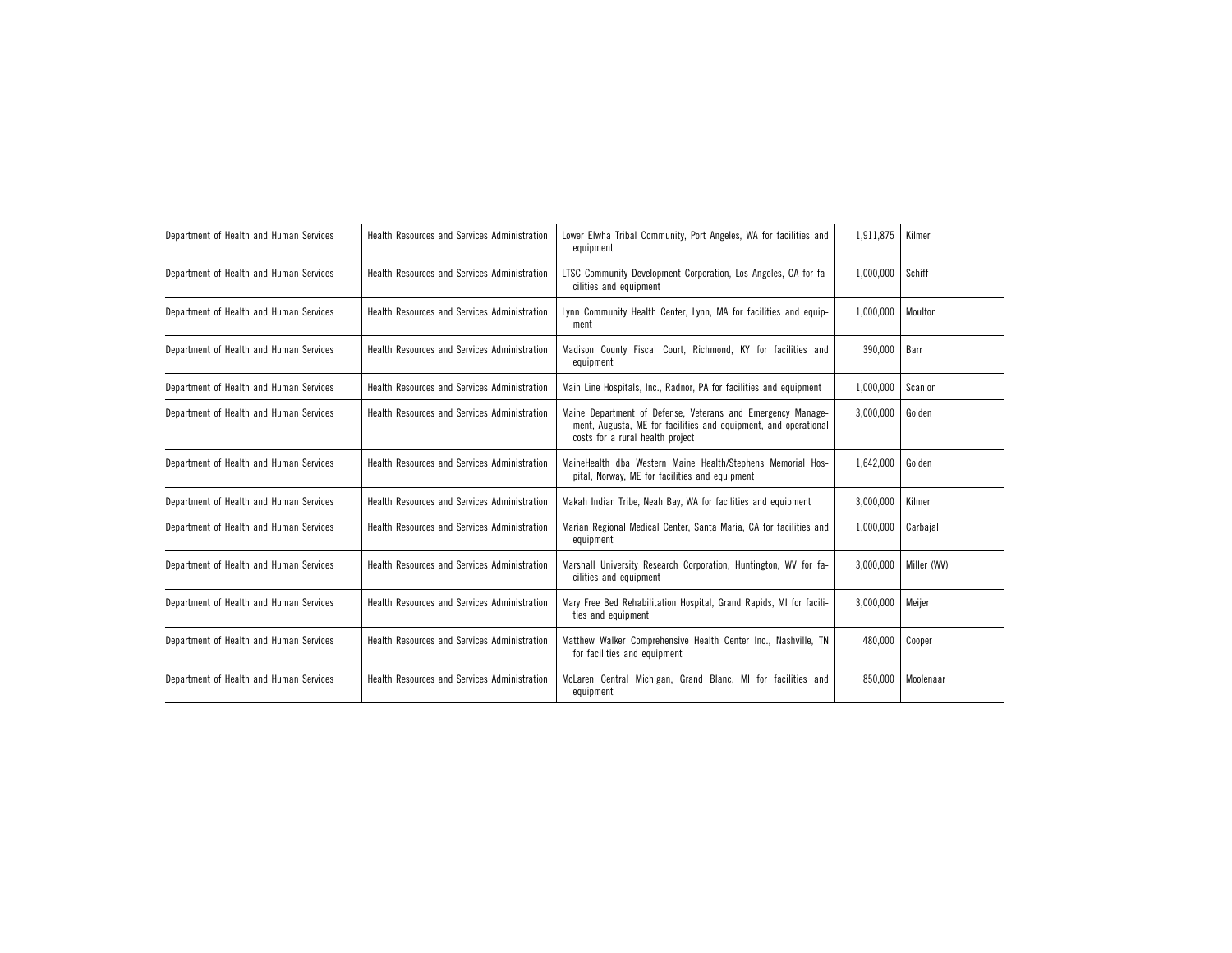| Agency                                  | Account                                             | Project                                                                                                   | <b>House Amount</b> | <b>House Requestors</b> |
|-----------------------------------------|-----------------------------------------------------|-----------------------------------------------------------------------------------------------------------|---------------------|-------------------------|
| Department of Health and Human Services | Health Resources and Services Administration        | MedStar Curtis National Hand Center, Baltimore, MD for facilities<br>and equipment                        | 1,500,000           | Ruppersberger           |
| Department of Health and Human Services | Health Resources and Services Administration        | MedStar St. Mary's Hospital, Leonardtown, MD for facilities and<br>equipment                              | 975.000             | Hover                   |
| Department of Health and Human Services | Health Resources and Services Administration        | Melvin & Claire Levine Jewish Residential and Family Service, West<br>Palm Beach. FL for facilities       | 825,000             | Mast                    |
| Department of Health and Human Services | Health Resources and Services Administration        | Metropolitan Government of Nashville and Davidson County, Nash-<br>ville, TN for facilities and equipment | 2.200.000           | Cooper                  |
| Department of Health and Human Services | Health Resources and Services Administration        | Mid-Coast Health Net Inc. dba Knox Clinic, Rockland, ME for facili-<br>ties and equipment                 | 2,105,000           | Pingree                 |
| Department of Health and Human Services | Health Resources and Services Administration        | Mid-State Health Center, Plymouth, NH for facilities and equipment                                        | 750.000             | Kuster                  |
| Department of Health and Human Services | Health Resources and Services Administration        | Mid-Valley Healthcare, Inc., Lebanon, OR for facilities and equip-<br>ment                                | 1.000.000           | DeFazio                 |
| Department of Health and Human Services | Health Resources and Services Administration        | Milwaukee Health Services, Inc., Milwaukee, WI for facilities and<br>equipment                            | 2.983.000           | Moore (WI)              |
| Department of Health and Human Services | Health Resources and Services Administration        | Molokai Community Health Center, Kaunakakai, HI for facilities and<br>equipment                           | 1.664.000           | Kahele                  |
| Department of Health and Human Services | Health Resources and Services Administration        | Morehead State University, Morehead, KY for equipment                                                     | 3,000,000           | Rogers (KY)             |
| Department of Health and Human Services | <b>Health Resources and Services Administration</b> | Morehouse School of Medicine, Atlanta, GA for facilities and equip-<br>ment                               | 950.000             | Williams (GA)           |
| Department of Health and Human Services | Health Resources and Services Administration        | MossRehab-Albert Einstein Healthcare Network. Elkins Park. PA for<br>facilities and equipment             | 210.000             | Dean                    |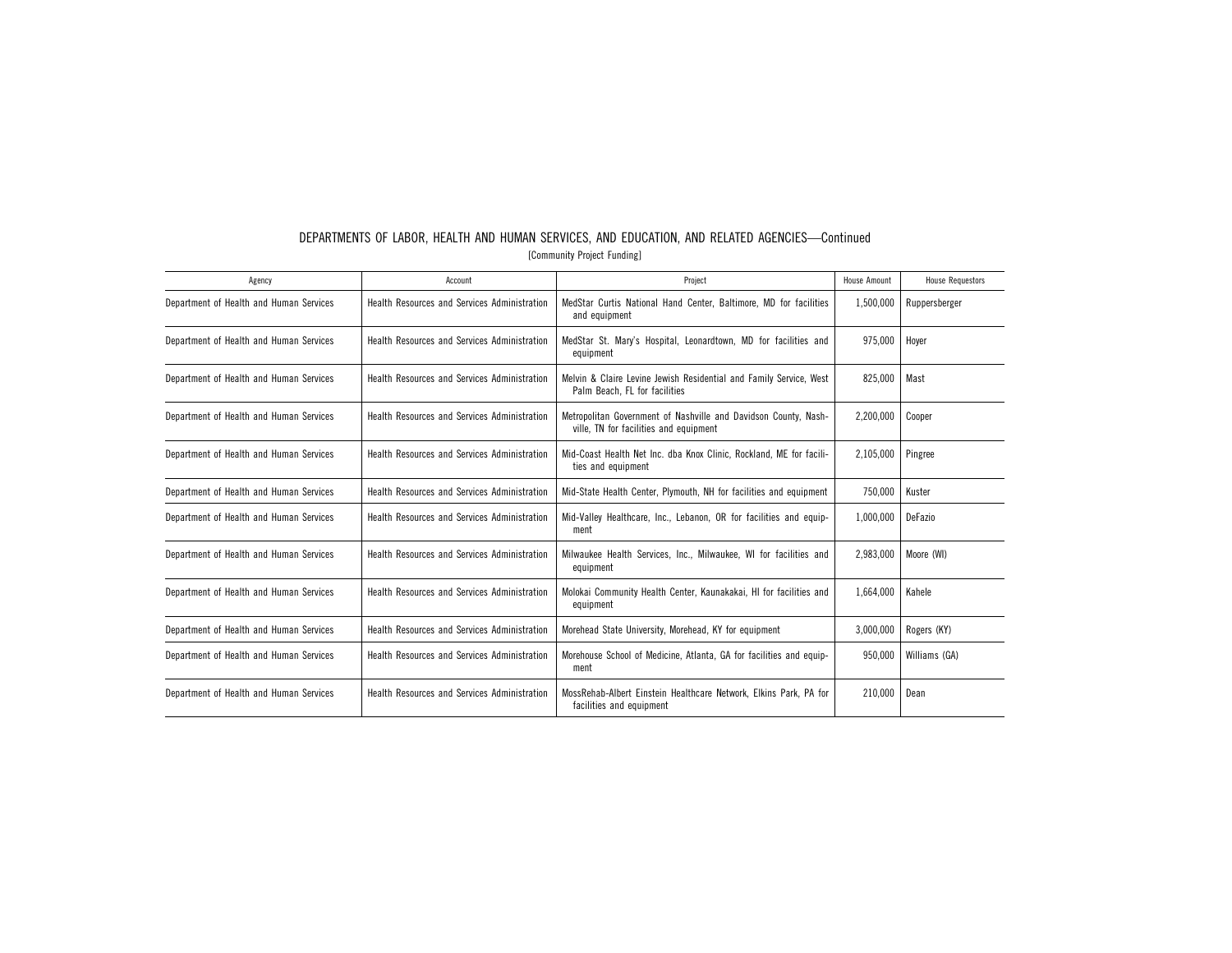| Department of Health and Human Services | Health Resources and Services Administration        | Mount Sinai Hospital, Chicago, IL for facilities and equipment                                | 2,000,000 | Davis, Danny K. |
|-----------------------------------------|-----------------------------------------------------|-----------------------------------------------------------------------------------------------|-----------|-----------------|
| Department of Health and Human Services | Health Resources and Services Administration        | Mountain Park Health Center, Phoenix, AZ for facilities and equip-<br>ment                    | 3,000,000 | Gallego         |
| Department of Health and Human Services | Health Resources and Services Administration        | MRIGIobal, Kansas City, MO for facilities and equipment                                       | 1,000,000 | Cleaver         |
| Department of Health and Human Services | <b>Health Resources and Services Administration</b> | MyMichigan Medical Center Midland, Midland, MI for facilities                                 | 2,000,000 | Moolenaar       |
| Department of Health and Human Services | <b>Health Resources and Services Administration</b> | Native American Community Clinic, Minneapolis, MN for facilities<br>and equipment             | 1,000,000 | <b>Omar</b>     |
| Department of Health and Human Services | Health Resources and Services Administration        | Native American Health Center, Inc., Oakland, CA for facilities and<br>equipment              | 1,000,000 | Lee (CA)        |
| Department of Health and Human Services | Health Resources and Services Administration        | NATIVE HEALTH, Inc., Phoenix, AZ for facilities and equipment                                 | 650,000   | Stanton         |
| Department of Health and Human Services | Health Resources and Services Administration        | Natrona County, Casper, WY for facilities and equipment                                       | 1,500,000 | Cheney          |
| Department of Health and Human Services | Health Resources and Services Administration        | Navajo Nation Division of Social Services, Window Rock, AZ for fa-<br>cilities and equipment  | 3,000,000 | Leger Fernandez |
| Department of Health and Human Services | Health Resources and Services Administration        | Navajo Nation Division of Social Services, Window Rock, AZ for fa-<br>cilities and equipment  | 2,000,000 | O'Halleran      |
| Department of Health and Human Services | Health Resources and Services Administration        | Near North Health Service Corporation, Chicago, IL for facilities<br>and equipment            | 2,000,000 | Davis, Danny K. |
| Department of Health and Human Services | Health Resources and Services Administration        | Nehalem Bay Health District, Wheeler, OR for facilities and equip-<br>ment                    | 1,000,000 | Schrader        |
| Department of Health and Human Services | Health Resources and Services Administration        | Neighborhood Health Association of Toledo, Inc., Toledo, OH for fa-<br>cilities and equipment | 1,000,000 | Kaptur          |
| Department of Health and Human Services | Health Resources and Services Administration        | Neighborhood Healthcare Inc, Menifee, CA for equipment                                        | 575,000   | Calvert         |
| Department of Health and Human Services | Health Resources and Services Administration        | Neighborhood Medical Center, Incorporated, Tallahassee, FL for fa-<br>cilities and equipment  | 1,650,000 | Lawson (FL)     |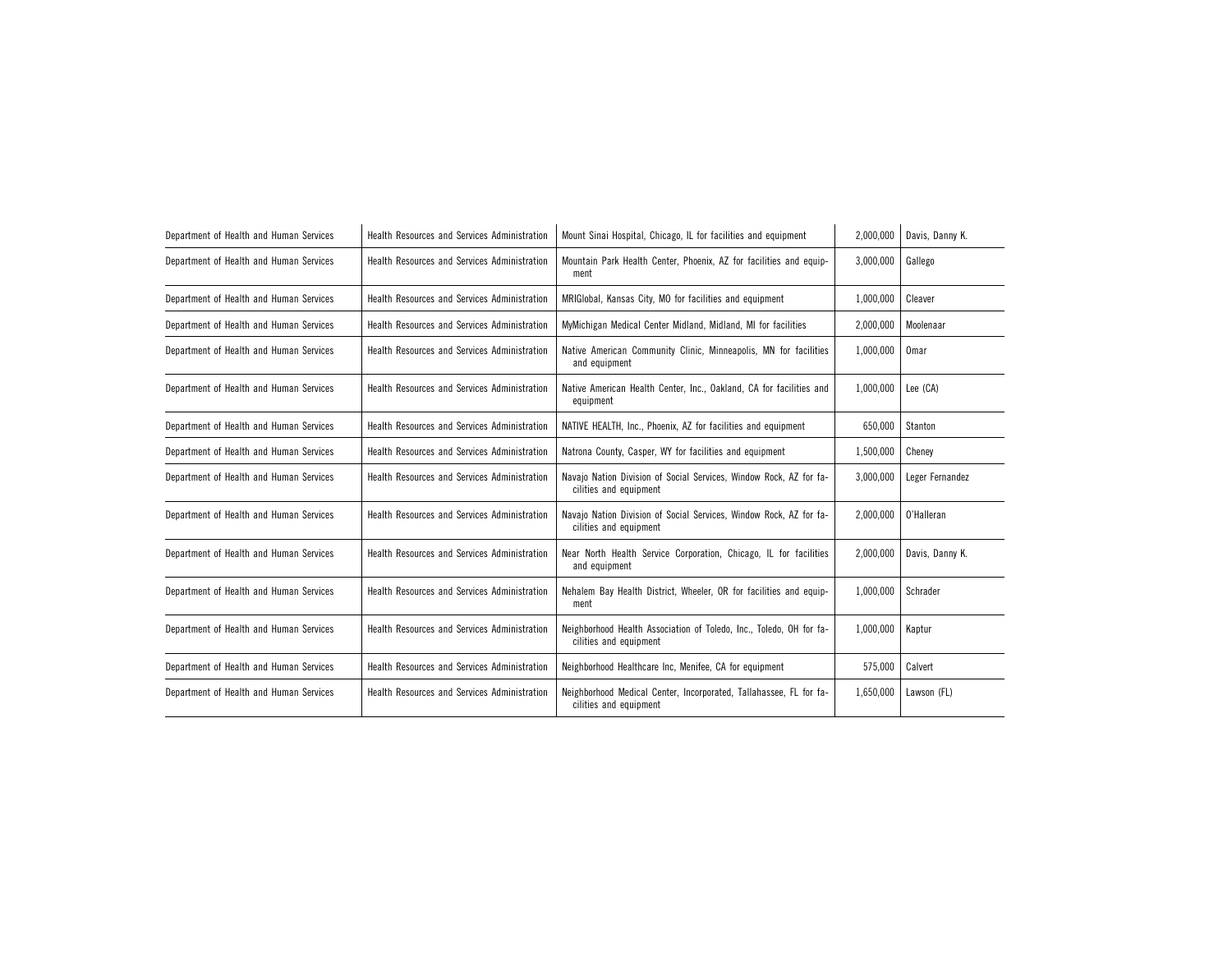| DEPARTMENTS OF LABOR, HEALTH AND HUMAN SERVICES, AND EDUCATION, AND RELATED AGENCIES-Continued |  |  |
|------------------------------------------------------------------------------------------------|--|--|
| [Community Project Funding]                                                                    |  |  |

| Agency                                  | Account                                             | Project                                                                                                                | House Amount | <b>House Requestors</b> |
|-----------------------------------------|-----------------------------------------------------|------------------------------------------------------------------------------------------------------------------------|--------------|-------------------------|
| Department of Health and Human Services | Health Resources and Services Administration        | New Destiny Treatment Center, Clinton, OH for facilities                                                               | 1,500,000    | Gonzalez (OH)           |
| Department of Health and Human Services | <b>Health Resources and Services Administration</b> | New Directions for Youth, Inc., North Hollywood, CA for facilities<br>and equipment                                    | 1,000,000    | Cardenas                |
| Department of Health and Human Services | Health Resources and Services Administration        | New England College, Henniker, NH for facilities and equipment                                                         | 2,000,000    | Kuster                  |
| Department of Health and Human Services | Health Resources and Services Administration        | New Paths, Inc., Flint, MI for facilities and equipment                                                                | 1,000,000    | Kildee                  |
| Department of Health and Human Services | Health Resources and Services Administration        | New York City Health and Hospitals—Lincoln Medical and Mental<br>Health Center, Bronx, NY for facilities and equipment | 3,000,000    | Torres (NY)             |
| Department of Health and Human Services | <b>Health Resources and Services Administration</b> | New York City Health and Hospitals Corporation, New York, NY for<br>facilities and equipment                           | 2,000,000    | Velazquez               |
| Department of Health and Human Services | Health Resources and Services Administration        | New York City Health and Hospitals/Elmhurst, Queens, NY for fa-<br>cilities and equipment                              | 1,000,000    | Meng                    |
| Department of Health and Human Services | Health Resources and Services Administration        | New York Community Hospital, Brooklyn, NY for facilities and<br>equipment                                              | 2,200,000    | Clarke (NY)             |
| Department of Health and Human Services | Health Resources and Services Administration        | New York Medical College, Valhalla, NY for facilities and equip-<br>ment                                               | 1,900,000    | Jones                   |
| Department of Health and Human Services | Health Resources and Services Administration        | Newark Community Health Centers, Inc., Newark, NJ for facilities<br>and equipment                                      | 1,000,000    | Payne                   |
| Department of Health and Human Services | Health Resources and Services Administration        | Newport County Community Mental Health Center Inc., Middletown,<br>RI for facilities and equipment                     | 1,000,000    | Cicilline               |
| Department of Health and Human Services | Health Resources and Services Administration        | Next Steps of O'Connor Foundation dba Next Steps Chicago, Chi-<br>cago, IL for facilities and equipment                | 645,695      | Newman                  |
| Department of Health and Human Services | Health Resources and Services Administration        | NextStep Orlando, Inc., Altamonte Springs, FL for equipment                                                            | 533,499      | Murphy (FL)             |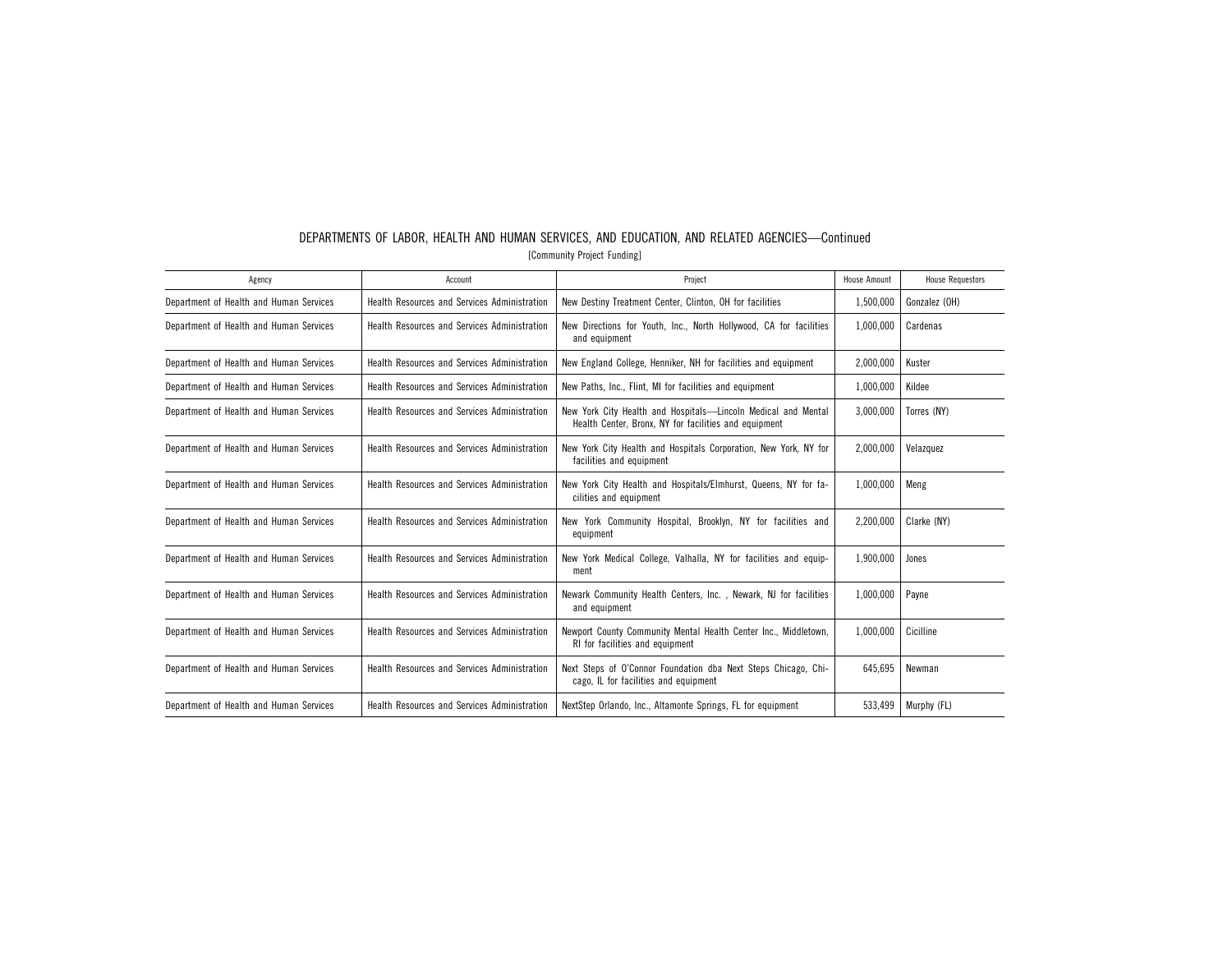| Department of Health and Human Services | Health Resources and Services Administration | Nicholas H. Noyes Memorial Hospital, Dansville, NY for equipment                                          | 1,500,000 | Jacobs (NY)         |
|-----------------------------------------|----------------------------------------------|-----------------------------------------------------------------------------------------------------------|-----------|---------------------|
| Department of Health and Human Services | Health Resources and Services Administration | Niscasa, Round Lake, IL for facilities and equipment                                                      | 2,100,000 | Schneider           |
| Department of Health and Human Services | Health Resources and Services Administration | North Broward Hospital District dba Broward Health, Fort Lauder-<br>dale, FL for facilities and equipment | 3,000,000 | Cherfilus-McCormick |
| Department of Health and Human Services | Health Resources and Services Administration | North Carolina Central University, Durham, NC for equipment                                               | 643,750   | Price (NC)          |
| Department of Health and Human Services | Health Resources and Services Administration | North Central Michigan College, Petoskey, MI for facilities and<br>equipment                              | 2,000,000 | Bergman             |
| Department of Health and Human Services | Health Resources and Services Administration | North Memorial Health Care, Robbinsdale, MN for facilities and<br>equipment                               | 1,000,000 | Phillips            |
| Department of Health and Human Services | Health Resources and Services Administration | Northeast Iowa Community College, Peosta, IA for equipment                                                | 375,000   | Hinson              |
| Department of Health and Human Services | Health Resources and Services Administration | Northeast Valley Health Corporation, San Fernando, CA for facilities<br>and equipment                     | 1,655,000 | Cardenas            |
| Department of Health and Human Services | Health Resources and Services Administration | Northern Marianas College, Saipan, NP for facilities and equipment                                        | 1,000,000 | Sablan              |
| Department of Health and Human Services | Health Resources and Services Administration | Northern Nevada HOPES, Reno, NV for facilities and equipment                                              | 2,000,000 | Amodei              |
| Department of Health and Human Services | Health Resources and Services Administration | Northwest Indian College, Bellingham, WA for facilities and equip-<br>ment                                | 2,000,000 | DelBene             |
| Department of Health and Human Services | Health Resources and Services Administration | Northwest Medical Foundation Tillamook, OR for facilities and<br>equipment                                | 1,000,000 | Schrader            |
| Department of Health and Human Services | Health Resources and Services Administration | Northwest Technical Institute, Springdale, AR for facilities                                              | 2,000,000 | Womack              |
| Department of Health and Human Services | Health Resources and Services Administration | NYU Langone Health, New York, NY for equipment                                                            | 2,000,000 | Malliotakis         |
| Department of Health and Human Services | Health Resources and Services Administration | Odyssey House Louisiana Inc., New Orleans, LA for facilities and<br>1,000,000<br>equipment                |           | Carter (LA)         |
| Department of Health and Human Services | Health Resources and Services Administration | Oklahoma Blood Institute, Oklahoma City, OK for facilities and<br>equipment                               | 1,250,000 | Bice (OK)           |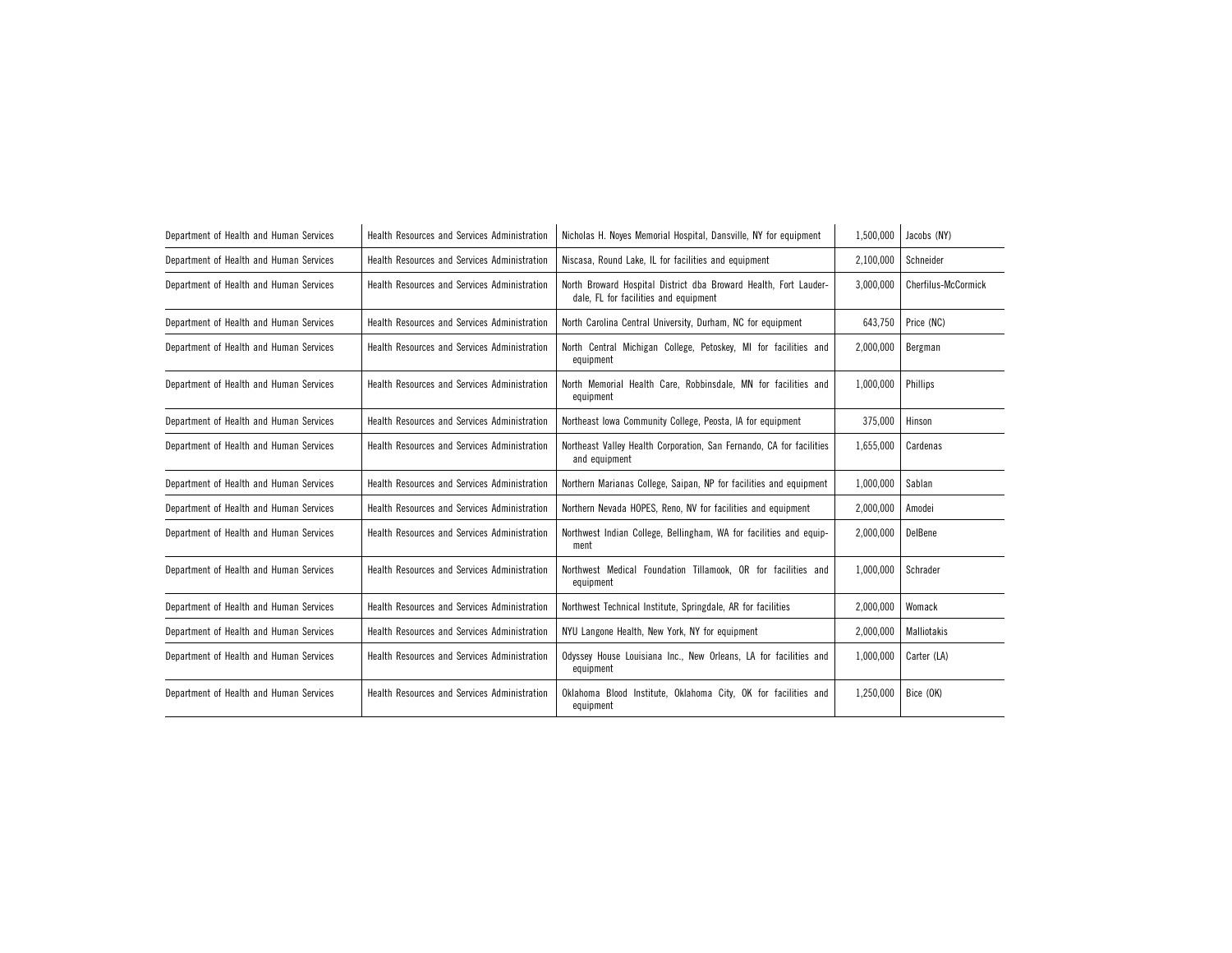| Agency                                  | Account                                      | Project                                                                                                    | House Amount | <b>House Requestors</b> |
|-----------------------------------------|----------------------------------------------|------------------------------------------------------------------------------------------------------------|--------------|-------------------------|
| Department of Health and Human Services | Health Resources and Services Administration | Oklahoma Medical Research Foundation, Oklahoma City, OK for<br>equipment                                   | 1,755,000    | Bice (OK)               |
| Department of Health and Human Services | Health Resources and Services Administration | Oklahoma Medical Research Foundation, Oklahoma City, OK for fa-<br>cilities and equipment                  | 2,000,000    | Cole                    |
| Department of Health and Human Services | Health Resources and Services Administration | Olathe Fire Department Administration, Olathe, KS for facilities and<br>equipment                          | 660.000      | Davids (KS)             |
| Department of Health and Human Services | Health Resources and Services Administration | OLE Health, Napa, CA for equipment, for an electronic health<br>records initiative                         | 1,796,139    | Thompson (CA)           |
| Department of Health and Human Services | Health Resources and Services Administration | Oneida Health Systems Inc., Oneida, NY for facilities and equip-<br>ment                                   | 1.000.000    | Tennev                  |
| Department of Health and Human Services | Health Resources and Services Administration | Orange County Board of County Commissioners, Orlando, FL for fa-<br>cilities and equipment                 | 239.059      | Murphy (FL)             |
| Department of Health and Human Services | Health Resources and Services Administration | Orange County Health Authority (dba CalOptima), Orange, CA for<br>equipment                                | 2.000.000    | Kim (CA)                |
| Department of Health and Human Services | Health Resources and Services Administration | Orange County Health Authority, Orange, CA for a health informa-<br>tion technology initiative             | 1,000,000    | Correa                  |
| Department of Health and Human Services | Health Resources and Services Administration | Oregon Association of Relief Nurseries, Newberg, OR for facilities<br>and equipment                        | 5,055,844    | Bonamici, Schrader      |
| Department of Health and Human Services | Health Resources and Services Administration | Oregon Health & Science University, Portland, OR for facilities and<br>equipment                           | 800,000      | Blumenauer              |
| Department of Health and Human Services | Health Resources and Services Administration | Ozark Tri-County Healthcare Consortium, DBA ACCESS Family Care,<br>Neosho, MO for facilities and equipment | 1,500,000    | Long                    |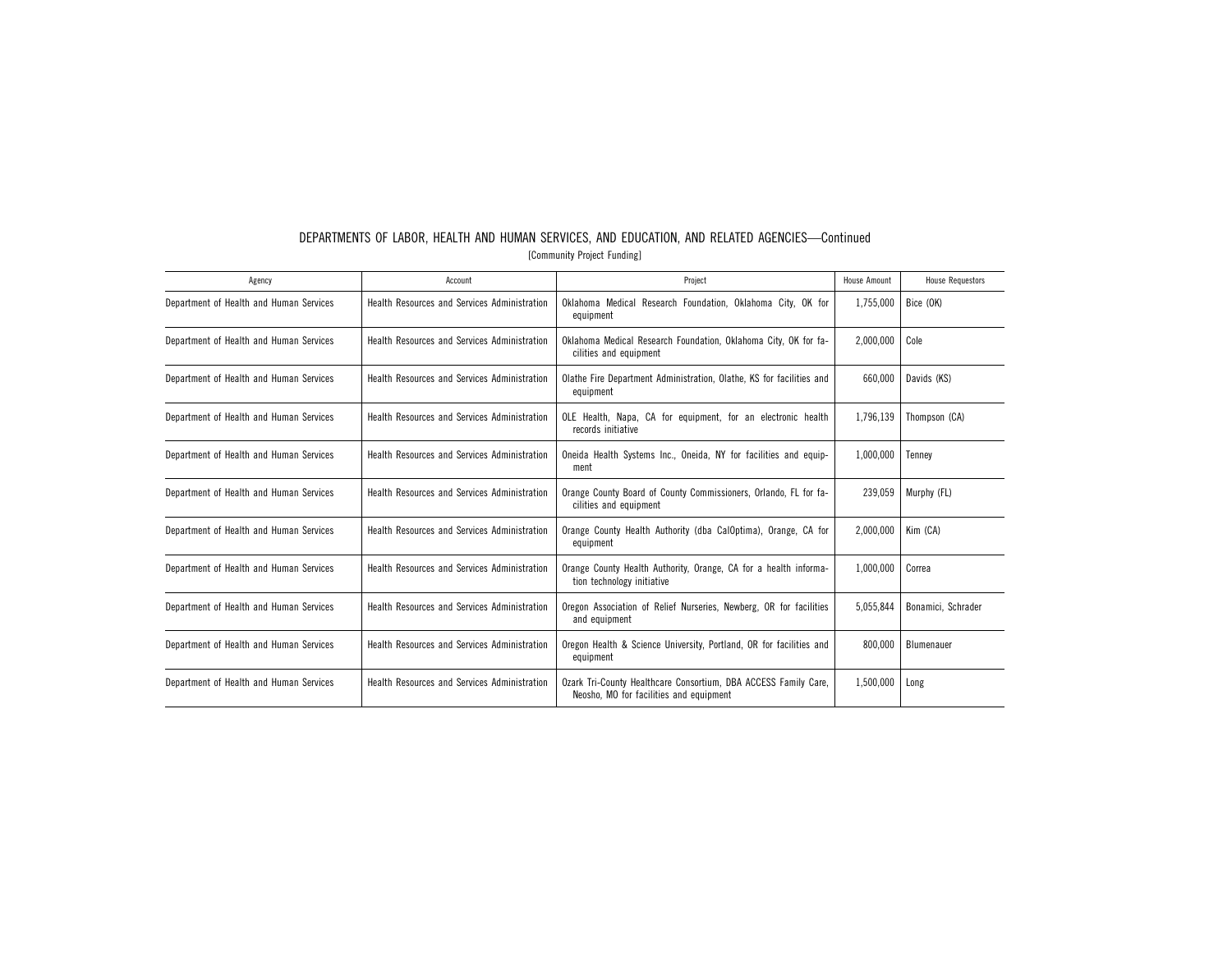| Department of Health and Human Services | <b>Health Resources and Services Administration</b> | Park West Health System, Baltimore, MD for facilities and equip-<br>ment                                                               | 1,000,000 | Mfume            |
|-----------------------------------------|-----------------------------------------------------|----------------------------------------------------------------------------------------------------------------------------------------|-----------|------------------|
| Department of Health and Human Services | Health Resources and Services Administration        | Parkland College, Champaign, IL for facilities and equipment                                                                           | 320,000   | Davis, Rodney    |
| Department of Health and Human Services | Health Resources and Services Administration        | People Coordinated Services of Southern California, Los Angeles,<br>CA for facilities and equipment                                    | 1,162,000 | Bass             |
| Department of Health and Human Services | Health Resources and Services Administration        | People's Community Clinic, Austin, TX for an electronic health<br>records initiative                                                   | 850,000   | Doggett          |
| Department of Health and Human Services | Health Resources and Services Administration        | Personal Enrichment through Mental Health Services, Inc., Pinellas<br>Park, FL for facilities                                          | 2,000,000 | <b>Bilirakis</b> |
| Department of Health and Human Services | Health Resources and Services Administration        | Perspectives Inc., St. Louis Park, MN for facilities and equipment                                                                     | 3,000,000 | Omar             |
| Department of Health and Human Services | Health Resources and Services Administration        | Pikeville Medical Center, Inc., Pikeville, KY for facilities and equip-<br>ment                                                        | 3,000,000 | Rogers (KY)      |
| Department of Health and Human Services | Health Resources and Services Administration        | Plymouth Housing, Seattle, WA for equipment                                                                                            | 1,000,000 | Smith (WA)       |
| Department of Health and Human Services | Health Resources and Services Administration        | Portsmouth Community Health Center, Inc., dba Hampton Roads<br>Community Health Center, Portsmouth, VA for facilities and<br>equipment | 807,137   | Scott (VA)       |
| Department of Health and Human Services | Health Resources and Services Administration        | Potomac Valley Hospital, Keyser, WV for facilities and equipment                                                                       | 1,100,000 | McKinley         |
| Department of Health and Human Services | Health Resources and Services Administration        | Power4STL, St. Louis, MO for facilities and equipment                                                                                  | 3,000,000 | Bush             |
| Department of Health and Human Services | Health Resources and Services Administration        | Presbyterian Hospital DBA Novant Health Presbyterian Medical Cen-<br>ter, Charlotte, NC for facilities and equipment                   | 216,200   | Adams            |
| Department of Health and Human Services | Health Resources and Services Administration        | Presbyterian Villages of Michigan, Southfield, MI for facilities and<br>equipment                                                      | 140.000   | Bergman          |
| Department of Health and Human Services | Health Resources and Services Administration        | Presbyterian Villages of Michigan, Southfield, MI for facilities and<br>equipment                                                      | 115.000   | Moolenaar        |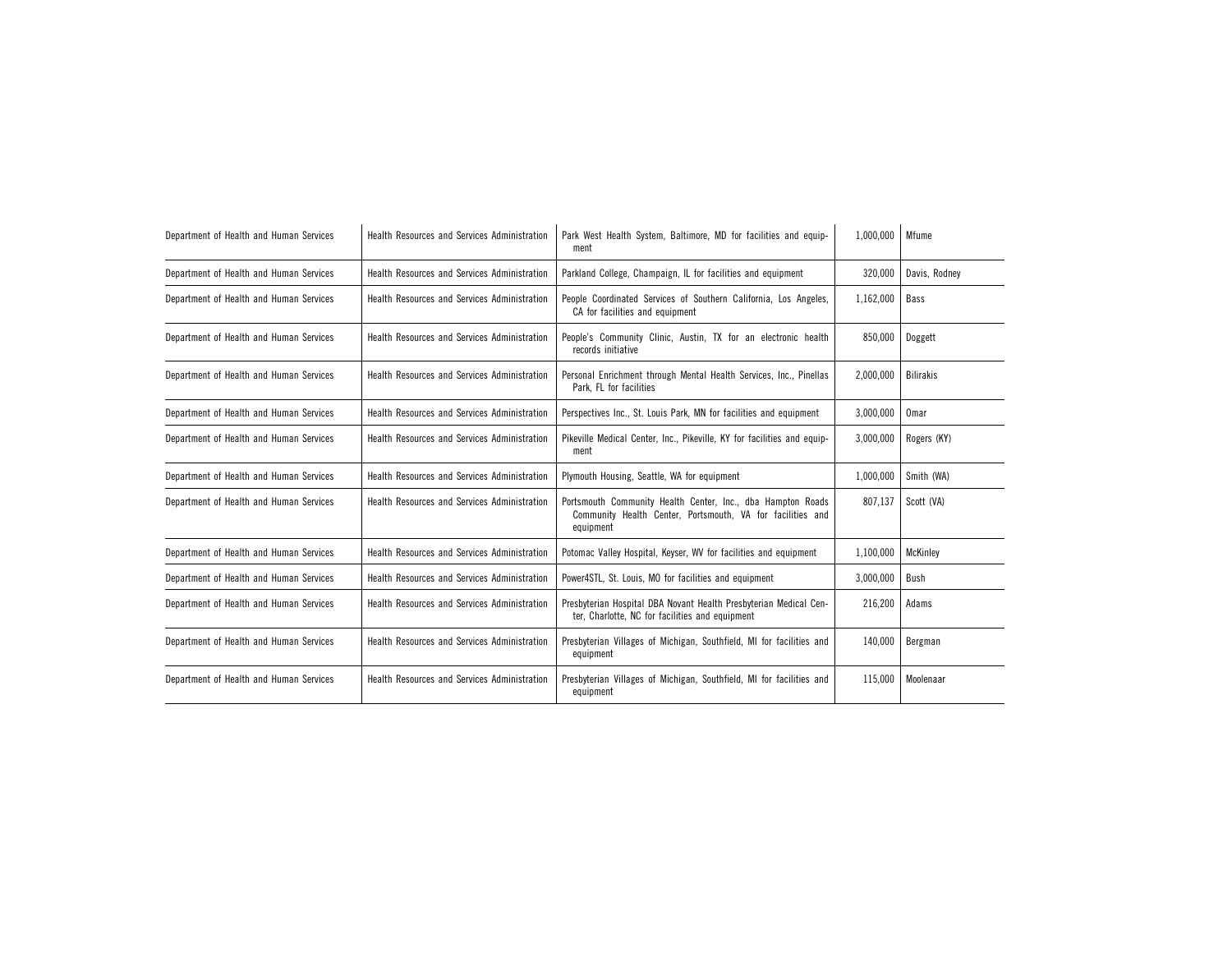| Agency                                  | Account                                             | Project                                                                                            | House Amount | <b>House Requestors</b> |
|-----------------------------------------|-----------------------------------------------------|----------------------------------------------------------------------------------------------------|--------------|-------------------------|
| Department of Health and Human Services | <b>Health Resources and Services Administration</b> | Primary Care Health Services, Inc., Pittsburgh, PA for facilities and<br>equipment                 | 2,200,000    | Dovle, Michael F.       |
| Department of Health and Human Services | Health Resources and Services Administration        | Prince William County Government, Prince William, VA for facilities<br>and equipment               | 2,000,000    | Connolly                |
| Department of Health and Human Services | <b>Health Resources and Services Administration</b> | Project Angel Food, Los Angeles, CA for facilities and equipment                                   | 913,500      | Schiff                  |
| Department of Health and Human Services | <b>Health Resources and Services Administration</b> | Promise Fund of Florida, Inc., Palm Beach, FL for equipment                                        | 900.100      | Wasserman Schultz       |
| Department of Health and Human Services | Health Resources and Services Administration        | Promise Fund of Florida, Inc., Palm Beach, FL for facilities and<br>equipment                      | 894,100      | Cherfilus-McCormick     |
| Department of Health and Human Services | Health Resources and Services Administration        | Promise Fund of Florida, Inc., Palm Beach, FL for facilities and<br>equipment                      | 951.500      | Frankel, Lois           |
| Department of Health and Human Services | Health Resources and Services Administration        | Providence Holy Cross Medical Center, Mission Hills, CA for facili-<br>ties and equipment          | 750,000      | Cardenas                |
| Department of Health and Human Services | Health Resources and Services Administration        | Rappahannock Area Health District, Fredericksburg, VA for facilities<br>and equipment              | 400.000      | Spanberger              |
| Department of Health and Human Services | Health Resources and Services Administration        | Rappahannock-Rapidan Community Services, Culpeper, VA for fa-<br>cilities and equipment            | 1,000,000    | Spanberger              |
| Department of Health and Human Services | Health Resources and Services Administration        | Red Oak Behavioral Health, Akron, OH for facilities and equipment                                  | 2,000,000    | Ryan                    |
| Department of Health and Human Services | <b>Health Resources and Services Administration</b> | Redwoods Rural Health Center, Redway, CA for facilities and<br>equipment                           | 775.000      | Huffman                 |
| Department of Health and Human Services | Health Resources and Services Administration        | Regional One Health, Memphis, TN for facilities and equipment                                      | 2,000,000    | Cohen                   |
| Department of Health and Human Services | <b>Health Resources and Services Administration</b> | Research Institute at Nationwide Children's Hospital, Columbus, OH<br>for facilities and equipment | 1.000.000    | Balderson               |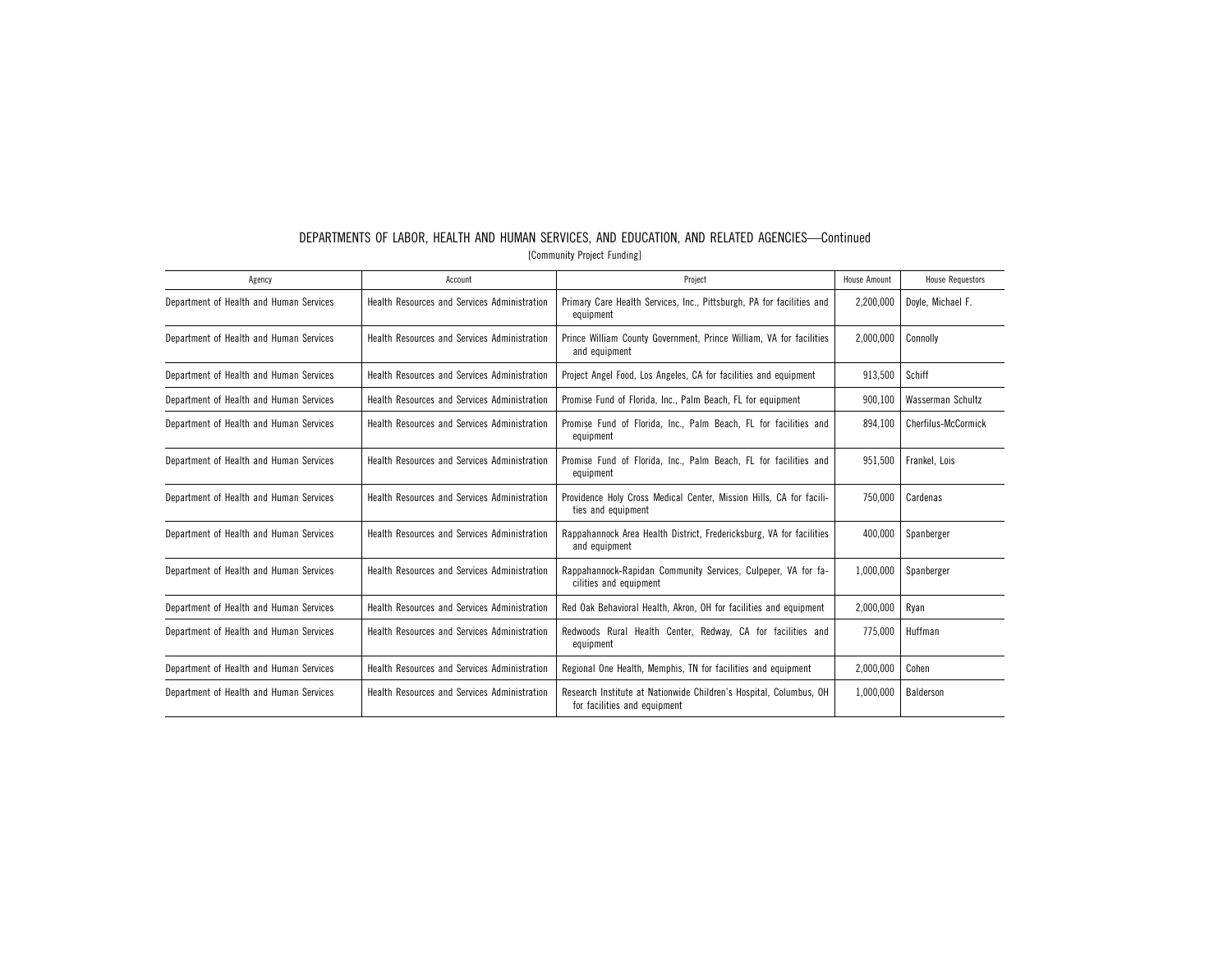| Department of Health and Human Services | Health Resources and Services Administration | Resources for Human Development, Philadelphia, PA for facilities<br>and equipment            | 1,000,000 | Scanlon     |
|-----------------------------------------|----------------------------------------------|----------------------------------------------------------------------------------------------|-----------|-------------|
| Department of Health and Human Services | Health Resources and Services Administration | Riverside Community Health Foundation, Riverside, CA for facilities<br>and equipment         | 2,000,000 | Takano      |
| Department of Health and Human Services | Health Resources and Services Administration | Riverside Medical Center, Kankakee, IL for facilities and equipment                          | 1,000,000 | Kelly (IL)  |
| Department of Health and Human Services | Health Resources and Services Administration | Roanoke Chowan Community Health Center, Ahoskie, NC for facili-<br>ties and equipment        | 1,300,000 | Butterfield |
| Department of Health and Human Services | Health Resources and Services Administration | Roanoke College, Salem, VA for equipment                                                     | 505,000   | Griffith    |
| Department of Health and Human Services | Health Resources and Services Administration | Rockland Community College, Suffern, NY for facilities and equip-<br>ment                    | 3,000,000 | Jones       |
| Department of Health and Human Services | Health Resources and Services Administration | Roxbury Volunteer Emergency Services, Inc., New York, NY for<br>equipment                    | 257,000   | Meeks       |
| Department of Health and Human Services | Health Resources and Services Administration | Rutgers Biomedical and Health Sciences, Newark, NJ for facilities<br>and equipment           | 950,650   | Payne       |
| Department of Health and Human Services | Health Resources and Services Administration | Sacramento Native American Health Center, Sacramento, CA for fa-<br>cilities and equipment   | 1,000,000 | Matsui      |
| Department of Health and Human Services | Health Resources and Services Administration | Saint Anselm College, Manchester, NH for facilities and equipment                            | 2,200,000 | Pappas      |
| Department of Health and Human Services | Health Resources and Services Administration | Saint Anthony Hospital, Chicago, IL for facilities and equipment                             | 1,000,000 | García (IL) |
| Department of Health and Human Services | Health Resources and Services Administration | Saint Francis University, Loretto, PA for equipment                                          | 500,000   | Joyce (PA)  |
| Department of Health and Human Services | Health Resources and Services Administration | Saint Xavier University, Chicago, IL for facilities and equipment                            | 106,885   | Newman      |
| Department of Health and Human Services | Health Resources and Services Administration | San Francisco Community Clinic Consortium, San Francisco, CA for<br>facilities and equipment | 2,200,000 | Pelosi      |
| Department of Health and Human Services | Health Resources and Services Administration | San Gorgonio Memorial Hospital, Banning, CA for equipment                                    | 452,000   | Ruiz        |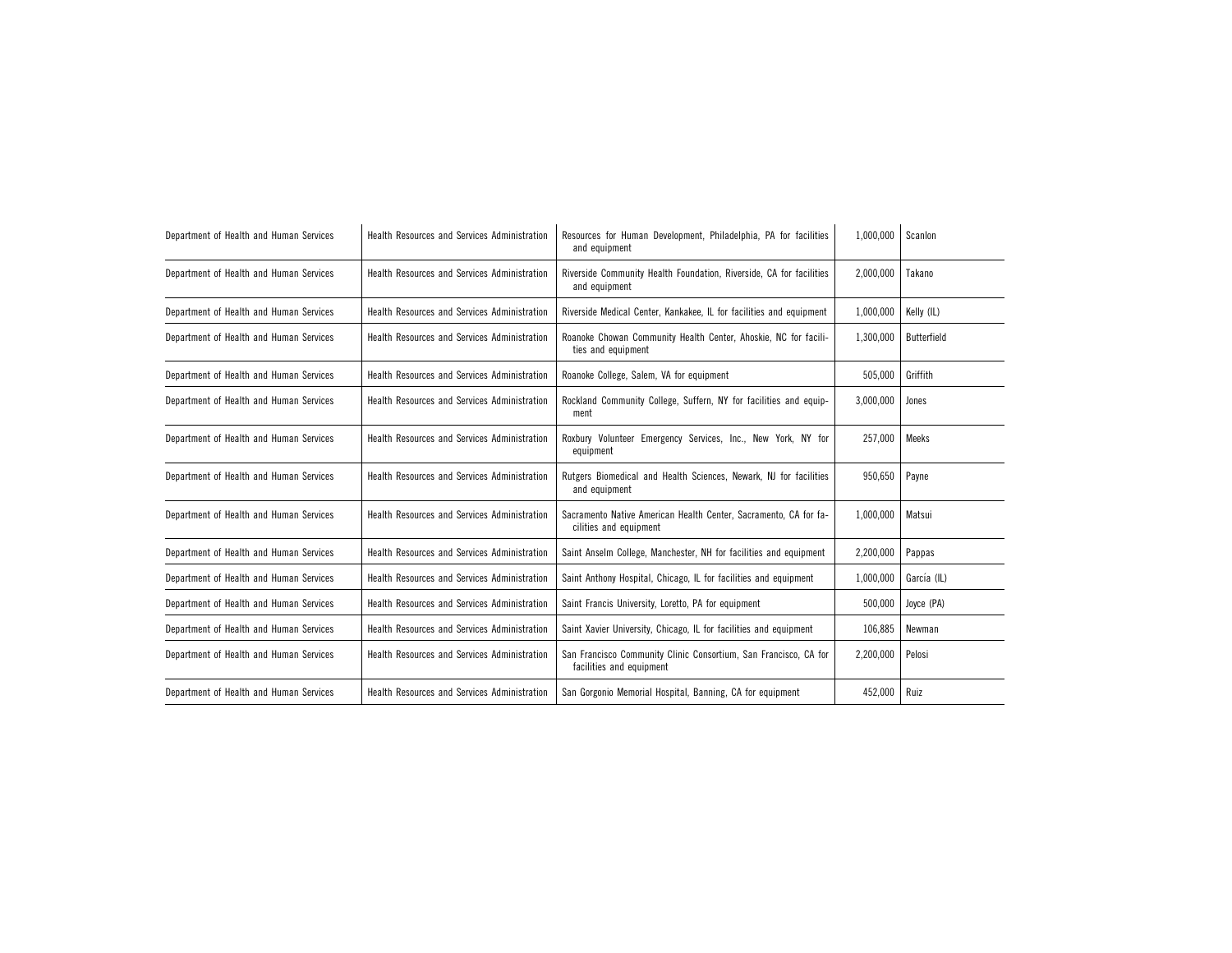| Agency                                  | Account                                             | Project                                                                                                       | House Amount | <b>House Requestors</b> |
|-----------------------------------------|-----------------------------------------------------|---------------------------------------------------------------------------------------------------------------|--------------|-------------------------|
| Department of Health and Human Services | <b>Health Resources and Services Administration</b> | San Joaquin Health Centers, Stockton, CA for facilities and equip-<br>ment                                    | 1,810,929    | McNerney                |
| Department of Health and Human Services | Health Resources and Services Administration        | San Juan County, Monticello, UT for cancer screening                                                          | 515,000      | Curtis                  |
| Department of Health and Human Services | Health Resources and Services Administration        | Sea Mar Community Health Centers, Seattle, WA for facilities and<br>equipment                                 | 2,200,000    | Smith (WA)              |
| Department of Health and Human Services | Health Resources and Services Administration        | Seattle Indian Health Board, Seattle, WA for facilities and equip-<br>ment                                    | 3.000.000    | Jayapal                 |
| Department of Health and Human Services | Health Resources and Services Administration        | Self Help Movement, Inc., Philadelphia, PA for facilities and equip-<br>ment                                  | 1.500.000    | Bovle, Brendan F.       |
| Department of Health and Human Services | Health Resources and Services Administration        | Seton Hall University, South Orange, NJ for facilities and equip-<br>ment                                     | 1.140.000    | Pascrell                |
| Department of Health and Human Services | Health Resources and Services Administration        | Shands Jacksonville Medical Center, Inc., Jacksonville, FL for facili-<br>ties and equipment                  | 2.000.000    | Rutherford              |
| Department of Health and Human Services | Health Resources and Services Administration        | Shepherd's Hope, Winter Park, FL for facilities and equipment, in-<br>cluding equipment related to telehealth | 395.500      | Demings                 |
| Department of Health and Human Services | Health Resources and Services Administration        | Siena College, Loudonville, NY for facilities and equipment                                                   | 496,541      | Tonko                   |
| Department of Health and Human Services | Health Resources and Services Administration        | Sight For All United, Struthers, OH for equipment                                                             | 550,000      | Ryan                    |
| Department of Health and Human Services | Health Resources and Services Administration        | Sinclair Community College, Dayton, OH for facilities and equip-<br>ment                                      | 2,000,000    | Turner                  |
| Department of Health and Human Services | Health Resources and Services Administration        | Singing River Health System, Ocean Springs, MS for facilities and<br>equipment                                | 2,800,000    | Palazzo                 |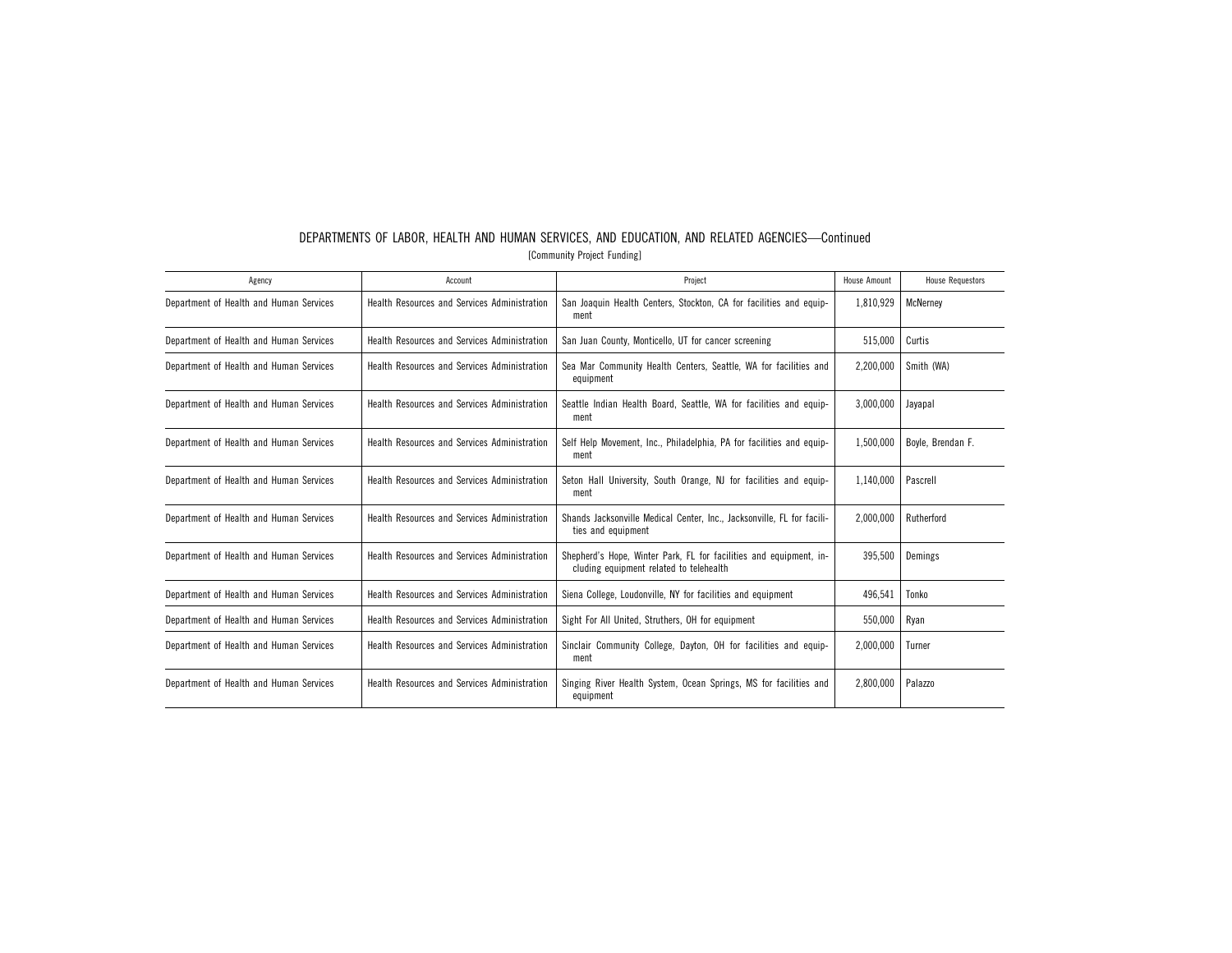| Department of Health and Human Services | Health Resources and Services Administration | Siskin Hospital for Physical Rehabilitation, Inc., Chattanooga, TN<br>for facilities and equipment                            | 2,500,000 | Fleischmann   |
|-----------------------------------------|----------------------------------------------|-------------------------------------------------------------------------------------------------------------------------------|-----------|---------------|
| Department of Health and Human Services | Health Resources and Services Administration | Sisters of Charity Hospital of Buffalo, New York, Cheektowaga, NY<br>for facilities and equipment                             | 2,377,172 | Higgins (NY)  |
| Department of Health and Human Services | Health Resources and Services Administration | Solano County Public Health Department's Family Health Services,<br>Fairfield, CA for an electronic health records initiative | 1.000.000 | Garamendi     |
| Department of Health and Human Services | Health Resources and Services Administration | South Boston Community Health Center, Inc., South Boston, MA for<br>facilities and equipment                                  | 2,000,000 | Lynch         |
| Department of Health and Human Services | Health Resources and Services Administration | South Central Family Health Center, Cudahy, CA for facilities and<br>equipment                                                | 707,414   | Roybal-Allard |
| Department of Health and Human Services | Health Resources and Services Administration | South Shore Hospital Corporation, Chicago, IL for facilities and<br>equipment                                                 | 2,000,000 | Kelly (IL)    |
| Department of Health and Human Services | Health Resources and Services Administration | South Ward Alliance dba South Ward Promise Neighborhood, New-<br>ark, NJ for facilities and equipment                         | 2,000,000 | Payne         |
| Department of Health and Human Services | Health Resources and Services Administration | Southeast Council on Alcoholism and Drug Dependence, Inc., Leb-<br>anon, CT for facilities and equipment                      | 915,000   | Courtney      |
| Department of Health and Human Services | Health Resources and Services Administration | Southwest Community Health Center, Inc., Bridgeport, CT for facili-<br>ties and equipment                                     | 2,000,000 | Himes         |
| Department of Health and Human Services | Health Resources and Services Administration | Southwestern Vermont Medical Center, Bennington, VT for facilities<br>and equipment                                           | 250,000   | Welch         |
| Department of Health and Human Services | Health Resources and Services Administration | SSM Health-St. Mary's Hospital-St. Louis, MO for facilities and<br>equipment                                                  | 1,000,000 | Bush          |
| Department of Health and Human Services | Health Resources and Services Administration | St. Catherine Hospital, Inc., East Chicago, IN for equipment                                                                  | 1,500,000 | Mrvan         |
| Department of Health and Human Services | Health Resources and Services Administration | St. Francis Medical Center, Monroe, LA for equipment                                                                          | 2,000,000 | Letlow        |
| Department of Health and Human Services | Health Resources and Services Administration | St. John's Episcopal Hospital, Episcopal Health Services Inc., Far<br>Rockaway, NY for facilities and equipment               | 3,000,000 | Meeks         |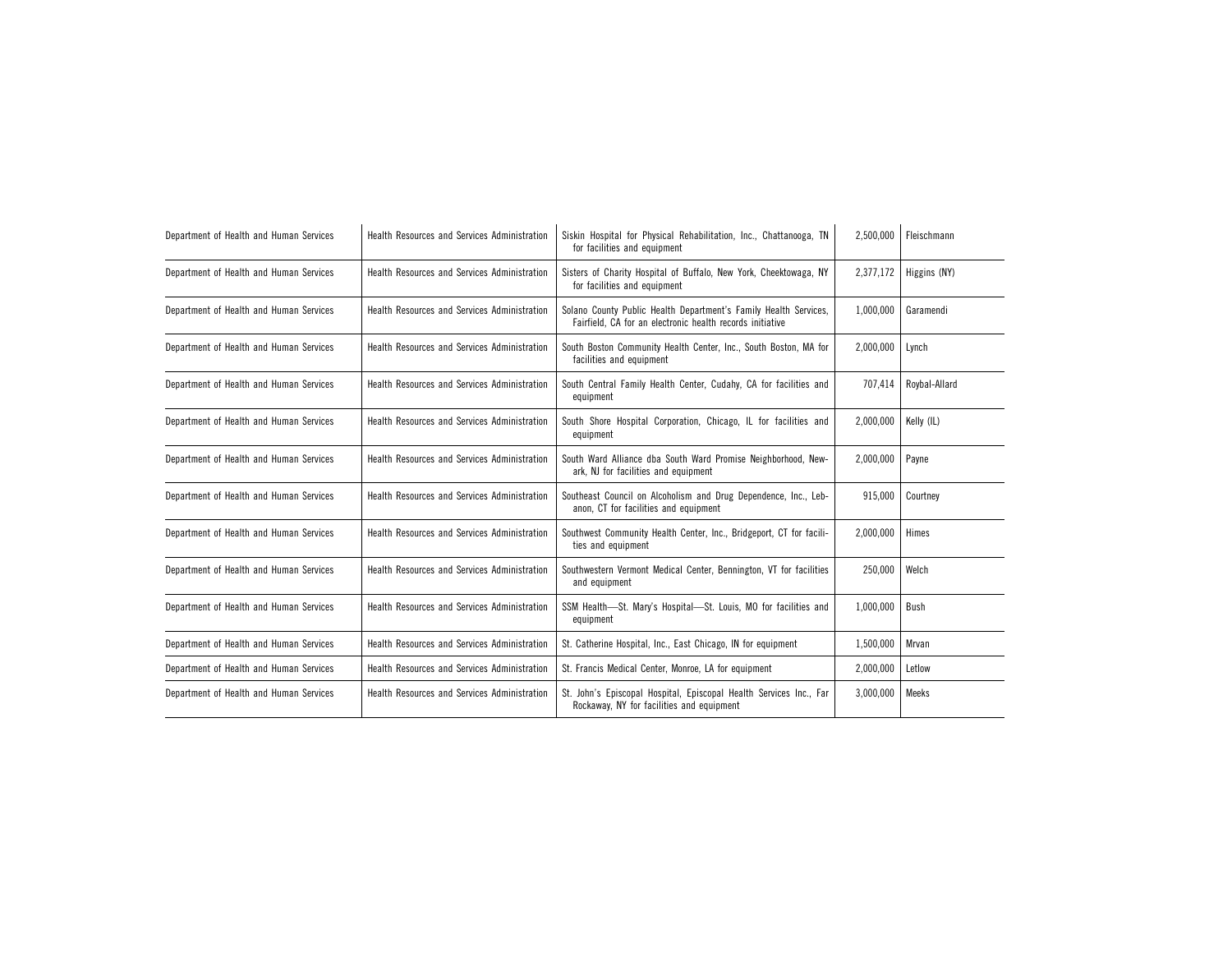| Agency                                  | Account                                      | Project                                                                                               | House Amount | <b>House Requestors</b> |
|-----------------------------------------|----------------------------------------------|-------------------------------------------------------------------------------------------------------|--------------|-------------------------|
| Department of Health and Human Services | Health Resources and Services Administration | St. John's Riverside Hospital, Yonkers, NY for facilities and equip-<br>ment                          | 1,000,000    | Bowman                  |
| Department of Health and Human Services | Health Resources and Services Administration | St. Joseph Regional Health Network, Reading, PA for facilities and<br>equipment                       | 1,000,000    | Meuser                  |
| Department of Health and Human Services | Health Resources and Services Administration | St. Joseph's Medical Center, Stockton, CA for facilities and equip-<br>ment                           | 4,000,000    | Harder (CA), McNerney   |
| Department of Health and Human Services | Health Resources and Services Administration | State University of New York Upstate Medical University, Syracuse,<br>NY for facilities and equipment | 900.000      | Katko                   |
| Department of Health and Human Services | Health Resources and Services Administration | Stockbridge Community Schools, Stockbridge, MI for facilities and<br>equipment                        | 2,500,000    | Slotkin                 |
| Department of Health and Human Services | Health Resources and Services Administration | Sun River Health, Inc. dba Hudson River HealthCare, Peekskill, NY<br>for facilities and equipment     | 2,000,000    | Maloney, Sean Patrick   |
| Department of Health and Human Services | Health Resources and Services Administration | Sun River Health, Peekskill, NY for facilities and equipment                                          | 1,800,000    | <b>Jeffries</b>         |
| Department of Health and Human Services | Health Resources and Services Administration | Susannah's House, Inc., Knoxville, TN for facilities                                                  | 500,000      | Burchett                |
| Department of Health and Human Services | Health Resources and Services Administration | TCC Family Health, Long Beach, CA for facilities and equipment                                        | 375,000      | Barragan                |
| Department of Health and Human Services | Health Resources and Services Administration | Tennyson Center for Children, Denver, CO for facilities and equip-<br>ment                            | 1,000,000    | DeGette                 |
| Department of Health and Human Services | Health Resources and Services Administration | Texas A&M University College of Dentistry, Dallas, TX for an oral<br>health care initiative           | 940,000      | Johnson (TX)            |
| Department of Health and Human Services | Health Resources and Services Administration | Texas A&M University- San Antonio, San Antonio, TX for equipment                                      | 1,945,000    | Gonzales, Tony          |
| Department of Health and Human Services | Health Resources and Services Administration | Texas Children's Hospital, Houston, TX for facilities and equipment                                   | 2,000,000    | Green (TX)              |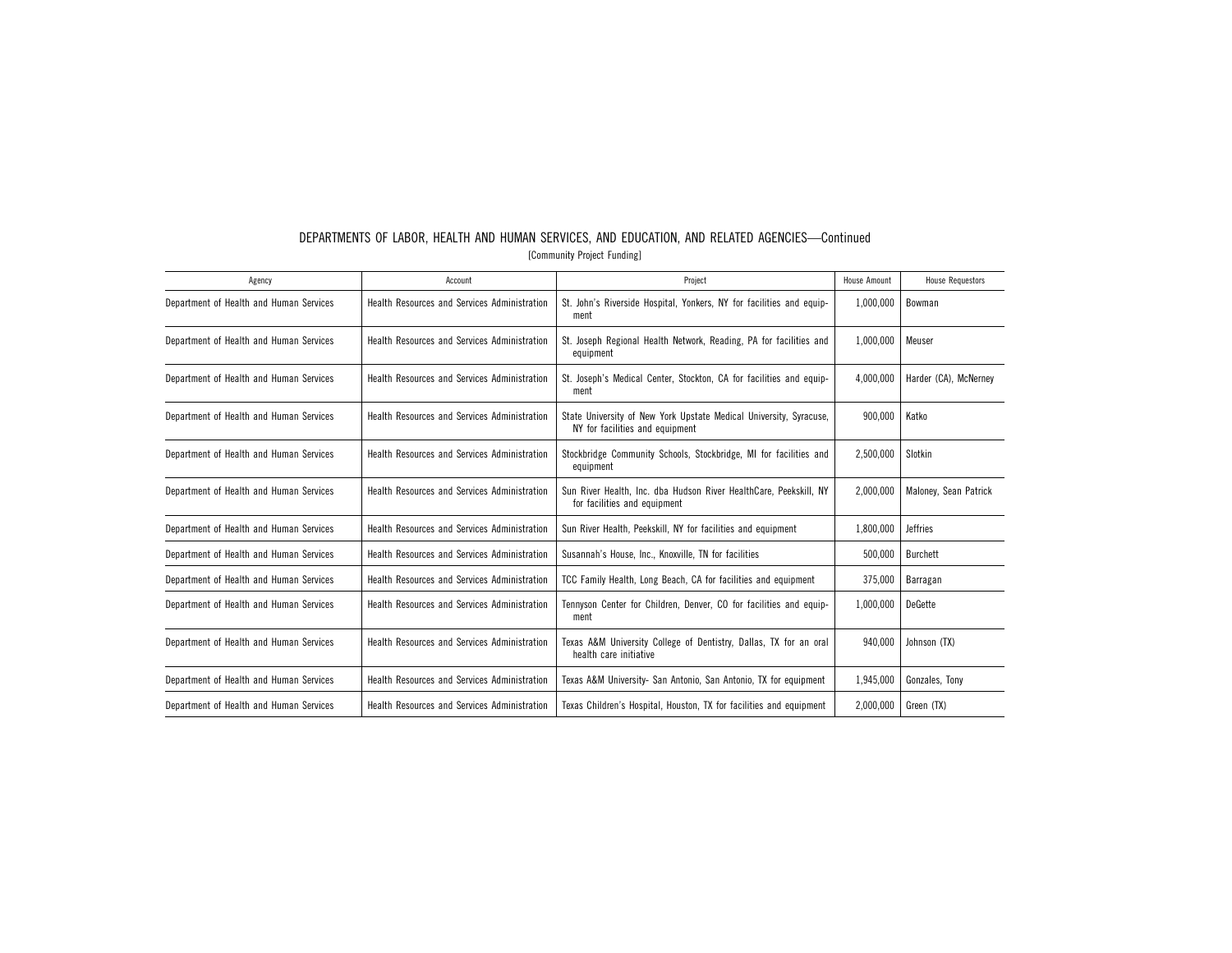| Department of Health and Human Services | Health Resources and Services Administration | Texas Tech University Health Science Center (TTUHSC) Odessa,<br>Odessa, TX for equipment                                              | 2,600,000 | Pfluger                |
|-----------------------------------------|----------------------------------------------|---------------------------------------------------------------------------------------------------------------------------------------|-----------|------------------------|
| Department of Health and Human Services | Health Resources and Services Administration | Texas Tech University Health Sciences Center El Paso, TX for an<br>initiative related to health information technology and telehealth | 3,000,000 | Escobar                |
| Department of Health and Human Services | Health Resources and Services Administration | Texas Tech University Health Sciences Center, Dallas, TX for facili-<br>ties and equipment                                            | 2,000,000 | Johnson (TX)           |
| Department of Health and Human Services | Health Resources and Services Administration | The Floating Hospital, Inc., Long Island City, NY for facilities and<br>equipment                                                     | 1.040.489 | Maloney, Carolyn B.    |
| Department of Health and Human Services | Health Resources and Services Administration | The Foodbank, Inc., Dayton, OH for facilities                                                                                         | 2,000,000 | Turner                 |
| Department of Health and Human Services | Health Resources and Services Administration | The Good Samaritan Hospital of Cincinnati, OH for equipment                                                                           | 590,000   | Chabot                 |
| Department of Health and Human Services | Health Resources and Services Administration | TidalHealth Nanticoke, Seaford, DE for facilities and equipment                                                                       | 1,000,000 | <b>Blunt Rochester</b> |
| Department of Health and Human Services | Health Resources and Services Administration | Town of Geraldine, AL for facilities and equipment                                                                                    | 375,000   | Aderholt               |
| Department of Health and Human Services | Health Resources and Services Administration | Township of Brick, NJ for facilities and equipment                                                                                    | 250,000   | Kim (NJ)               |
| Department of Health and Human Services | Health Resources and Services Administration | Township of Edison, NJ for facilities and equipment                                                                                   | 3,000,000 | Pallone                |
| Department of Health and Human Services | Health Resources and Services Administration | Township of Mount Olive, Budd Lake, NJ for facilities and equip-<br>ment                                                              | 1,982,500 | Malinowski             |
| Department of Health and Human Services | Health Resources and Services Administration | Tri-Area Community Health, Laurel Fork, VA for facilities                                                                             | 600,000   | Griffith               |
| Department of Health and Human Services | Health Resources and Services Administration | Trinity Health System, Steubenville, OH for equipment                                                                                 | 2,000,000 | Johnson (OH)           |
| Department of Health and Human Services | Health Resources and Services Administration | Tri-State Memorial Hospital, Clarkston, WA for equipment                                                                              | 2,500,000 | Rodgers (WA)           |
| Department of Health and Human Services | Health Resources and Services Administration | Tucson Indian Center, Tucson, AZ for facilities and equipment                                                                         | 588,059   | Grijalva               |
| Department of Health and Human Services | Health Resources and Services Administration | UMass Memorial Health-HealthAlliance-Clinton Hospital, Leom-<br>inster, MA for equipment                                              | 450,000   | Trahan                 |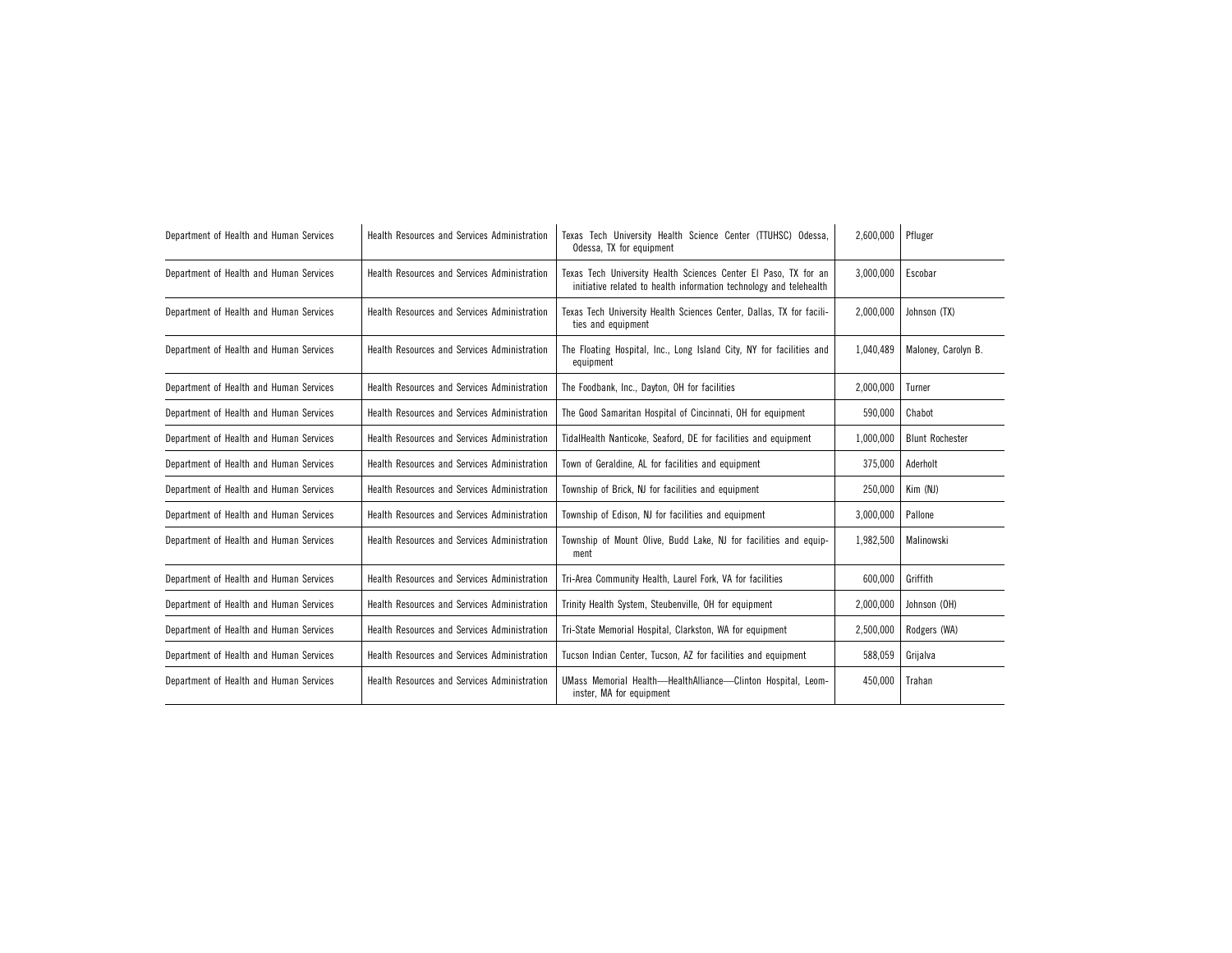| Agency                                  | Account                                             | Project                                                                                                                      | House Amount | <b>House Requestors</b> |
|-----------------------------------------|-----------------------------------------------------|------------------------------------------------------------------------------------------------------------------------------|--------------|-------------------------|
| Department of Health and Human Services | Health Resources and Services Administration        | UMass Memorial Medical Center, Worcester, MA for facilities and<br>equipment                                                 | 1,000,000    | McGovern                |
| Department of Health and Human Services | Health Resources and Services Administration        | Union Community Health Center, Inc., Bronx, NY for facilities and<br>equipment                                               | 675.000      | Torres (NY)             |
| Department of Health and Human Services | <b>Health Resources and Services Administration</b> | United Neighborhood Health Services dba Neighborhood Health,<br>Nashville, TN for facilities and equipment                   | 750,000      | Cooper                  |
| Department of Health and Human Services | <b>Health Resources and Services Administration</b> | University at Buffalo, NY for facilities and equipment                                                                       | 933,800      | Higgins (NY)            |
| Department of Health and Human Services | Health Resources and Services Administration        | University Community Health Services, Inc., Nashville, TN for facili-<br>ties and equipment                                  | 2,000,000    | Cooper                  |
| Department of Health and Human Services | Health Resources and Services Administration        | University Health System (UHS) d/b/a University of Tennessee Med-<br>ical Center, Knoxville, TN for facilities and equipment | 1,250,000    | Fleischmann             |
| Department of Health and Human Services | Health Resources and Services Administration        | University Health System (UHS) d/b/a University of Tennessee Med-<br>ical Center, Knoxville, TN for facilities and equipment | 750.000      | Fleischmann             |
| Department of Health and Human Services | Health Resources and Services Administration        | University Health System (UHS), d/b/a/ University of Tennessee<br>Medical Center, Knoxville, TN for facilities and equipment | 1.000.000    | <b>Burchett</b>         |
| Department of Health and Human Services | Health Resources and Services Administration        | University Hospital, Newark, NJ for facilities and equipment                                                                 | 3,000,000    | Payne                   |
| Department of Health and Human Services | Health Resources and Services Administration        | University Hospitals Cleveland Medical Center, Cleveland, OH for<br>facilities and equipment                                 | 855.000      | Gonzalez (OH)           |
| Department of Health and Human Services | Health Resources and Services Administration        | University Hospitals, Cleveland, OH for facilities and equipment                                                             | 1,145,520    | Brown (OH)              |
| Department of Health and Human Services | Health Resources and Services Administration        | University Hospitals, Cleveland, OH for facilities and equipment                                                             | 1,500,000    | Joyce (OH)              |
| Department of Health and Human Services | Health Resources and Services Administration        | University Muslim Medical Association Inc. (UMMA Community Clin-<br>ic), Huntington Park, CA for equipment                   | 158,000      | Roybal-Allard           |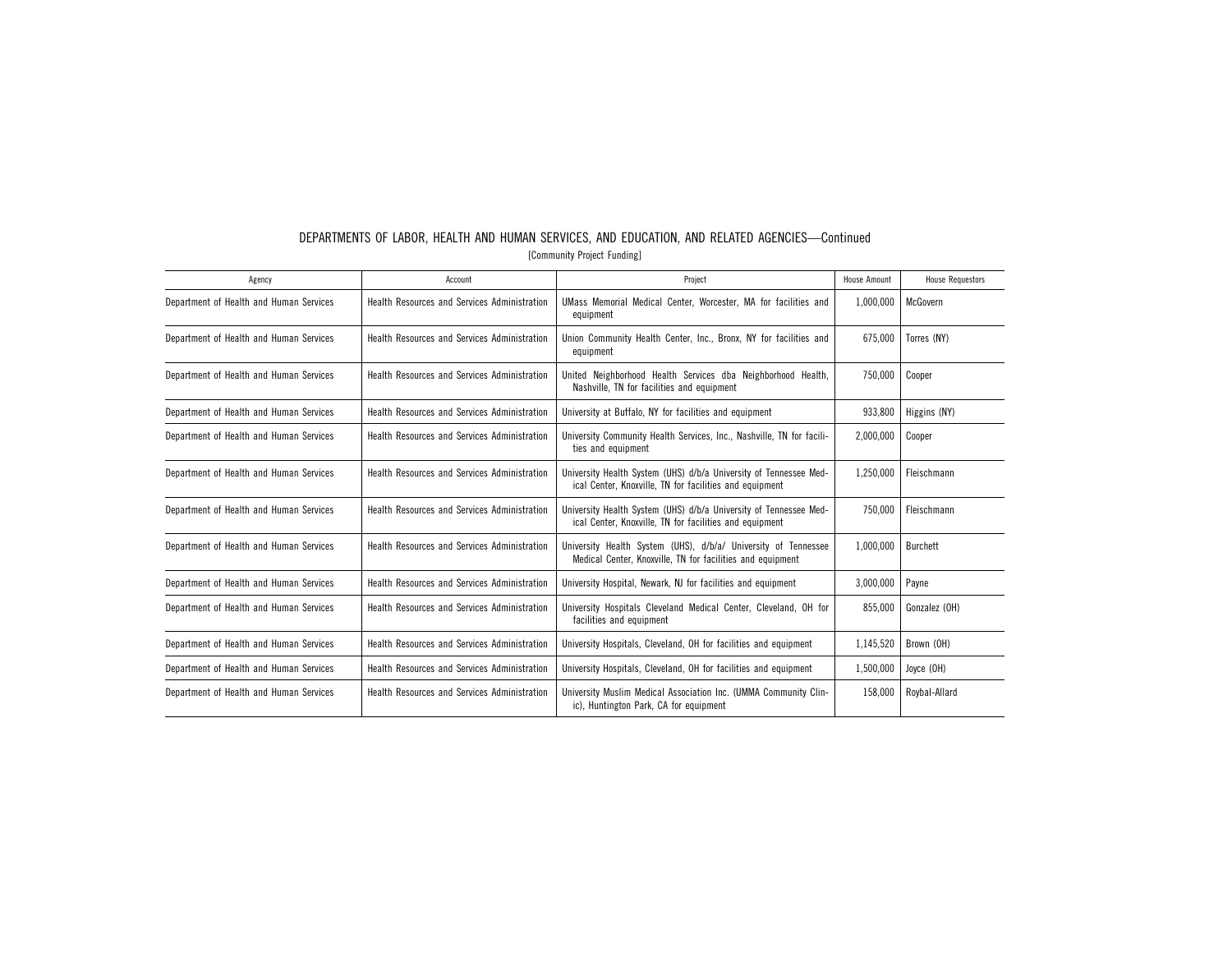| Department of Health and Human Services | Health Resources and Services Administration        | University of California, San Diego, La Jolla, CA for facilities and<br>equipment                           | 1,095,000 | Jacobs (CA), Vargas |
|-----------------------------------------|-----------------------------------------------------|-------------------------------------------------------------------------------------------------------------|-----------|---------------------|
| Department of Health and Human Services | Health Resources and Services Administration        | University of Hawaii-Office of Strategic Health Initiatives, Hono-<br>lulu, HI for facilities and equipment | 1,000,000 | Case                |
| Department of Health and Human Services | Health Resources and Services Administration        | University of Kansas Medical Center, Kansas City, KS for facilities<br>and equipment                        | 2,594,226 | Davids (KS)         |
| Department of Health and Human Services | Health Resources and Services Administration        | University of Kansas Medical Center, Kansas City, KS for facilities<br>and equipment                        | 2,956,507 | Davids (KS)         |
| Department of Health and Human Services | Health Resources and Services Administration        | University of Kansas Medical Center, Kansas City, KS for facilities<br>and equipment                        | 1,000,000 | Davids (KS)         |
| Department of Health and Human Services | <b>Health Resources and Services Administration</b> | University of Louisville, KY for facilities and equipment                                                   | 2,000,000 | Yarmuth             |
| Department of Health and Human Services | Health Resources and Services Administration        | University of Massachusetts Boston, MA for facilities and equip-<br>ment                                    | 3.000.000 | Lynch               |
| Department of Health and Human Services | Health Resources and Services Administration        | University of Massachusetts Boston, MA for facilities and equip-<br>ment                                    | 3,000,000 | McGovern            |
| Department of Health and Human Services | Health Resources and Services Administration        | University of Miami Leonard M. Miller School of Medicine, Miami,<br>FL for facilities and equipment         | 500.000   | Wasserman Schultz   |
| Department of Health and Human Services | Health Resources and Services Administration        | University of Miami, Miami, FL for equipment                                                                | 800,000   | Gimenez             |
| Department of Health and Human Services | Health Resources and Services Administration        | University of Mississippi Medical Center, Jackson, MS for facilities<br>and equipment                       | 2,000,000 | Guest               |
| Department of Health and Human Services | Health Resources and Services Administration        | University of Nevada Las Vegas, NV for facilities and equipment                                             | 1,000,000 | Lee (NV)            |
| Department of Health and Human Services | Health Resources and Services Administration        | University of Rochester, NY for facilities and equipment                                                    | 1,000,000 | Morelle             |
| Department of Health and Human Services | Health Resources and Services Administration        | University of South Alabama, Mobile, AL for equipment                                                       | 1,500,000 | Carl                |
| Department of Health and Human Services | Health Resources and Services Administration        | University of South Florida, Sarasota, FL for facilities and equip-<br>2,000,000<br>ment                    |           | Buchanan            |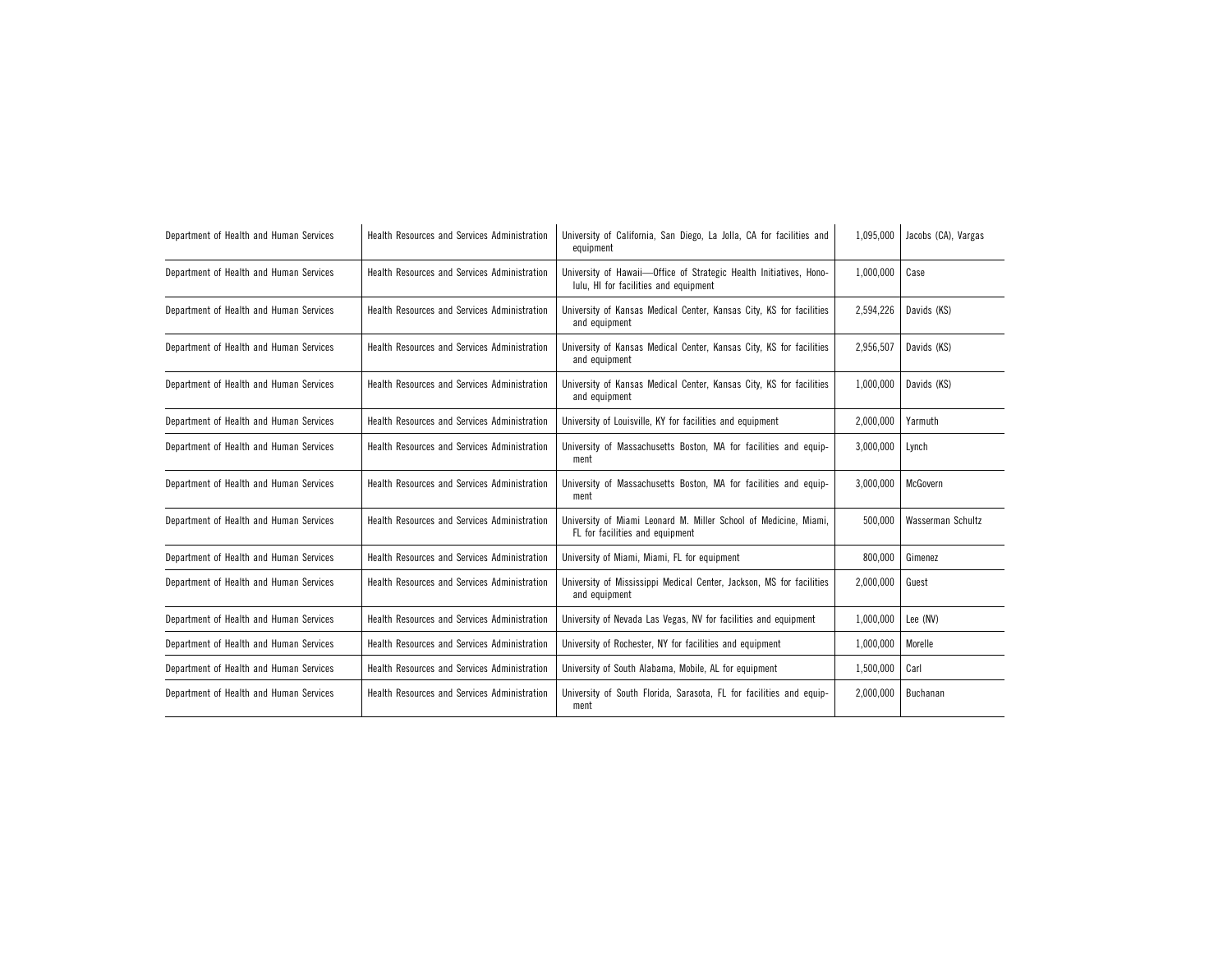| DEPARTMENTS OF LABOR, HEALTH AND HUMAN SERVICES, AND EDUCATION, AND RELATED AGENCIES-Continued |
|------------------------------------------------------------------------------------------------|
| [Community Project Funding]                                                                    |

| Agency                                  | Account                                             | Project                                                                                       | House Amount | <b>House Requestors</b> |
|-----------------------------------------|-----------------------------------------------------|-----------------------------------------------------------------------------------------------|--------------|-------------------------|
| Department of Health and Human Services | Health Resources and Services Administration        | University of South Florida, Tampa, FL for facilities and equipment                           | 1,000,000    | Castor (FL)             |
| Department of Health and Human Services | Health Resources and Services Administration        | University of Texas at Dallas, Richardson, TX for facilities and<br>equipment                 | 1,500,000    | Allred                  |
| Department of Health and Human Services | Health Resources and Services Administration        | University of Texas Health Science Center at Houston, TX for facili-<br>ties and equipment    | 1,000,000    | Jackson Lee             |
| Department of Health and Human Services | Health Resources and Services Administration        | University of Texas Health Science Center at San Antonio, TX for<br>facilities and equipment  | 1,000,000    | Castro (TX)             |
| Department of Health and Human Services | <b>Health Resources and Services Administration</b> | University of Texas Rio Grande Valley, Edinburg, TX for facilities<br>and equipment           | 1,000,000    | Gonzalez, Vicente       |
| Department of Health and Human Services | Health Resources and Services Administration        | University of Texas School of Public Health San Antonio, TX for fa-<br>cilities and equipment | 1.000.000    | Castro (TX)             |
| Department of Health and Human Services | Health Resources and Services Administration        | University of Texas Southwestern Medical Center, Dallas, TX for fa-<br>cilities and equipment | 1,500,000    | Allred                  |
| Department of Health and Human Services | Health Resources and Services Administration        | University of Toledo, OH for equipment                                                        | 1,000,000    | Kaptur                  |
| Department of Health and Human Services | Health Resources and Services Administration        | University of Utah, Salt Lake City, UT for facilities and equipment                           | 3,000,000    | Stewart                 |
| Department of Health and Human Services | Health Resources and Services Administration        | University of Wisconsin-Madison, WI for facilities and equipment                              | 1,000,000    | Pocan                   |
| Department of Health and Human Services | Health Resources and Services Administration        | UPMC Altoona, Altoona, PA for facilities                                                      | 250,000      | Joyce (PA)              |
| Department of Health and Human Services | Health Resources and Services Administration        | Urban Health Plan, Inc., Bronx, NY for facilities and equipment                               | 2,106,950    | Torres (NY)             |
| Department of Health and Human Services | Health Resources and Services Administration        | Urban Health Plan, Inc., Corona, NY for facilities and equipment                              | 3,000,000    | Ocasio-Cortez           |
| Department of Health and Human Services | <b>Health Resources and Services Administration</b> | Valley Health Services, Inc., Herkimer, NY for facilities and equip-<br>ment                  | 2.000.000    | Tennev                  |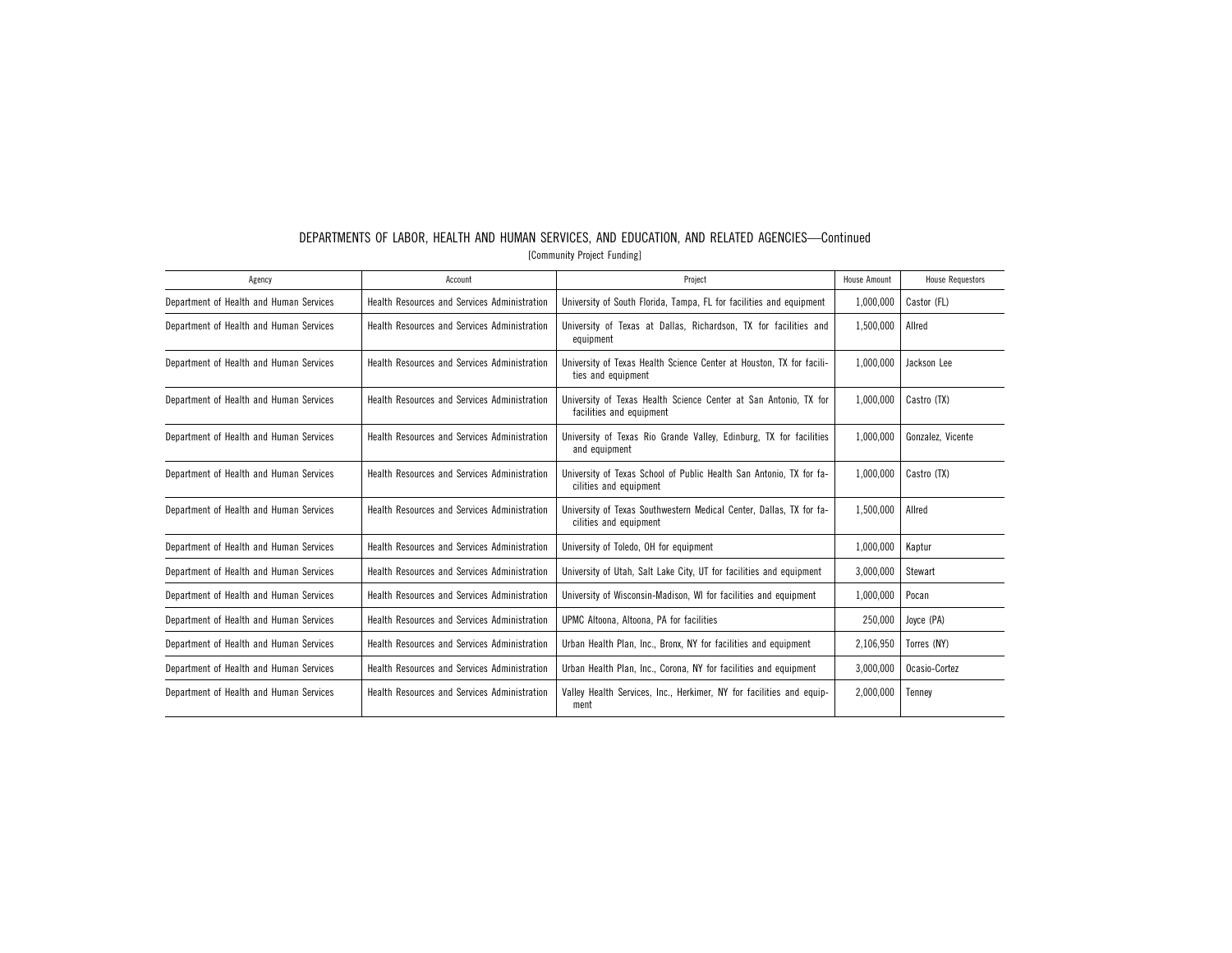| Department of Health and Human Services | Health Resources and Services Administration | Valley Health System, Winchester, VA for facilities and equipment                                       | 1,500,000 | Wexton            |
|-----------------------------------------|----------------------------------------------|---------------------------------------------------------------------------------------------------------|-----------|-------------------|
| Department of Health and Human Services | Health Resources and Services Administration | Valley Hospital, Ridgewood, NJ for facilities and equipment                                             | 608,860   | Gottheimer        |
| Department of Health and Human Services | Health Resources and Services Administration | Valparaiso University, Valparaiso, IN for facilities and equipment                                      | 1,000,000 | Mrvan             |
| Department of Health and Human Services | Health Resources and Services Administration | Van Buren County Hospital, Keosaugua, IA for equipment                                                  | 1,845,000 | Miller-Meeks      |
| Department of Health and Human Services | Health Resources and Services Administration | Variety Care, Inc., Oklahoma City, OK for facilities and equipment                                      | 3,000,000 | Cole              |
| Department of Health and Human Services | Health Resources and Services Administration | Variety Children's Hospital DBA Nicklaus Children's Hospital,<br>Miami, FL for equipment                |           | Salazar           |
| Department of Health and Human Services | Health Resources and Services Administration | Variety Children's Hospital DBA Nicklaus Children's Hospital,<br>Miami, FL for facilities and equipment | 1,000,000 | Salazar           |
| Department of Health and Human Services | Health Resources and Services Administration | Venice Family Clinic, Venice, CA for facilities and equipment                                           | 500.000   | Lieu              |
| Department of Health and Human Services | Health Resources and Services Administration | Vera French Community Mental Health Center, Davenport, IA for fa-<br>cilities                           | 1,885,000 | Miller-Meeks      |
| Department of Health and Human Services | Health Resources and Services Administration | Via Care Community Health Center, East Los Angeles, CA for facili-<br>ties and equipment                | 389,000   | Roybal-Allard     |
| Department of Health and Human Services | Health Resources and Services Administration | View Point Health, Lawrenceville, GA for facilities and equipment                                       | 900,000   | Bourdeaux         |
| Department of Health and Human Services | Health Resources and Services Administration | Virgin Islands Diabetes Center of Excellence, St. Croix, VI for facili-<br>ties and equipment           | 995,000   | Plaskett          |
| Department of Health and Human Services | Health Resources and Services Administration | Virgin Islands Fire Services, St. Thomas, VI for equipment                                              | 1,897,000 | Plaskett          |
| Department of Health and Human Services | Health Resources and Services Administration | Virtua Health, Camden, NJ for facilities and equipment                                                  | 2,000,000 | <b>Norcross</b>   |
| Department of Health and Human Services | Health Resources and Services Administration | Virtua Health, Inc., Marlton, NJ for facilities and equipment                                           | 1,000,000 | Kim (NJ)          |
| Department of Health and Human Services | Health Resources and Services Administration | Vision Urbana, Inc., New York, NY for facilities and equipment                                          | 1,000,000 | Nadler            |
| Department of Health and Human Services | Health Resources and Services Administration | VNA Health Care, Aurora, IL for facilities and equipment                                                | 500,000   | Foster, Underwood |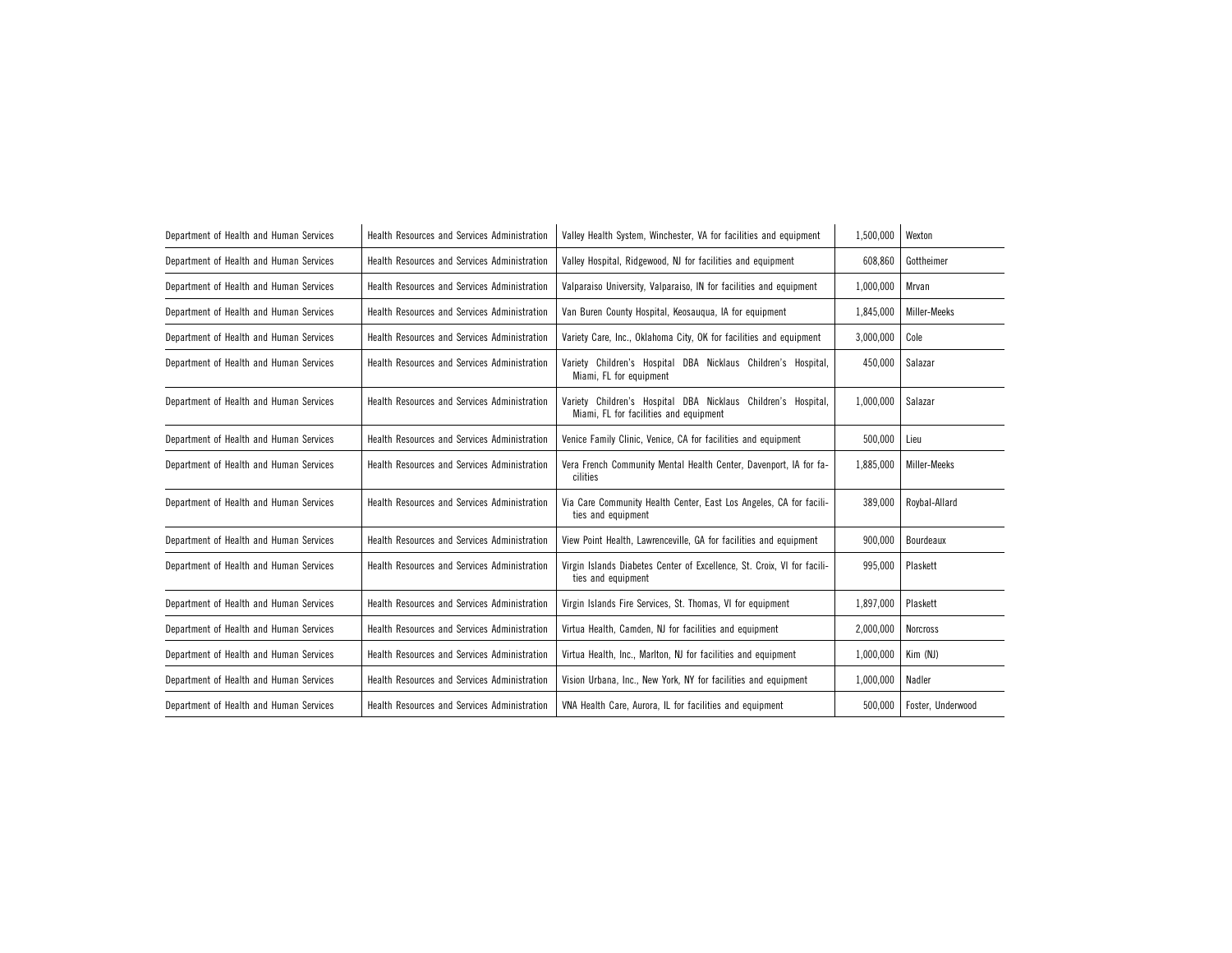| Agency                                  | Account                                      | Project                                                                                                                   | House Amount | <b>House Requestors</b> |
|-----------------------------------------|----------------------------------------------|---------------------------------------------------------------------------------------------------------------------------|--------------|-------------------------|
| Department of Health and Human Services | Health Resources and Services Administration | W.A. Foote Memorial Hospital, Inc., Jackson, MI for facilities and<br>equipment                                           | 310,000      | Walberg                 |
| Department of Health and Human Services | Health Resources and Services Administration | Waimanalo Health Center, Waimanalo, HI for facilities and equip-<br>ment                                                  | 2,000,000    | Kahele                  |
| Department of Health and Human Services | Health Resources and Services Administration | WakeMed Health & Hospitals, Raleigh, NC for facilities and equip-<br>ment                                                 | 6,000,000    | Price (NC), Ross        |
| Department of Health and Human Services | Health Resources and Services Administration | Washington County Healthcare Authority. INC dba Washington<br>County Hospital and Nursing Home, Chatom, AL for facilities | 1.845.000    | Carl                    |
| Department of Health and Human Services | Health Resources and Services Administration | Watts Healthcare Corporation, Los Angeles, CA for facilities and<br>equipment                                             | 2,000,000    | Waters                  |
| Department of Health and Human Services | Health Resources and Services Administration | Wayside House, Inc., Delray Beach, FL for facilities and equipment                                                        | 1,000,000    | Frankel, Lois           |
| Department of Health and Human Services | Health Resources and Services Administration | Weber State University, Ogden, UT for facilities and equipment                                                            | 1,500,000    | Moore (UT)              |
| Department of Health and Human Services | Health Resources and Services Administration | West County Health Centers, Inc., Guerneville, CA for facilities and<br>equipment                                         | 901,575      | Huffman                 |
| Department of Health and Human Services | Health Resources and Services Administration | West Virginia School of Osteopathic Medicine, Lewisburg, WV for<br>facilities                                             | 325,000      | Miller (WV)             |
| Department of Health and Human Services | Health Resources and Services Administration | Westchester Sickle Cell Outreach, Inc., White Plains, NY for facili-<br>ties and equipment                                | 500.000      | Jones                   |
| Department of Health and Human Services | Health Resources and Services Administration | Western Nevada College, Carson City, NV for facilities and equip-<br>ment                                                 | 2,000,000    | Amodei                  |
| Department of Health and Human Services | Health Resources and Services Administration | White Memorial Community Health Center, Los Angeles, CA for fa-<br>cilities and equipment                                 | 1,000,000    | Gomez                   |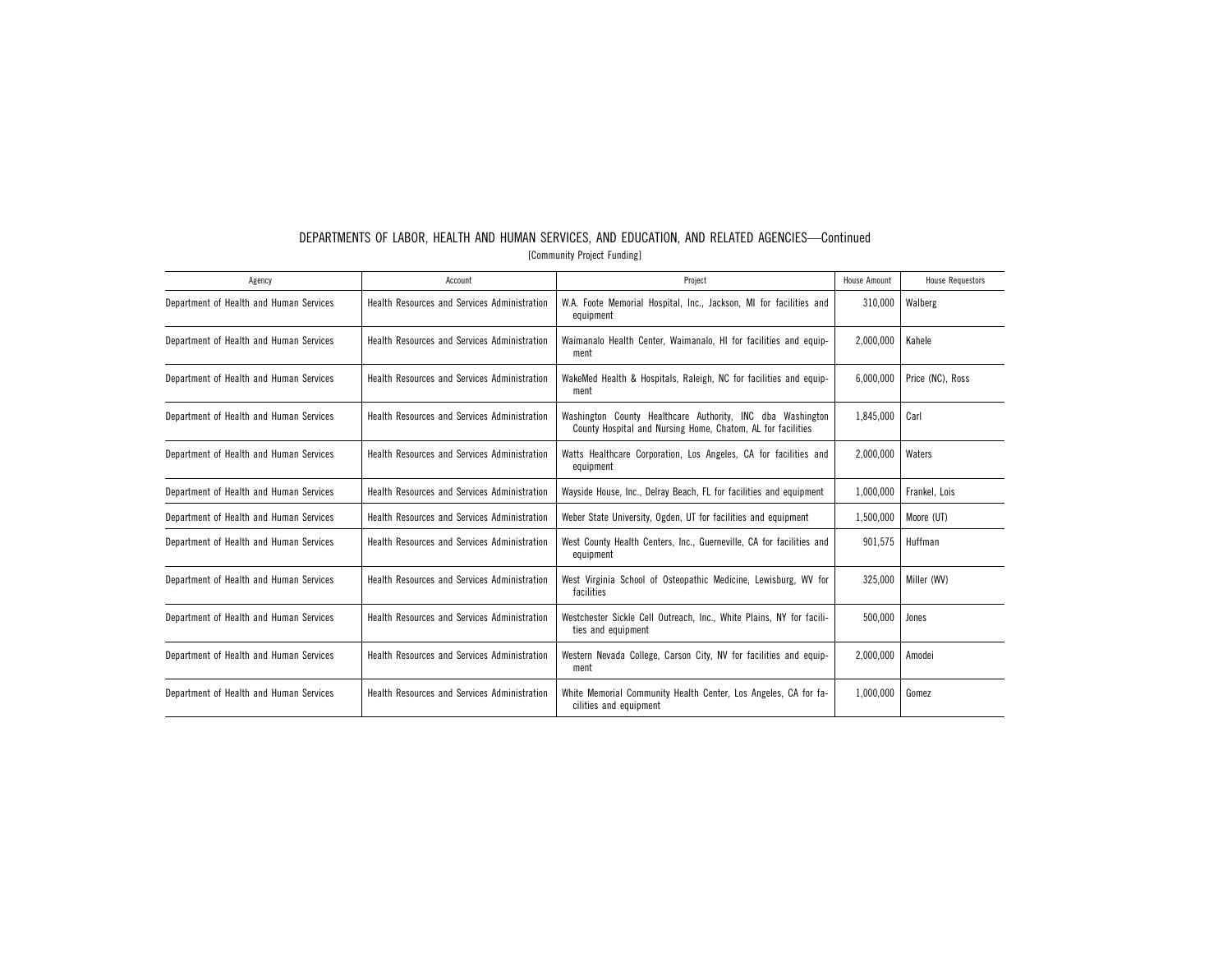| Department of Health and Human Services | <b>Health Resources and Services Administration</b>        | Whitman County Public Hospital District Number 1-A, Pullman, WA<br>for an electronic health records initiative                               | 3,000,000 | Rodgers (WA)    |
|-----------------------------------------|------------------------------------------------------------|----------------------------------------------------------------------------------------------------------------------------------------------|-----------|-----------------|
| Department of Health and Human Services | Health Resources and Services Administration               | Whitman-Walker Health, Washington, DC for equipment                                                                                          | 250,000   | Norton          |
| Department of Health and Human Services | Health Resources and Services Administration               | Wilmington Community Clinic, Wilmington, CA for facilities and<br>equipment                                                                  | 200,000   | Barragan        |
| Department of Health and Human Services | Health Resources and Services Administration               | Wilson Community College, Wilson, NC for facilities and equipment                                                                            | 3.000.000 | Butterfield     |
| Department of Health and Human Services | <b>Health Resources and Services Administration</b>        | WINGS Program, Inc., Rolling Meadows, IL for facilities and equip-<br>ment                                                                   | 200,000   | Casten          |
| Department of Health and Human Services | Health Resources and Services Administration               | Winston-Salem State University, Winston-Salem, NC for facilities<br>and equipment                                                            | 1,342,840 | Manning         |
| Department of Health and Human Services | Health Resources and Services Administration               | Wintersville Volunteer Fire Department, Wintersville, OH for facili-<br>ties and equipment                                                   | 110,000   | Johnson (OH)    |
| Department of Health and Human Services | <b>Health Resources and Services Administration</b>        | Worry Free Community, Glendale Heights, IL for facilities and<br>equipment                                                                   | 144,800   | Casten          |
| Department of Health and Human Services | Health Resources and Services Administration               | Worry Free Community, Glendale Heights, IL for facilities and<br>equipment                                                                   | 1,000,000 | Newman          |
| Department of Health and Human Services | Health Resources and Services Administration               | Wyckoff Heights Medical Center, Brooklyn, NY for facilities and<br>equipment                                                                 | 2,000,000 | Velazquez       |
| Department of Health and Human Services | Health Resources and Services Administration               | YMCA of Central Florida, Orlando, FL for facilities and equipment                                                                            | 1,000,000 | Demings         |
| Department of Health and Human Services | Substance Use And Mental Health Services<br>Administration | A Safe Haven Foundation, Chicago, IL for behavioral health, sub-<br>stance use disorder, and peer support services, including equip-<br>ment | 2,000,000 | Davis, Danny K. |
| Department of Health and Human Services | Substance Use And Mental Health Services<br>Administration | AABR, Inc., College Point, NY for behavioral health services and<br>training, including equipment                                            | 382,174   | Ocasio-Cortez   |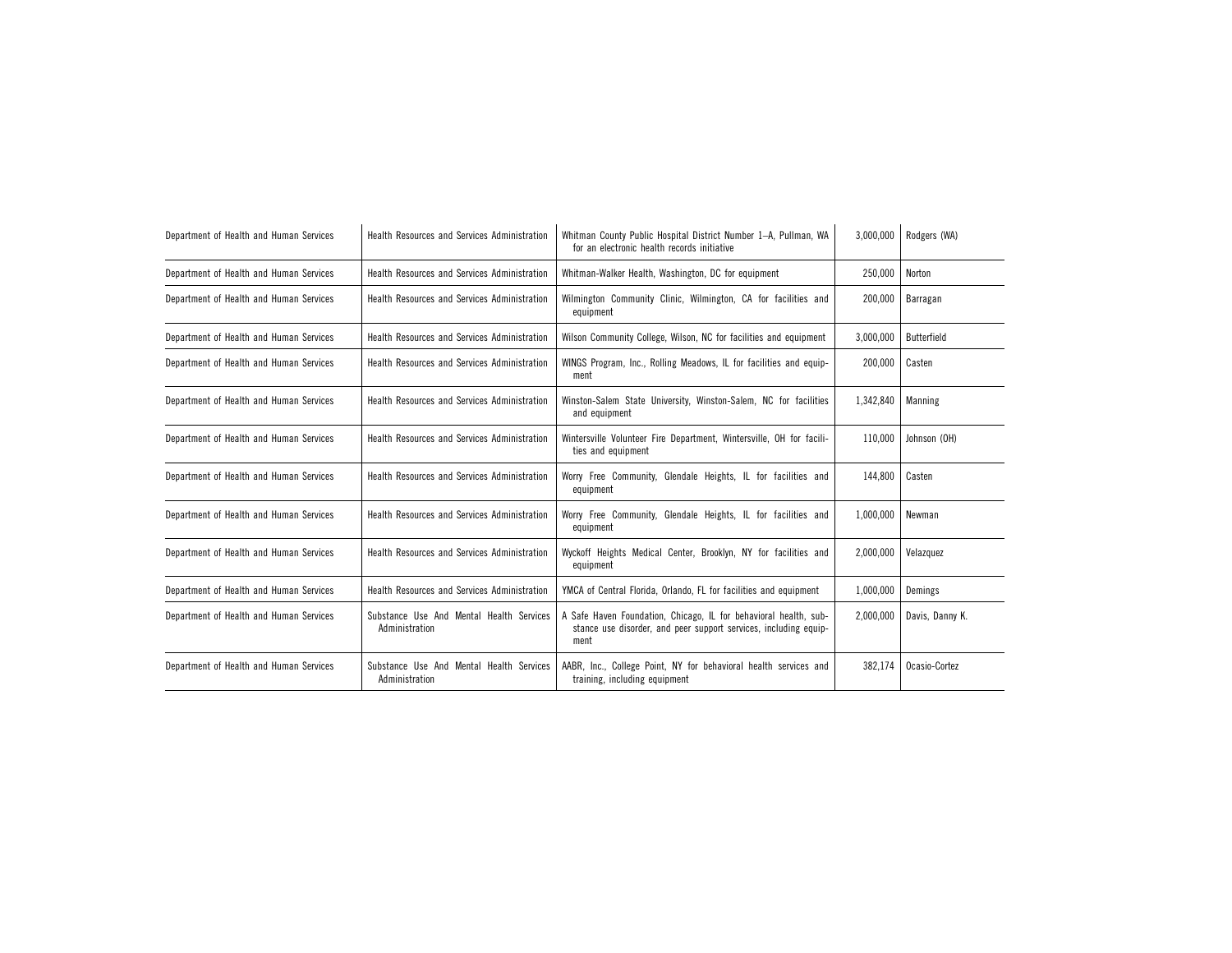| $\sqrt{2}$                              |                                                            |                                                                                                                                                                                               |                     |                         |  |  |  |
|-----------------------------------------|------------------------------------------------------------|-----------------------------------------------------------------------------------------------------------------------------------------------------------------------------------------------|---------------------|-------------------------|--|--|--|
| Agency                                  | Account                                                    | Project                                                                                                                                                                                       | <b>House Amount</b> | <b>House Requestors</b> |  |  |  |
| Department of Health and Human Services | Substance Use And Mental Health Services<br>Administration | AboutFace-USA, Inc., Cumming, GA for mental health treatment<br>and services for veterans, including equipment and wraparound<br>services                                                     | 1,280,000           | Bourdeaux               |  |  |  |
| Department of Health and Human Services | Substance Use And Mental Health Services<br>Administration | Alliance for Healthy Communities, Inc., New Port Richey, FL for a<br>substance use prevention, treatment, and recovery services, and<br>resources center, including the purchase of equipment | 800.000             | <b>Bilirakis</b>        |  |  |  |
| Department of Health and Human Services | Substance Use And Mental Health Services<br>Administration | Amistad, Inc., Portland, ME for behavioral health services and re-<br>covery housing                                                                                                          | 535,000             | Pingree                 |  |  |  |
| Department of Health and Human Services | Substance Use And Mental Health Services<br>Administration | Anaheim Community Foundation, Anaheim, CA for mental health<br>and related support services                                                                                                   | 1,000,000           | Correa                  |  |  |  |
| Department of Health and Human Services | Substance Use And Mental Health Services<br>Administration | Apna Ghar, Chicago, IL for a mobile mental health advocacy unit,<br>including training                                                                                                        | 300,000             | Schakowsky              |  |  |  |
| Department of Health and Human Services | Substance Use And Mental Health Services<br>Administration | Arab-American Family Support Center, Brooklyn, NY for mental<br>health services, including equipment                                                                                          | 1,800,453           | Velazquez               |  |  |  |
| Department of Health and Human Services | Substance Use And Mental Health Services<br>Administration | Ashley Addiction Treatment Center, Havre de Grace, MD for behav-<br>ioral health services and youth education programs                                                                        | 420,000             | Ruppersberger           |  |  |  |
| Department of Health and Human Services | Substance Use And Mental Health Services<br>Administration | Asian Health Services, Oakland, CA for mental health and wrap-<br>around services                                                                                                             | 1.000.000           | Lee (CA)                |  |  |  |
| Department of Health and Human Services | Substance Use And Mental Health Services<br>Administration | Bay Area Community Health, San Jose, CA for behavioral health<br>services                                                                                                                     | 1,000,000           | Lofgren                 |  |  |  |
| Department of Health and Human Services | Substance Use And Mental Health Services<br>Administration | Baylor College of Medicine, Houston, TX for substance use disorder<br>services and treatment for people experiencing homelessness                                                             | 1.000.000           | Jackson Lee             |  |  |  |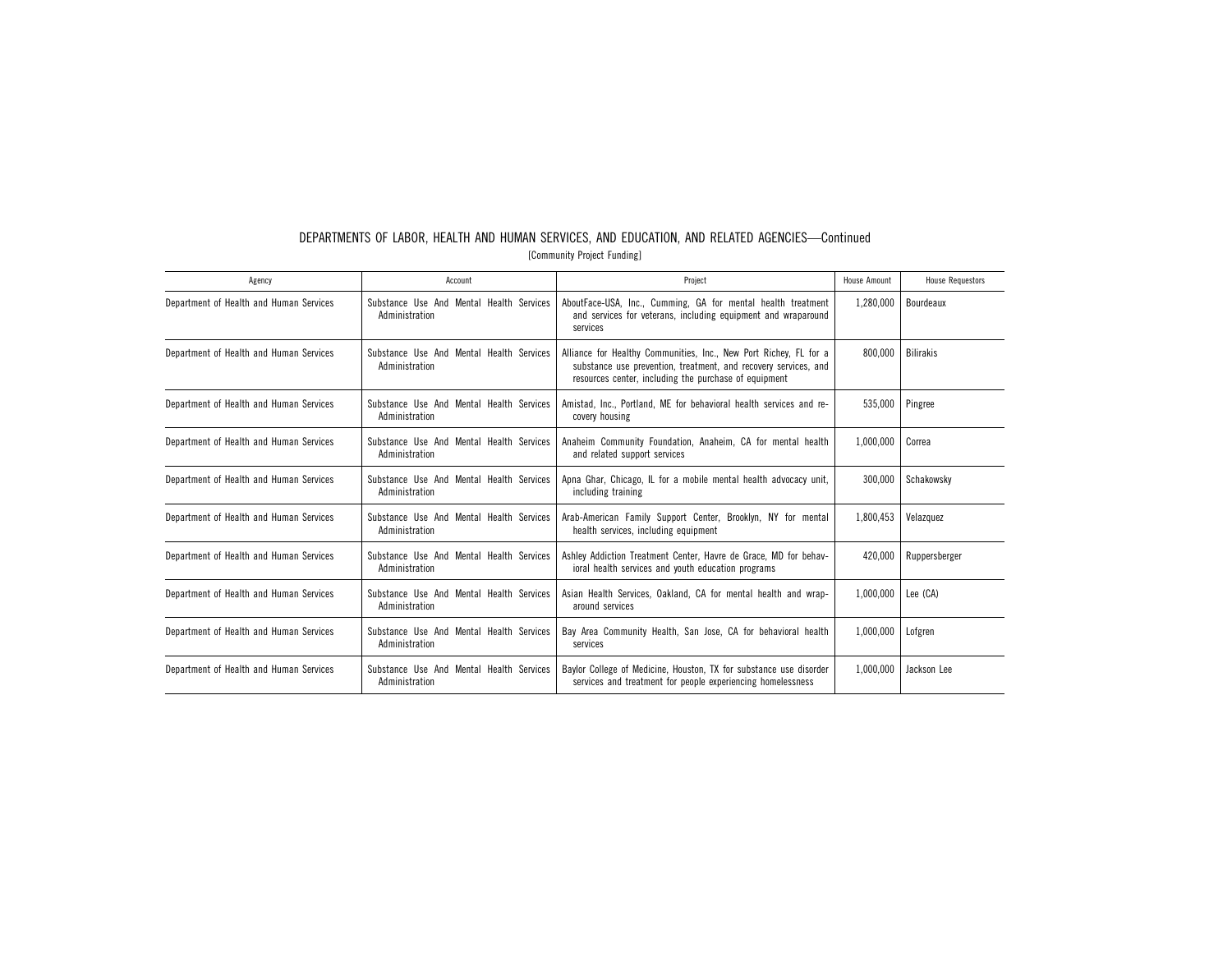| Department of Health and Human Services | Substance Use And Mental Health Services<br>Administration | Baylor College of Medicine, Houston, TX to provide substance use<br>disorder services and treatment, including minor facility repairs,<br>improvements, and equipment | 1,200,000 | Garcia (TX)                        |
|-----------------------------------------|------------------------------------------------------------|-----------------------------------------------------------------------------------------------------------------------------------------------------------------------|-----------|------------------------------------|
| Department of Health and Human Services | Substance Use And Mental Health Services<br>Administration | Beit T'Shuvah, Los Angeles, CA for behavioral health, recovery, and<br>other supportive services                                                                      | 301,649   | Sherman                            |
| Department of Health and Human Services | Substance Use And Mental Health Services<br>Administration | Boys & Girls Clubs of Delaware, Wilmington, DE for mental health<br>and supportive services                                                                           | 250.000   | <b>Blunt Rochester</b>             |
| Department of Health and Human Services | Substance Use And Mental Health Services<br>Administration | Boys & Girls Clubs of the Valley, Phoenix, AZ for the Whole Child<br>Approach Program to provide mental health and other sup-<br>portive services for children        | 1,000,000 | Gallego                            |
| Department of Health and Human Services | Substance Use And Mental Health Services<br>Administration | BPSOS Center for Community Advancement, Westminster, CA for<br>behavioral health services and training                                                                | 300,000   | Lowenthal                          |
| Department of Health and Human Services | Substance Use And Mental Health Services<br>Administration | Cenikor Foundation, Waco, TX for a substance use treatment and<br>recovery program, including behavioral health services and sup-<br>port services                    | 640,000   | Sessions                           |
| Department of Health and Human Services | Substance Use And Mental Health Services<br>Administration | Champions In Service, Pacoima, CA for mental health and sup-<br>portive services                                                                                      | 722,223   | Cardenas                           |
| Department of Health and Human Services | Substance Use And Mental Health Services<br>Administration | Child and Family Agency of Southeastern CT, Inc., New London, CT<br>for mental health and related services for youth, including<br>equipment                          | 693.437   | Courtney                           |
| Department of Health and Human Services | Substance Use And Mental Health Services<br>Administration | Children's Health Clinical Operations, Dallas, TX for training, edu-<br>cation, and pediatric mental health services                                                  | 915.000   | Allred, Johnson (TX), Van<br>Duyne |
| Department of Health and Human Services | Substance Use And Mental Health Services<br>Administration | Children's Health Clinical Operations, Dallas, TX for youth behav-<br>ioral health services and equipment                                                             | 500.000   | Allred, Van Duyne                  |
| Department of Health and Human Services | Substance Use And Mental Health Services<br>Administration | Children's Hospital Colorado, Aurora, CO to enhance access to<br>mental health care services, including training                                                      | 668,313   | Crow                               |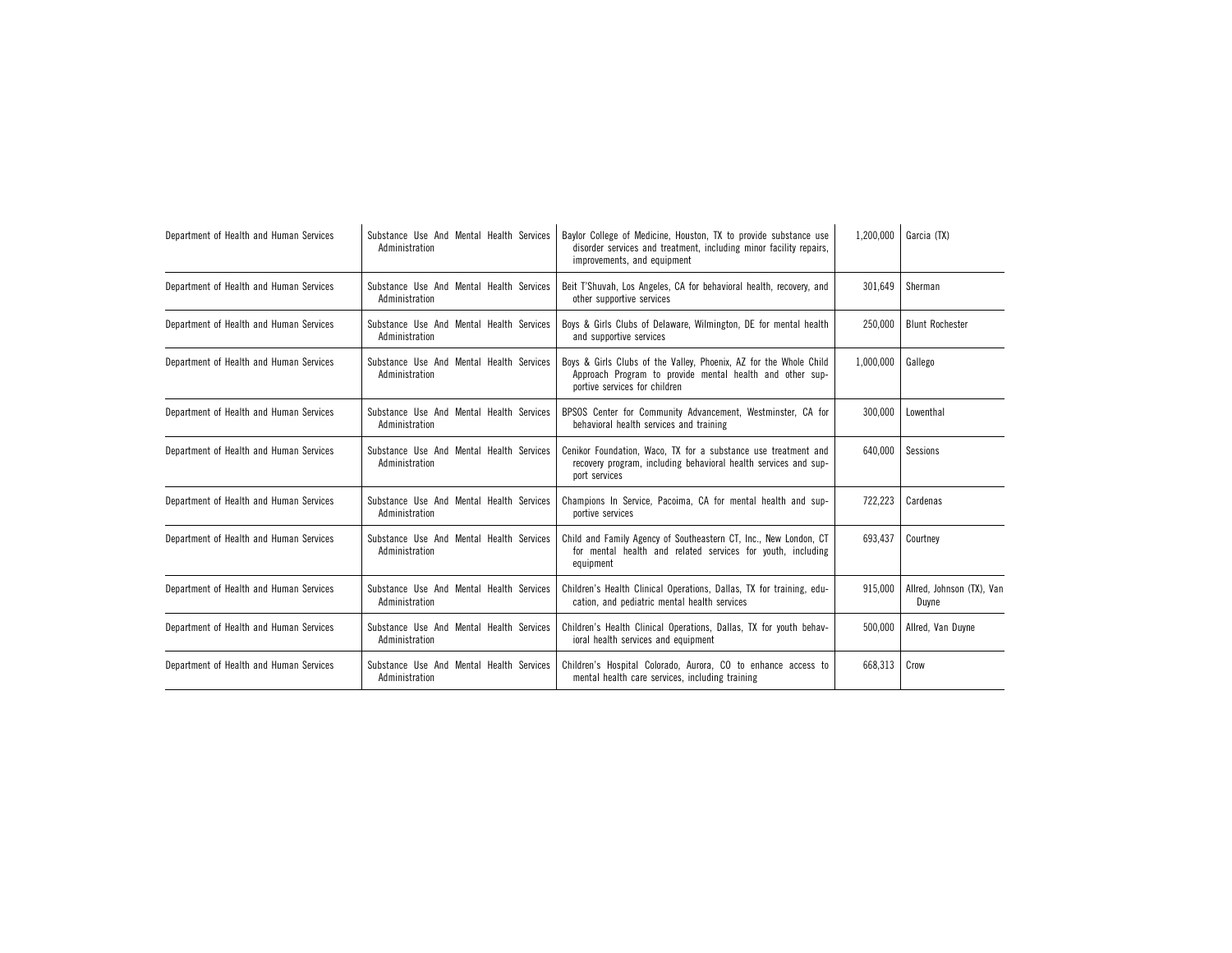| DEPARTMENTS OF LABOR. HEALTH AND HUMAN SERVICES, AND EDUCATION, AND RELATED AGENCIES—Continued |  |  |  |  |  |  |  |  |  |  |
|------------------------------------------------------------------------------------------------|--|--|--|--|--|--|--|--|--|--|
| [Community Project Funding]                                                                    |  |  |  |  |  |  |  |  |  |  |

| Agency                                  | Account                                                    | Project                                                                                                                                                         | <b>House Amount</b> | <b>House Requestors</b> |
|-----------------------------------------|------------------------------------------------------------|-----------------------------------------------------------------------------------------------------------------------------------------------------------------|---------------------|-------------------------|
| Department of Health and Human Services | Substance Use And Mental Health Services<br>Administration | Children's Hospital of The King's Daughters, Norfolk, VA for mental<br>health services and treatment, including outreach and program-<br>ming                   | 1,000,000           | Scott (VA)              |
| Department of Health and Human Services | Substance Use And Mental Health Services<br>Administration | Chinese-American Planning Council, Inc., New York, NY for mental<br>health services and treatment, outreach, education, and equip-<br>ment                      | 500.000             | Nadler                  |
| Department of Health and Human Services | Substance Use And Mental Health Services<br>Administration | City of Austin, TX for substance use prevention, awareness, and<br>education activities                                                                         | 2,000,420           | Doggett                 |
| Department of Health and Human Services | Substance Use And Mental Health Services<br>Administration | City of Hermosa Beach, CA for mobile mental health crisis re-<br>sponse teams                                                                                   | 1,000,000           | Lieu                    |
| Department of Health and Human Services | Substance Use And Mental Health Services<br>Administration | City of Monroe, WA for mental health crisis support services, in-<br>cluding equipment                                                                          | 480,804             | DelBene                 |
| Department of Health and Human Services | Substance Use And Mental Health Services<br>Administration | City of Moreno Valley, CA for the Homeless to Work program to pro-<br>vide behavioral health services, including equipment and out-<br>reach                    | 1,000,000           | Takano                  |
| Department of Health and Human Services | Substance Use And Mental Health Services<br>Administration | City of Norco, CA for a homelessness services program                                                                                                           | 800,000             | Calvert                 |
| Department of Health and Human Services | Substance Use And Mental Health Services<br>Administration | City of North Las Vegas, NV for a mental health crisis response<br>unit                                                                                         | 875.000             | Horsford                |
| Department of Health and Human Services | Substance Use And Mental Health Services<br>Administration | City of Pasadena. CA for the Pasadena Outreach Response Team to<br>provide behavioral health and related services to people experi-<br>encing homelessness      | 900.000             | Chu                     |
| Department of Health and Human Services | Substance Use And Mental Health Services<br>Administration | City of Pittsburg, PA for the Reaching Out On The Streets (ROOTS)<br>Overdose and Support Teams to provide behavioral health serv-<br>ices, including equipment | 1,000,000           | Doyle, Michael F.       |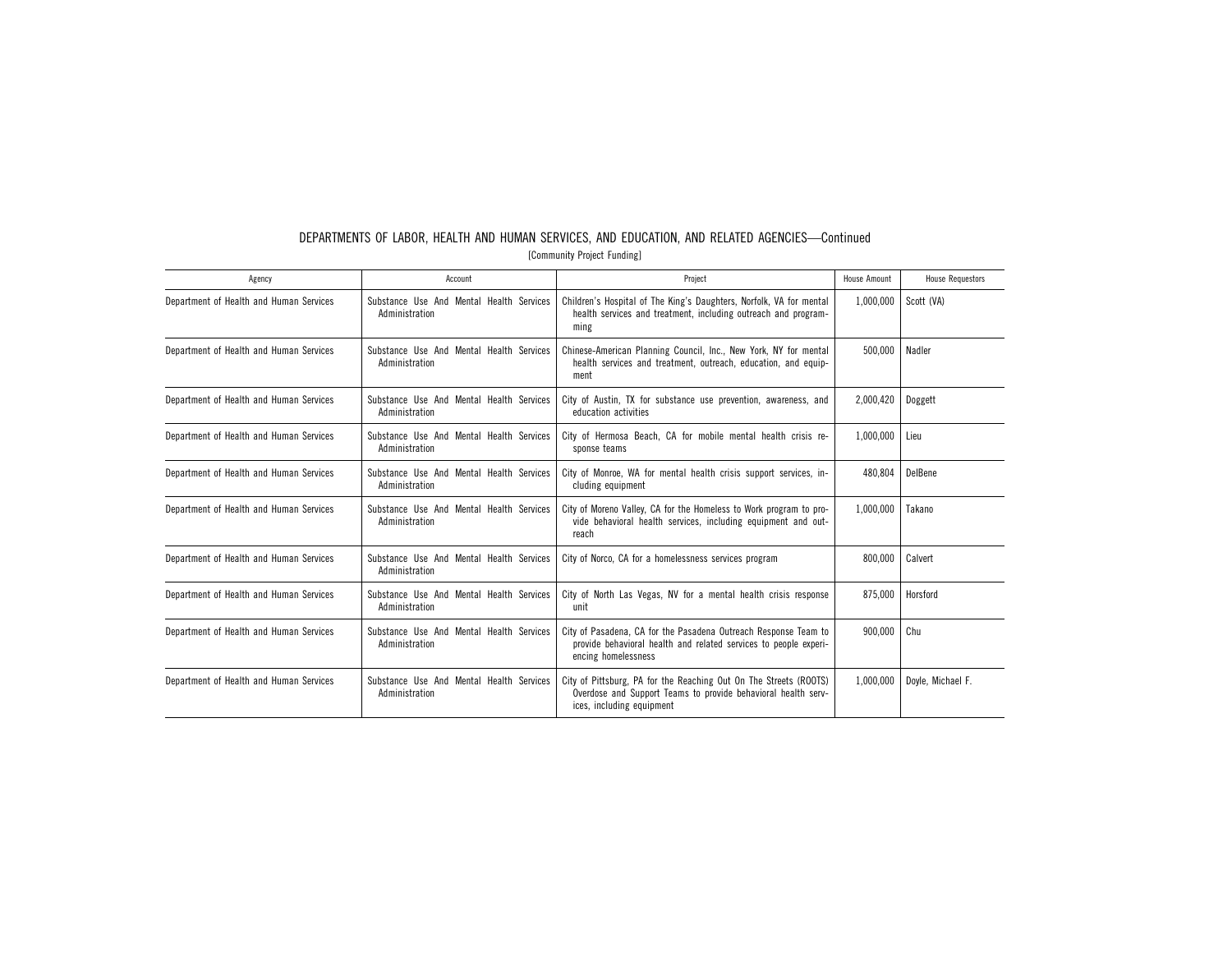| Department of Health and Human Services | Substance Use And Mental Health Services<br>Administration | City of San Fernando. CA for mental health crisis response services                                                                                             | 800.000   | Cardenas            |
|-----------------------------------------|------------------------------------------------------------|-----------------------------------------------------------------------------------------------------------------------------------------------------------------|-----------|---------------------|
| Department of Health and Human Services | Substance Use And Mental Health Services<br>Administration | City of Santa Monica, CA for behavioral health and other sup-<br>portive services                                                                               | 1,500,000 | Lieu                |
| Department of Health and Human Services | Substance Use And Mental Health Services<br>Administration | Clark County, Nevada, Las Vegas, NV for behavioral health and<br>other support services                                                                         | 1.709.594 | Lee (NV)            |
| Department of Health and Human Services | Substance Use And Mental Health Services<br>Administration | Community Health Connections, Inc., Fitchburg, MA for youth men-<br>tal health services and treatment, including training and equip-<br>ment                    | 2,500,000 | Trahan              |
| Department of Health and Human Services | Substance Use And Mental Health Services<br>Administration | Community Hero Action Group, King of Prussia, PA for the Black<br>Health Matters initiative to provide mental health services, and<br>other supportive services | 450,000   | Dean                |
| Department of Health and Human Services | Substance Use And Mental Health Services<br>Administration | Community Medical Wellness Centers, USA, Long Beach, CA for be-<br>havioral health and substance use disorder services, including<br>equipment                  | 2,000,000 | Lowenthal           |
| Department of Health and Human Services | Substance Use And Mental Health Services<br>Administration | Compass LGBTQ Youth and Family Services, Lake Worth Beach, FL<br>for behavioral health and wraparound services                                                  | 523.345   | Cherfilus-McCormick |
| Department of Health and Human Services | Substance Use And Mental Health Services<br>Administration | Contact Community Services, Inc., Syracuse, NY for a crisis call<br>center upgrade, including the purchase of equipment and infor-<br>mation technology         | 135,000   | Katko               |
| Department of Health and Human Services | Substance Use And Mental Health Services<br>Administration | County of San Diego, CA for mobile behavioral health crisis re-<br>sponse teams                                                                                 | 4,480,000 | Levin (CA), Peters  |
| Department of Health and Human Services | Substance Use And Mental Health Services<br>Administration | Court Appointed Special Advocates Program, Inc. of Contra Costa,<br>Concord, CA for mental health services for youth and education<br>programming               | 600,000   | DeSaulnier          |
| Department of Health and Human Services | Substance Use And Mental Health Services<br>Administration | Douglas County, Castle Rock, CO for mental and behavioral health<br>services and treatment, including technology                                                | 629.970   | Crow                |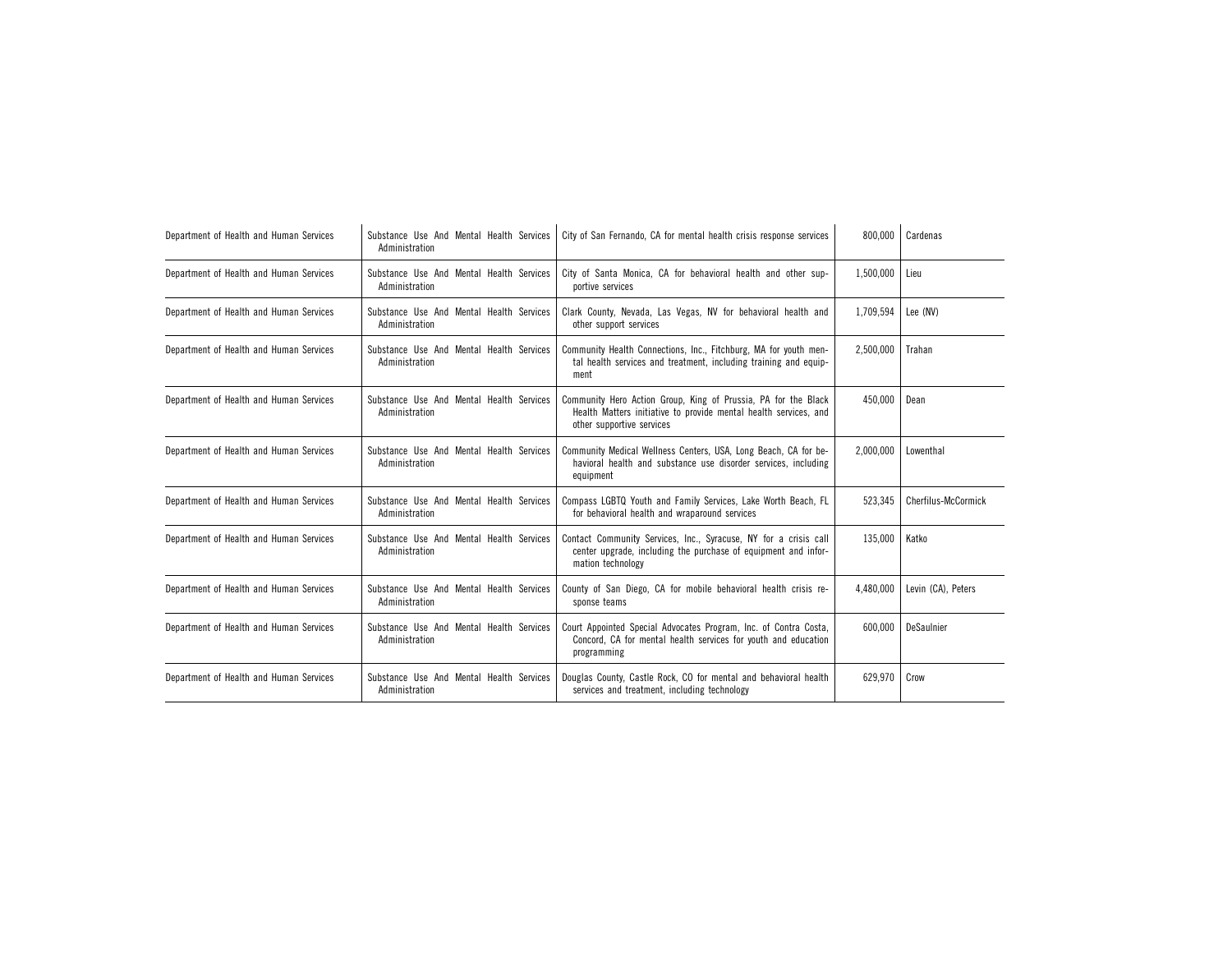| DEPARTMENTS OF LABOR. HEALTH AND HUMAN SERVICES. AND EDUCATION. AND RELATED AGENCIES-Continued |  |  |  |  |  |  |  |
|------------------------------------------------------------------------------------------------|--|--|--|--|--|--|--|
| [Community Project Funding]                                                                    |  |  |  |  |  |  |  |

| Agency                                  | Account                                                    | Project                                                                                                                                                                | House Amount | <b>House Requestors</b> |
|-----------------------------------------|------------------------------------------------------------|------------------------------------------------------------------------------------------------------------------------------------------------------------------------|--------------|-------------------------|
| Department of Health and Human Services | Substance Use And Mental Health Services<br>Administration | DuPage County Health Department, Wheaton, IL for mental health<br>and substance use disorder services                                                                  | 1,000,000    | Casten                  |
| Department of Health and Human Services | Substance Use And Mental Health Services<br>Administration | East Bay Agency for Children, Oakland, CA for student and teacher<br>mental health services and supportive services                                                    | 477.000      | Swalwell                |
| Department of Health and Human Services | Substance Use And Mental Health Services<br>Administration | El Futuro, Inc., Durham, NC for mental health training and cur-<br>riculum development                                                                                 | 192.371      | Price (NC)              |
| Department of Health and Human Services | Substance Use And Mental Health Services<br>Administration | EmblemHealth, Inc., New York, NY for mental health services, edu-<br>cation, and other related activities                                                              | 450.000      | Clarke (NY)             |
| Department of Health and Human Services | Substance Use And Mental Health Services<br>Administration | Emory University, Atlanta, GA for a hospital-based violence inter-<br>vention program to provide behavioral health services and wrap-<br>around services               | 500.000      | Williams (GA)           |
| Department of Health and Human Services | Substance Use And Mental Health Services<br>Administration | Family and Children's Association, Garden City, NY for the Senior<br>Safety Net Program to provide behavioral health and wrap-<br>around services, including equipment | 790.817      | Rice (NY)               |
| Department of Health and Human Services | Substance Use And Mental Health Services<br>Administration | Family and Children's Center Wisconsin, La Crosse, WI to expand<br>behavioral health services, including outreach, education, equip-<br>ment, and technology           | 450.000      | Kind                    |
| Department of Health and Human Services | Substance Use And Mental Health Services<br>Administration | FosterHope Sacramento, Sacramento, CA for mental health and as-<br>sociated support services                                                                           | 600,000      | Bera                    |
| Department of Health and Human Services | Substance Use And Mental Health Services<br>Administration | Friends of the Children- Detroit, Detroit, MI for mental health and<br>other supportive services, including training                                                   | 150,000      | Lawrence                |
| Department of Health and Human Services | Substance Use And Mental Health Services<br>Administration | GAAMHA Inc., Gardner, MA for behavioral health and supportive<br>services                                                                                              | 200.000      | Trahan                  |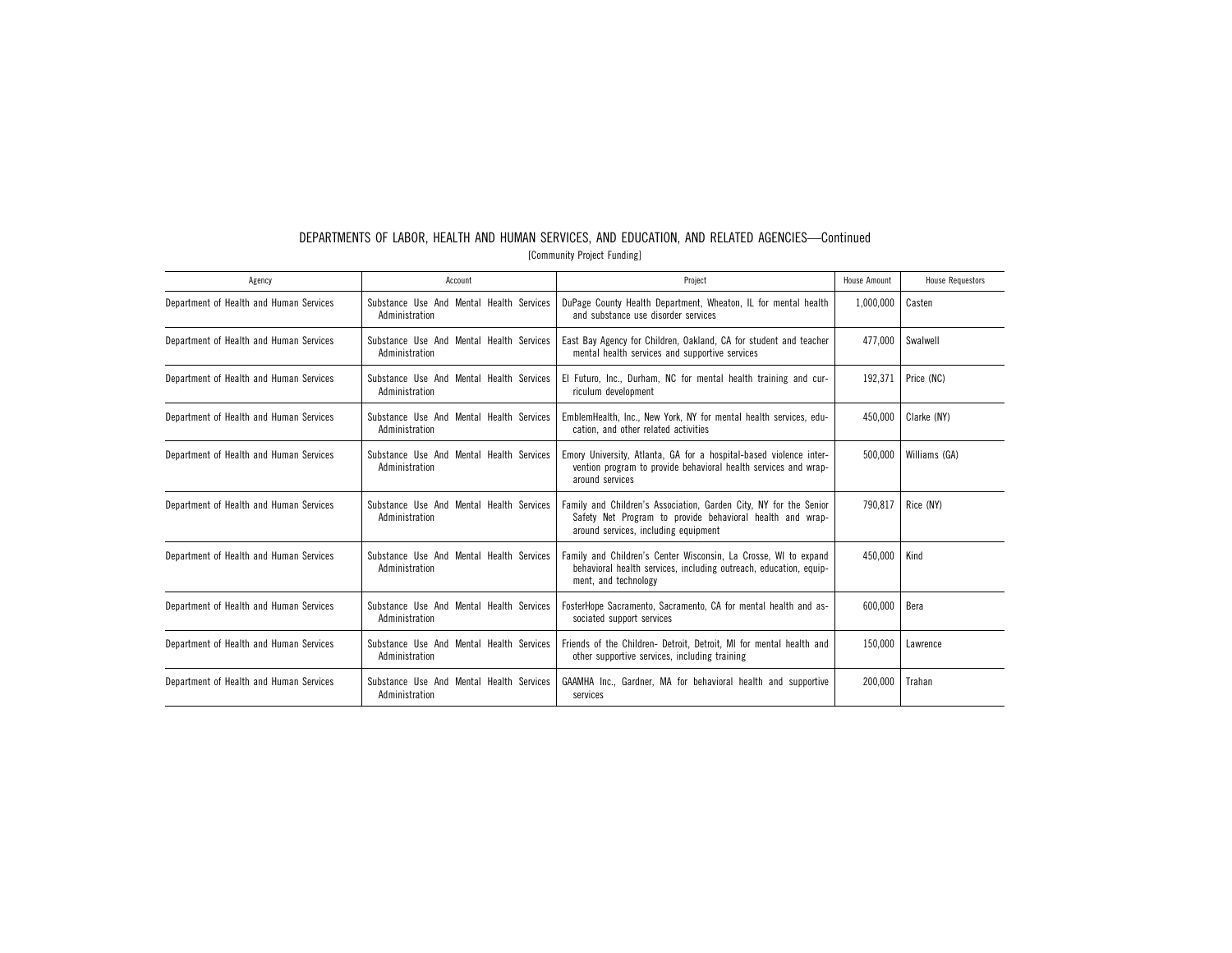| Department of Health and Human Services | Substance Use And Mental Health Services<br>Administration | George Mason University, Fairfax, VA for substance use services,<br>treatment, and associated support services                                                                                       | 1,037,519 | Wexton     |
|-----------------------------------------|------------------------------------------------------------|------------------------------------------------------------------------------------------------------------------------------------------------------------------------------------------------------|-----------|------------|
| Department of Health and Human Services | Substance Use And Mental Health Services<br>Administration | George Mason University, Fairfax, VA for youth mental health serv-<br>ices, including training and equipment                                                                                         | 943.983   | Connolly   |
| Department of Health and Human Services | Substance Use And Mental Health Services<br>Administration | Grafton City Hospital, Grafton, WV for a substance use treatment<br>and recovery program, including the purchase of supplies,<br>equipment, and information technology, and wraparound serv-<br>ices | 995.000   | McKinley   |
| Department of Health and Human Services | Substance Use And Mental Health Services<br>Administration | Harris County Public Health, Houston, TX for ACCESS Harris to pro-<br>vide behavioral health and wraparound services                                                                                 | 1.000.000 | Fletcher   |
| Department of Health and Human Services | Substance Use And Mental Health Services<br>Administration | Harris County Public Health, Houston, TX for behavioral health and<br>supportive services for parents and infants                                                                                    | 1.431.174 | Fletcher   |
| Department of Health and Human Services | Substance Use And Mental Health Services<br>Administration | Healthier Kids Foundation, San Jose, CA for mental and behavioral<br>health services for youth                                                                                                       | 644,000   | Eshoo      |
| Department of Health and Human Services | Substance Use And Mental Health Services<br>Administration | Hope for Heroes Horsemanship Center, Yelm, WA for suicide pre-<br>vention and mental health awareness training and treatment<br>programming, including postvention services                          | 70.000    | Strickland |
| Department of Health and Human Services | Substance Use And Mental Health Services<br>Administration | Hope of the Valley Rescue Mission, North Hills, CA for mental<br>health and substance use disorder services                                                                                          | 2,000,000 | Sherman    |
| Department of Health and Human Services | Substance Use And Mental Health Services<br>Administration | Ibn Sina Foundation, Inc., Houston, TX for mental health and sub-<br>stance use disorder services and treatment, including equip-<br>ment                                                            | 1.600.000 | Green (TX) |
| Department of Health and Human Services | Substance Use And Mental Health Services<br>Administration | Identity, Inc., Rockville, MD for the Encuentros program to provide<br>mental health and supportive services, including curriculum and<br>training                                                   | 121,000   | Raskin     |
| Department of Health and Human Services | Substance Use And Mental Health Services<br>Administration | Indian Health Center of Santa Clara Valley, San Jose, CA for be-<br>havioral health and wraparound services                                                                                          | 914.000   | Lofgren    |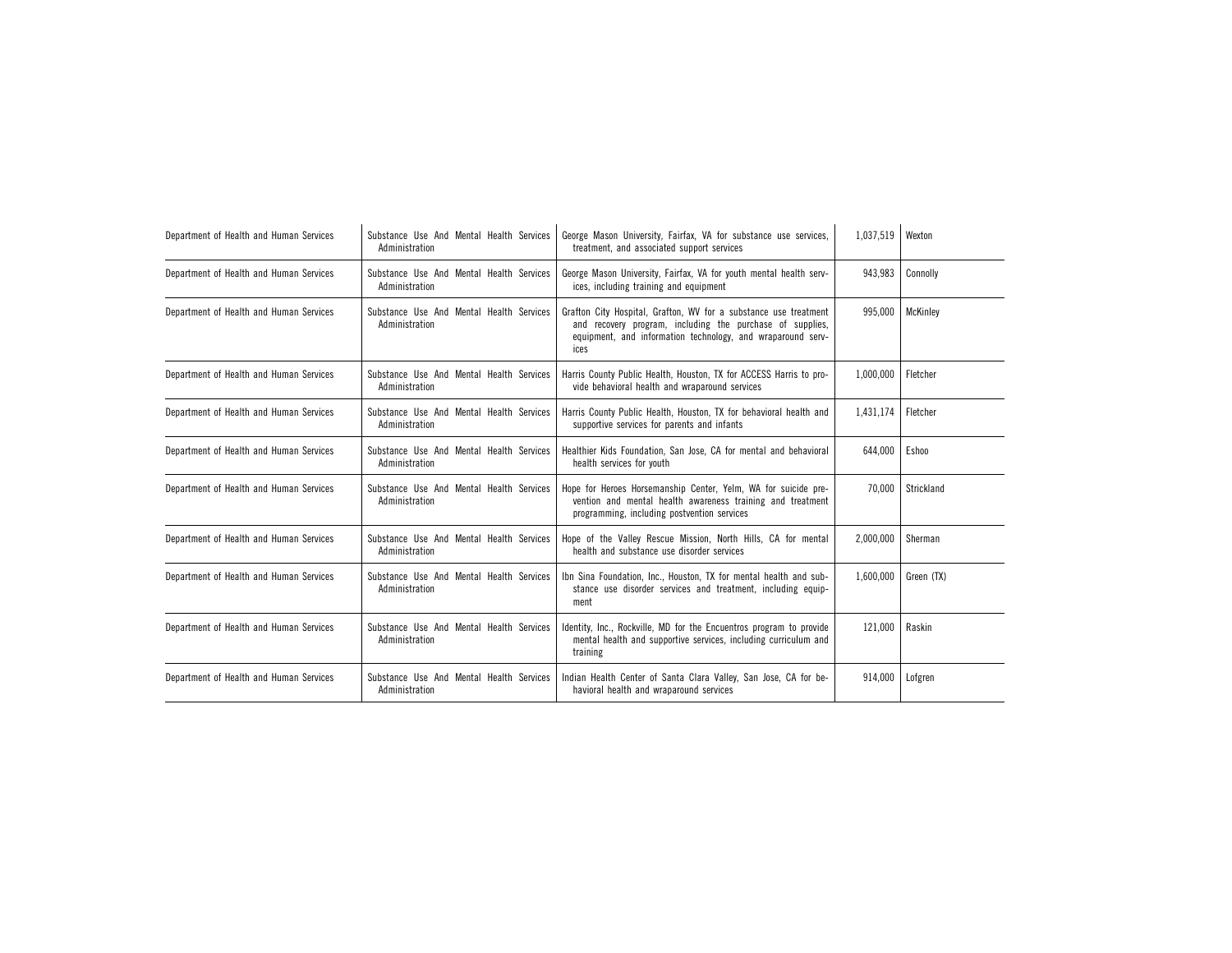| [Community Project Funding] |                |                                                                                                                                                       |              |                         |  |  |
|-----------------------------|----------------|-------------------------------------------------------------------------------------------------------------------------------------------------------|--------------|-------------------------|--|--|
| Agency                      | Account        | Project                                                                                                                                               | House Amount | <b>House Requestors</b> |  |  |
| Health and Human Services   | Administration | Substance Use And Mental Health Services   Jewish Adoption and Family Care Options, Sunrise, FL for mental  <br>health and trauma prevention services | 250.000      | Deutch                  |  |  |
| Health and Human Services   |                | Substance Use And Mental Health Services   Julia Dyckman Andrus Memorial Incorporated Yonkers NY to ex-                                               |              | 802 583   Bowman        |  |  |

Department of

# DEPARTMENTS OF LABOR, HEALTH AND HUMAN SERVICES, AND EDUCATION, AND RELATED AGENCIES—Continued

| Department of Health and Human Services | Substance Use And Mental Health Services<br>Administration | Julia Dyckman Andrus Memorial, Incorporated, Yonkers, NY to ex-<br>pand mental health services, including equipment                                                                 | 802.583   | Bowman              |
|-----------------------------------------|------------------------------------------------------------|-------------------------------------------------------------------------------------------------------------------------------------------------------------------------------------|-----------|---------------------|
| Department of Health and Human Services | Substance Use And Mental Health Services<br>Administration | LCH Health and Community Services, Oxford, PA for behavioral<br>health services and treatment, including minor facility repairs<br>and improvements                                 | 605.000   | Houlahan            |
| Department of Health and Human Services | Substance Use And Mental Health Services<br>Administration | LIFE Camp, Inc., Jamaica, NY for mental health, grief counseling,<br>and other supportive services                                                                                  | 800.000   | Meng                |
| Department of Health and Human Services | Substance Use And Mental Health Services<br>Administration | Loma Linda University Medical Center, Loma Linda, CA for a men-<br>tal health outreach demonstration program                                                                        | 542,597   | Aguilar             |
| Department of Health and Human Services | Substance Use And Mental Health Services<br>Administration | Long Island Council on Alcoholism and Drug Dependence, Inc.,<br>Westbury, NY for the Student Assistance Program 2.0 to provide<br>mental health and substance use disorder services | 150.000   | Rice (NY)           |
| Department of Health and Human Services | Substance Use And Mental Health Services<br>Administration | Long Island Gay and Lesbian Youth, Inc., Hauppauge, NY for sub-<br>stance use prevention and mental health services for youth                                                       | 500,000   | Suozzi              |
| Department of Health and Human Services | Substance Use And Mental Health Services<br>Administration | Maimonides Medical Center, Brooklyn, NY for behavioral health<br>services, workforce training, and care coordination                                                                | 1,650,000 | Malliotakis, Nadler |
| Department of Health and Human Services | Substance Use And Mental Health Services<br>Administration | Massachusetts General Hospital Center for Immigrant Health, Bos-<br>ton, MA for mental health and supportive services                                                               | 1,150,000 | Presslev            |
| Department of Health and Human Services | Substance Use And Mental Health Services<br>Administration | Massachusetts General Hospital, Boston, MA for behavioral health<br>and supportive services for adults and youth                                                                    | 1,000,000 | Lynch               |
| Department of Health and Human Services | Substance Use And Mental Health Services<br>Administration | Mental Health Association, Inc., Springfield, MA for mental health<br>services, including technology and equipment                                                                  | 513,000   | Neal                |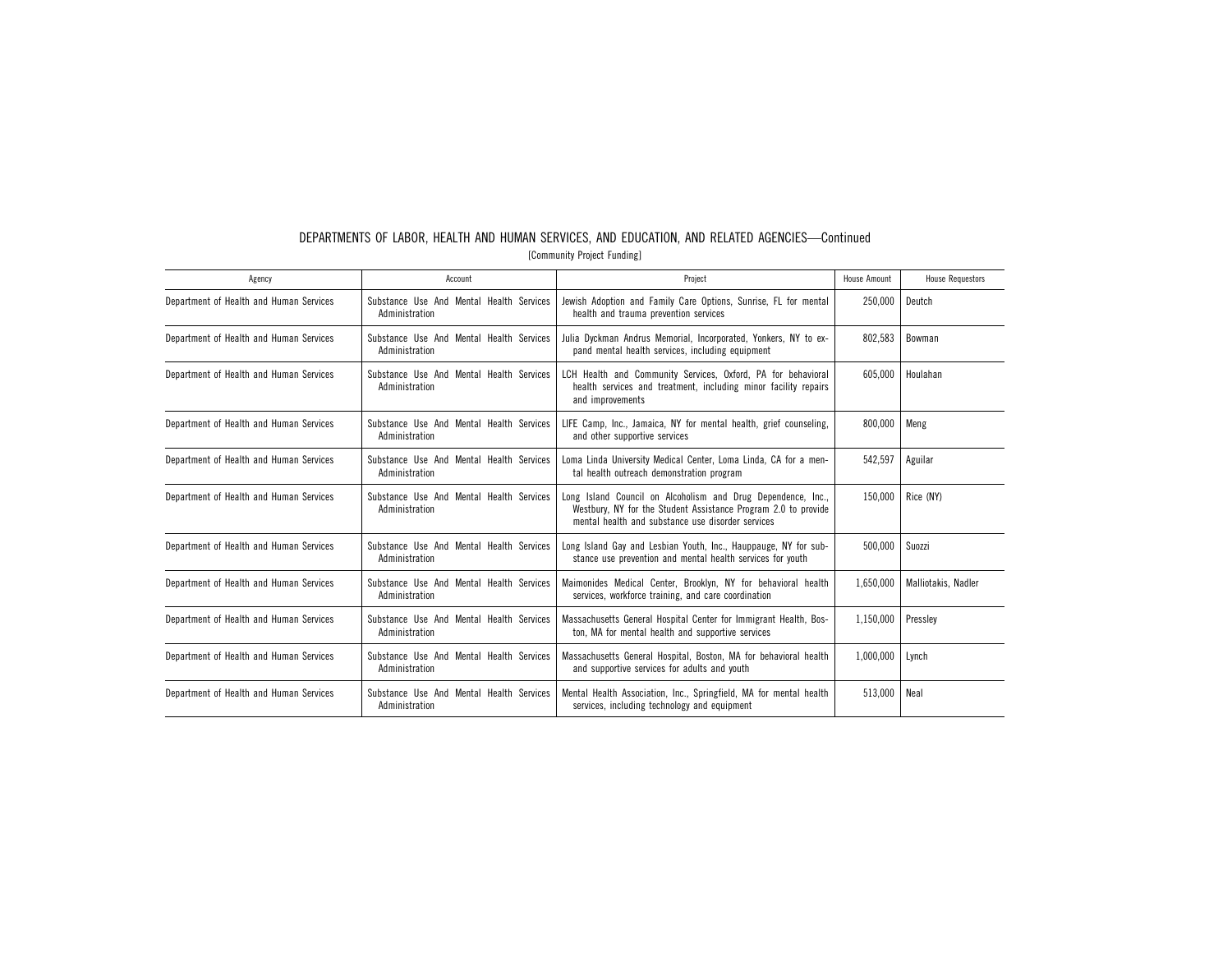| Department of Health and Human Services | Substance Use And Mental Health Services<br>Administration | Minnesota Psychiatric Information and Outreach, St. Paul, MN for<br>behavioral health educational materials, training, and peer sup-<br>port services                                    | 500,000   | Phillips        |
|-----------------------------------------|------------------------------------------------------------|------------------------------------------------------------------------------------------------------------------------------------------------------------------------------------------|-----------|-----------------|
| Department of Health and Human Services | Substance Use And Mental Health Services<br>Administration | Mosaic Georgia, Inc., Duluth, GA for behavioral health workforce<br>and equipment                                                                                                        | 1,027,200 | Bourdeaux       |
| Department of Health and Human Services | Substance Use And Mental Health Services<br>Administration | Muslim Community and Health Center, Milwaukee, WI to expand<br>mental health services, including outreach and equipment                                                                  | 290,000   | Moore (WI)      |
| Department of Health and Human Services | Substance Use And Mental Health Services<br>Administration | National Runaway Switchboard, Chicago, IL for the Teen Suicide<br>Prevention Line to provide mental health services, including<br>technology, public awareness, training, and equipment  | 375,000   | Quigley         |
| Department of Health and Human Services | Substance Use And Mental Health Services<br>Administration | Nevada State College, Henderson, NV for behavioral health and<br>support services, including technology and equipment                                                                    | 1,337,000 | Lee (NV)        |
| Department of Health and Human Services | Substance Use And Mental Health Services<br>Administration | New Age Services Corporation, Chicago, IL to expand substance<br>use disorder and mental health services                                                                                 | 600,000   | Davis, Danny K. |
| Department of Health and Human Services | Substance Use And Mental Health Services<br>Administration | New Mexico Human Services Department, Behavioral Health Serv-<br>ices Division, Santa Fe, NM for mobile mental health crisis re-<br>sponse teams                                         | 2,800,000 | Stansburv       |
| Department of Health and Human Services | Substance Use And Mental Health Services<br>Administration | Northville Township Police Department, Northville, MI to expand<br>mobile crisis response and related services                                                                           | 135,359   | <b>Stevens</b>  |
| Department of Health and Human Services | Substance Use And Mental Health Services<br>Administration | NYC Health $+$ Hospitals/ Jacobi, Bronx, NY for the Stand Up to Vi-<br>olence program to provide youth mental health and substance<br>use treatment services, and other support services | 845,026   | Ocasio-Cortez   |
| Department of Health and Human Services | Substance Use And Mental Health Services<br>Administration | Ohio Fire and Emergency Services Foundation, Worthington, OH for<br>a mental health training program                                                                                     | 200,000   | Joyce (OH)      |
| Department of Health and Human Services | Substance Use And Mental Health Services<br>Administration | Oklahoma Children's Hospital, Oklahoma City, OK for a behavioral<br>health program, including the purchase of equipment and infor-<br>mation technology                                  | 2,115,000 | Cole            |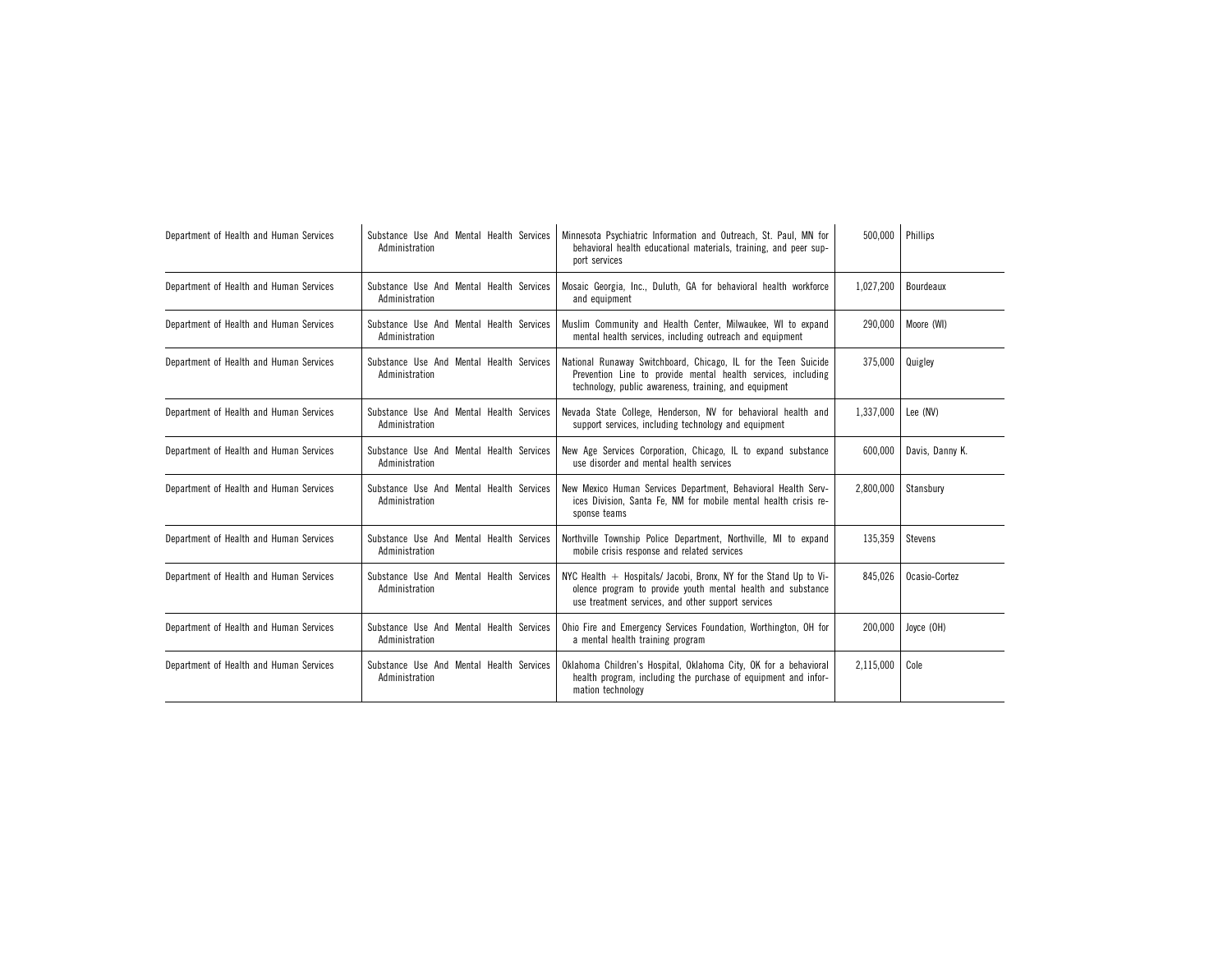| Agency                                  | Account                                                    | Project                                                                                                                                                             | House Amount | <b>House Requestors</b> |
|-----------------------------------------|------------------------------------------------------------|---------------------------------------------------------------------------------------------------------------------------------------------------------------------|--------------|-------------------------|
| Department of Health and Human Services | Substance Use And Mental Health Services<br>Administration | Operation New Hope, Jacksonville, FL for mental health services<br>and trainings                                                                                    | 100.000      | Lawson (FL)             |
| Department of Health and Human Services | Substance Use And Mental Health Services<br>Administration | Orange County Asian and Pacific Islander Community Alliance, Inc.,<br>Garden Grove, CA for mental health and supportive services                                    | 805.000      | Lowenthal               |
| Department of Health and Human Services | Substance Use And Mental Health Services<br>Administration | Overdose Lifeline, Inc., Indianapolis, IN for Camp Mariposa-Aaron's<br>Place Youth Prevention Program to provide behavioral health<br>and related services to youth | 87.000       | Carson                  |
| Department of Health and Human Services | Substance Use And Mental Health Services<br>Administration | Partnership to End Addiction, New York, NY for telehealth and mo-<br>bile behavioral health services, outreach, and awareness activi-<br>ties                       | 293,000      | Maloney, Carolyn B.     |
| Department of Health and Human Services | Substance Use And Mental Health Services<br>Administration | Philadelphia Mural Arts Advocates, Philadelphia, PA for behavioral<br>health and other support services                                                             | 500,000      | Boyle, Brendan F.       |
| Department of Health and Human Services | Substance Use And Mental Health Services<br>Administration | Pinebrook Family Answers, Allentown, PA for suicide prevention and<br>mental health services, including training, technology, and<br>equipment                      | 197.477      | Wild                    |
| Department of Health and Human Services | Substance Use And Mental Health Services<br>Administration | Polk County, FL for behavioral health and mobile crisis services                                                                                                    | 1,000,000    | Soto                    |
| Department of Health and Human Services | Substance Use And Mental Health Services<br>Administration | Primo Center for Women and Children, Chicago, IL for trauma-in-<br>formed behavioral health and other supportive services                                           | 800.000      | Davis, Danny K.         |
| Department of Health and Human Services | Substance Use And Mental Health Services<br>Administration | Public Defender Association, Seattle, WA for behavioral health and<br>wraparound services                                                                           | 1,500,000    | Smith (WA)              |
| Department of Health and Human Services | Substance Use And Mental Health Services<br>Administration | RefugeeOne, Chicago, IL for mental health and recovery support<br>services for refugee communities, including training                                              | 546.859      | Schakowsky              |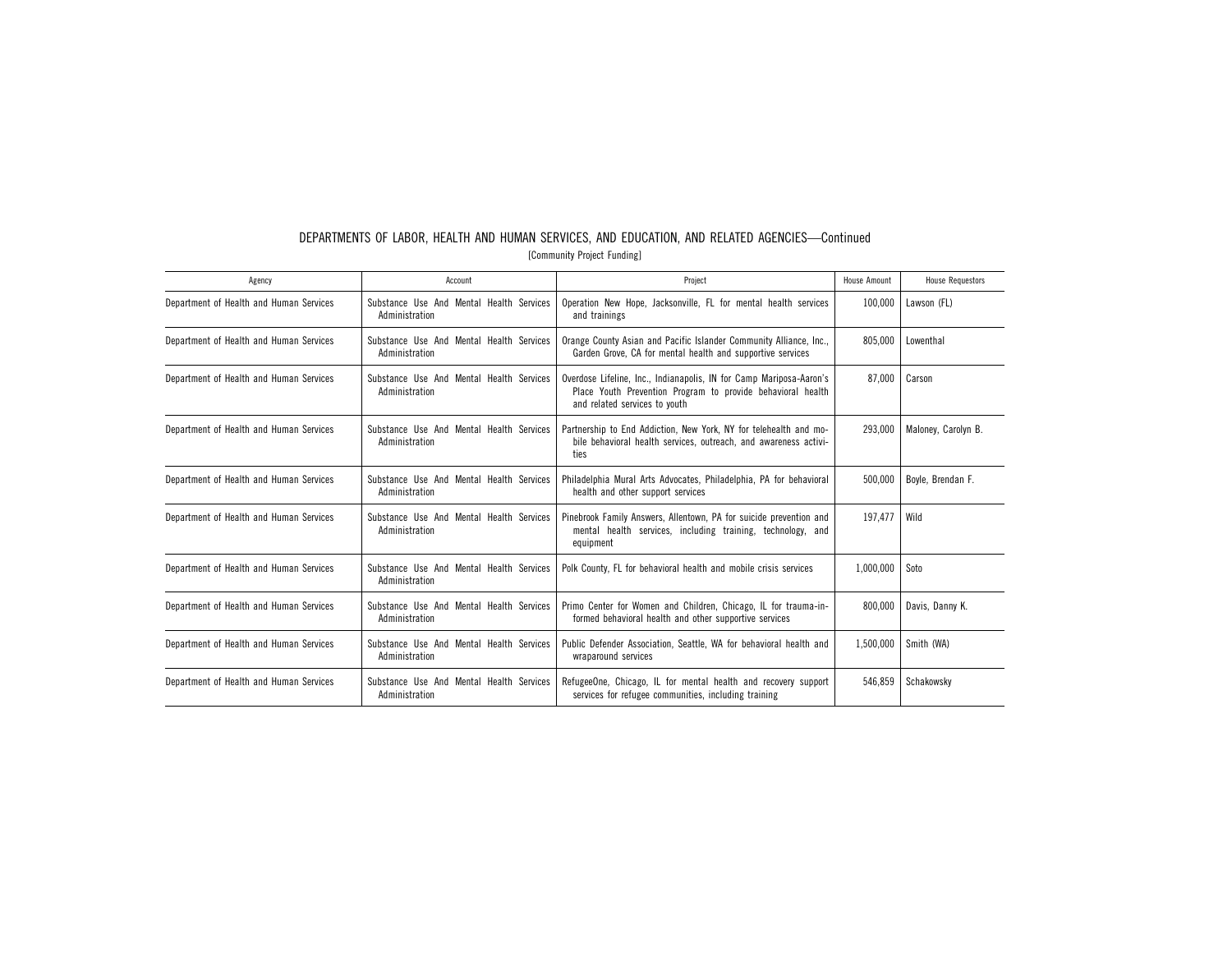| Department of Health and Human Services | Substance Use And Mental Health Services<br>Administration | Reimagining Justice Inc., Paterson, NJ for mental health and wrap-<br>around services                                                                                                | 1,000,000 | Pascrell               |
|-----------------------------------------|------------------------------------------------------------|--------------------------------------------------------------------------------------------------------------------------------------------------------------------------------------|-----------|------------------------|
| Department of Health and Human Services | Substance Use And Mental Health Services<br>Administration | San Francisco General Hospital Foundation, San Francisco, CA for<br>behavioral health programs and services                                                                          | 1,000,000 | Pelosi                 |
| Department of Health and Human Services | Substance Use And Mental Health Services<br>Administration | San Gabriel Valley Council of Governments, Alhambra, CA for men-<br>tal health crisis response services and equipment                                                                | 1,500,000 | Chu                    |
| Department of Health and Human Services | Substance Use And Mental Health Services<br>Administration | Santa Cruz County Office of Education, Santa Cruz, CA for behav-<br>joral health services and treatment                                                                              | 1,000,000 | Panetta                |
| Department of Health and Human Services | Substance Use And Mental Health Services<br>Administration | Sheppard Pratt Health System, Inc., Baltimore, MD for mental<br>health services and treatment, including equipment                                                                   | 1,500,000 | Brown (MD)             |
| Department of Health and Human Services | Substance Use And Mental Health Services<br>Administration | Sheppard Pratt Health System, Inc., Baltimore, MD for the Zero<br>Suicide Initiative to provide mental health services and treat-<br>ment                                            | 1,000,000 | Raskin                 |
| Department of Health and Human Services | Substance Use And Mental Health Services<br>Administration | Sheppard Pratt Health System, Inc., Hagerstown, MD to expand<br>mental health services, including equipment                                                                          | 1,000,000 | Trone                  |
| Department of Health and Human Services | Substance Use And Mental Health Services<br>Administration | Stanislaus County Behavioral Health and Recovery Services, Mo-<br>desto. CA to expand mobile behavioral health crisis services                                                       | 711,690   | Harder (CA)            |
| Department of Health and Human Services | Substance Use And Mental Health Services<br>Administration | Temple University-Of The Commonwealth System of Higher Edu-<br>cation, Philadelphia, PA for mental and behavioral health serv-<br>ices to communities in crisis, including equipment | 750,000   | Evans                  |
| Department of Health and Human Services | Substance Use And Mental Health Services<br>Administration | Texas A&M Engineering Extension Service, College Station, TX for a<br>mental health program for first responders                                                                     | 500,000   | Nehls                  |
| Department of Health and Human Services | Substance Use And Mental Health Services<br>Administration | Texas State University, San Marcos, TX for mental health training,<br>including equipment                                                                                            | 1,000,000 | Doggett                |
| Department of Health and Human Services | Substance Use And Mental Health Services<br>Administration | The Beebe Medical Foundation, Lewes, DE for a community harm<br>reduction program to provide mental health and substance use<br>disorder services                                    | 381,406   | <b>Blunt Rochester</b> |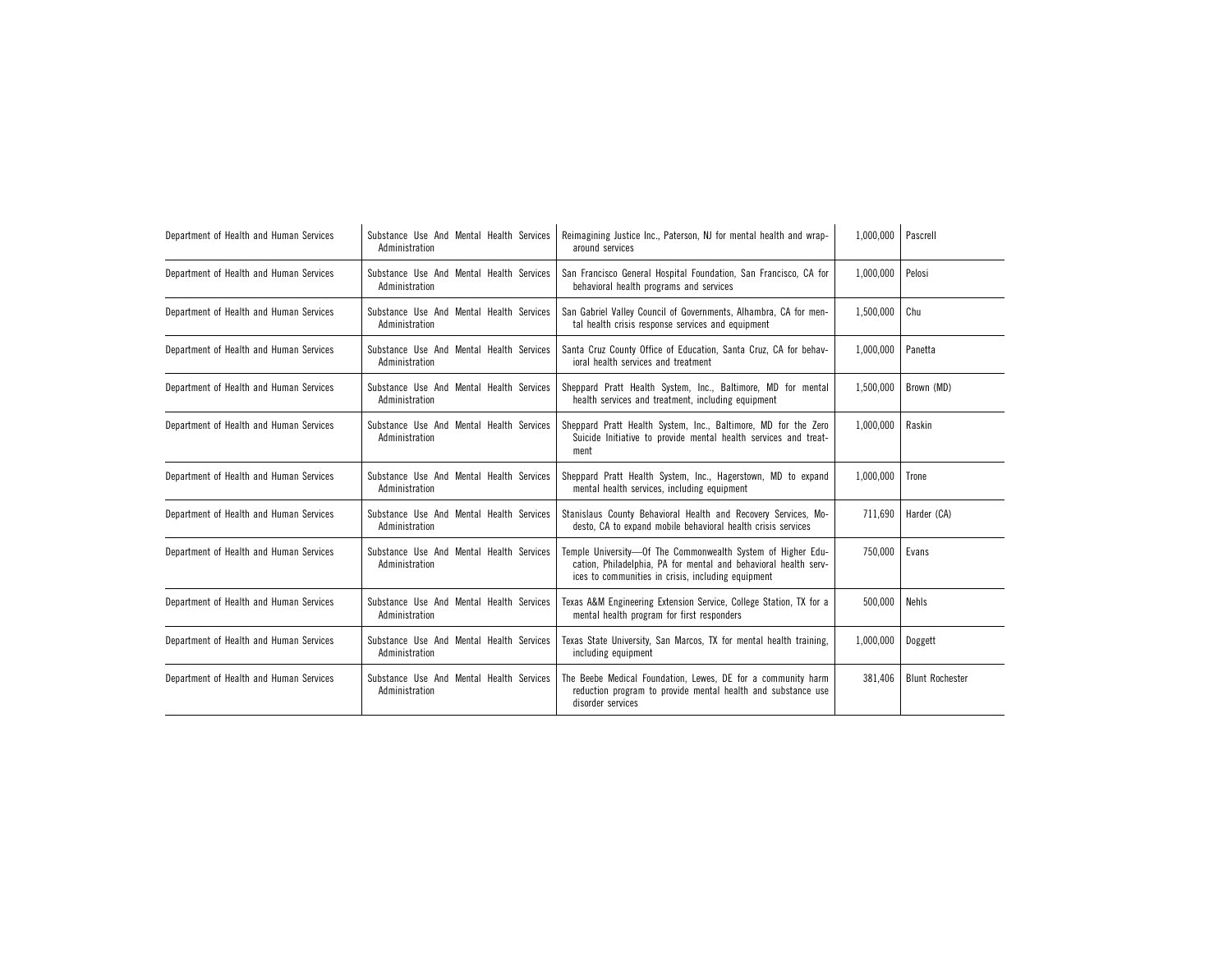| Agency                                  | Account                                                    | Project                                                                                                                                                           | House Amount | <b>House Requestors</b> |
|-----------------------------------------|------------------------------------------------------------|-------------------------------------------------------------------------------------------------------------------------------------------------------------------|--------------|-------------------------|
| Department of Health and Human Services | Substance Use And Mental Health Services<br>Administration | The Center for Great Expectations, Somerset, NJ for mental health<br>services and treatment                                                                       | 500,000      | Watson Coleman          |
| Department of Health and Human Services | Substance Use And Mental Health Services<br>Administration | The Centre for Women, Inc., Tampa, FL for mental health and re-<br>lated services, including minor facility repairs and improve-<br>ments                         | 1,205,394    | Castor (FL)             |
| Department of Health and Human Services | Substance Use And Mental Health Services<br>Administration | The Institute for Family Health at 17th Street, New York, NY for<br>substance use disorder services and treatment, including a mo-<br>bile harm reduction unit    | 411,381      | Maloney, Carolyn B.     |
| Department of Health and Human Services | Substance Use And Mental Health Services<br>Administration | The Marion and Aaron Gural JCC, Cedarhurst, NY for the Resilient<br>Impactful Sustaining Empowerment Project to provide mental<br>health and supportive services  | 300.000      | Rice (NY)               |
| Department of Health and Human Services | Substance Use And Mental Health Services<br>Administration | The Nemours Foundation, Jacksonville, FL for pediatric mental<br>health therapists, trainings, and other support services                                         | 1,500,000    | <b>Blunt Rochester</b>  |
| Department of Health and Human Services | Substance Use And Mental Health Services<br>Administration | The Welcome Project PA, Hatboro, PA for mental health services,<br>case management, training, and wraparound services                                             | 226,500      | Dean                    |
| Department of Health and Human Services | Substance Use And Mental Health Services<br>Administration | Turning Point Behavioral Health Care Center, Skokie, IL for the Liv-<br>ing Room program to provide behavioral health crisis and sup-<br>portive services         | 650.000      | Schakowsky              |
| Department of Health and Human Services | Substance Use And Mental Health Services<br>Administration | UCAN, Chicago, IL for behavioral health and supportive services for<br>youth, including equipment                                                                 | 95.000       | Newman                  |
| Department of Health and Human Services | Substance Use And Mental Health Services<br>Administration | United Way of Greater LaPorte County, Michigan City, IN for mental<br>health and substance use disorder services, including commu-<br>nity outreach and education | 100.000      | Mrvan                   |
| Department of Health and Human Services | Substance Use And Mental Health Services<br>Administration | United Way of Will County, Joliet, IL for the Resilient Youth pro-<br>gram to provide behavioral health services, including training                              | 883.395      | Foster                  |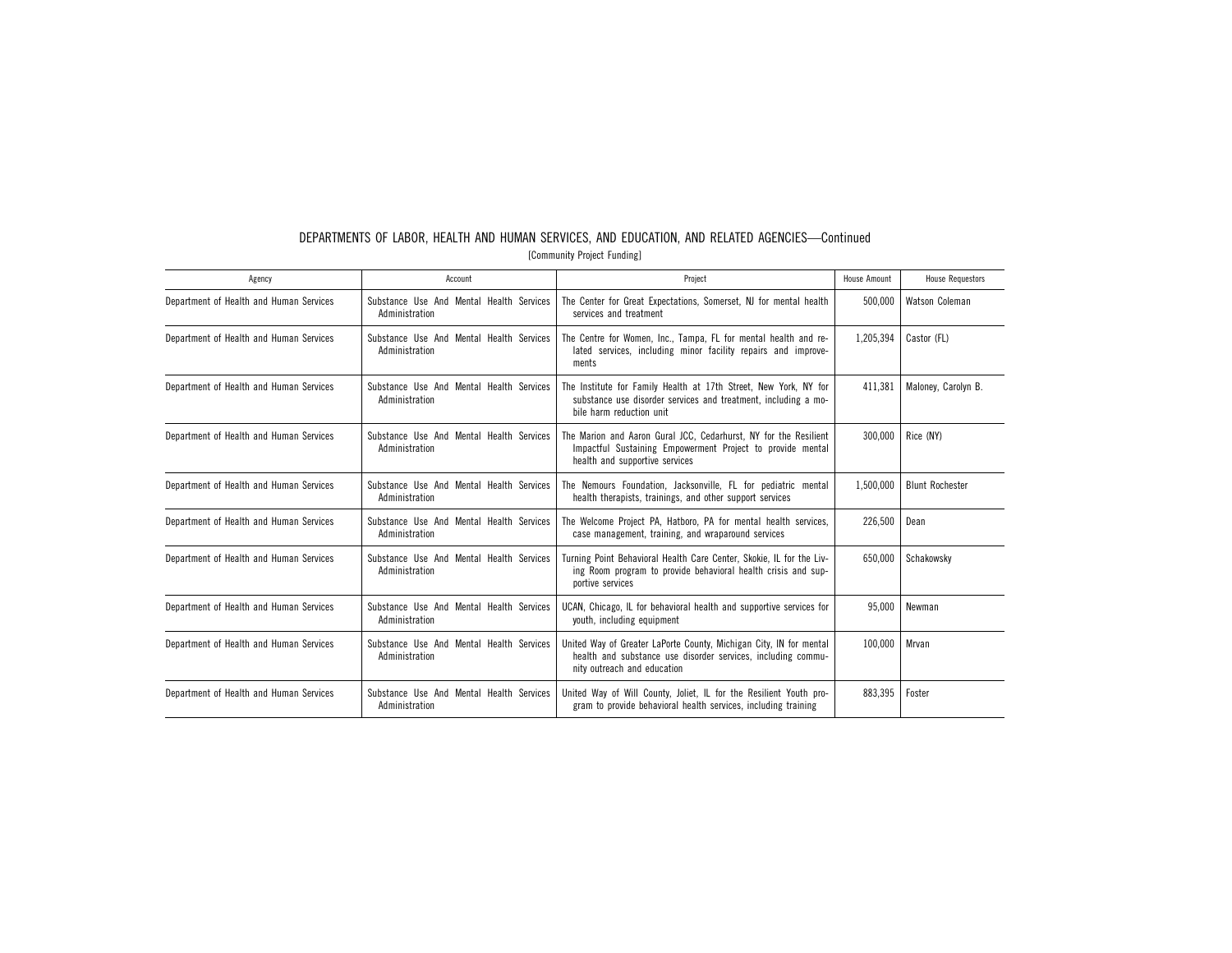| Department of Health and Human Services | Substance Use And Mental Health Services<br>Administration | University of California, Davis, Sacramento, CA for behavioral<br>health services and treatment, including technology                                                                                                                             | 1,509,543 | Matsui        |
|-----------------------------------------|------------------------------------------------------------|---------------------------------------------------------------------------------------------------------------------------------------------------------------------------------------------------------------------------------------------------|-----------|---------------|
| Department of Health and Human Services | Substance Use And Mental Health Services<br>Administration | University of North Carolina System, Chapel Hill, NC for mental<br>health training and services                                                                                                                                                   | 230.000   | Adams         |
| Department of Health and Human Services | Substance Use And Mental Health Services<br>Administration | Unlawful Narcotics Investigations, Treatment, and Education, Inc.,<br>London, KY for a substance use prevention, treatment, and re-<br>covery program, including the purchase of equipment and hous-<br>ing assistance, and education programming | 1,400,000 | Rogers (KY)   |
| Department of Health and Human Services | Substance Use And Mental Health Services<br>Administration | UTOPIA Washington, Kent, WA for mental health and substance use<br>disorder services, including training and equipment                                                                                                                            | 500,000   | Smith (WA)    |
| Department of Health and Human Services | Substance Use And Mental Health Services<br>Administration | Valley Health System, Winchester, VA for behavioral health training                                                                                                                                                                               | 500,000   | Wexton        |
| Department of Health and Human Services | Substance Use And Mental Health Services<br>Administration | Variety Boys and Girls Club of Queens, Inc., Astoria, NY for mental<br>health and supportive services, including outreach                                                                                                                         | 502,250   | Ocasio-Cortez |
| Department of Health and Human Services | Substance Use And Mental Health Services<br>Administration | Washington State University, Spokane, WA for a mental and behav-<br>ioral health services program for rural and underserved commu-<br>nities, including student stipends                                                                          | 500,000   | Rodgers (WA)  |
| Department of Health and Human Services | Substance Use And Mental Health Services<br>Administration | Wendt Center for Loss and Healing, Washington, DC for behavioral<br>health crisis response services                                                                                                                                               | 94.444    | Norton        |
| Department of Health and Human Services | Substance Use And Mental Health Services<br>Administration | Western Michigan University, Kalamazoo, MI for a mental and be-<br>havioral health initiative, including teacher and student sti-<br>pends                                                                                                        | 1,820,000 | Upton         |
| Department of Health and Human Services | Substance Use And Mental Health Services<br>Administration | Wyandotte County Public Health Department, Kansas City, KS for<br>mental and behavioral health services, including wraparound<br>services                                                                                                         | 750,000   | Davids (KS)   |
| Department of Health and Human Services | Substance Use And Mental Health Services<br>Administration | YMCA of Honolulu, HI for the Youth Wellness Program for Mental<br>Health to provide mental health services, including equipment<br>and technology                                                                                                 | 270,000   | Case          |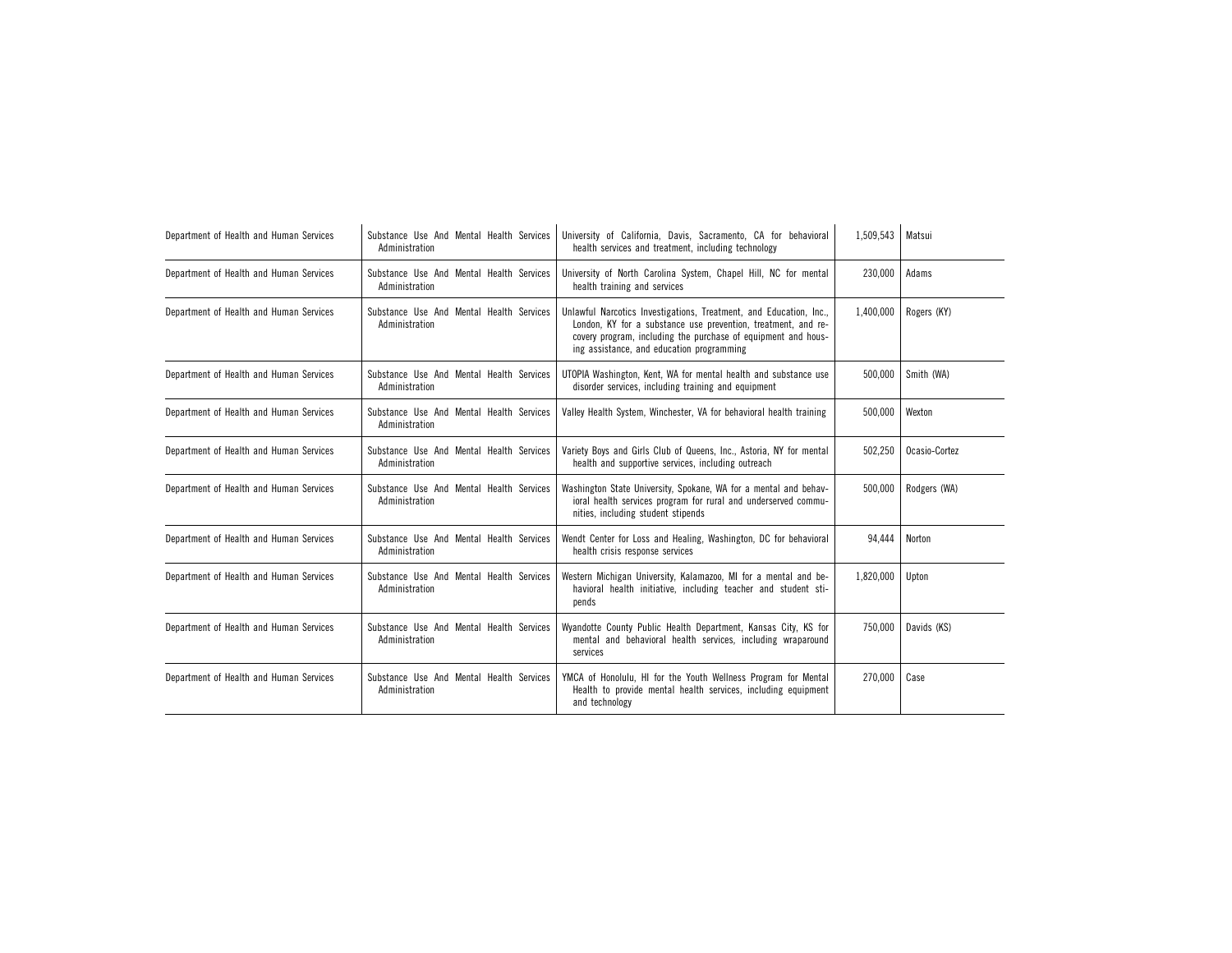| Agency                                  | Account                                                    | Project                                                                                                                                                                                                               | <b>House Amount</b> | <b>House Requestors</b> |
|-----------------------------------------|------------------------------------------------------------|-----------------------------------------------------------------------------------------------------------------------------------------------------------------------------------------------------------------------|---------------------|-------------------------|
| Department of Health and Human Services | Substance Use And Mental Health Services<br>Administration | Youth Shelter Program of Westchester, Mount Vernon, NY for the<br>YouthHEAL Integrated Network project to provide behavioral<br>health services, including equipment and training                                     | 1,600,000           | Bowman                  |
| Department of Health and Human Services | Substance Use And Mental Health Services<br>Administration | Youth Visionaries Youth Leadership Academy, San Bernardino, CA<br>for the Empowering Youth Resilience and Promoting Social Emo-<br>tional Healing project to provide mental health and other wrap-<br>around services | 733,533             | Aguilar                 |
| Department of Health and Human Services | Substance Use And Mental Health Services<br>Administration | YWCA Pierce County, Tacoma, WA for behavioral health and sup-<br>portive services, including training                                                                                                                 | 151,000             | Kilmer                  |
| Department of Education                 | <b>Elementary and Secondary Education</b>                  | Abyssinian Development Corporation, New York, NY for SEL pro-<br>gramming and professional development                                                                                                                | 1,000,000           | Espaillat               |
| Department of Education                 | <b>Elementary and Secondary Education</b>                  | Admiral Peary Area Vocational Technical School, Ebensburg, PA for<br>an instructional program, including the purchase of equipment                                                                                    | 1,005,000           | Thompson (PA)           |
| Department of Education                 | <b>Elementary and Secondary Education</b>                  | Adrienne Arsht Center Trust, Miami, FL for arts education through<br>theater production and performance                                                                                                               | 500,000             | Wilson (FL)             |
| Department of Education                 | Elementary and Secondary Education                         | American Association of Caregiving Youth, Boca Raton, FL for sup-<br>portive services for caregiving youth                                                                                                            | 491,000             | Frankel, Lois           |
| Department of Education                 | <b>Elementary and Secondary Education</b>                  | An Achievable Dream, Newport News, VA for student enrichment<br>and academic support                                                                                                                                  | 1,594,355           | Scott (VA)              |
| Department of Education                 | <b>Elementary and Secondary Education</b>                  | Anaheim Union High School District, Anaheim, CA for a theater and<br>performing arts program, including equipment and technology<br>installation                                                                      | 2,000,000           | Correa                  |
| Department of Education                 | <b>Elementary and Secondary Education</b>                  | Austin Independent School District, Austin, TX for outdoor learning<br>experiences, including equipment and furniture for outdoor<br>classrooms and exhibits                                                          | 2,015,750           | Doggett                 |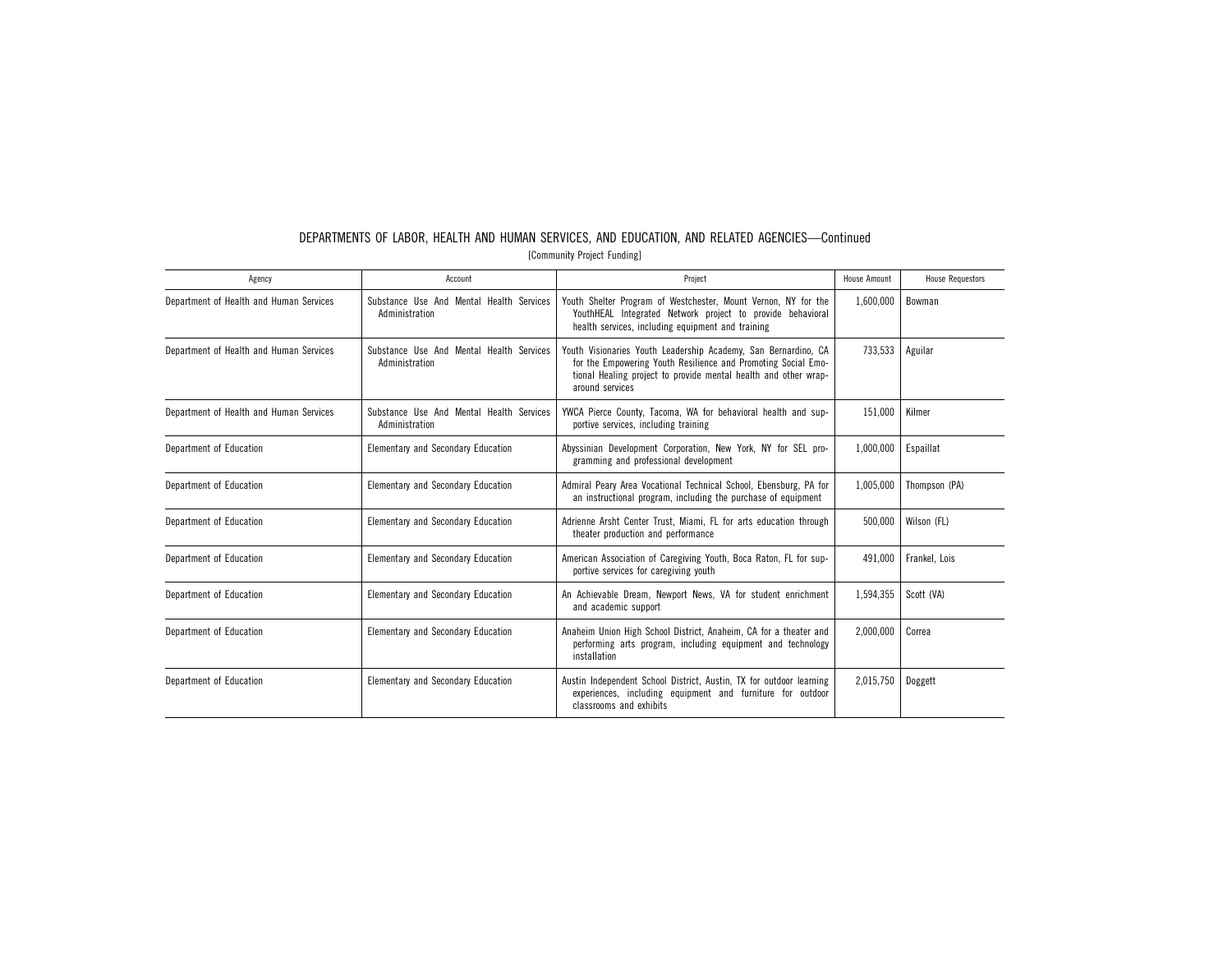| Department of Education | Elementary and Secondary Education | Baldwin Union Free School District, Baldwin, NY for SEL programs                                                                           | 3,000,000 | Rice (NY)      |
|-------------------------|------------------------------------|--------------------------------------------------------------------------------------------------------------------------------------------|-----------|----------------|
| Department of Education | Elementary and Secondary Education | Beasley-Brown Community Development Corporation, San Antonio,<br>TX for community-based learning centers                                   | 2,280,000 | Cuellar        |
| Department of Education | Elementary and Secondary Education | Best Buddies International, Baltimore, MD for school-based pro-<br>grams that promote inclusion                                            | 100.000   | Hover          |
| Department of Education | Elementary and Secondary Education | Best Buddies International, Baltimore, MD for school-based pro-<br>grams that promote inclusion                                            | 100,000   | Sarbanes       |
| Department of Education | Elementary and Secondary Education | Best Buddies International, Houston, TX for inclusion support for<br>students with disabilities                                            | 100,000   | Jackson Lee    |
| Department of Education | Elementary and Secondary Education | Big Brothers Big Sisters Lone Star, Irving, TX for a youth mentoring<br>program                                                            | 250.000   | Nehls          |
| Department of Education | Elementary and Secondary Education | Big Brothers Big Sisters of Essex, Hudson & Union Counties, New-<br>ark, NJ for mentoring and student support                              | 1,000,000 | Watson Coleman |
| Department of Education | Elementary and Secondary Education | Big Sister Association of Greater Boston, MA for student mentoring<br>and enrichment                                                       | 250,000   | Presslev       |
| Department of Education | Elementary and Secondary Education | Big Thought, Dallas, TX for out-of-school learning, digital<br>credentialing, and learning systems                                         | 1,000,000 | Allred         |
| Department of Education | Elementary and Secondary Education | Birch Family Services, New York, NY for communication systems for<br>nonverbal children and families                                       | 201,096   | Ocasio-Cortez  |
| Department of Education | Elementary and Secondary Education | Black Hawk College, Kewanee, IL for a manufacturing training pro-<br>gram, including equipment                                             | 1,000,000 | <b>Bustos</b>  |
| Department of Education | Elementary and Secondary Education | Black Spectrum Theatre Co., Jamaica, NY for an African American<br>history program                                                         | 1,275,750 | Meeks          |
| Department of Education | Elementary and Secondary Education | Boys & Girls Club of Monmouth County, Asbury Park, NJ for trau-<br>ma-informed interventions to address adverse childhood experi-<br>ences | 500,000   | Pallone        |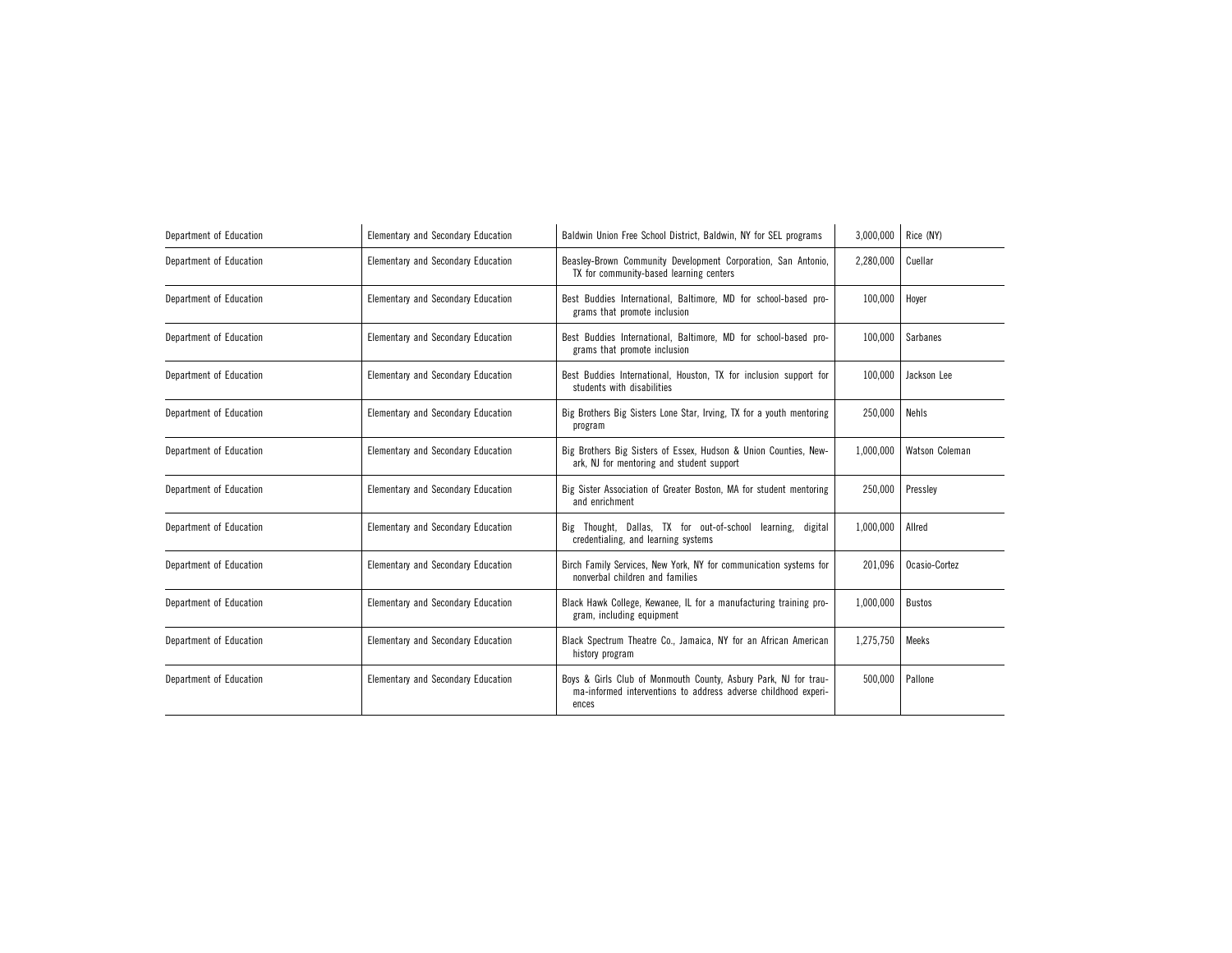| Agency                  | Account                                   | Project                                                                                                                   | <b>House Amount</b> | <b>House Requestors</b> |
|-------------------------|-------------------------------------------|---------------------------------------------------------------------------------------------------------------------------|---------------------|-------------------------|
| Department of Education | <b>Elementary and Secondary Education</b> | Boys & Girls Clubs of Southern Nevada, Las Vegas, NV for STEM<br>and SEL programs                                         | 750.000             | Horsford                |
| Department of Education | <b>Elementary and Secondary Education</b> | Boys & Girls Clubs of the Los Angeles Harbor, San Pedro, CA for<br>developing a digital program for student support       | 1,000,000           | Lieu                    |
| Department of Education | Elementary and Secondary Education        | Boys and Girls Club of Metro Atlanta, Chamblee, GA for academic<br>enrichment and tutoring                                | 400.861             | Bourdeaux               |
| Department of Education | Elementary and Secondary Education        | Boys and Girls Club of Metro Denver, CO for afterschool and sum-<br>mer programming                                       | 549,374             | Perlmutter              |
| Department of Education | <b>Elementary and Secondary Education</b> | Boys and Girls Club of Metro Denver, CO for afterschool programs                                                          | 1,212,062           | Crow                    |
| Department of Education | <b>Elementary and Secondary Education</b> | Boys and Girls Club of Pharr, TX for equipment and supplies for<br>youth development services                             | 1,753,812           | Gonzalez, Vicente       |
| Department of Education | <b>Elementary and Secondary Education</b> | Boys and Girls Clubs of Benton Harbor, Benton Harbor, MI for edu-<br>cational, mentoring, and tutoring program            | 1,500,000           | Upton                   |
| Department of Education | <b>Elementary and Secondary Education</b> | Breakthrough of Greater Philadelphia, PA for a teaching fellows<br>program                                                | 500,000             | Evans                   |
| Department of Education | <b>Elementary and Secondary Education</b> | Bridgewater State University, Bridgewater, MA for an aviation edu-<br>cation program                                      | 1,358,000           | Keating                 |
| Department of Education | Elementary and Secondary Education        | Bristol Community College, Fall River, MA for workforce education<br>access and credit programs                           | 1,000,000           | Keating                 |
| Department of Education | Elementary and Secondary Education        | Brooklyn Bridge Park Conservancy, Brooklyn, NY for academic en-<br>richment programs                                      | 1,025,000           | Velazquez               |
| Department of Education | Elementary and Secondary Education        | Broward County Public Schools, Fort Lauderdale, FL for visual arts<br>and computer science education, including equipment | 525.000             | Wasserman Schultz       |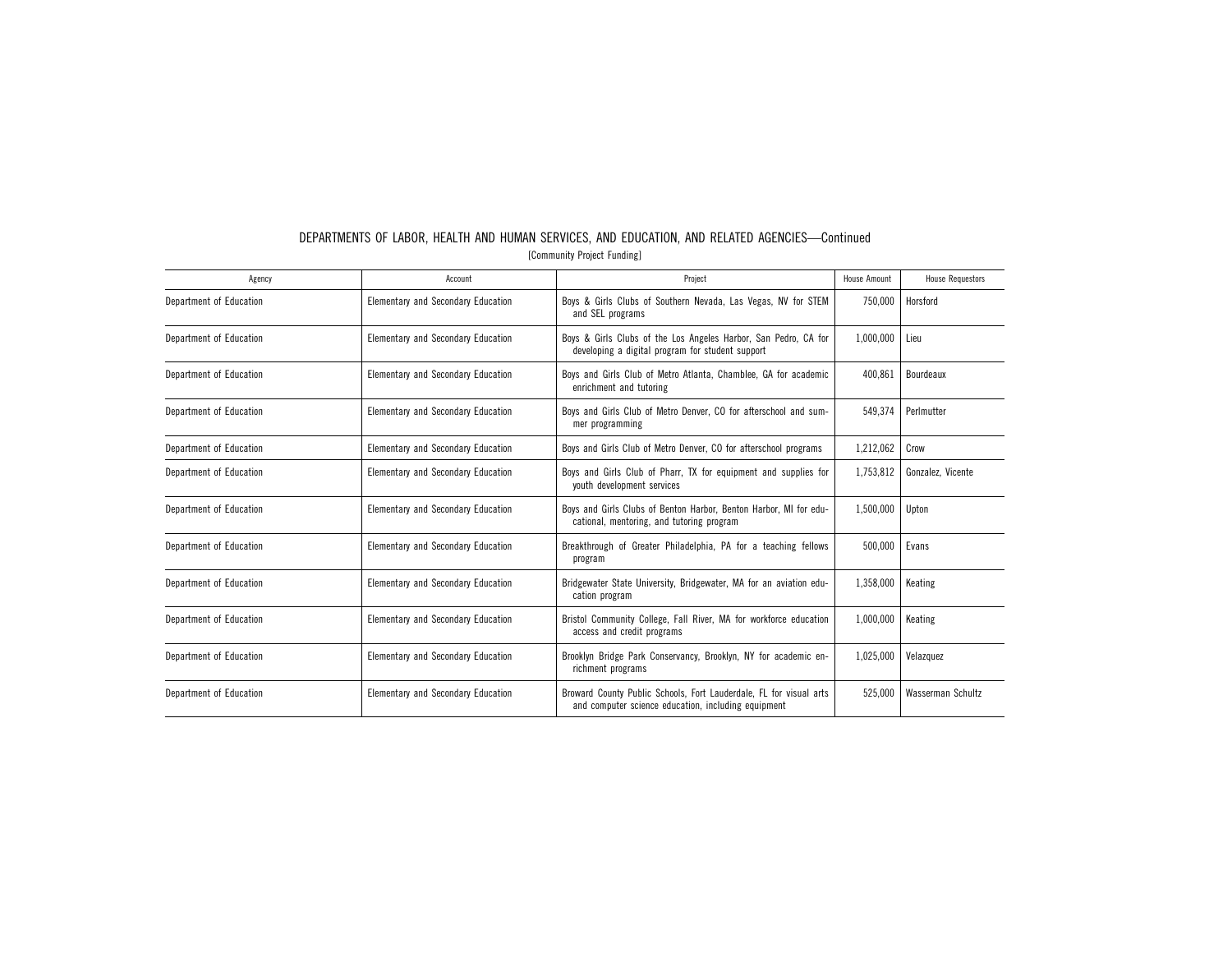| Department of Education | Elementary and Secondary Education | Cambodia Town, Long Beach, CA for language access programs                                                                        | 56,950    | Lowenthal     |
|-------------------------|------------------------------------|-----------------------------------------------------------------------------------------------------------------------------------|-----------|---------------|
| Department of Education | Elementary and Secondary Education | Cameron Community Ministries, Rochester, NY for afterschool and<br>summer enrichment                                              | 200,000   | Morelle       |
| Department of Education | Elementary and Secondary Education | Cape Cod Community College, Barnstable, MA for a dental hygiene<br>program                                                        | 1,000,000 | Keating       |
| Department of Education | Elementary and Secondary Education | Capitol Hill Arts Workshop, Washington, DC for youth engagement<br>through arts education, including equipment                    | 250,000   | Norton        |
| Department of Education | Elementary and Secondary Education | Career Technical Education Foundation Sonoma County, Santa<br>Rosa, CA for whole-school transformation efforts                    | 200,000   | Huffman       |
| Department of Education | Elementary and Secondary Education | Catholic Big Brothers and Big Sisters of Los Angeles, CA for a<br>postsecondary student support program                           | 500,000   | Schiff        |
| Department of Education | Elementary and Secondary Education | Centro Cultural Aztlan, San Antonio, TX for arts education                                                                        | 95,000    | Castro (TX)   |
| Department of Education | Elementary and Secondary Education | Chapman University, Orange, CA for computational clusters, lab in-<br>frastructure, and postsecondary research activities         | 2,200,000 | Correa        |
| Department of Education | Elementary and Secondary Education | Chicago Public Schools, Chicago, IL for arts education, including<br>equipment and supplies                                       | 500,000   | Newman        |
| Department of Education | Elementary and Secondary Education | Chicago Public Schools, Chicago, IL for arts education, including<br>equipment and supplies                                       | 500,000   | Quigley       |
| Department of Education | Elementary and Secondary Education | Chicago Public Schools, Chicago, IL for arts education, including<br>equipment and supplies                                       | 500.000   | Rush          |
| Department of Education | Elementary and Secondary Education | Chinese American Social Services Center, Brooklyn, NY for aca-<br>demic and arts programs, including support for English learners | 105,000   | Nadler        |
| Department of Education | Elementary and Secondary Education | City of Greenacres, FL for youth programs, services, and curricula,<br>including technology                                       | 1,000,000 | Frankel, Lois |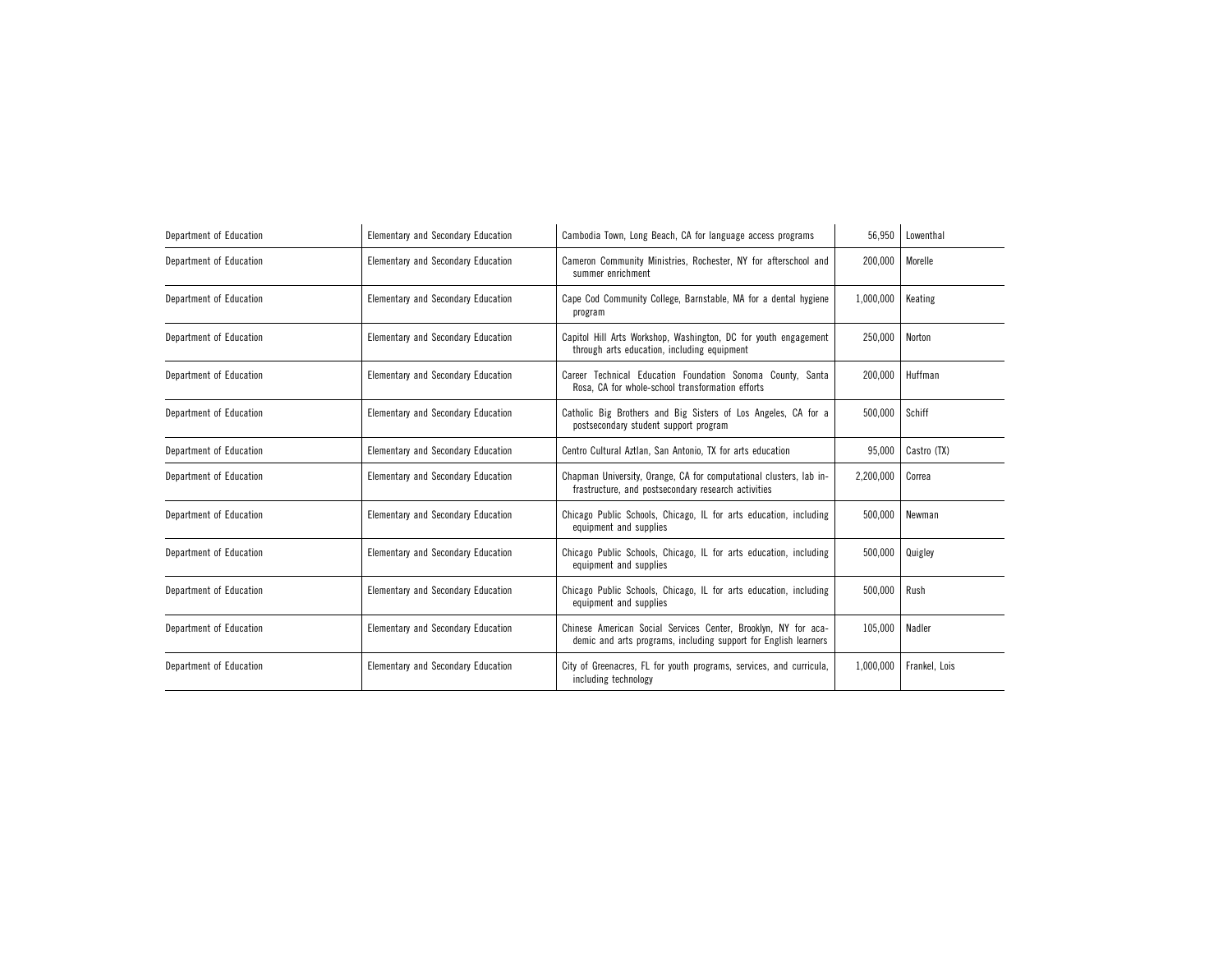| Agency                  | Account                                   | Project                                                                                                                                                                     | <b>House Amount</b> | <b>House Requestors</b> |
|-------------------------|-------------------------------------------|-----------------------------------------------------------------------------------------------------------------------------------------------------------------------------|---------------------|-------------------------|
| Department of Education | <b>Elementary and Secondary Education</b> | City of Indianapolis Department of Parks and Recreation, Indianap-<br>olis, IN for an afterschool physical education enrichment pro-<br>gram                                | 1,000,000           | Carson                  |
| Department of Education | Elementary and Secondary Education        | City of Indianapolis Department of Parks and Recreation, Indianap-<br>olis, IN for arts and environmental education access in after-<br>school and summer learning settings | 1,000,000           | Carson                  |
| Department of Education | <b>Elementary and Secondary Education</b> | City School District of New Rochelle, NY for afterschool programs<br>and summer learning                                                                                    | 2,000,000           | Bowman                  |
| Department of Education | <b>Elementary and Secondary Education</b> | Clayton State University, Morrow, GA for environmental studies re-<br>search, including equipment and technology                                                            | 750,000             | Scott, David            |
| Department of Education | <b>Elementary and Secondary Education</b> | Clearwater Marine Aquarium, Clearwater, FL for science education<br>and a mobile classroom, including a vehicle                                                             | 976,000             | Crist                   |
| Department of Education | Elementary and Secondary Education        | Commonwealth of the Northern Mariana Islands Public School Sys-<br>tem, Saipan, MP for language immersion curriculum and pro-<br>gramming                                   | 311,939             | Sablan                  |
| Department of Education | Elementary and Secondary Education        | Connecticut Historical Society Museum and Library, Hartford, CT for<br>civics education                                                                                     | 1,000,000           | Larson (CT)             |
| Department of Education | <b>Elementary and Secondary Education</b> | CUNY Dominican Studies Institute, New York, NY for historical cur-<br>ricula and enrichment programs                                                                        | 809,092             | Espaillat               |
| Department of Education | Elementary and Secondary Education        | Dance Institute of Washington, DC for arts education and dance<br>training, including equipment                                                                             | 1,000,000           | Norton                  |
| Department of Education | Elementary and Secondary Education        | Dearborn Heights Libraries, Dearborn Heights, MI for student mo-<br>bile library services, including a vehicle                                                              | 206,000             | Tlaib                   |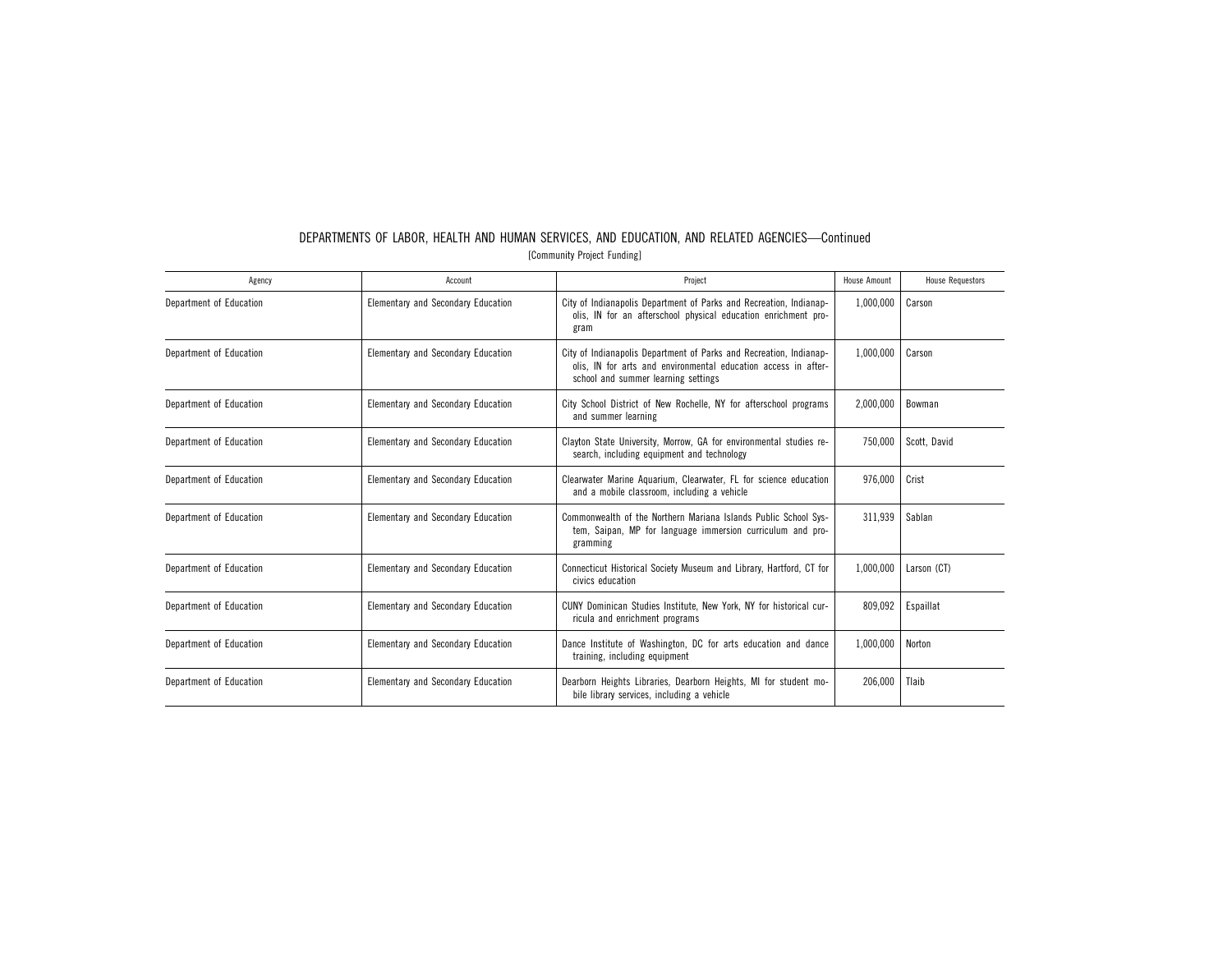| Department of Education | <b>Elementary and Secondary Education</b> | Dr. Carter G. Woodson African American History Museum, St. Pe-<br>tersburg, FL for an African American history program, including<br>technology                       | 3,000,000 | Crist            |
|-------------------------|-------------------------------------------|-----------------------------------------------------------------------------------------------------------------------------------------------------------------------|-----------|------------------|
| Department of Education | <b>Elementary and Secondary Education</b> | Drew Child Development Corporation, Lynwood, CA for an early<br>childhood education program, including installation of an out-<br>door science lab and learning space | 143,000   | Barragan         |
| Department of Education | Elementary and Secondary Education        | El Paso Independent School District, El Paso, TX for afterschool en-<br>richment and STEAM education                                                                  | 2,000,000 | Escobar          |
| Department of Education | <b>Elementary and Secondary Education</b> | Empowering Success Now, Fontana, CA for afterschool and tutoring<br>programs                                                                                          | 532,500   | Torres (CA)      |
| Department of Education | <b>Elementary and Secondary Education</b> | Encompass: Resources for Learning, Rochester, NY for student aca-<br>demic and wraparound services, including transportation                                          | 700,000   | Morelle          |
| Department of Education | <b>Elementary and Secondary Education</b> | End Hunger Calvert County, Huntingtown, MD for a pre-apprentice<br>skills program                                                                                     | 300,000   | Hoyer            |
| Department of Education | Elementary and Secondary Education        | Fairfax County, VA for early childhood development and learning                                                                                                       | 1,500,000 | Connolly, Wexton |
| Department of Education | Elementary and Secondary Education        | Fine Arts Work Center in Provincetown, MA for arts education and<br>cultural programming for community development                                                    | 400,000   | Keating          |
| Department of Education | <b>Elementary and Secondary Education</b> | Flint Institute of Science and History, Flint, MI for afterschool pro-<br>grams                                                                                       | 1,905,421 | Kildee           |
| Department of Education | Elementary and Secondary Education        | Food Literacy Center, Sacramento, CA for science and nutrition<br>education, including the development of a student garden                                            | 1,050,000 | Matsui           |
| Department of Education | <b>Elementary and Secondary Education</b> | Foundation Communities, Austin, TX for learning center programs,<br>including enrichment and literacy support                                                         | 1,107,925 | Doggett          |
| Department of Education | <b>Elementary and Secondary Education</b> | Foundation for the Advancement of Music & Education, Bowie, MD<br>for music education programs                                                                        | 750,000   | Brown (MD)       |
| Department of Education | Elementary and Secondary Education        | Freeport Union Free School District, Freeport, NY for a college and<br>career center, including equipment                                                             | 173,923   | Rice (NY)        |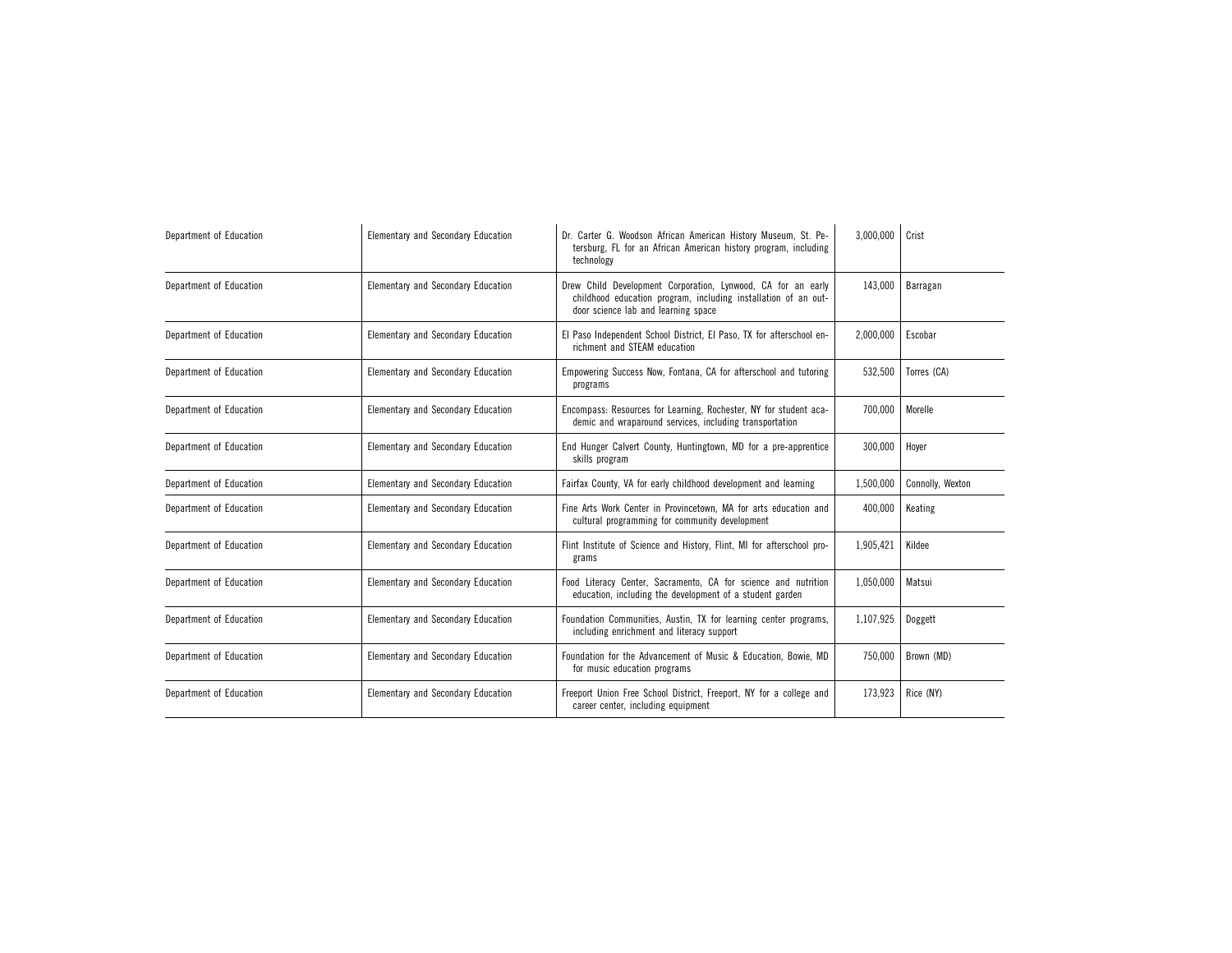| Agency                  | Account                            | Project                                                                                                                                                          | <b>House Amount</b> | <b>House Requestors</b> |
|-------------------------|------------------------------------|------------------------------------------------------------------------------------------------------------------------------------------------------------------|---------------------|-------------------------|
| Department of Education | Elementary and Secondary Education | Friendship Foundation, Redondo Beach, CA for inclusive programs<br>for students with disabilities                                                                | 1,000,000           | Lieu                    |
| Department of Education | Elementary and Secondary Education | Georgia Institute of Technology, Atlanta, GA for educational serv-<br>ices for children of military families, including the purchase of<br>equipment             | 215,000             | Carter (GA)             |
| Department of Education | Elementary and Secondary Education | Girl Scouts of Eastern Missouri, St. Louis, MO for student mental<br>health and anti-violence programs                                                           | 70,000              | Bush                    |
| Department of Education | Elementary and Secondary Education | Girl Scouts of Northeast Texas, Dallas, TX for programming to de-<br>velop skills and competencies in STEM, leadership development,<br>and financial empowerment | 920,000             | Johnson (TX)            |
| Department of Education | Elementary and Secondary Education | Glen Ellyn School District 41, Glen Ellyn, IL for school-based men-<br>tal health services for students and families                                             | 250.000             | Casten                  |
| Department of Education | Elementary and Secondary Education | Grand Valley State University, Allendale, MI for a student develop-<br>ment program, including the purchase of supplies and student<br>stipends                  | 1,000,000           | Meijer                  |
| Department of Education | Elementary and Secondary Education | Greater New York Councils, Boy Scouts of America, New York, NY<br>for a youth scouting program                                                                   | 50.000              | Malliotakis             |
| Department of Education | Elementary and Secondary Education | Guadalupe Cultural Arts Center, San Antonio, TX for student lit-<br>eracy programs and access to culturally relevant texts                                       | 102,250             | Castro (TX)             |
| Department of Education | Elementary and Secondary Education | Guilford County Schools, Greensboro, NC for wraparound services,<br>academic supports, and learning hubs                                                         | 2,200,000           | Manning                 |
| Department of Education | Elementary and Secondary Education | Haitian Americans United for Progress, Hollis, NY for youth leader-<br>ship and youth workforce programming                                                      | 364.558             | Meeks                   |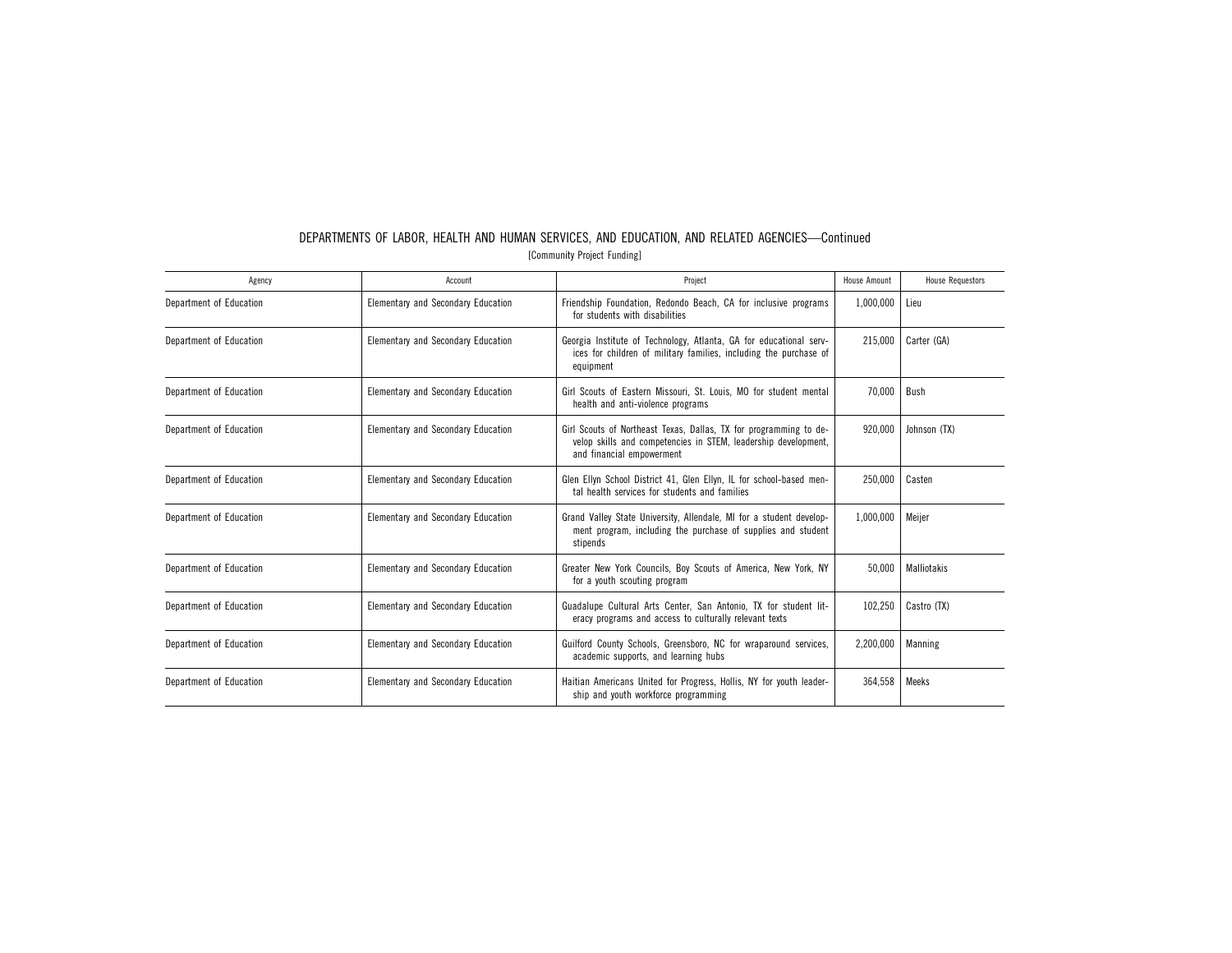| Department of Education | <b>Elementary and Secondary Education</b> | Harris County Public Library, Houston, TX for student access to<br>texts, including equipment                                                                  | 139,212   | Fletcher       |
|-------------------------|-------------------------------------------|----------------------------------------------------------------------------------------------------------------------------------------------------------------|-----------|----------------|
| Department of Education | Elementary and Secondary Education        | Hawaii Agriculture Foundation, Honolulu, HI for STEM programs<br>that incorporate innovative agriculture technologies                                          | 372,000   | Kahele         |
| Department of Education | Elementary and Secondary Education        | Henry County Board of Education, McDonough, GA for afterschool<br>enrichment and STEM education                                                                | 40.000    | Scott. David   |
| Department of Education | <b>Elementary and Secondary Education</b> | Hillsborough County Public Schools, Tampa, FL for arts education                                                                                               | 1,986,353 | Castor (FL)    |
| Department of Education | <b>Elementary and Secondary Education</b> | Hillsborough County Public Schools, Tampa, FL for career and tech-<br>nical education in construction and medical training, including<br>equipment             | 1,000,000 | Castor (FL)    |
| Department of Education | <b>Elementary and Secondary Education</b> | Hispanic Counseling Center, Hempstead, NY for afterschool pro-<br>gramming                                                                                     | 128,468   | Rice (NY)      |
| Department of Education | <b>Elementary and Secondary Education</b> | Holocaust Memorial Center, Farmington Hills, MI for a Holocaust<br>education program                                                                           | 605,000   | Levin (MI)     |
| Department of Education | Elementary and Secondary Education        | Holocaust Memorial Center, Farmington Hills, MI for a Holocaust<br>education program, including support for English learners and<br>students with disabilities | 550,000   | <b>Stevens</b> |
| Department of Education | <b>Elementary and Secondary Education</b> | Houston Independent School District, Houston, TX for family and<br>community engagement programs for students                                                  | 1,975,000 | Green (TX)     |
| Department of Education | <b>Elementary and Secondary Education</b> | Houston Public Library, Houston, TX for digital literacy resources                                                                                             | 2,000,347 | Fletcher       |
| Department of Education | <b>Elementary and Secondary Education</b> | lowa Jobs for America's Graduates, Des Moines, IA for career path-<br>ways and counseling supports                                                             | 250,000   | Krishnamoorthi |
| Department of Education | <b>Elementary and Secondary Education</b> | Ivy Tech Community College, Indianapolis, IN for early childhood<br>education programs, including furniture, minor repairs, and<br>classroom upgrades          | 500,000   | Carson         |
| Department of Education | Elementary and Secondary Education        | Jobs for Arizona's Graduates, Phoenix, AZ for targeted student sup-<br>port programs                                                                           | 167,700   | Grijalva       |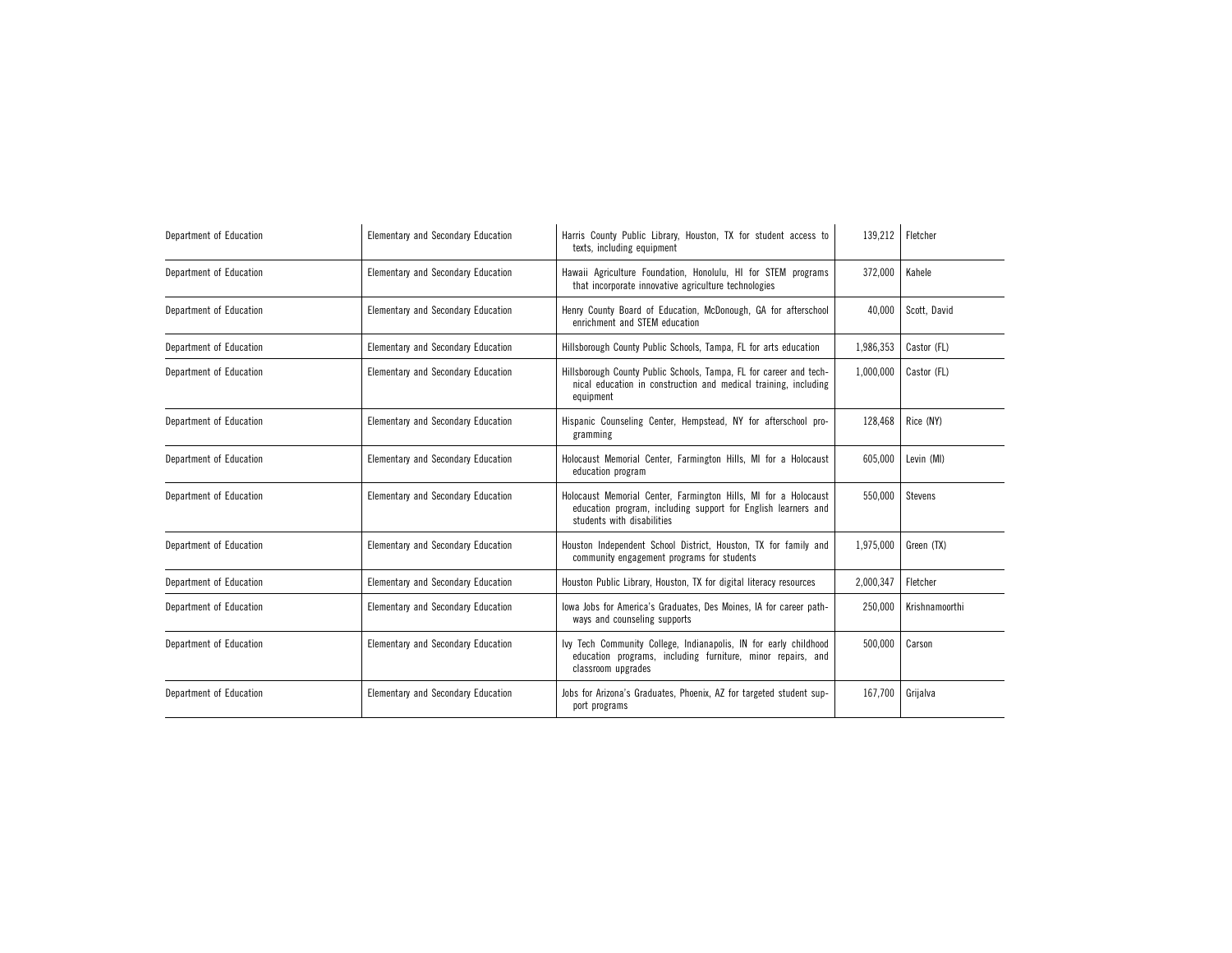| Agency                  | Account                                   | Project                                                                                                                                                                                     | <b>House Amount</b> | <b>House Requestors</b> |
|-------------------------|-------------------------------------------|---------------------------------------------------------------------------------------------------------------------------------------------------------------------------------------------|---------------------|-------------------------|
| Department of Education | Elementary and Secondary Education        | Kennedy King Memorial Initiative, Indianapolis, IN for human rights<br>education                                                                                                            | 100,000             | Carson                  |
| Department of Education | <b>Elementary and Secondary Education</b> | Kennedy Krieger Institute, Baltimore, MD for services to students<br>with disabilities                                                                                                      | 2,000,000           | Hover                   |
| Department of Education | <b>Elementary and Secondary Education</b> | Kula No Na Poe Hawaii, Honolulu, HI for academic supports and<br>wraparound services                                                                                                        | 1,800,000           | Case                    |
| Department of Education | Elementary and Secondary Education        | Lenape Regional High School District, Shamong, NJ for post-grad-<br>uation student success programs                                                                                         | 593,663             | Kim (NJ)                |
| Department of Education | Elementary and Secondary Education        | Leo High School, Chicago, IL for a parent engagement center, in-<br>cluding equipment and technology                                                                                        | 250,000             | Rush                    |
| Department of Education | Elementary and Secondary Education        | LGBT Center of Greater Reading, PA for wraparound services and<br>support for at-risk youth                                                                                                 | 113,520             | Houlahan                |
| Department of Education | <b>Elementary and Secondary Education</b> | LIFT, Detroit, MI for a manufacturing technician education program                                                                                                                          | 1,250,000           | Lawrence                |
| Department of Education | <b>Elementary and Secondary Education</b> | Long Beach Day Nursery, Long Beach, CA for early childhood learn-<br>ing                                                                                                                    | 250,000             | Lowenthal               |
| Department of Education | <b>Elementary and Secondary Education</b> | Long Beach Latino Civic Association, Long Beach, NY for student<br>support, mentoring, and enrichment                                                                                       | 50,000              | Rice (NY)               |
| Department of Education | Elementary and Secondary Education        | Massachusetts Women of Color Coalition, Worcester, MA for a sum-<br>mer learning program                                                                                                    | 416.275             | McGovern                |
| Department of Education | <b>Elementary and Secondary Education</b> | dba-Michigan<br>Michigan's Own, Inc.<br>Museum.<br>Heroes<br>Frankenmuth, MI for curriculum, exhibit, website development,<br>and educational programming, including information technology | 215.000             | Moolenaar               |
| Department of Education | Elementary and Secondary Education        | Milwaukee Public Library, Milwaukee, WI for child literacy programs                                                                                                                         | 241,250             | Moore (WI)              |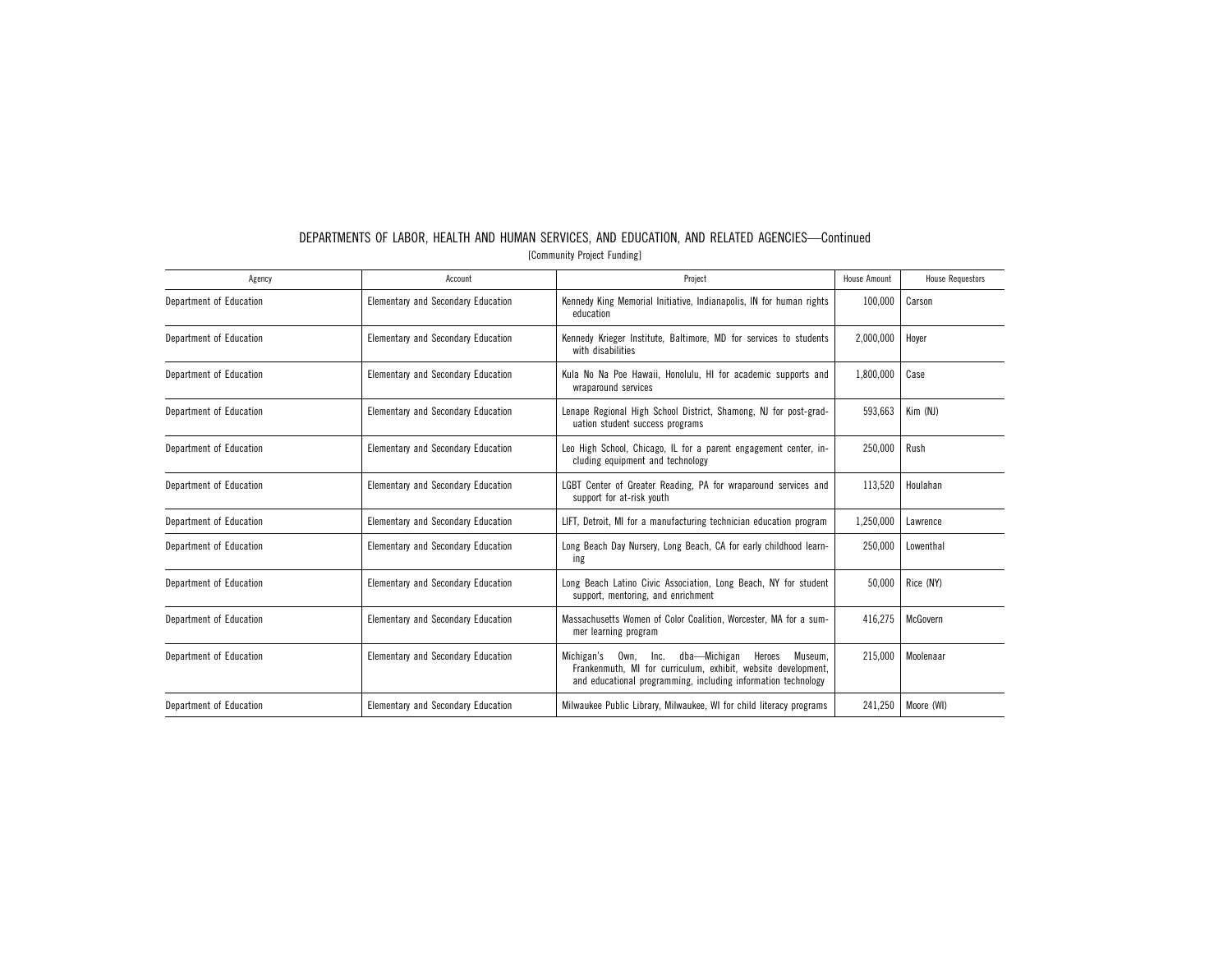| Department of Education | Elementary and Secondary Education | Monmouth College, Monmouth, IL for rural teacher preparation and<br>development                                                           | 750,000   | <b>Bustos</b>   |
|-------------------------|------------------------------------|-------------------------------------------------------------------------------------------------------------------------------------------|-----------|-----------------|
| Department of Education | Elementary and Secondary Education | Museum of Science and Industry, Chicago, IL for STEM education,<br>including teacher stipends                                             | 1,022,000 | Quigley         |
| Department of Education | Elementary and Secondary Education | Museums at Mitchel Doing Business As Cradle of Aviation Mu-<br>seum, Garden City, NY for STEM education                                   | 75,000    | Rice (NY)       |
| Department of Education | Elementary and Secondary Education | NAACP-Hayward/South Alameda County, Hayward, CA for a parent<br>engagement and student success program                                    | 285.000   | Swalwell        |
| Department of Education | Elementary and Secondary Education | National Aquarium, Baltimore, MD for STEM education and profes-<br>sional development                                                     | 401,615   | Ruppersberger   |
| Department of Education | Elementary and Secondary Education | National Center for Families Learning, Louisville, KY for a family<br>engagement and immersive technology program                         | 500.000   | Yarmuth         |
| Department of Education | Elementary and Secondary Education | National Children's Museum, Washington, DC for student edu-<br>cational exhibits and programming                                          | 1,000,000 | Norton          |
| Department of Education | Elementary and Secondary Education | National World War II Museum, New Orleans, LA, for a historical<br>education project, including technology and equipment                  | 2,000,000 | Carter (LA)     |
| Department of Education | Elementary and Secondary Education | New York Hall of Science, Corona, NY for science programming for<br>preschool students, including exhibits                                | 750,000   | Ocasio-Cortez   |
| Department of Education | Elementary and Secondary Education | New York Sun Works, New York, NY for a hydroponic farm STEM<br>program, including equipment                                               | 800.000   | Torres (NY)     |
| Department of Education | Elementary and Secondary Education | New York Sun Works, New York, NY for hydroponic STEM class-<br>rooms, including equipment                                                 | 800,000   | Clarke (NY)     |
| Department of Education | Elementary and Secondary Education | New York Sun Works, New York, NY for hydroponic STEM education,<br>including equipment                                                    | 500.000   | <b>Jeffries</b> |
| Department of Education | Elementary and Secondary Education | NH Jobs for America's Graduates, Manchester, NH for programs to<br>develop student academic skills, including supplies and equip-<br>ment | 300,000   | Pappas          |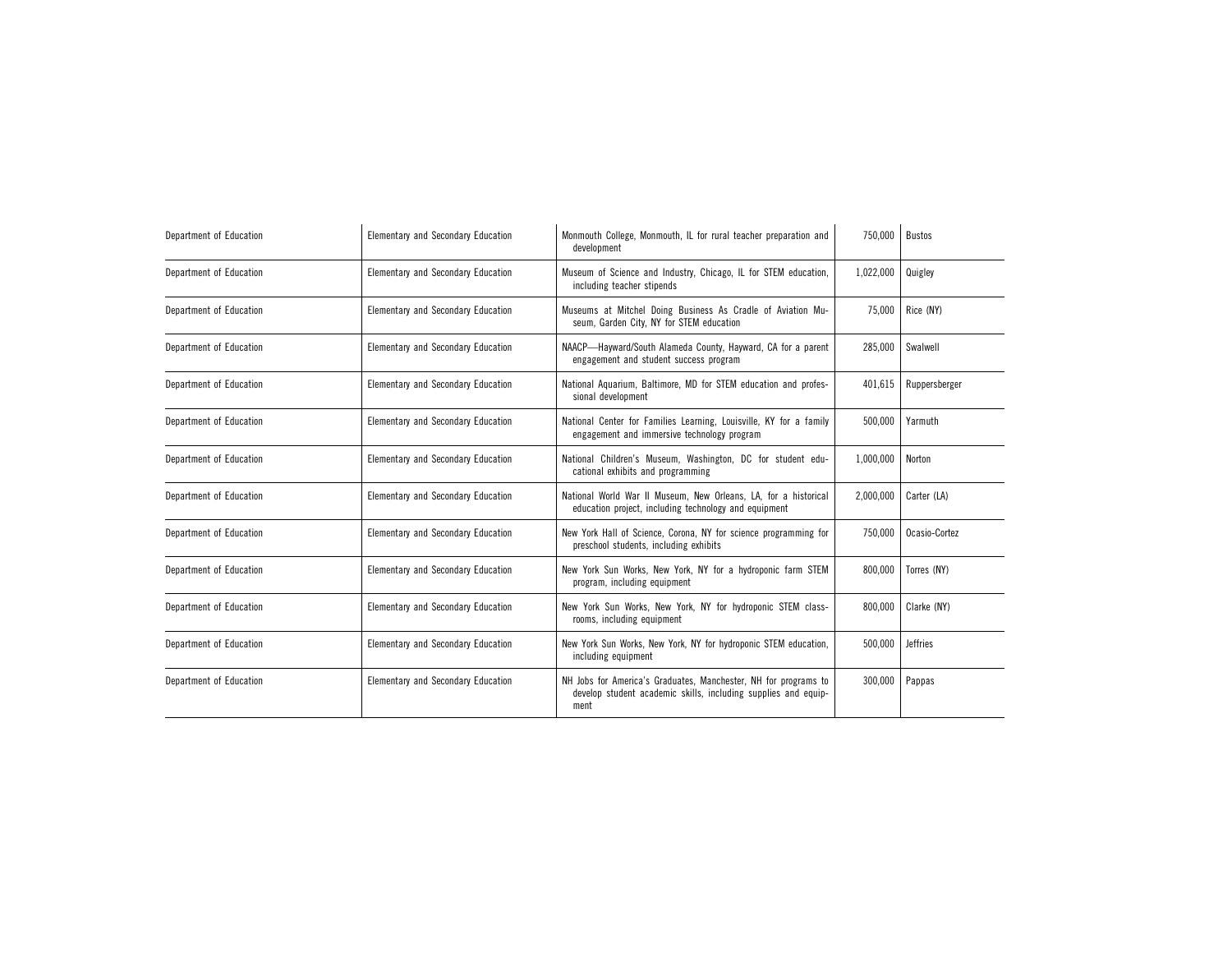| Agency                  | Account                            | Project                                                                                                                                                                             | House Amount | <b>House Requestors</b> |
|-------------------------|------------------------------------|-------------------------------------------------------------------------------------------------------------------------------------------------------------------------------------|--------------|-------------------------|
| Department of Education | Elementary and Secondary Education | Norwalk La-Mirada Unified School District, Norwalk, CA for career<br>and technical education pathways, dual enrollment programs,<br>and technology                                  | 2,200,000    | Sanchez                 |
| Department of Education | Elementary and Secondary Education | Norwalk Public Schools, Norwalk, CT for marine science pathways                                                                                                                     | 1,323,660    | Himes                   |
| Department of Education | Elementary and Secondary Education | Ontario-Montclair School District, Ontario, CA for STEAM programs,<br>including equipment and technology                                                                            | 272,077      | Torres (CA)             |
| Department of Education | Elementary and Secondary Education | Open Door Preschools, Austin, TX for preschool programs, including<br>outdoor learning spaces, and wraparound supports for at-risk<br>families                                      | 824,900      | Doggett                 |
| Department of Education | Elementary and Secondary Education | Optimist Boys' Home & Ranch, Inc. dba Optimist Youth Homes &<br>Family Services, Los Angeles, CA for a tutoring program                                                             | 270,000      | Garcia (CA)             |
| Department of Education | Elementary and Secondary Education | Oregon Institute of Technology, Wilsonville, OR for a healthcare ca-<br>reer pathways program                                                                                       | 700.000      | Schrader                |
| Department of Education | Elementary and Secondary Education | Orlando Community & Youth Trust, Orlando, FL for student enrich-<br>ment through dragon boating                                                                                     | 100,000      | Demings                 |
| Department of Education | Elementary and Secondary Education | Pace Center for Girls, Inc., Jacksonville, FL for an educational serv-<br>ices, counseling, and training program, including the purchase<br>of equipment and information technology | 500,000      | <b>Bilirakis</b>        |
| Department of Education | Elementary and Secondary Education | Pace Center for Girls, Inc., Jacksonville, FL for curriculum, tech-<br>nology, and training program, including the purchase of infor-<br>mation technology and equipment            | 500,000      | Rutherford              |
| Department of Education | Elementary and Secondary Education | Pace Center for Girls, Jacksonville, FL for curriculum development<br>and support services                                                                                          | 500,000      | Crist                   |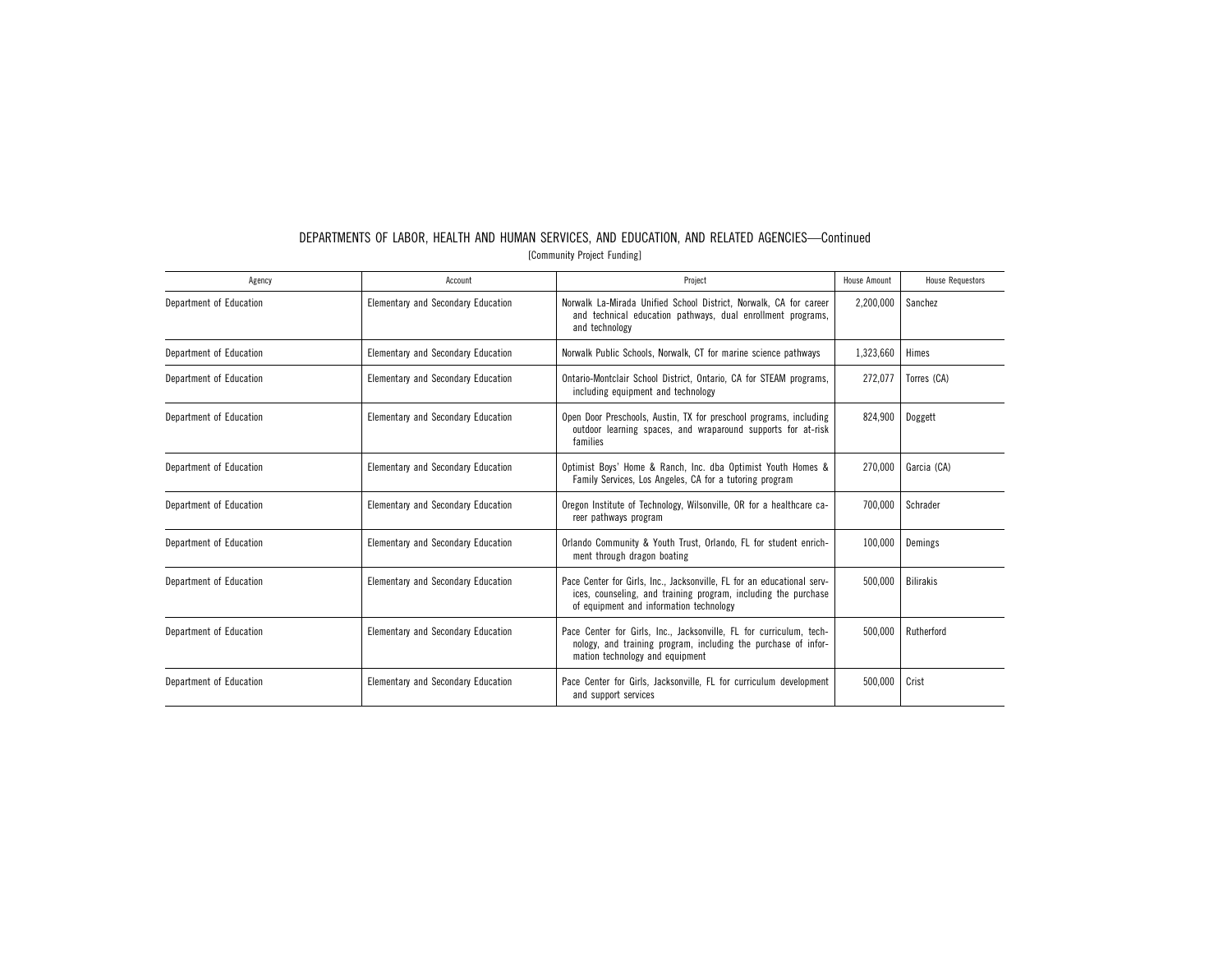| Department of Education | Elementary and Secondary Education | Pace Center for Girls, Jacksonville, FL for student support pro-<br>grams, including SEL resources and technology     | 500,000   | Lawson (FL)      |
|-------------------------|------------------------------------|-----------------------------------------------------------------------------------------------------------------------|-----------|------------------|
| Department of Education | Elementary and Secondary Education | Pascua Yaqui Tribe, Tucson, AZ for academic programs, curricula,<br>and teacher development                           | 862,813   | Grijalva         |
| Department of Education | Elementary and Secondary Education | Penumbra Theatre, Saint Paul, MN for the development, testing,<br>and implementation of curriculum                    | 1,000,000 | McCollum         |
| Department of Education | Elementary and Secondary Education | Pima County School Superintendent's Office, Tucson, AZ for cur-<br>ricula, resources, and professional development    | 252,000   | Grijalva         |
| Department of Education | Elementary and Secondary Education | Pinellas County Education Foundation, Inc., Largo, FL for an early<br>learning initiative, including teacher stipends | 1,225,000 | <b>Bilirakis</b> |
| Department of Education | Elementary and Secondary Education | Providence After School Alliance, Providence, RI for a summer<br>learning STEAM program                               | 350.000   | Cicilline        |
| Department of Education | Elementary and Secondary Education | Research Foundation of the City University of New York, Brooklyn,<br>NY for a literacy program                        | 191.160   | Clarke (NY)      |
| Department of Education | Elementary and Secondary Education | Riverside County Office of Education, Riverside, CA for early child-<br>hood education                                | 1,000,000 | Ruiz             |
| Department of Education | Elementary and Secondary Education | Rock and Roll Hall of Fame and Museum, Cleveland, OH for arts<br>education programs                                   | 1,000,000 | Brown (OH)       |
| Department of Education | Elementary and Secondary Education | Roosevelt Union Free School District, Roosevelt, NY for homework<br>and tutoring support                              | 525,000   | Rice (NY)        |
| Department of Education | Elementary and Secondary Education | San Diego State University, San Diego, CA for school-based behav-<br>ioral health training and supports               | 524.972   | Jacobs (CA)      |
| Department of Education | Elementary and Secondary Education | Santa Ana College, Santa Ana, CA for CTE pathways to certificate<br>and degree programs                               | 2.000.000 | Correa           |
| Department of Education | Elementary and Secondary Education | Santa Clara County Office of Education, San Jose, CA for student<br>broadband access, including equipment             | 1,000,000 | Eshoo            |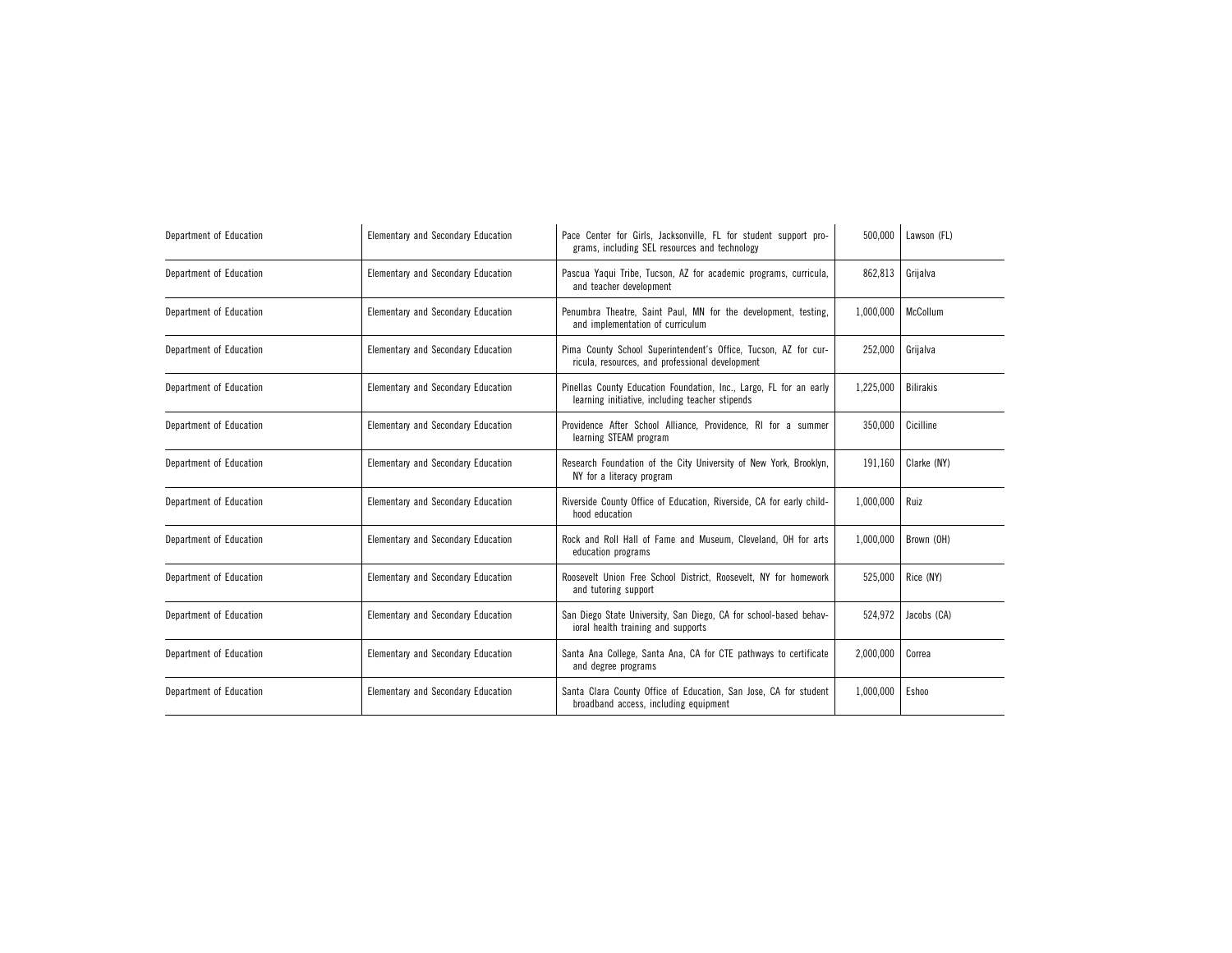| Agency                  | Account                                   | Project                                                                                                                                                                       | <b>House Amount</b> | <b>House Requestors</b> |
|-------------------------|-------------------------------------------|-------------------------------------------------------------------------------------------------------------------------------------------------------------------------------|---------------------|-------------------------|
| Department of Education | Elementary and Secondary Education        | School District of Borough of Morrisville, PA for a curriculum, in-<br>struction, and technology program, including the purchase of in-<br>formation technology and equipment | 850,000             | Fitzpatrick             |
| Department of Education | Elementary and Secondary Education        | School District of Osceola County, FL for a youth entrepreneurship<br>program, including support for student internships, a vehicle,<br>and capital for student businesses    | 953,000             | Soto                    |
| Department of Education | Elementary and Secondary Education        | Seed St. Louis, MO for STEM education programs                                                                                                                                | 380,000             | Bush                    |
| Department of Education | Elementary and Secondary Education        | Seminole County Public Schools, Sanford, FL for high school health<br>careers programs, including medical equipment                                                           | 526,692             | Murphy (FL)             |
| Department of Education | Elementary and Secondary Education        | Shedd Aquarium, Chicago, IL for STEAM education                                                                                                                               | 595,025             | Quigley                 |
| Department of Education | <b>Elementary and Secondary Education</b> | Soulsville Foundation, Memphis, TN for an afterschool music edu-<br>cation program                                                                                            | 1,150,000           | Cohen                   |
| Department of Education | <b>Elementary and Secondary Education</b> | Soundscapes, Newport News, VA for expanding access to arts edu-<br>cation, including a feasibility study for growth                                                           | 677,000             | Scott (VA)              |
| Department of Education | <b>Elementary and Secondary Education</b> | South City Foundation, Tallahassee, FL for an early childhood edu-<br>cation program, including technology upgrades                                                           | 2,000,000           | Lawson (FL)             |
| Department of Education | Elementary and Secondary Education        | Southland Career and Technical Education Center, Matteson, IL for<br>classroom design and curricula for career and technical edu-<br>cation programs                          | 1.740.000           | Kelly (IL)              |
| Department of Education | Elementary and Secondary Education        | Springfield Public Schools, Springfield, OR for a career and tech-<br>nical cosmetology program, including equipment                                                          | 385.000             | DeFazio                 |
| Department of Education | Elementary and Secondary Education        | St. Louis Public Schools, St. Louis, MO for CTE programs in con-<br>struction trades, including scholarships for technical college<br>programs                                | 252,713             | Bush                    |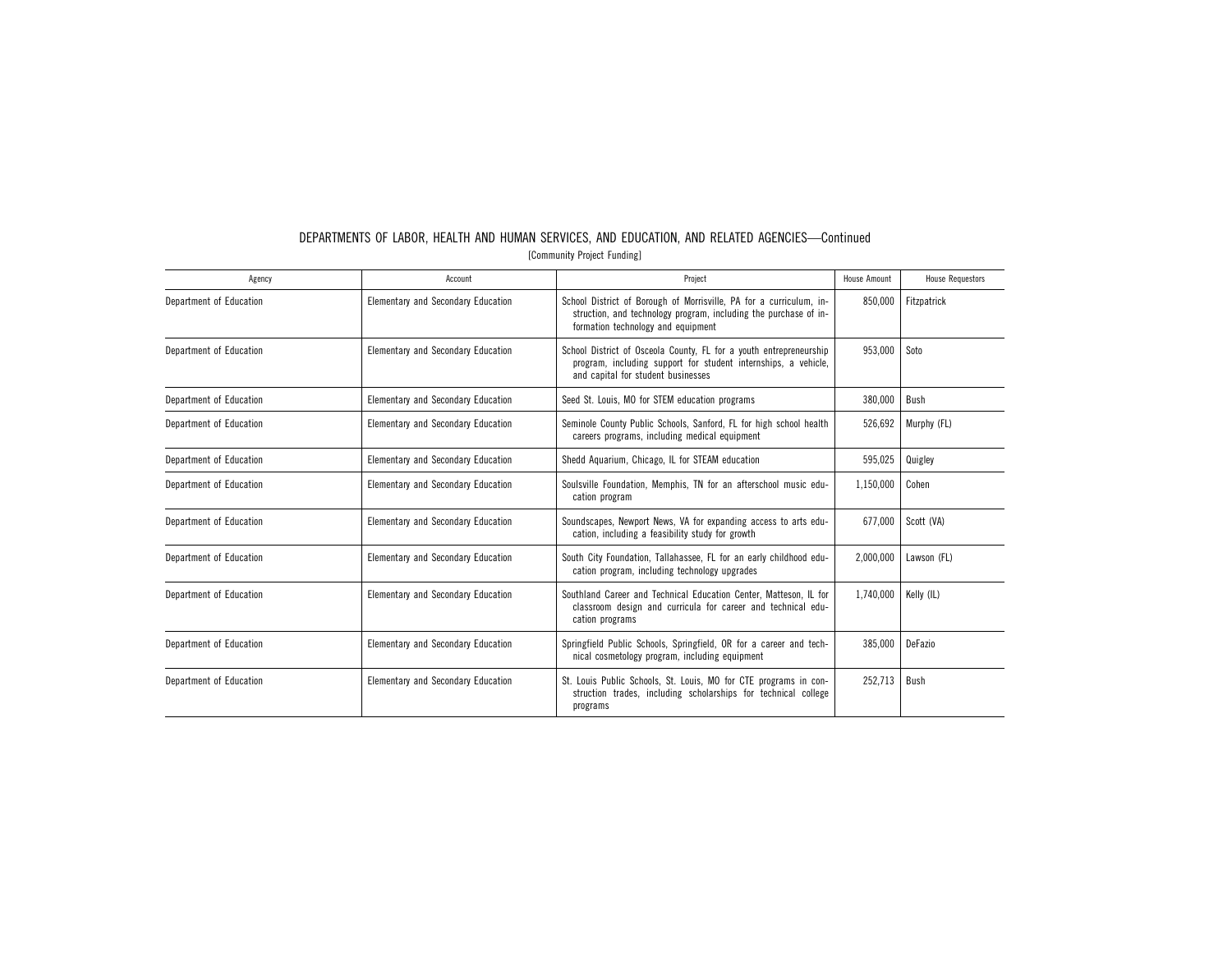| Department of Education | <b>Elementary and Secondary Education</b> | Stars of New York Dance, Brooklyn, NY for arts education enrich-<br>ment programs, including student scholarships                                              | 500,000   | <b>Jeffries</b> |
|-------------------------|-------------------------------------------|----------------------------------------------------------------------------------------------------------------------------------------------------------------|-----------|-----------------|
| Department of Education | <b>Elementary and Secondary Education</b> | Start Lighthouse, New York, NY for literacy and learning spaces in<br>schools                                                                                  | 205,500   | Ocasio-Cortez   |
| Department of Education | Elementary and Secondary Education        | Strategic Human Services, Chicago, IL for communication and jour-<br>nalism education, including equipment                                                     | 832,140   | Davis, Danny K. |
| Department of Education | Elementary and Secondary Education        | Tacoma Public School District, Tacoma, WA for career preparation<br>and internship programs                                                                    | 555,000   | Strickland      |
| Department of Education | Elementary and Secondary Education        | TECH CORPS, Columbus, OH for computer science education, in-<br>cluding equipment                                                                              | 300,000   | Ryan            |
| Department of Education | Elementary and Secondary Education        | Tennessee Technological University, Cookeville, TN for lending li-<br>brary programs, including purchase of supplies, information<br>technology, and equipment | 400,000   | Rose            |
| Department of Education | <b>Elementary and Secondary Education</b> | Texas A&M University San Antonio, TX for a mobile unit offering<br>school-based autism services and educational supports                                       | 300,000   | Castro (TX)     |
| Department of Education | Elementary and Secondary Education        | Texas State University - Round Rock, Round Rock, TX for a STEM<br>educational and professional development program                                             | 1,000,000 | Carter (TX)     |
| Department of Education | <b>Elementary and Secondary Education</b> | The Bridge Teen Center, Orland Park, IL for afterschool programs                                                                                               | 500,000   | Newman          |
| Department of Education | Elementary and Secondary Education        | The Brotherhood Sister Sol, New York, NY for afterschool programs                                                                                              | 1,000,000 | Espaillat       |
| Department of Education | <b>Elementary and Secondary Education</b> | The Center for the Innovative Training of Youth STEM NOLA, New<br>Orleans, LA for STEM learning and career readiness programs,<br>including equipment          | 2,000,000 | Carter (LA)     |
| Department of Education | <b>Elementary and Secondary Education</b> | The Garage Community and Youth Center, Avondale, PA for after-<br>school youth development programs, including a vehicle                                       | 100,000   | Houlahan        |
| Department of Education | Elementary and Secondary Education        | The Noel Pointer Foundation, Brooklyn, NY for music instruction<br>programs, including student scholarships                                                    | 414,500   | <b>Jeffries</b> |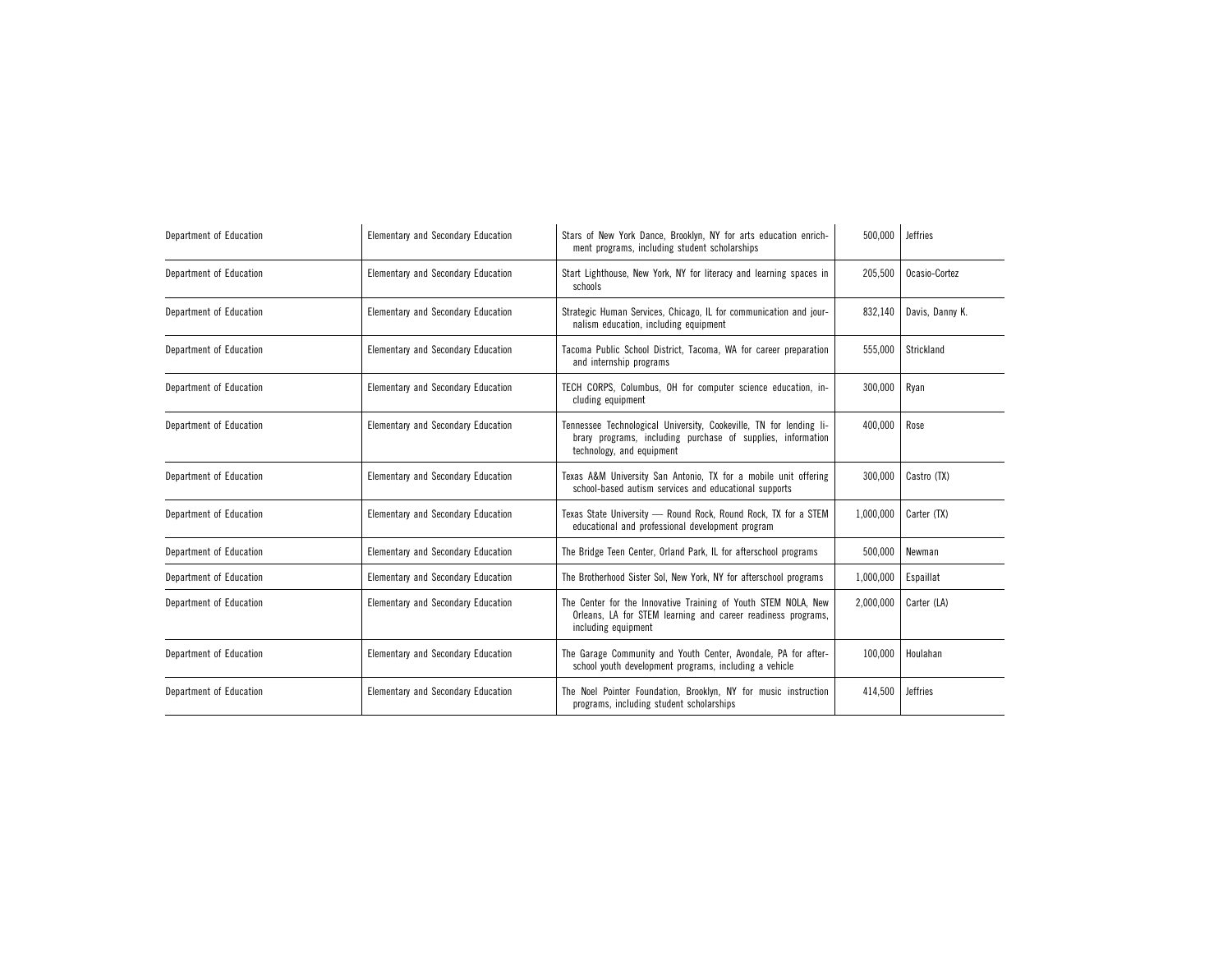|                             | DEPARTMENTS OF LABOR. HEALTH AND HUMAN SERVICES. AND EDUCATION. AND RELATED AGENCIES—Continued |  |  |  |  |  |  |
|-----------------------------|------------------------------------------------------------------------------------------------|--|--|--|--|--|--|
| [Community Project Funding] |                                                                                                |  |  |  |  |  |  |

| Agency                  | Account                                   | Project                                                                                                                                | <b>House Amount</b> | <b>House Requestors</b> |
|-------------------------|-------------------------------------------|----------------------------------------------------------------------------------------------------------------------------------------|---------------------|-------------------------|
| Department of Education | <b>Elementary and Secondary Education</b> | The Regents of the University of California; University of California<br>San Diego, La Jolla, CA for summer math academies             | 1,125,360           | Vargas                  |
| Department of Education | Elementary and Secondary Education        | The West Virginia Chamber Foundation Corporation, Charleston, WV<br>for a drop-out prevention and school-to-work transition program    | 200,000             | Miller (WV)             |
| Department of Education | <b>Elementary and Secondary Education</b> | Toledo Tomorrow, Toledo, OH for an early childhood reading pro-<br>gram                                                                | 1,050,000           | Kaptur                  |
| Department of Education | <b>Elementary and Secondary Education</b> | Town of Randolph, MA for mobile library and STEM programming,<br>including vehicle and equipment                                       | 524,000             | Pressley                |
| Department of Education | Elementary and Secondary Education        | Trumbull County Educational Service Center, Niles, OH for STEM<br>education, including equipment and technology                        | 650,000             | Ryan                    |
| Department of Education | <b>Elementary and Secondary Education</b> | United Way of Wyoming Valley, Wilkes-Barre, PA for wraparound<br>services and academic supports, including pre-K tuition sti-<br>pends | 2,200,000           | Cartwright              |
| Department of Education | Elementary and Secondary Education        | University of California Berkeley, CA for a social science research<br>and postdoctoral pipeline program                               | 1,000,000           | Lee (CA)                |
| Department of Education | Elementary and Secondary Education        | University of Connecticut Health Center, Farmington, CT for K-12<br>STEM education programs                                            | 1,000,000           | Hayes                   |
| Department of Education | <b>Elementary and Secondary Education</b> | University of Mississippi, University, MS for a professional develop-<br>ment program and writing initiative                           | 1,000,000           | Kelly (MS)              |
| Department of Education | <b>Elementary and Secondary Education</b> | University of Nebraska System, Lincoln, NE for a science, tech-<br>nology, engineering, and mathematics program                        | 2,000,000           | Bacon                   |
| Department of Education | Elementary and Secondary Education        | University of Washington Bothell, WA for pathways toward environ-<br>ment and sustainability degree programs, including equipment      | 811.061             | DelBene                 |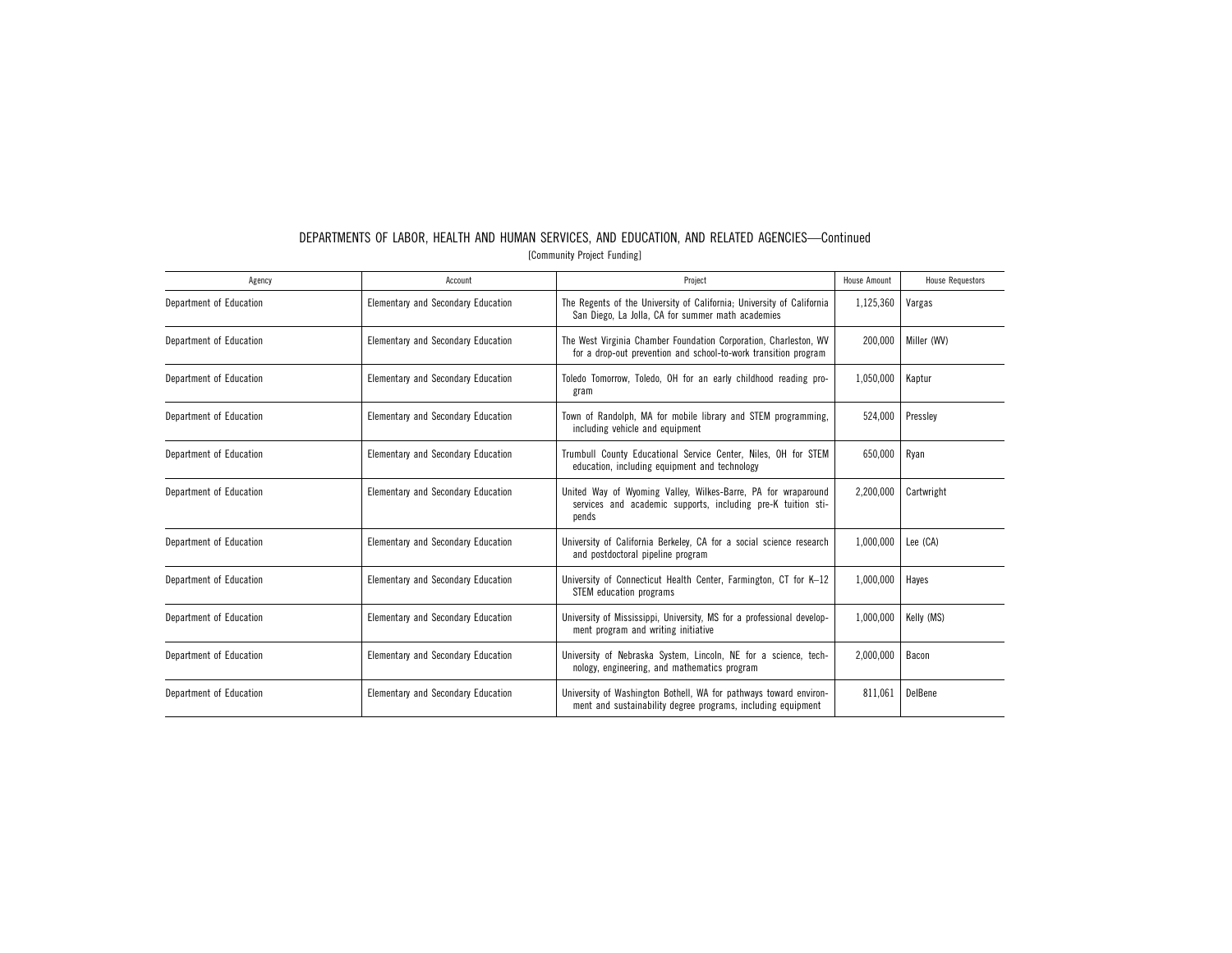| Department of Education | Elementary and Secondary Education | Upper Darby Arts & Education Foundation, Drexel Hill, PA for cre-<br>ative arts programs for students with disabilities                                     | 115,000   | Scanlon   |
|-------------------------|------------------------------------|-------------------------------------------------------------------------------------------------------------------------------------------------------------|-----------|-----------|
| Department of Education | Elementary and Secondary Education | Virgin Islands Department of Education, St. Thomas, VI for electric<br>vehicle classes, career and technical college programs, and<br><b>STEM</b> education | 2,200,000 | Plaskett  |
| Department of Education | Elementary and Secondary Education | Washtenaw Community College, Ann Arbor, MI for an electric bat-<br>tery and charging station program, including equipment                                   | 1,000,000 | Dingell   |
| Department of Education | Elementary and Secondary Education | Waterbury Public Schools, Waterbury, CT for education technology<br>equipment, including computers                                                          | 2,265,000 | Hayes     |
| Department of Education | Elementary and Secondary Education | Watts Labor Community Action Committee, Los Angeles, CA for<br>afterschool programming and arts education                                                   | 922,000   | Barragan  |
| Department of Education | Elementary and Secondary Education | Waukegan to College, Waukegan, IL for mentoring, tutoring, and<br>academic advising programs                                                                | 315,000   | Schneider |
| Department of Education | Elementary and Secondary Education | West Chester University, West Chester, PA for STEM education pro-<br>grams                                                                                  | 715,770   | Houlahan  |
| Department of Education | Elementary and Secondary Education | Winston-Salem/Forsyth County Schools, Winston-Salem, NC for<br>teacher academy programs                                                                     | 301,548   | Manning   |
| Department of Education | Elementary and Secondary Education | YMCA of Greater New York, NY for youth support and enrichment<br>programs                                                                                   | 1,000,000 | Meeks     |
| Department of Education | Elementary and Secondary Education | YMCA of Memphis and the Mid-South, Cordova, TN for educational<br>programs before and after school                                                          | 1,000,000 | Cohen     |
| Department of Education | Elementary and Secondary Education | YMCA of Metropolitan Chicago, IL for afterschool programs                                                                                                   | 666,366   | Underwood |
| Department of Education | Elementary and Secondary Education | YMCA of Metropolitan Los Angeles, CA for empowerment learning<br>pods                                                                                       | 1,500,000 | Gomez     |
| Department of Education | Elementary and Secondary Education | YMCA of Metropolitan Los Angeles, Van Nuys, CA for STEAM and<br>civics education                                                                            | 2,000,000 | Cardenas  |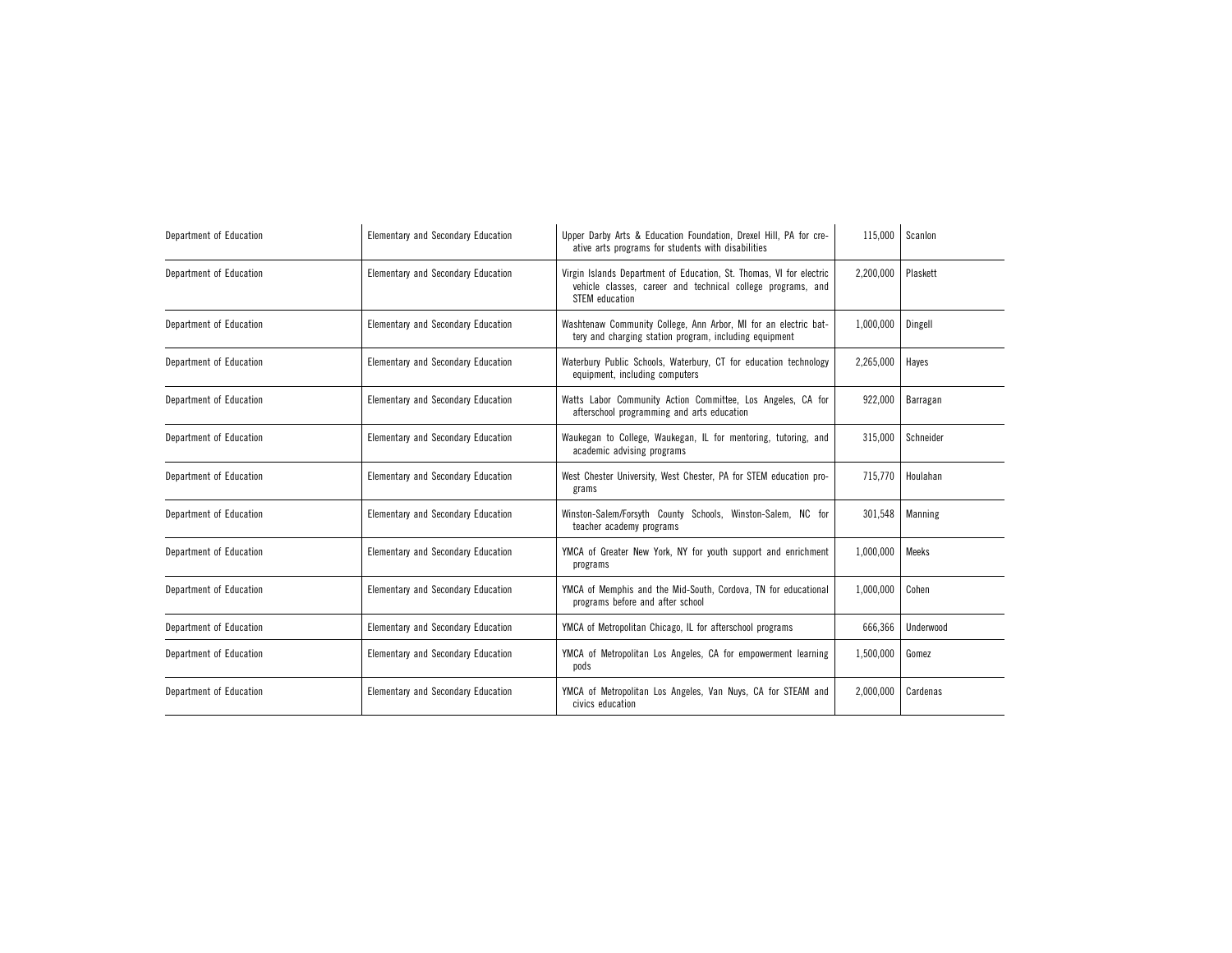| Agency                  | Account                 | Project                                                                                                                            | House Amount | <b>House Requestors</b> |
|-------------------------|-------------------------|------------------------------------------------------------------------------------------------------------------------------------|--------------|-------------------------|
| Department of Education | <b>Higher Education</b> | Adoption Rhode Island, Providence, RI for an adoption and foster<br>care certificate program, including scholarships and equipment | 201,639      | Langevin                |
| Department of Education | <b>Higher Education</b> | Agnes Scott College, Decatur, GA for digital skill building pro-<br>grams, including equipment                                     | 1,024,940    | Williams (GA)           |
| Department of Education | <b>Higher Education</b> | Albany Technical College, Albany, GA for allied health programs,<br>including equipment, a vehicle, and scholarships               | 1,000,000    | Bishop (GA)             |
| Department of Education | <b>Higher Education</b> | Aliento Education Fund, Phoenix, AZ for first-generation college<br>student access and success programs, including scholarships    | 300,000      | Kirkpatrick             |
| Department of Education | <b>Higher Education</b> | AltaSea at the Port of Los Angeles, San Pedro, CA for postsec-<br>ondary ocean-based research, including equipment                 | 1,000,000    | Barragan                |
| Department of Education | <b>Higher Education</b> | Alvernia University Reading Collegetowne, Reading, PA for a health<br>science program, including equipment                         | 2,000,000    | Houlahan                |
| Department of Education | <b>Higher Education</b> | Alvernia University, Reading, PA for the purchase of information<br>technology and equipment                                       | 1.000.000    | Meuser                  |
| Department of Education | <b>Higher Education</b> | Angelo State University, San Angelo, TX for equipment, scholar-<br>ships, and stipends for an aviation degree program              | 2,000,000    | Pfluger                 |
| Department of Education | <b>Higher Education</b> | Aquinas College, Grand Rapids, MI for a professional development<br>and curriculum development for a teaching center               | 185,000      | Meijer                  |
| Department of Education | <b>Higher Education</b> | Arkansas Tech University, Russellville, AR for purchase of lab<br>equipment and technology for agricultural education program      | 730,000      | Womack                  |
| Department of Education | <b>Higher Education</b> | AUC Consortium, Atlanta, GA for programs promoting career path-<br>ways into government service, including scholarships            | 2,000,000    | Williams (GA)           |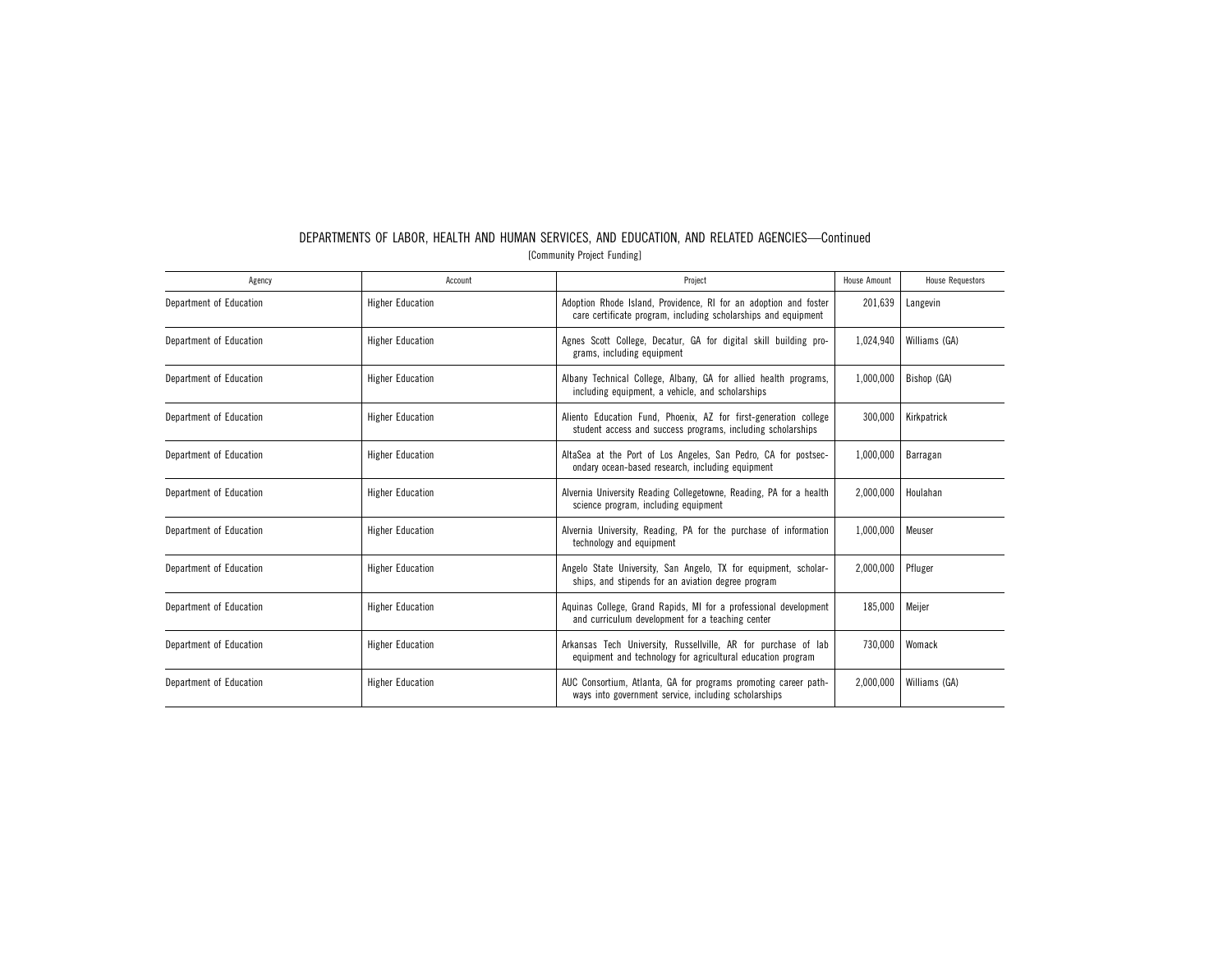| Department of Education | <b>Higher Education</b> | Augusta University, Augusta, GA for a telemedicine education ini-<br>tiative, including the purchase of equipment and information<br>technology     | 1,000,000 | Carter (GA) |
|-------------------------|-------------------------|-----------------------------------------------------------------------------------------------------------------------------------------------------|-----------|-------------|
| Department of Education | <b>Higher Education</b> | Aurora University, Aurora, IL for an emerging technologies learning<br>lab, including equipment                                                     | 955,000   | Foster      |
| Department of Education | <b>Higher Education</b> | Austin Community College District, Austin, TX for the purchase of<br>equipment                                                                      | 2,830,000 | McCaul      |
| Department of Education | <b>Higher Education</b> | Austin Community College, Austin, TX for cybersecurity training, in-<br>cluding equipment                                                           | 1,467,542 | Doggett     |
| Department of Education | <b>Higher Education</b> | Austin Independent School District for college and career prepara-<br>tion, including transportation                                                | 1,862,600 | Doggett     |
| Department of Education | <b>Higher Education</b> | Bay Path University, Longmeadow, MA for wraparound academic<br>and student support services                                                         | 1,000,000 | Neal        |
| Department of Education | <b>Higher Education</b> | Baylor University, Waco, TX for a cybersecurity program, including<br>the purchase of equipment and information technology                          | 1,500,000 | Sessions    |
| Department of Education | <b>Higher Education</b> | Birmingham-Southern College, Birmingham, AL for experimental<br>learning and civic engagement                                                       | 500.000   | Sewell      |
| Department of Education | <b>Higher Education</b> | Bluegrass Community and Technical College, Lexington, KY for a<br>health professions program, including the purchase of equip-<br>ment and supplies | 1,570,000 | Barr        |
| Department of Education | <b>Higher Education</b> | Boys & Girls Club of the West Valley, Canoga Park, CA for after-<br>school programs                                                                 | 450,000   | Sherman     |
| Department of Education | <b>Higher Education</b> | Cabrillo College, Aptos, CA for science learning, including learning<br>lab furniture and equipment                                                 | 163,539   | Panetta     |
| Department of Education | <b>Higher Education</b> | California State University-Stanislaus, Turlock, CA for a mental<br>health workforce program, including scholarships                                | 1,681,720 | Harder (CA) |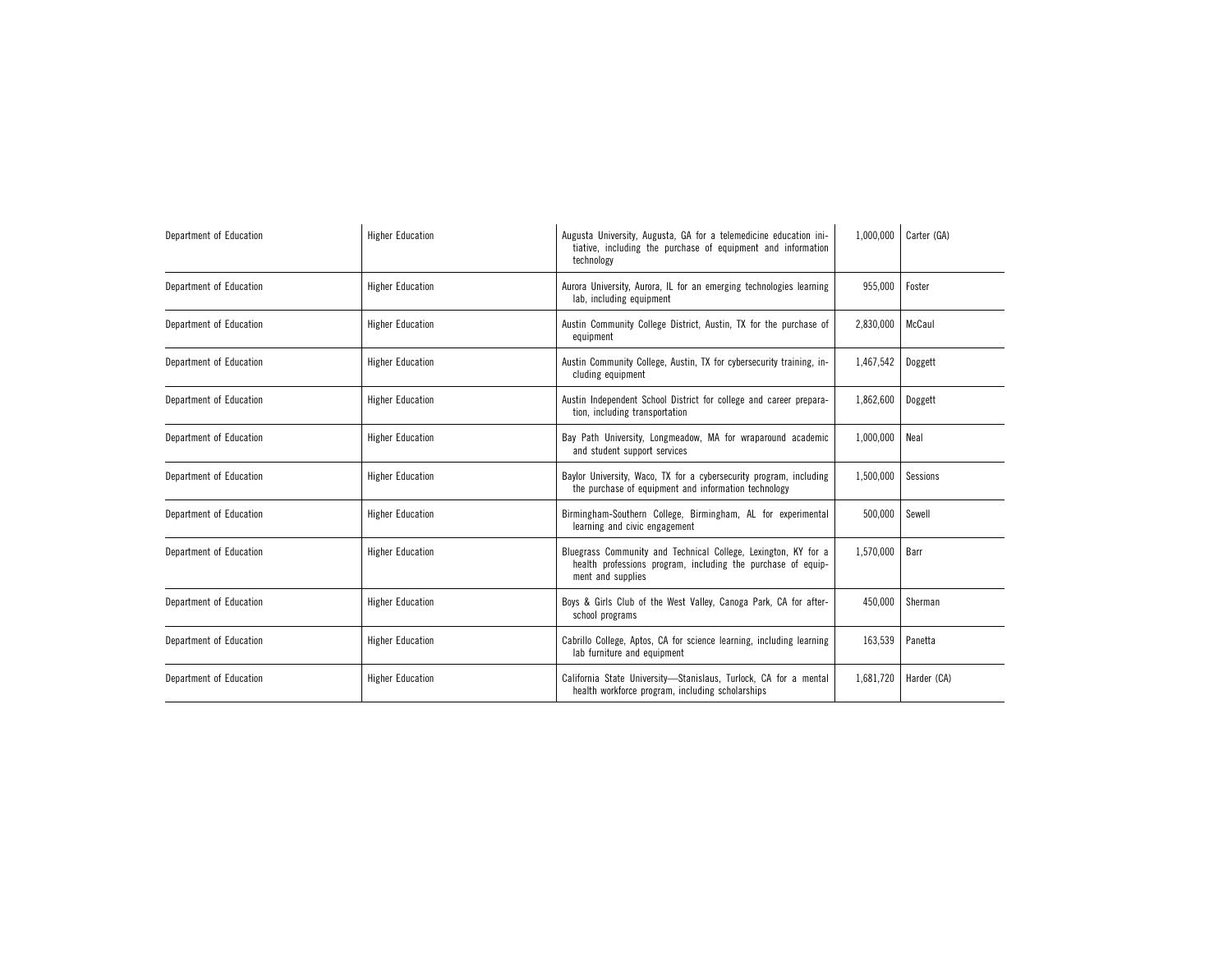| Agency                  | Account                 | Project                                                                                                                                                  | <b>House Amount</b> | <b>House Requestors</b> |
|-------------------------|-------------------------|----------------------------------------------------------------------------------------------------------------------------------------------------------|---------------------|-------------------------|
| Department of Education | <b>Higher Education</b> | California State University Channel Islands, Camarillo, CA for a cy-<br>bersecurity degree program, including equipment                                  | 550.800             | Brownley                |
| Department of Education | <b>Higher Education</b> | California State University, Northridge, CA for arts, media, and<br>communications programs, including equipment                                         | 1,000,000           | Sherman                 |
| Department of Education | <b>Higher Education</b> | Campbellsville University, Campbellsville, KY for information tech-<br>nology and equipment upgrades                                                     | 950,000             | Comer                   |
| Department of Education | <b>Higher Education</b> | Chabot-Las Positas Community College District, Dublin, CA for<br>student support programs                                                                | 1,000,000           | Swalwell                |
| Department of Education | <b>Higher Education</b> | Chicago State University, Chicago, IL for communication and media<br>career development programs, including equipment                                    | 1,600,000           | Rush                    |
| Department of Education | <b>Higher Education</b> | City College of New York, NY for an infrastructure workforce train-<br>ing program and center                                                            | 2,200,000           | Espaillat               |
| Department of Education | <b>Higher Education</b> | City Colleges of Chicago Malcom X College, Chicago, IL for an<br>emergency medical technician student success program, includ-<br>ing equipment          | 1,000,000           | Davis, Danny K.         |
| Department of Education | <b>Higher Education</b> | Coahoma Community College, Clarksdale, MS for campus safety,<br>including equipment                                                                      | 1,664,100           | Thompson (MS)           |
| Department of Education | <b>Higher Education</b> | Collaborative for Higher Education Shared Services, Santa Fe, NM<br>for a cybersecurity shared services program                                          | 2,000,000           | Leger Fernandez         |
| Department of Education | <b>Higher Education</b> | Connecticut Historical Society Museum and Library, Hartford, CT for<br>the use of community history in postsecondary education, in-<br>cluding equipment | 1,000,000           | Larson (CT)             |
| Department of Education | <b>Higher Education</b> | Contra Costa Community College District, Martinez, CA for an open<br>educational resources project                                                       | 1.000.000           | DeSaulnier              |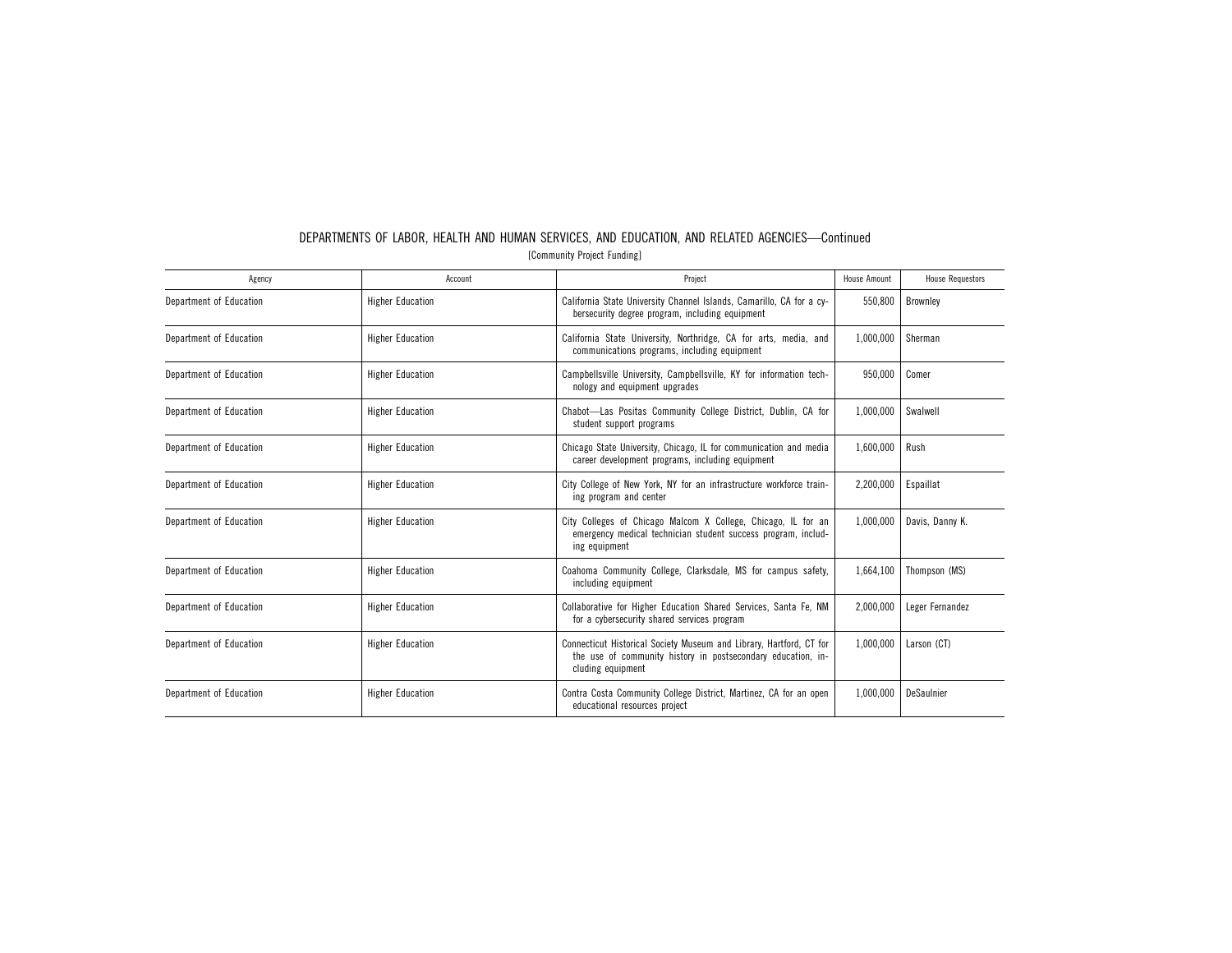| Department of Education | <b>Higher Education</b> | CUNY Mexican Studies Institute, Bronx, NY for a literacy and lan-<br>guage skills program                                                              | 1,246,080 | Espaillat            |
|-------------------------|-------------------------|--------------------------------------------------------------------------------------------------------------------------------------------------------|-----------|----------------------|
| Department of Education | <b>Higher Education</b> | CUNY York College, Queens, NY for geology and environmental<br>science programs, including student stipends and equipment                              | 1,267,500 | Meeks                |
| Department of Education | <b>Higher Education</b> | CUNY York College, Queens, NY for pharmaceutical science work-<br>force training, including equipment                                                  | 850,000   | Meeks                |
| Department of Education | <b>Higher Education</b> | Cyber Security Range at Union Station, Springfield, MA for a cyber-<br>security program, including equipment                                           | 3,000,000 | Neal                 |
| Department of Education | <b>Higher Education</b> | Cypress College, Cypress, CA for veteran and military-connected<br>student pathways, including equipment                                               | 500,000   | Lowenthal            |
| Department of Education | <b>Higher Education</b> | Dallas College, Dallas, TX for a teaching residency apprenticeship<br>program, including stipends                                                      | 500,000   | Allred, Johnson (TX) |
| Department of Education | <b>Higher Education</b> | Davenport University, Grand Rapids, MI for a dual language edu-<br>cation program                                                                      | 1,325,000 | Meijer               |
| Department of Education | <b>Higher Education</b> | Davenport University, Grand Rapids, MI for a teacher training pro-<br>gram, including scholarships                                                     | 760,000   | Meijer               |
| Department of Education | <b>Higher Education</b> | Desert Research Institute, Las Vegas, NV for partnerships between<br>STEM and education majors, including scholarships                                 | 1,000,000 | Lee (NV)             |
| Department of Education | <b>Higher Education</b> | Dominican Women's Development Center, New York, NY for after-<br>school, STEM education, and postsecondary access programs                             | 1,000,000 | Espaillat            |
| Department of Education | <b>Higher Education</b> | East Central College, Union, MO for the purchase of distance<br>learning equipment                                                                     | 1,000,000 | Luetkemeyer          |
| Department of Education | <b>Higher Education</b> | Eastern Gateway Community College, Steubenville, OH for electric<br>vehicle technology training, including installation of equipment<br>and technology | 914,000   | Ryan                 |
| Department of Education | <b>Higher Education</b> | Eckerd College, St. Petersburg, FL for a marine science laboratory<br>space, including the installation of equipment                                   | 1,000,000 | Crist                |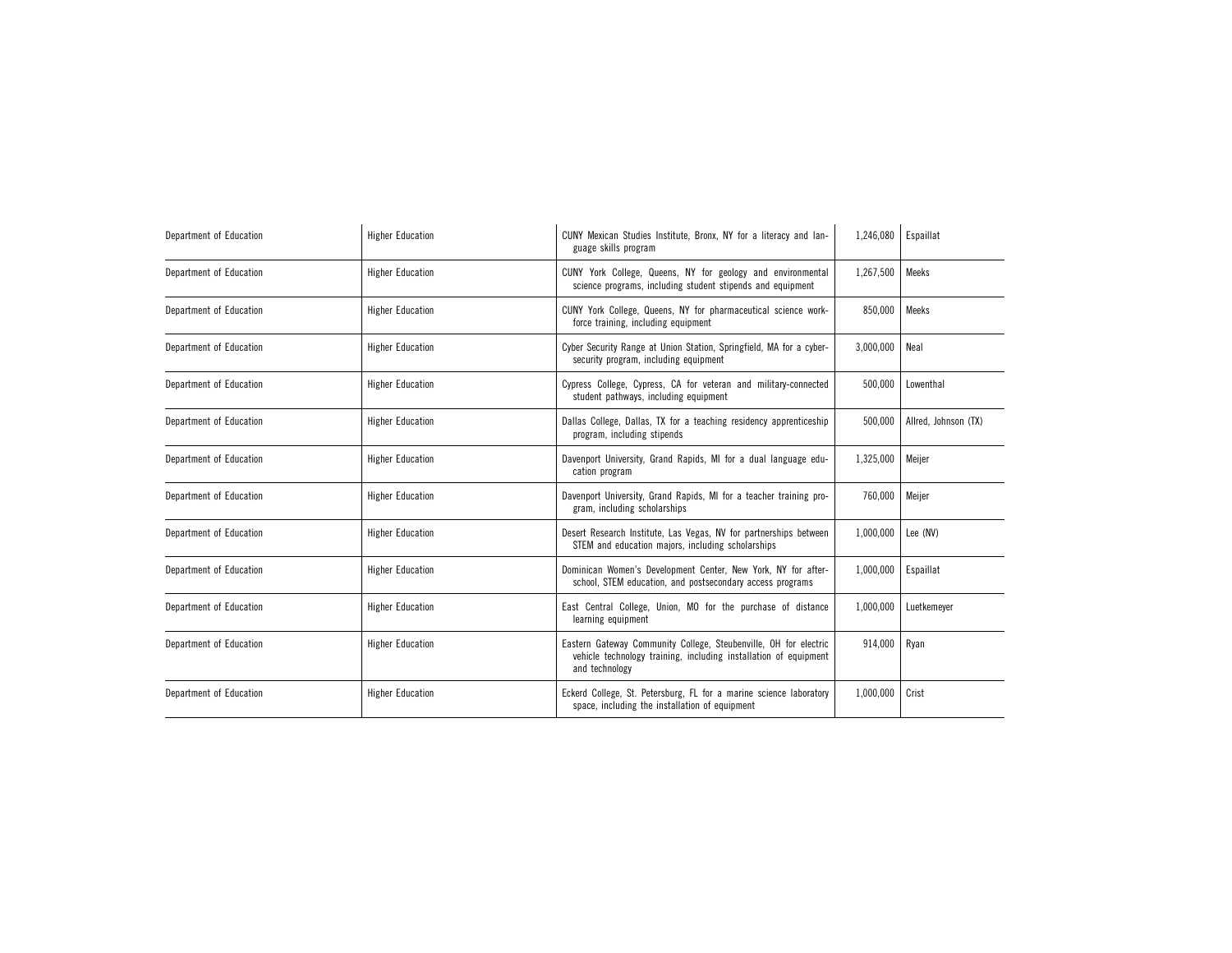| Agency                  | Account                 | Project                                                                                                                                                | <b>House Amount</b> | <b>House Requestors</b> |
|-------------------------|-------------------------|--------------------------------------------------------------------------------------------------------------------------------------------------------|---------------------|-------------------------|
| Department of Education | <b>Higher Education</b> | Edmonds College, Lynnwood, WA for marine and AI robotics path-<br>ways programs, including equipment                                                   | 1,300,000           | Larsen (WA)             |
| Department of Education | <b>Higher Education</b> | Elgin Community College, Elgin, IL for a mechatronics certificate<br>program, including equipment                                                      | 936,000             | Krishnamoorthi          |
| Department of Education | <b>Higher Education</b> | Elms College, Chicopee, MA for social sciences and education cur-<br>riculum and programming, including scholarships and equip-<br>ment                | 1,000,000           | Neal                    |
| Department of Education | <b>Higher Education</b> | Emory University, Atlanta, GA for a nursing apprenticeship pro-<br>gram, including stipends                                                            | 500,000             | McBath                  |
| Department of Education | <b>Higher Education</b> | Folsom Lake College, Folsom, CA for a prison and reentry program                                                                                       | 950,000             | Bera                    |
| Department of Education | <b>Higher Education</b> | FoodTEC, Newburgh, NY for a workforce development program, in-<br>cluding scholarships for daycare facilities                                          | 1,125,000           | Maloney, Sean Patrick   |
| Department of Education | <b>Higher Education</b> | Franklin Pierce University, Rindge, NH for rural health care edu-<br>cation and training, including technology and equipment                           | 825,000             | Kuster                  |
| Department of Education | <b>Higher Education</b> | George Mason University, Fairfax, VA for a cybersecurity and IT<br>modernization program                                                               | 1,000,000           | Connolly                |
| Department of Education | <b>Higher Education</b> | Georgia State University, Atlanta, GA for programs to expand ac-<br>cess to postsecondary education, including English language<br>proficiency support | 400,000             | Johnson (GA)            |
| Department of Education | <b>Higher Education</b> | Glendale College Foundation, Glendale, CA for student basic needs<br>support, including rental assistance                                              | 1,250,000           | Schiff                  |
| Department of Education | <b>Higher Education</b> | Goodwin University, East Hartford, CT for a mobile manufacturing<br>and nursing program, including equipment and scholarships                          | 2,200,000           | Larson (CT)             |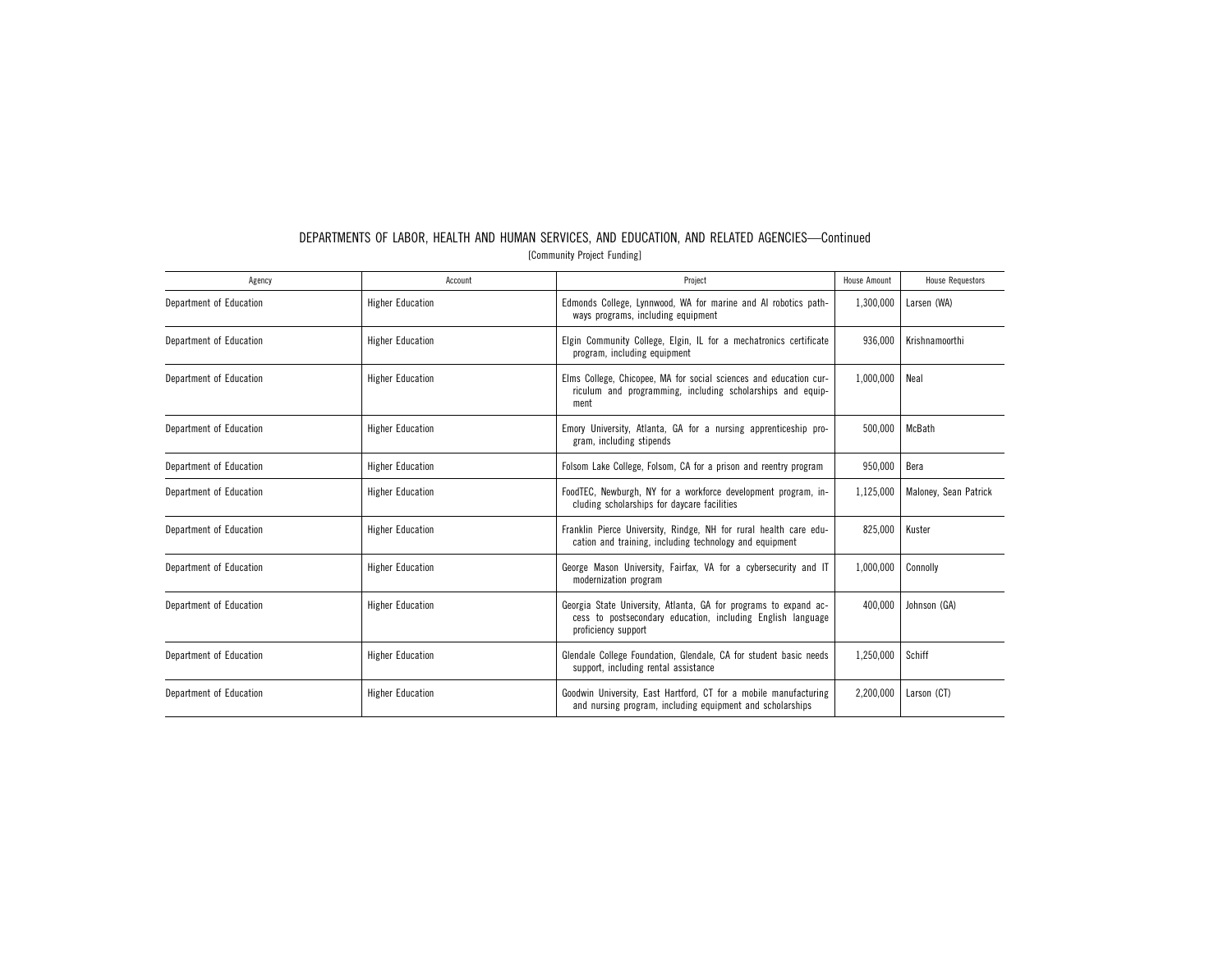| Department of Education | <b>Higher Education</b> | Goucher College, Towson, MD for life and health sciences teaching<br>labs, including equipment                                                       | 1,255,800 | Ruppersberger  |
|-------------------------|-------------------------|------------------------------------------------------------------------------------------------------------------------------------------------------|-----------|----------------|
| Department of Education | <b>Higher Education</b> | Grambling State University, Grambling, LA for a cybersecurity ini-<br>tiative, including scholarships, stipends and purchase of equip-<br>ment       | 2,500,000 | Letlow         |
| Department of Education | <b>Higher Education</b> | Hamline University, Saint Paul, MN for academic internship pro-<br>grams, including student stipends                                                 | 1,000,000 | McCollum       |
| Department of Education | <b>Higher Education</b> | Hampton University, Hampton, VA for an allied health services and<br>workforce development program                                                   | 2,200,000 | Scott (VA)     |
| Department of Education | <b>Higher Education</b> | Harper College Aviation Maintenance Program, Palatine, IL for an<br>aviation technical training program, including scholarships and<br>equipment     | 500.000   | Krishnamoorthi |
| Department of Education | <b>Higher Education</b> | Harris County Public Library, Houston, TX for college and career<br>guidance programs                                                                | 578,000   | Fletcher       |
| Department of Education | <b>Higher Education</b> | Hispanic Federation, Orlando, FL for college preparatory support for<br>middle and high school students, including equipment                         | 200,000   | Demings        |
| Department of Education | <b>Higher Education</b> | Hostos Community College of the City University of New York, The<br>Bronx, NY, for community college articulation agreement support                  | 1,000,000 | Torres (NY)    |
| Department of Education | <b>Higher Education</b> | Hudson County Community College, Jersey City, NJ for technological<br>enhancements to student learning, including equipment                          | 2,200,000 | Sires          |
| Department of Education | <b>Higher Education</b> | Hudson Valley Community College, Troy, NY for STEM and<br>healthcare workforce development                                                           | 2,065,000 | Tonko          |
| Department of Education | <b>Higher Education</b> | Husson University, Bangor, ME for science laboratory programming,<br>including equipment                                                             | 725,491   | Golden         |
| Department of Education | <b>Higher Education</b> | Joan B Kroc School of Peace Studies at the University of San<br>Diego, CA for a research lab program to combat violence, in-<br>cluding scholarships | 580.000   | Jacobs (CA)    |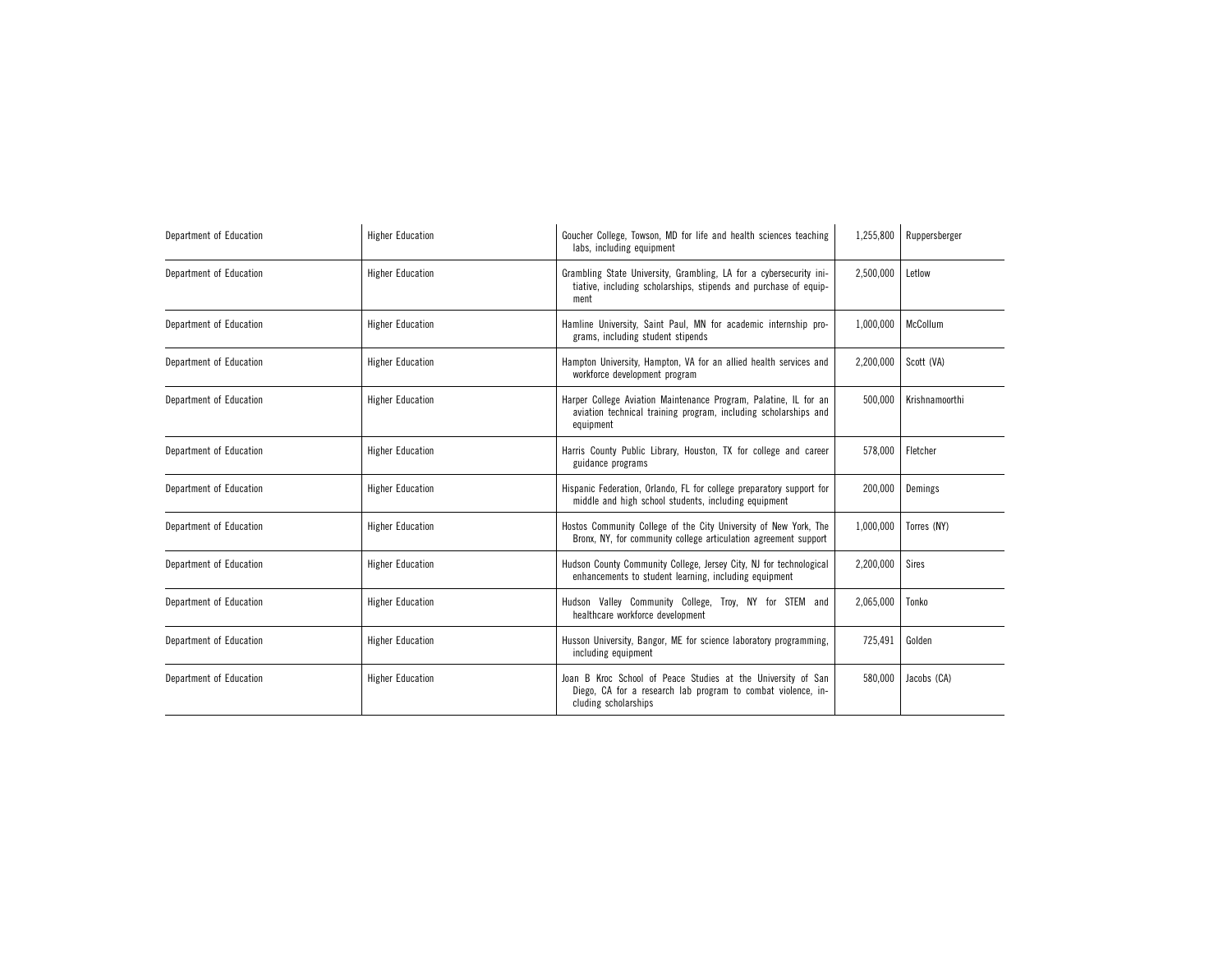| Agency                  | Account                 | Project                                                                                                                                                               | <b>House Amount</b> | <b>House Requestors</b> |
|-------------------------|-------------------------|-----------------------------------------------------------------------------------------------------------------------------------------------------------------------|---------------------|-------------------------|
| Department of Education | <b>Higher Education</b> | Johnson & Wales University, Providence, RI for cybersecurity train-<br>ing for teachers, including stipends                                                           | 1,012,000           | Langevin                |
| Department of Education | <b>Higher Education</b> | Kirkwood Community College, Cedar Rapids, IA for the purchase of<br>aviation information technology and equipment                                                     | 360,000             | Hinson                  |
| Department of Education | <b>Higher Education</b> | Lehman College of the City University of New York, Bronx, NY for a<br>digital equity initiative, including technology                                                 | 500,000             | Torres (NY)             |
| Department of Education | <b>Higher Education</b> | Local 212 MATC Believe in Students FAST Fund, Milwaukee, WI for<br>financial assistance to low-income students                                                        | 250.000             | Moore (WI)              |
| Department of Education | <b>Higher Education</b> | Loisaida, New York, NY for an environmental and community<br>science program                                                                                          | 300,000             | Velazquez               |
| Department of Education | <b>Higher Education</b> | Los Angeles Community College District, Los Angeles, CA for mobile<br>work-based workforce programs, including equipment                                              | 1,000,000           | Bass                    |
| Department of Education | <b>Higher Education</b> | Los Angeles Mission College, Sylmar, CA for allied health programs<br>and STEM services, including equipment                                                          | 2,000,000           | Cardenas                |
| Department of Education | <b>Higher Education</b> | Louisiana Delta Community College, Monroe, LA for a health<br>science and education program, including scholarships, pur-<br>chase of equipment, and support services | 1,555,000           | Letlow                  |
| Department of Education | <b>Higher Education</b> | Louisiana State University of Alexandria, Alexandria, LA for a<br>teacher education program, including scholarships and tuition<br>reimbursement                      | 990,000             | Letlow                  |
| Department of Education | <b>Higher Education</b> | Manor College, Jenkintown, PA for wraparound services, advising,<br>and basic needs supports for at-risk student populations, in-<br>cluding scholarships             | 1,275,667           | Dean                    |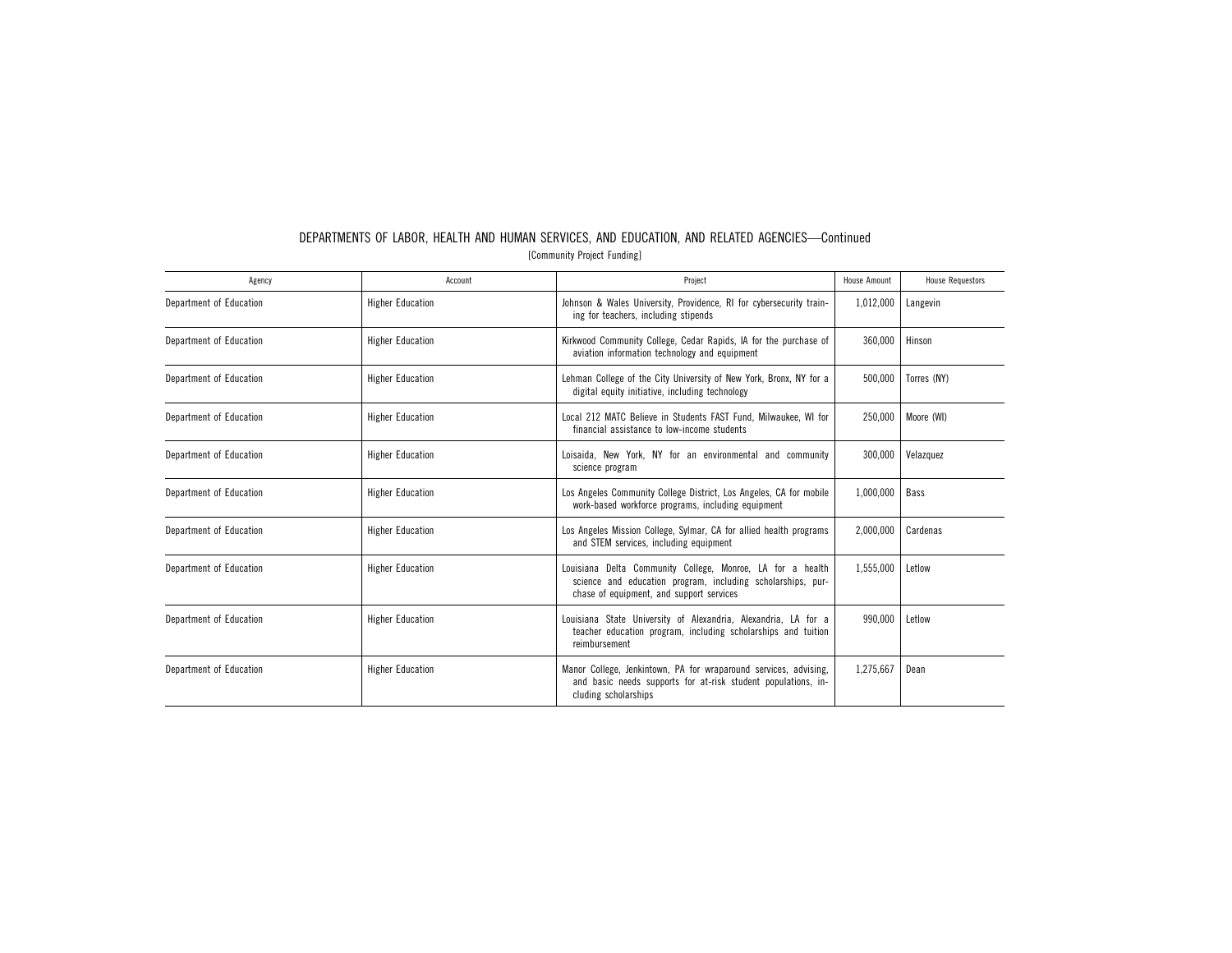| Department of Education | <b>Higher Education</b> | Maria College, Albany, NY for nursing programs, including tech-<br>nology and equipment                                                     | 770.088   | Tonko       |
|-------------------------|-------------------------|---------------------------------------------------------------------------------------------------------------------------------------------|-----------|-------------|
| Department of Education | <b>Higher Education</b> | Marquette University, Milwaukee, WI for college readiness and<br>STEM pipeline services                                                     | 799,500   | Moore (WI)  |
| Department of Education | <b>Higher Education</b> | Maryville College, Maryville, TN for a STEM project, including schol-<br>arships, stipends, and purchase of equipment                       | 645.000   | Burchett    |
| Department of Education | <b>Higher Education</b> | Marywood University, Scranton, PA for healthcare workforce expan-<br>sion programs, including equipment and scholarships                    | 2,607,464 | Cartwright  |
| Department of Education | <b>Higher Education</b> | Mass. Bay Community College, Wellesley, MA for a center for<br>health sciences, early education, and human services, including<br>equipment | 400,000   | Clark (MA)  |
| Department of Education | <b>Higher Education</b> | Massachusetts College of Liberal Arts, North Adams, MA for a<br>nursing program, including equipment                                        | 620,000   | Neal        |
| Department of Education | <b>Higher Education</b> | McLennan Community College, Waco, TX for the purchase of infor-<br>mation technology and equipment for healthcare training pro-<br>grams    | 1,100,000 | Sessions    |
| Department of Education | <b>Higher Education</b> | Mid-America Christian University, Oklahoma City, OK for the pur-<br>chase of STEM lab equipment                                             | 555,000   | Cole        |
| Department of Education | <b>Higher Education</b> | Middlesex College, Edison, NJ for adult and justice-impacted learn-<br>er support, including equipment                                      | 1,000,000 | Pallone     |
| Department of Education | <b>Higher Education</b> | Midlands Technical College, Columbia, SC for a skilled trades<br>training program, including equipment                                      | 1,000,000 | Clyburn     |
| Department of Education | <b>Higher Education</b> | MiraCosta Community College District, Oceanside, CA for acceler-<br>ated skills-based training, including equipment                         | 1,000,000 | Levin (CA)  |
| Department of Education | <b>Higher Education</b> | Modesto Junior College, Modesto, CA for regional fire science train-<br>ing programs, including equipment                                   | 2,000,000 | Harder (CA) |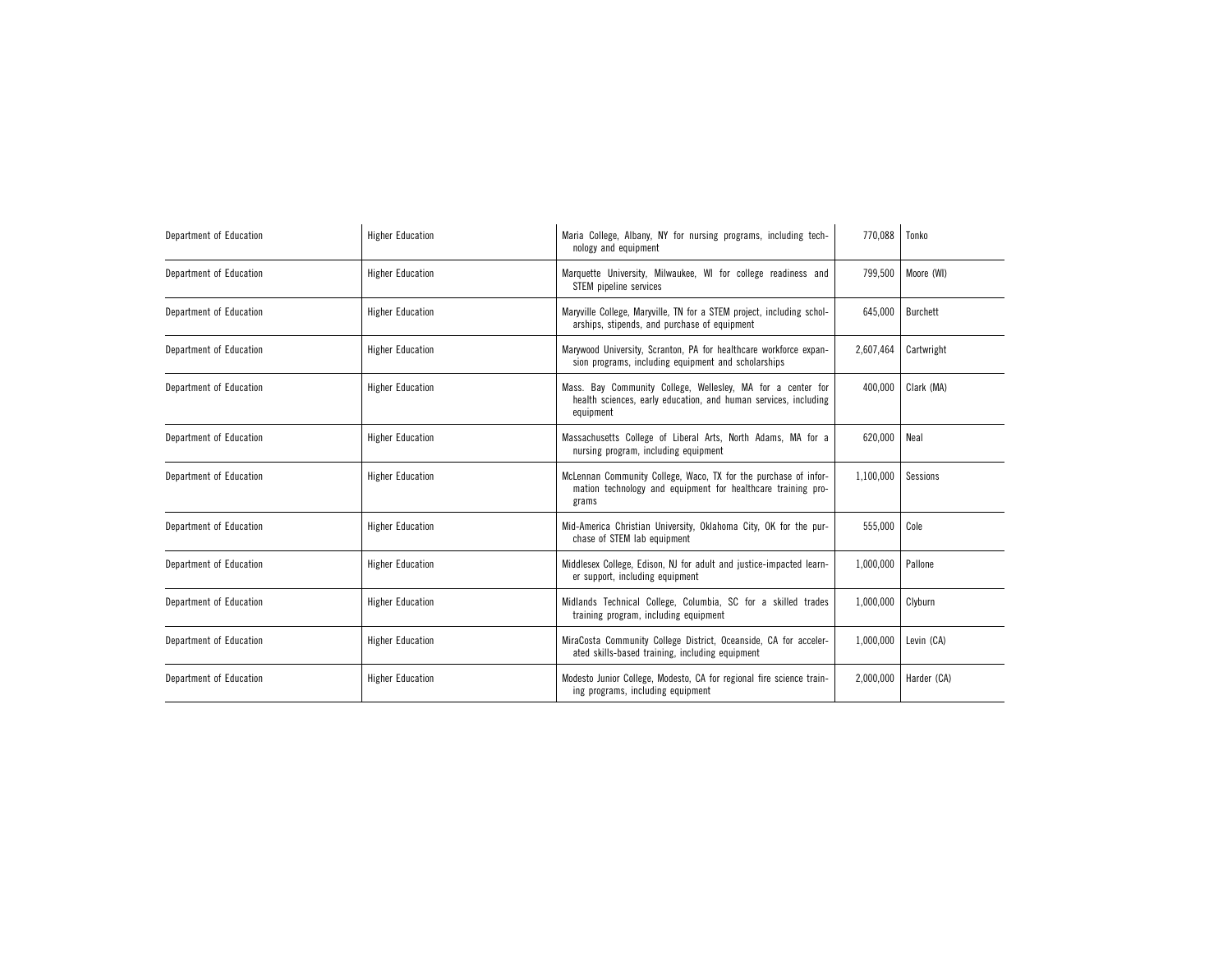| Agency                  | Account                 | Project                                                                                                                             | <b>House Amount</b> | <b>House Requestors</b> |
|-------------------------|-------------------------|-------------------------------------------------------------------------------------------------------------------------------------|---------------------|-------------------------|
| Department of Education | <b>Higher Education</b> | Montgomery County Community College, Blue Bell, PA for early col-<br>lege programs, including equipment and tuition support         | 100,000             | Dean                    |
| Department of Education | <b>Higher Education</b> | Moorpark College, Moorpark, CA for a work-based learning cyberse-<br>curity program                                                 | 300,000             | Brownley                |
| Department of Education | <b>Higher Education</b> | Moraine Valley Community College, Palos Hills, IL for non-destruc-<br>tive testing training, including equipment                    | 500,000             | Newman                  |
| Department of Education | <b>Higher Education</b> | Nevada State College, Henderson, NV for a career advancement<br>and training center, including equipment                            | 1,624,294           | Lee (NV)                |
| Department of Education | <b>Higher Education</b> | Nevada State College, Henderson, NV for a nursing program, in-<br>cluding equipment and scholarships                                | 611.968             | Lee (NV)                |
| Department of Education | <b>Higher Education</b> | New Hampshire Technical Institute, Concord, NH for dental training<br>program modernization, including equipment                    | 767,000             | Kuster                  |
| Department of Education | <b>Higher Education</b> | Niagara University, NY for study and research in scientific dis-<br>ciplines, including equipment and materials                     | 750,000             | Higgins (NY)            |
| Department of Education | <b>Higher Education</b> | Nichols College, Dudley, MA for an intelligent business automation<br>program, including equipment                                  | 680.000             | Neal                    |
| Department of Education | <b>Higher Education</b> | Normandale Community College, Bloomington, MN for health<br>sciences education                                                      | 188,875             | Phillips                |
| Department of Education | <b>Higher Education</b> | Northampton County Community College,<br>Bethlehem, PA for<br>healthcare and workforce development programs, including<br>equipment | 2,729,288           | Wild                    |
| Department of Education | <b>Higher Education</b> | Northeastern University, Boston, MA for an associate's to master's<br>degree accelerator program                                    | 1,000,000           | Pressley                |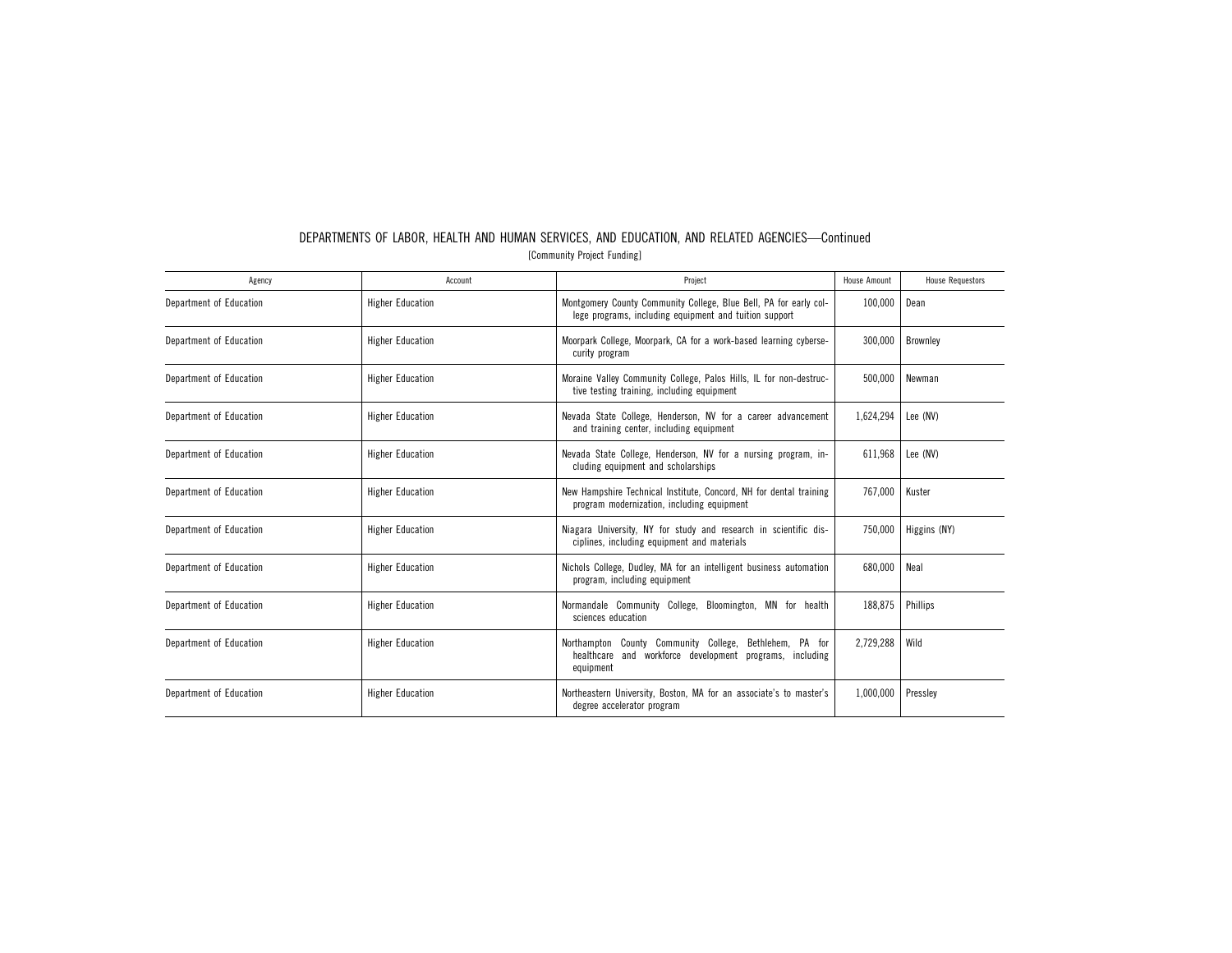| Department of Education | <b>Higher Education</b> | Northern Illinois University, DeKalb, IL for microchip research and<br>training, including equipment                                                      | 1,500,000 | Underwood         |
|-------------------------|-------------------------|-----------------------------------------------------------------------------------------------------------------------------------------------------------|-----------|-------------------|
| Department of Education | <b>Higher Education</b> | Northern Virginia Community College, Annandale, VA for a diesel<br>technology certificate program, including equipment                                    | 685,000   | Wexton            |
| Department of Education | <b>Higher Education</b> | Northern Virginia Community College, Annandale, VA for a nursing<br>program, including equipment                                                          | 2,200,000 | Connolly          |
| Department of Education | <b>Higher Education</b> | Nova Southeastern University, Fort Lauderdale, FL for a spatial<br>computing and robotics program, including equipment and tech-<br>nology                | 2,000,000 | Deutch            |
| Department of Education | <b>Higher Education</b> | Nova Southeastern University, Fort Lauderdale, FL for cybersecurity<br>research, including equipment and technology                                       | 2,500,000 | Wasserman Schultz |
| Department of Education | <b>Higher Education</b> | Oklahoma State University-Oklahoma City, Oklahoma City, OK for<br>an education program, including the purchase of equipment and<br>information technology | 3,000,000 | Bice (OK)         |
| Department of Education | <b>Higher Education</b> | Oxnard College, Oxnard, CA for faculty professional development                                                                                           | 628,600   | Brownley          |
| Department of Education | <b>Higher Education</b> | Palm Beach State College, Lake Worth, FL for an artificial intel-<br>ligence workforce development program, including equipment<br>and technology         | 1,000,000 | Frankel, Lois     |
| Department of Education | <b>Higher Education</b> | Pasadena Community College District, Pasadena, CA for a family<br>resource center, including equipment                                                    | 500,000   | Chu               |
| Department of Education | <b>Higher Education</b> | Pierce College, Woodland Hills, CA for biotech baccalaureate pro-<br>grams                                                                                | 2,000,000 | Sherman           |
| Department of Education | <b>Higher Education</b> | Pima Community College District, Tucson, AZ for a building and<br>construction technology program, including equipment                                    | 1,000,000 | Kirkpatrick       |
| Department of Education | <b>Higher Education</b> | Pima County Community College District, Tucson, AZ for a building<br>and construction technology program, including equipment                             | 1,000,000 | Grijalva          |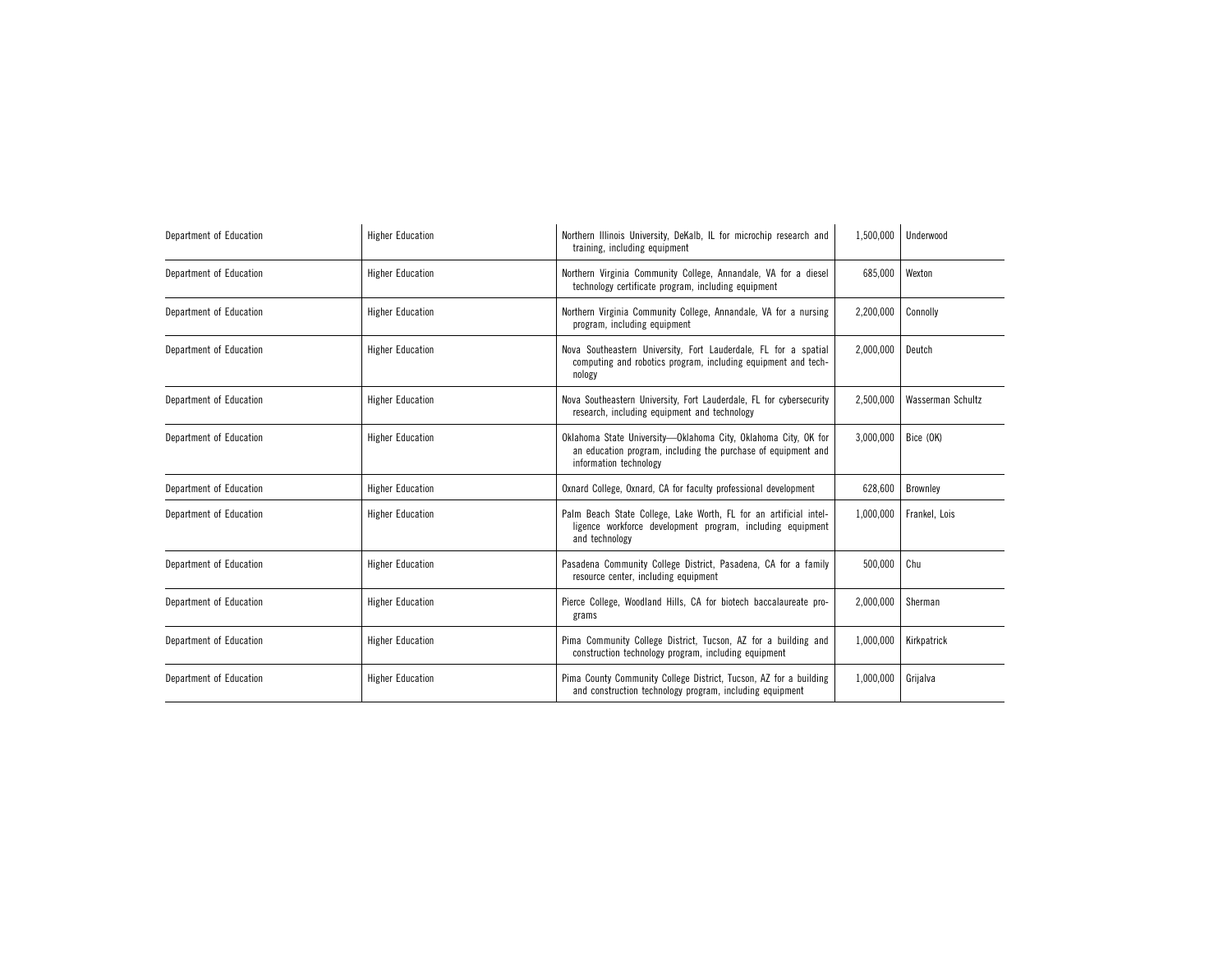| Agency                  | Account                 | Project                                                                                                                                                                  | <b>House Amount</b> | <b>House Requestors</b> |
|-------------------------|-------------------------|--------------------------------------------------------------------------------------------------------------------------------------------------------------------------|---------------------|-------------------------|
| Department of Education | <b>Higher Education</b> | Prairie State College, Chicago Heights, IL for a dental hygiene pro-<br>gram, including enhancements and the installation of equip-<br>ment                              | 1,000,000           | Kelly (IL)              |
| Department of Education | <b>Higher Education</b> | Prairie View A&M University, Prairie View, TX for the purchase of<br>science and engineering lab equipment                                                               | 2,400,000           | McCaul                  |
| Department of Education | <b>Higher Education</b> | Ready to Succeed, Santa Monica, CA for support for college-going<br>foster youth, including scholarships                                                                 | 1,000,000           | Lieu                    |
| Department of Education | <b>Higher Education</b> | Research Foundation of the City University of New York, Brooklyn,<br>NY for a pre-law program                                                                            | 534,982             | Clarke (NY)             |
| Department of Education | <b>Higher Education</b> | Research Foundation of the City University of New York, NY for a<br>learning hub for the study of history and culture, including<br>equipment and space furnishings      | 792,000             | Espaillat               |
| Department of Education | <b>Higher Education</b> | Riverside Community College District, Riverside, CA for a military<br>articulation platform expansion, including the purchase of<br>equipment and information technology | 3,000,000           | Calvert                 |
| Department of Education | <b>Higher Education</b> | Riverside Community College District, Riverside, CA for career<br>training programs                                                                                      | 3,000,000           | Takano                  |
| Department of Education | <b>Higher Education</b> | Rust College, Holly Springs, MS for a leadership development pro-<br>gram, including scholarships                                                                        | 500,000             | Kelly (MS)              |
| Department of Education | <b>Higher Education</b> | Rutgers University-Camden, NJ for community partnership centers                                                                                                          | 1,404,800           | <b>Norcross</b>         |
| Department of Education | <b>Higher Education</b> | Saint Augustine's University, Raleigh, NC for public health edu-<br>cation, including equipment                                                                          | 490.000             | Ross                    |
| Department of Education | <b>Higher Education</b> | Salt Lake Community College, Salt Lake City, UT for an educational<br>program, including student scholarships                                                            | 390,000             | Owens                   |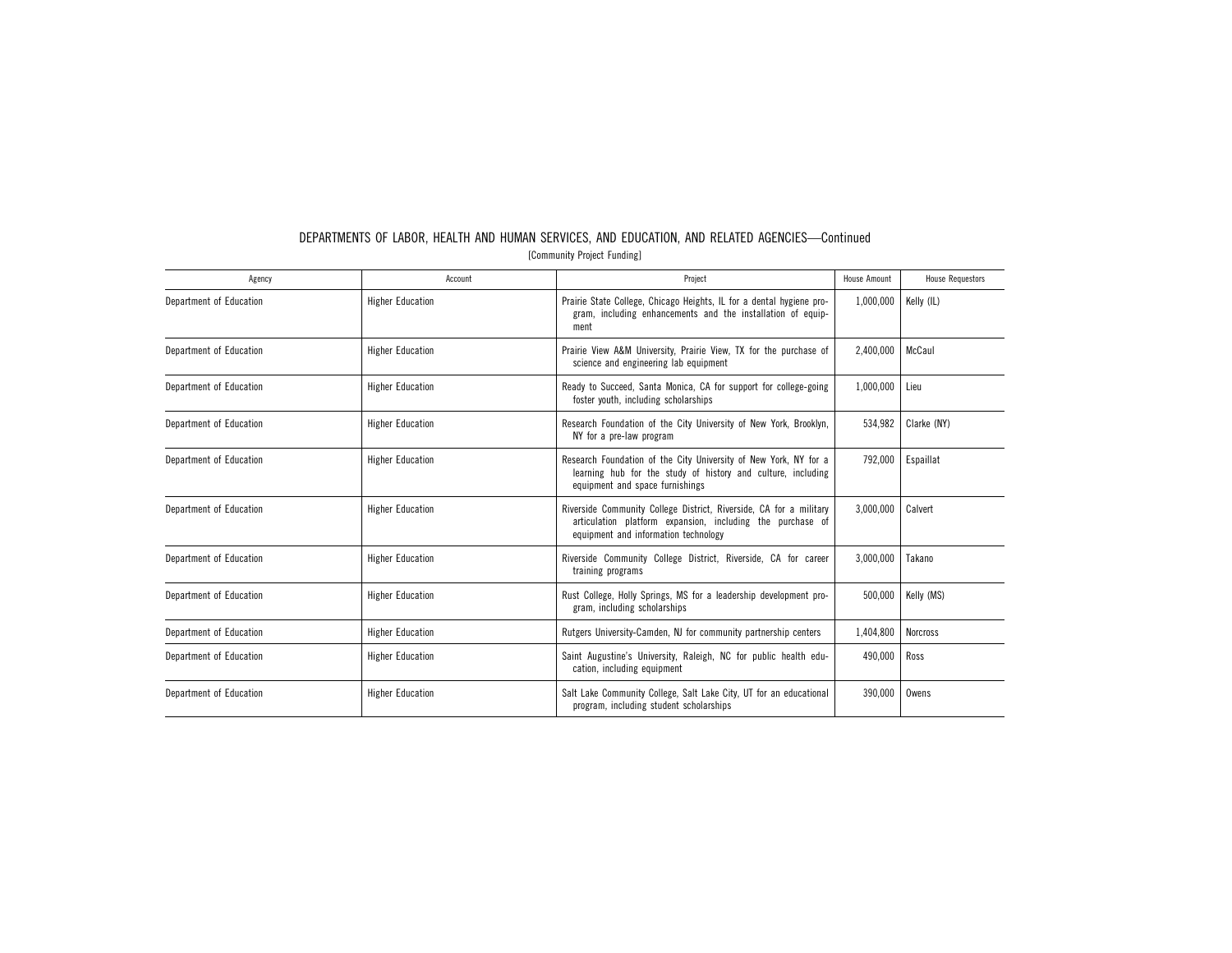| Department of Education | <b>Higher Education</b> | San Diego Community College District, San Diego, CA for centers to<br>support LGBT students                                                            | 1,200,000 | Jacobs (CA)           |
|-------------------------|-------------------------|--------------------------------------------------------------------------------------------------------------------------------------------------------|-----------|-----------------------|
| Department of Education | <b>Higher Education</b> | San Diego Community College District, San Diego, CA for student<br>support services for DACA recipients                                                | 1,200,000 | Vargas                |
| Department of Education | <b>Higher Education</b> | San Joaquin Delta College, Stockton, CA for nursing programs, in-<br>cluding equipment and technology for simulation labs                              | 3,800,000 | Harder (CA), McNerney |
| Department of Education | <b>Higher Education</b> | Santa Clarita Community College District - College of the Can-<br>yons, Santa Clarita, CA for the purchase of robotics equipment                       | 1,000,000 | Garcia (CA)           |
| Department of Education | <b>Higher Education</b> | Seminole State College of Florida, Sanford, FL for a fire science<br>program, including equipment                                                      | 404,114   | Murphy (FL)           |
| Department of Education | <b>Higher Education</b> | Siena Heights University, Adrian, MI for student scholarships and<br>the purchase of lab equipment                                                     | 1,000,000 | Walberg               |
| Department of Education | <b>Higher Education</b> | Simmons College of Kentucky, Louisville, KY for academic support<br>programs, including equipment                                                      | 602,500   | Yarmuth               |
| Department of Education | <b>Higher Education</b> | Snead State Community College, Boaz, AL for the purchase of in-<br>formation technology and equipment                                                  | 1,000,000 | Aderholt              |
| Department of Education | <b>Higher Education</b> | Social Enterprise Center, Albuquerque, NM for computing infra-<br>structure and workforce development, including scholarships                          | 1,500,000 | Stansbury             |
| Department of Education | <b>Higher Education</b> | St. Francis College, Brooklyn, NY for nursing programs, including<br>equipment                                                                         | 1,500,000 | Velazquez             |
| Department of Education | <b>Higher Education</b> | St. Joseph's College New York, Brooklyn, NY for a cybersecurity lab<br>program, including equipment installation, furnishings, and re-<br>furbishments | 754,000   | <b>Jeffries</b>       |
| Department of Education | <b>Higher Education</b> | Stevens Institute of Technology, Hoboken, NJ for computer science<br>programs, including equipment                                                     | 960,000   | Sires                 |
| Department of Education | <b>Higher Education</b> | Sustainable Cities Institute, Eugene, OR for a sustainability and<br>student support program                                                           | 1,156,695 | DeFazio               |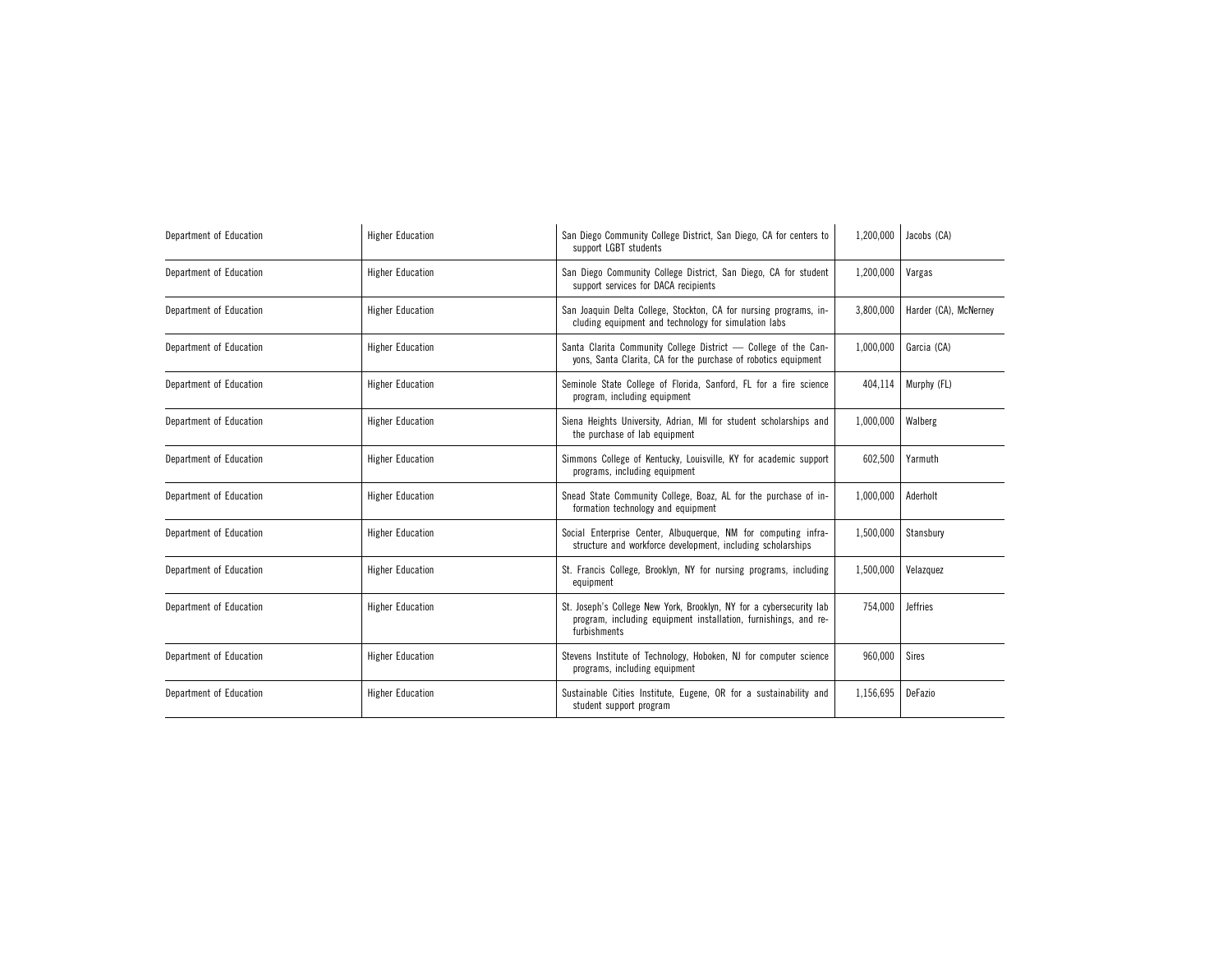| Agency                  | Account                 | Project                                                                                                                                                                           | <b>House Amount</b> | <b>House Requestors</b> |
|-------------------------|-------------------------|-----------------------------------------------------------------------------------------------------------------------------------------------------------------------------------|---------------------|-------------------------|
| Department of Education | <b>Higher Education</b> | Tennessee Technological University, Cookeville, TN for the purchase<br>of equipment                                                                                               | 3,000,000           | Rose                    |
| Department of Education | <b>Higher Education</b> | Texas A&M International University, Laredo, TX for a center to com-<br>bat human trafficking, including equipment and technology                                                  | 1,000,000           | Cuellar                 |
| Department of Education | <b>Higher Education</b> | Texas A&M Transportation Institute, Bryan, TX for an electric vehi-<br>cle program, including the purchase of equipment                                                           | 1,600,000           | Sessions                |
| Department of Education | <b>Higher Education</b> | Texas A&M University, College Station, TX for a forensic science<br>education program, including student support for fellowships<br>and internships and the purchase of equipment | 1,500,000           | McCaul                  |
| Department of Education | <b>Higher Education</b> | Texas A&M University-Commerce, Dallas, TX for a teacher certifi-<br>cation program, including scholarships                                                                        | 516.614             | Allred                  |
| Department of Education | <b>Higher Education</b> | Texas Wesleyan University, Fort Worth, TX for STEM education pro-<br>grams, including lab equipment                                                                               | 1,439,695           | Veasey                  |
| Department of Education | <b>Higher Education</b> | The National Veteran Memorial and Museum Operating Corporation,<br>Columbus, OH for graduate-level instruction to veterans, includ-<br>ing scholarships                           | 204,800             | <b>Beatty</b>           |
| Department of Education | <b>Higher Education</b> | The Ohio State University, Columbus, OH for a quantum network<br>research program, including the purchase of equipment and in-<br>formation technology                            | 1,045,000           | Carey                   |
| Department of Education | <b>Higher Education</b> | The University of North Georgia, Dahlonega, GA for a teacher can-<br>didate residency program, including equipment and stipends                                                   | 399,952             | Bourdeaux               |
| Department of Education | <b>Higher Education</b> | The University of Texas at Dallas, Richardson, TX for semiconductor<br>workforce development programs, including equipment infra-<br>structure and scholarships                   | 3,000,000           | Allred                  |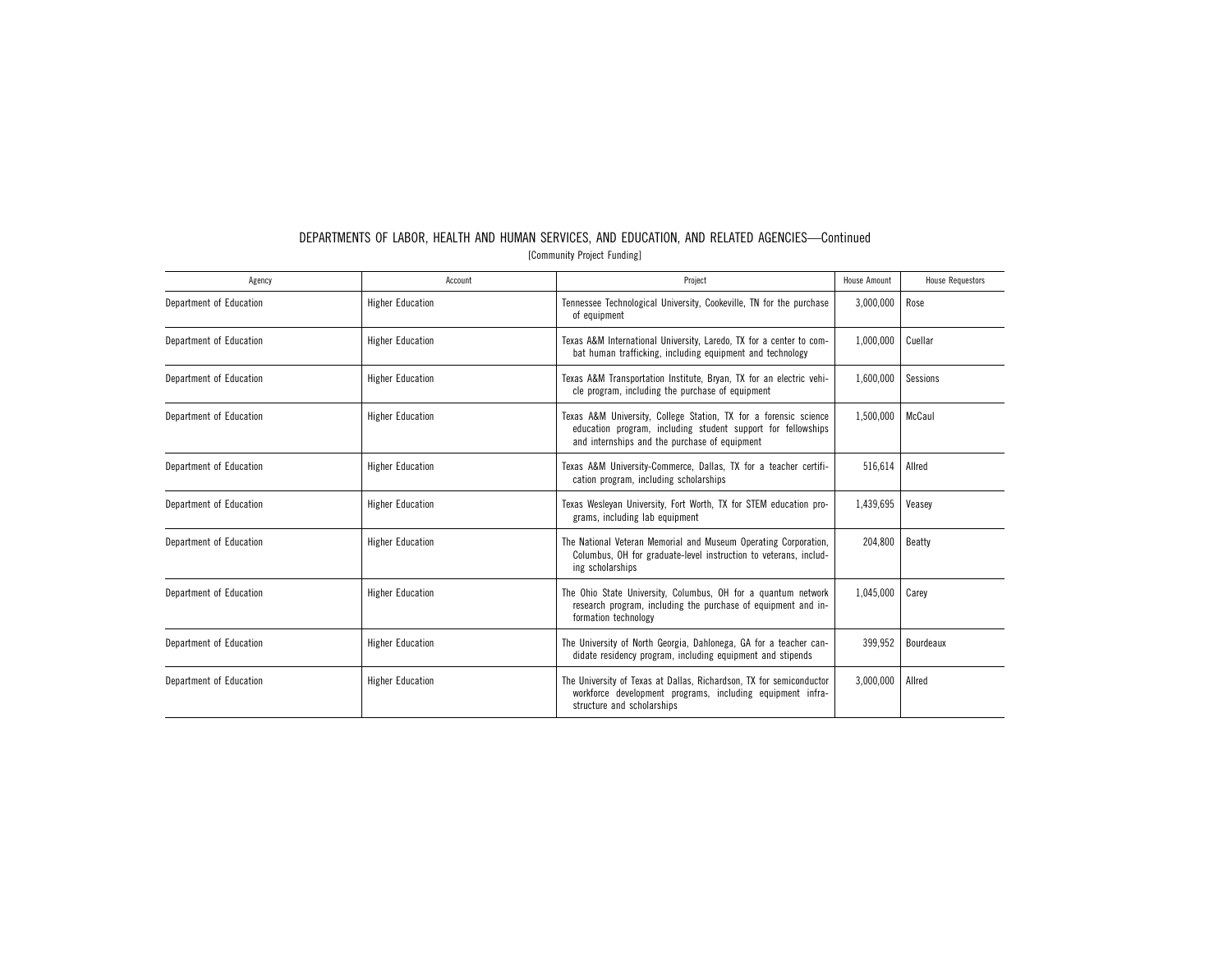| Department of Education | <b>Higher Education</b> | Towson University, Towson, MD for a teacher workforce pipeline<br>program                                                                         | 950,000   | Ruppersberger, Sarbanes |
|-------------------------|-------------------------|---------------------------------------------------------------------------------------------------------------------------------------------------|-----------|-------------------------|
| Department of Education | <b>Higher Education</b> | University of California Riverside, CA for agricultural innovation<br>programs                                                                    | 1,000,000 | Takano                  |
| Department of Education | <b>Higher Education</b> | University of California, Davis, CA for wildfire smoke research, in-<br>cluding equipment                                                         | 1,205,967 | Thompson (CA)           |
| Department of Education | <b>Higher Education</b> | University of California-San Diego, La Jolla, CA for pipelines into<br>STEM careers                                                               | 2,160,000 | Peters                  |
| Department of Education | <b>Higher Education</b> | University of Central Florida, Orlando, FL for academic research on<br>Puerto Rico                                                                | 500,000   | Soto                    |
| Department of Education | <b>Higher Education</b> | University of Colorado Anschutz Medical Center, Aurora, CO for a<br>rural public health certificate program, including student project<br>support | 783,580   | Crow                    |
| Department of Education | <b>Higher Education</b> | University of Colorado Anschutz Medical Center, Aurora, CO for an<br>injury and violence prevention center, including scholarships                | 460,584   | Crow                    |
| Department of Education | <b>Higher Education</b> | University of Georgia College of Agricultural and Environmental<br>Sciences, Athens, GA for a poultry science program, including<br>equipment     | 1,000,000 | Scott, David            |
| Department of Education | <b>Higher Education</b> | University of Hawaii-Office of Strategic Health Initiatives, Hono-<br>lulu, HI for an indigenous data science hub                                 | 1,000,000 | Case                    |
| Department of Education | <b>Higher Education</b> | University of La Verne, CA for a mental health practitioner pro-<br>gram, including equipment                                                     | 2,200,000 | Napolitano              |
| Department of Education | <b>Higher Education</b> | University of Maryland Global Campus, Adelphi, MD for a peer tu-<br>toring program, including technology                                          | 246,000   | Hoyer                   |
| Department of Education | <b>Higher Education</b> | University of Nevada Las Vegas, NV for advanced sports research,<br>including equipment                                                           | 3,000,000 | Lee (NV)                |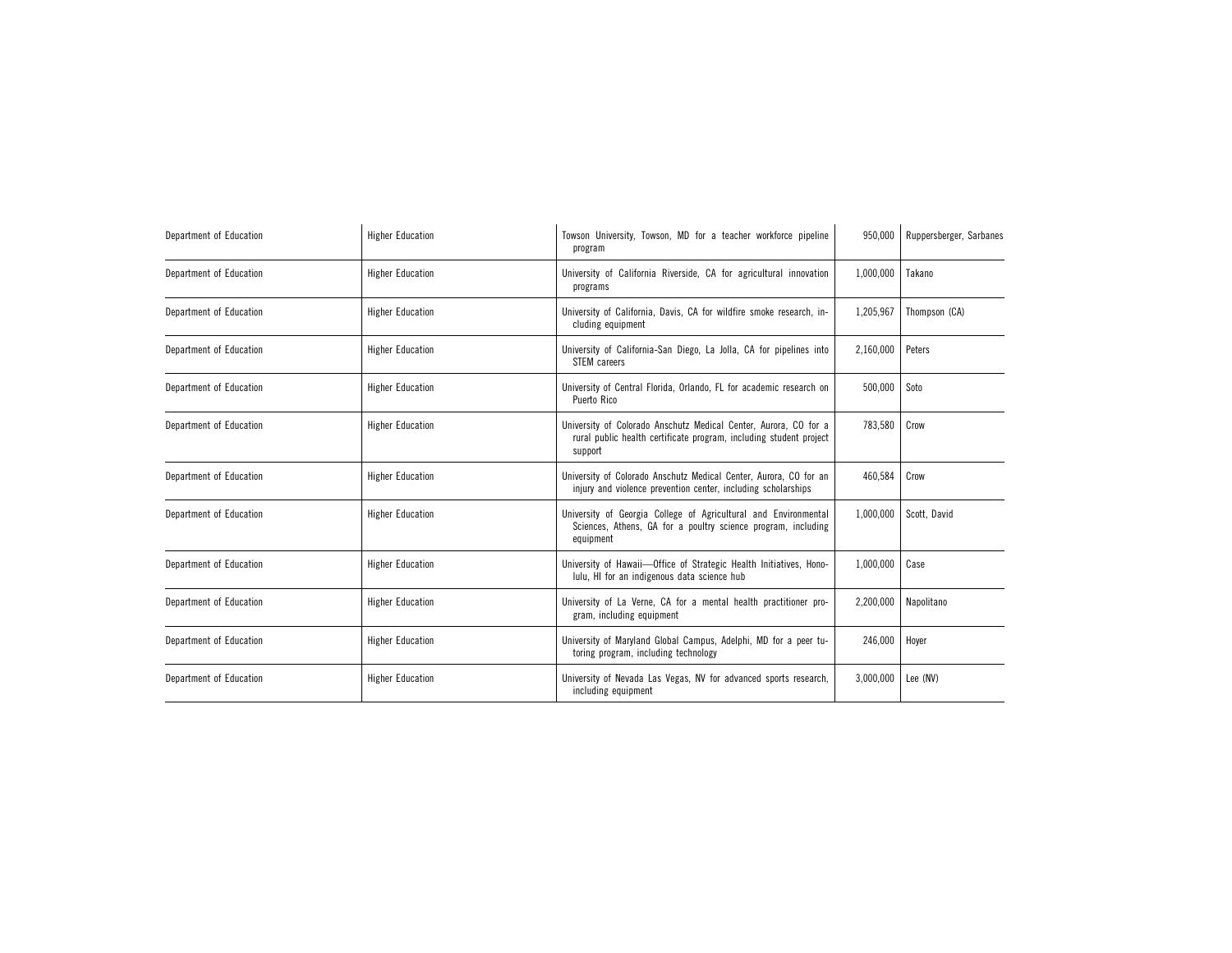| Agency                  | Account                 | Project                                                                                                                                         | <b>House Amount</b> | <b>House Requestors</b> |
|-------------------------|-------------------------|-------------------------------------------------------------------------------------------------------------------------------------------------|---------------------|-------------------------|
| Department of Education | <b>Higher Education</b> | University of New Hampshire, Durham, NH for child study and de-<br>velopment education                                                          | 1,000,000           | Pappas                  |
| Department of Education | <b>Higher Education</b> | University of North Alabama, Florence, AL for new program devel-<br>opment, including the purchase of equipment                                 | 500.000             | Aderholt                |
| Department of Education | <b>Higher Education</b> | University of North Florida, Jacksonville, FL for information tech-<br>nology equipment                                                         | 750,000             | Rutherford              |
| Department of Education | <b>Higher Education</b> | University of North Florida, Jacksonville, FL for the purchase of in-<br>formation technology and equipment, including associated soft-<br>ware | 375,000             | Rutherford              |
| Department of Education | <b>Higher Education</b> | University of South Florida, Sarasota, FL for a cybersecurity pro-<br>gram, including the purchase of information technology                    | 2,000,000           | Steube                  |
| Department of Education | <b>Higher Education</b> | University of the District of Columbia, Washington, DC for a math<br>teacher training institute, including equipment                            | 1,000,000           | Norton                  |
| Department of Education | <b>Higher Education</b> | University of Wisconsin - Madison, WI for STEM education pro-<br>grams                                                                          | 1,000,000           | Pocan                   |
| Department of Education | <b>Higher Education</b> | Utah System of Higher Education, Salt Lake City, UT for the pur-<br>chase of equipment and supplies to expand healthcare training<br>programs   | 1,250,000           | Owens                   |
| Department of Education | <b>Higher Education</b> | Utah Tech University, St. George, UT for a science training pro-<br>gram, including purchase of equipment and teacher stipends                  | 790,000             | Stewart                 |
| Department of Education | <b>Higher Education</b> | Valdosta State University, Valdosta, GA for an online educational<br>degree program, including purchase of information technology               | 750.000             | Carter (GA)             |
| Department of Education | <b>Higher Education</b> | Vida Mobile Clinic, Granada Hills, CA for programs to support pre-<br>health postsecondary students, including student stipends                 | 1,350,000           | Cardenas                |